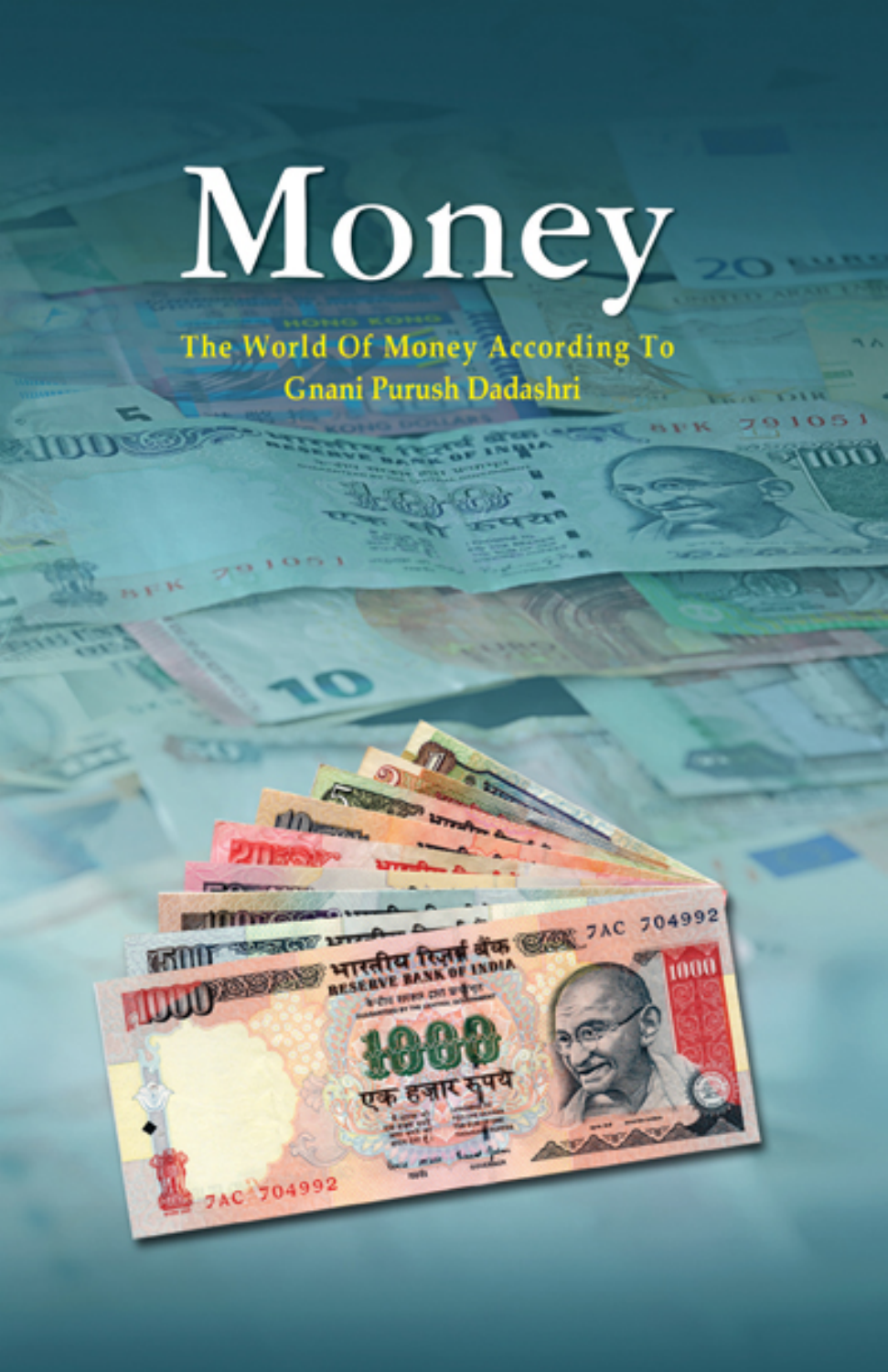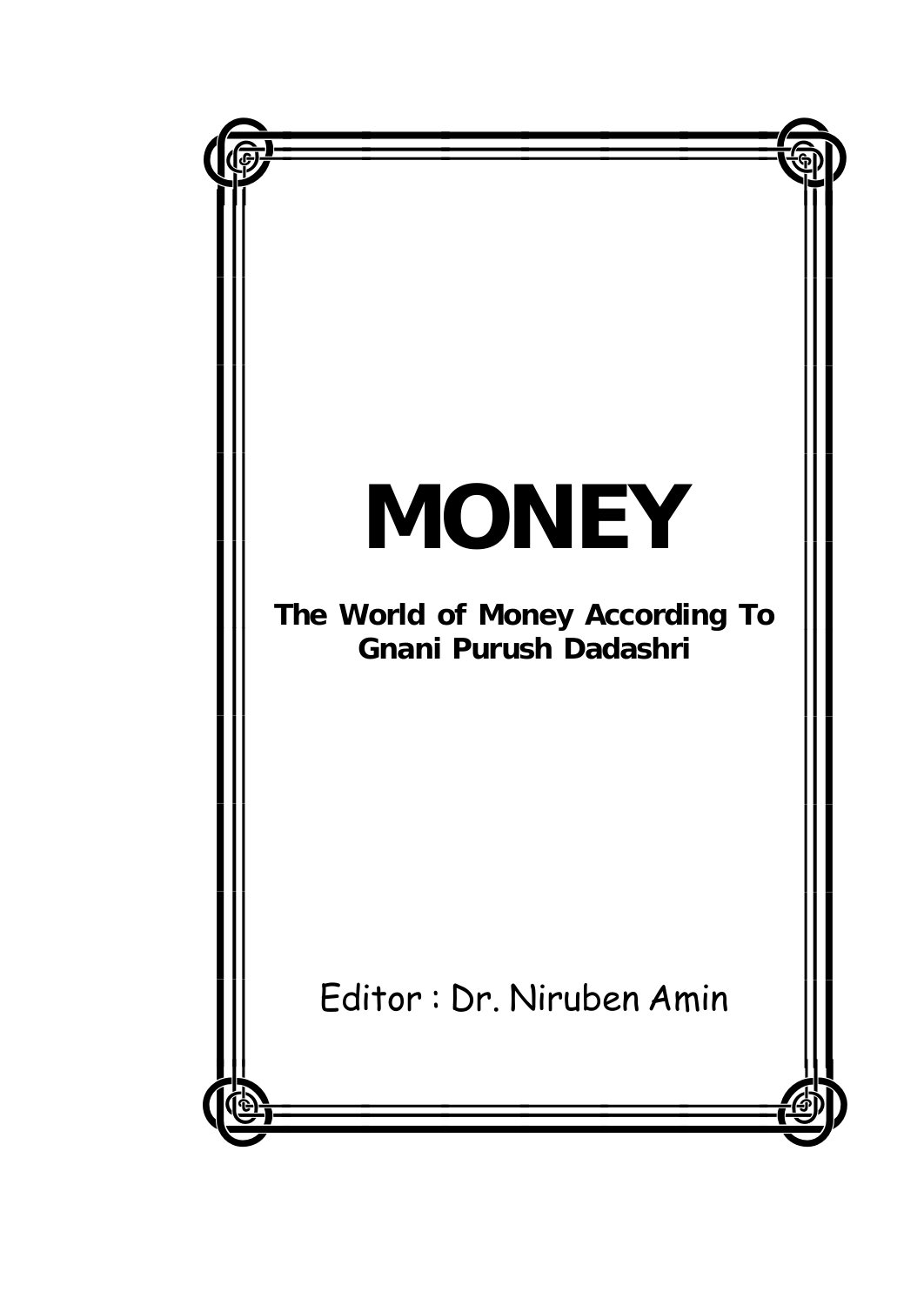|                | Publisher: Mr. Ajit C. Patel on behalf of<br><b>Dada Bhagwan Foundation</b><br>5, Mamatapark Society,<br>B/h. Navgujarat College,<br>Usmanpura, Ahmedabad-380014<br>Tel. : (079) 27543979, 27540408<br>E-Mail: info@dadabhagwan.org |
|----------------|-------------------------------------------------------------------------------------------------------------------------------------------------------------------------------------------------------------------------------------|
| O              | : All Rights Reserved - Dr. Niruben Amin<br>Trimandir, Simandhar City, P.O.-Adalaj-382421,<br>Dist.: Gandhinagar, Gujarat, India                                                                                                    |
| Edition        | March, 2005<br>: 2000 copies,                                                                                                                                                                                                       |
| <b>Price</b>   | : Ultimate Humility $\&$<br>"I Do not Know Anything"<br>Rs. 20.00                                                                                                                                                                   |
| <b>Printer</b> | : Mahavideh Foundation (Printing Division)<br>Basement, Parshwanath Chambers,<br>Nr. RBI, Income Tax Area,<br>Ahmedabad-380014<br>Tel. : (079) 27542964, 27540216                                                                   |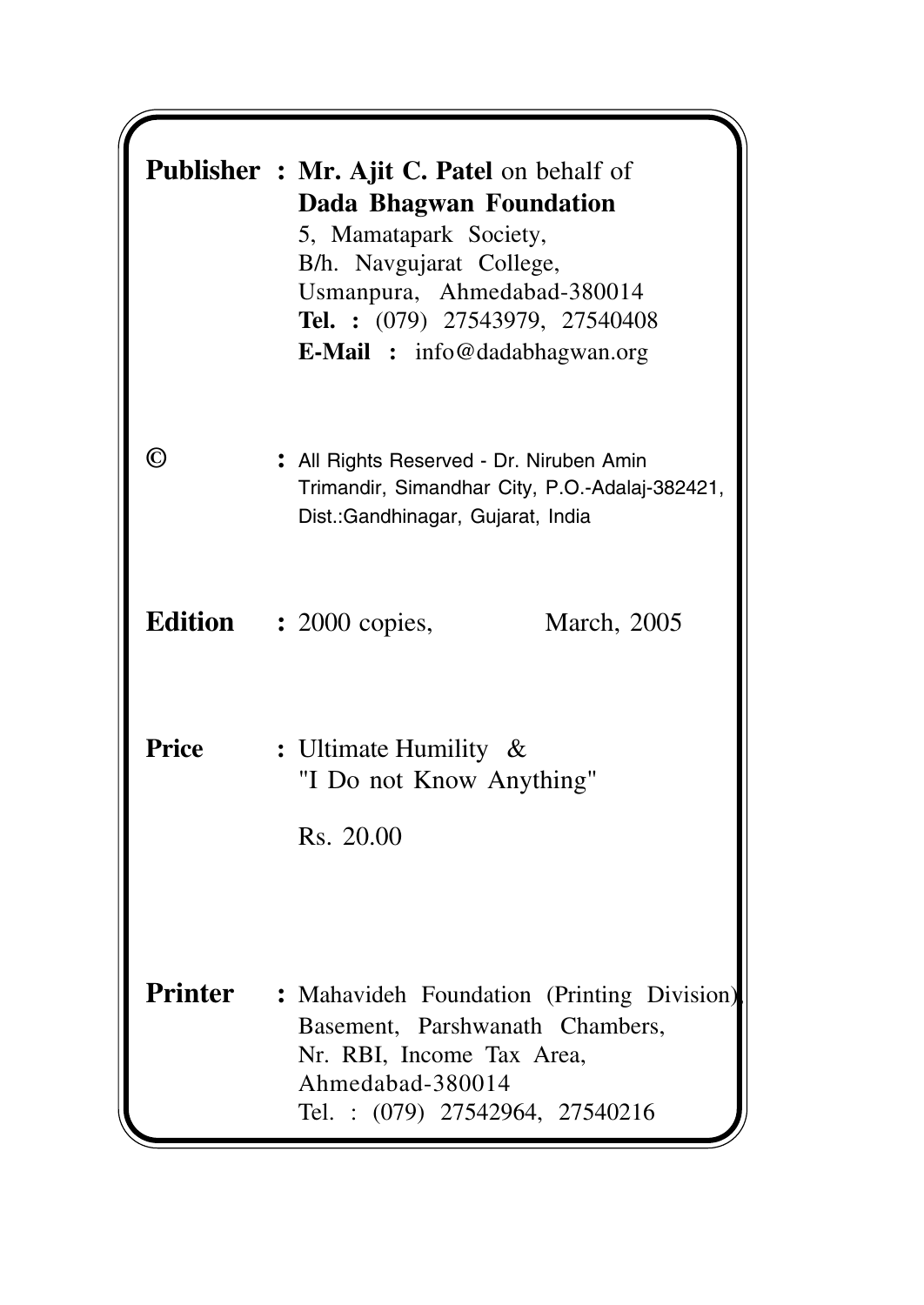#### **NOTE ABOUT THIS TRANSLATION**

Gnani Purush Ambalal M. Patel, popularly known as Dadashri or Dada or Dadaji, used to say that it is not possible to exactly translate his satsang on the Science of Self-Realization and the art of worldly interaction, into English. Some of the depth and intent of meaning to be conveyed to the seeker, would be lost. He stressed the importance of learning Gujarati to precisely understand all his teachings.

Dadashri did however grant his blessings to convey his original words to the world through translations in English and other languages. It was his deepest desire and fervor that the suffering human beings of the world attain the living freedom of the wonderful Akram Vignan that expressed within him. He further stated that a day would come when the world would be in awe of the phenomenal powers of this science.

This is an humble attempt to present to the world the essence of the teachings of Dadashri, the Gnani Purush. A lot of care has been taken to preserve the tone and message of his words. This is not a literal translation of his words. Many individuals have worked diligently for this product and we remain deeply thankful to them all.

This is an elementary introduction to the vast new treasure of his teachings. Please note that any errors committed in the translation are entirely those of the translators and for those we request your pardon.

#### **Jai Sat Chit Anand**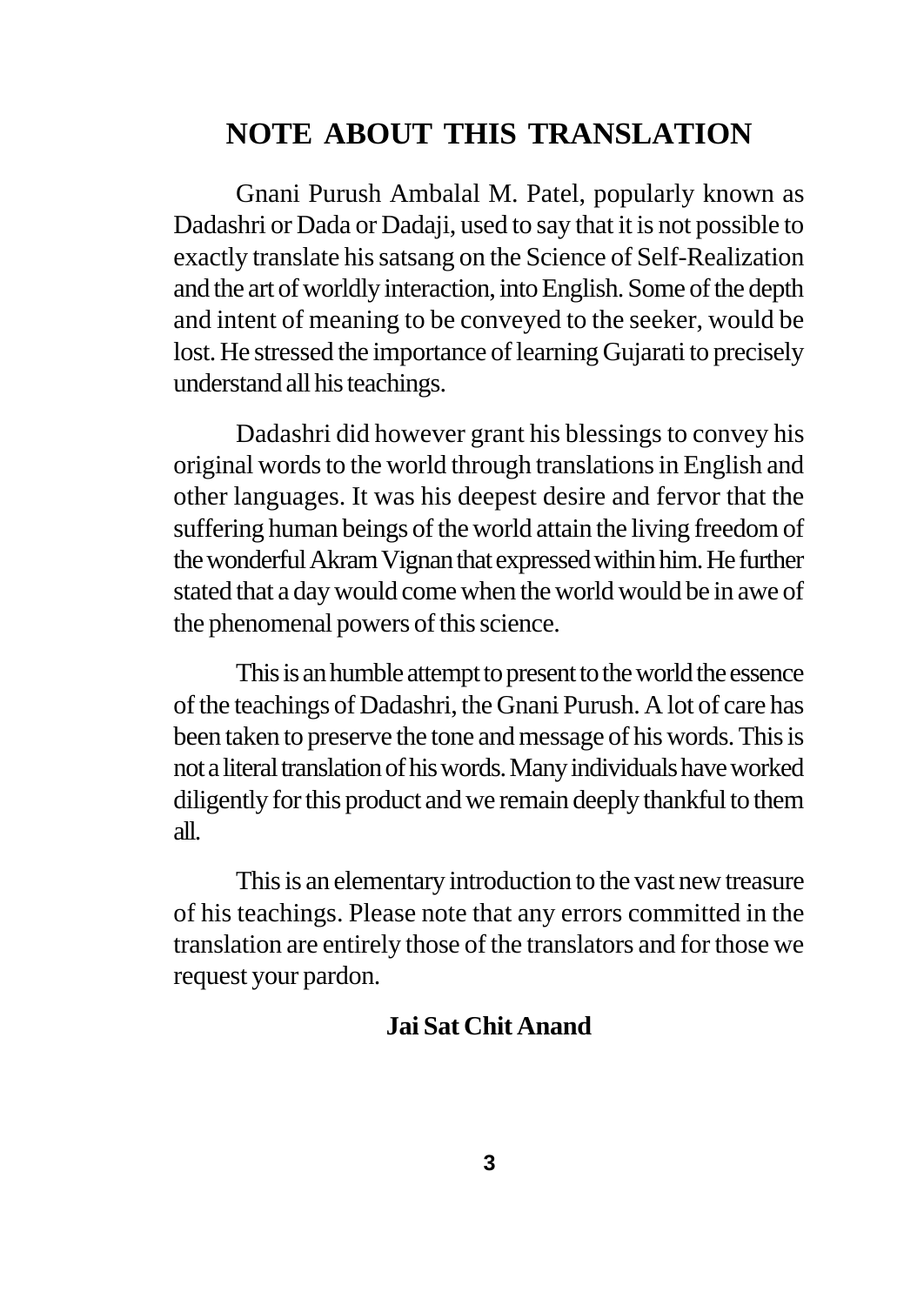# **Trimantra (The Three Mantras)**

# **Namo Arihantanum**

I bow to the Lord who has annihilated all the inner enemies of anger, pride, attachment and greed. **Namo Siddhanum** I bow to all the Lord who have attained final liberation. **Namo Aayariiyaanum** I bow to all the Self-realized masters who unfold the path of liberation. **Namo Uvazzayanum** I bow to the Self-realized teachers of the path of liberation. **Namo Loye Savva Sahunum** I bow to all who have attained the Self and are progressing in this path in the universe. **Aiso Pancha Namukkaro** These five salutations. **Saava Paavappa Naashano** Destroy all the sins. **Managalanum cha Saave Sim** Of all that is auspicious mantras. **Paddhamum Havaii Mangalam** This is the highest. C **Namo Bhagawate Vasudevaya** I bow to the One who has become the Supreme Lord from a human being. C **Namah Shivaya** I bow to all auspicious beings of this universe who are the instruments of salvation of the world. **Jai Sat Chit Anand** The Awareness Of The Eternal Is Bliss  $G G G G$ 

**4**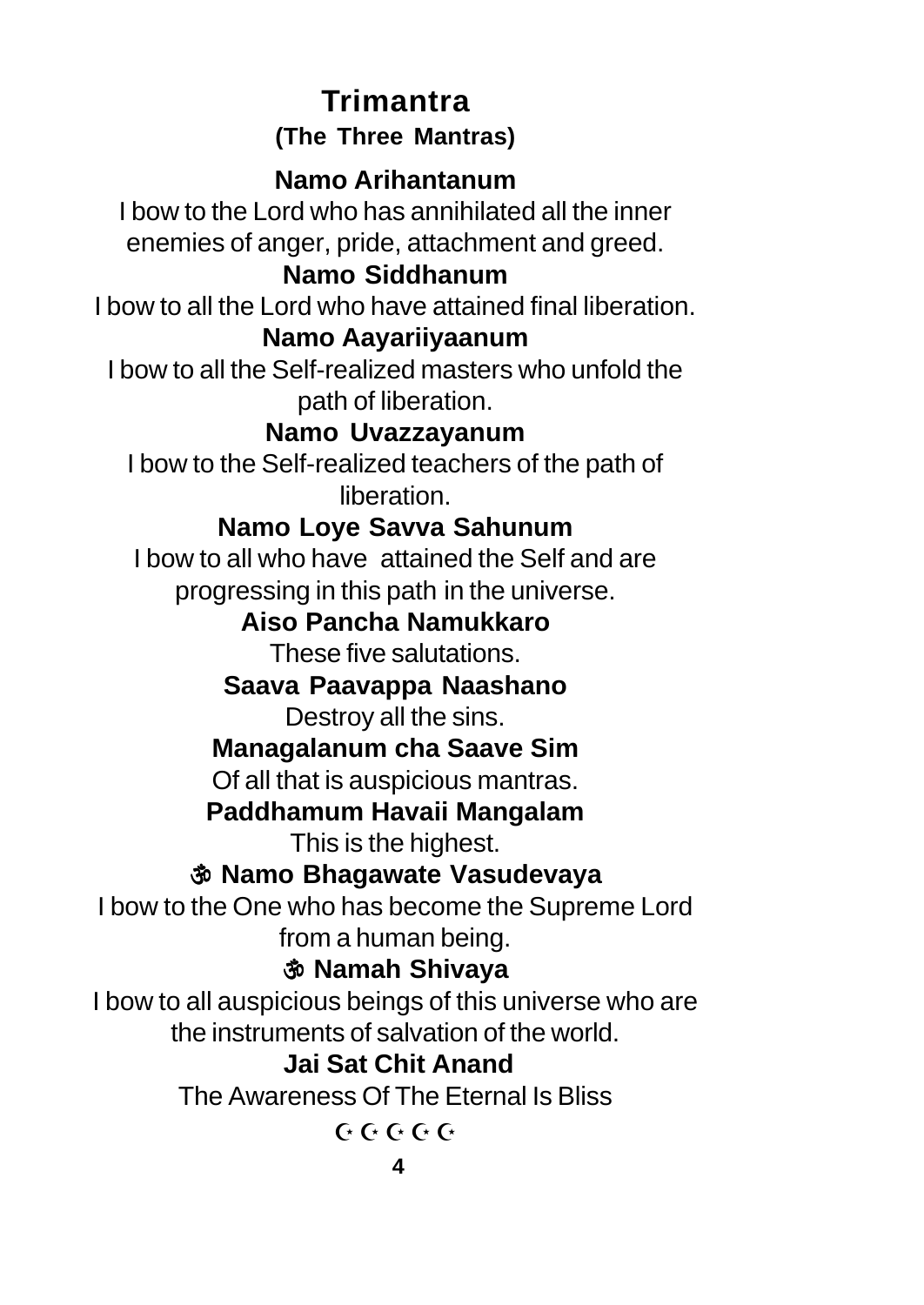### **DADASHRI'S BOOKS**

- **1. Who Am I?**
- **2. Generation Gap**
- **3. The Essence Of All Religion**
- **4. Science of Karma**
- **5. Anger**
- **6. Worry**
- **7. Adjust Everywhere**
- **8. Avoid Clash**
- **9. What Has Happened is Justice**
- **10. Fault Is Of the Sufferer**
- **11. Pratikraman**
- **12. Non-Violence**
- **13. Pure Love**
- **14. Harmony In Marriage**
- **15. Flawless Vision**
- **16. Aptavani 1**
- **17. Celibacy Attained with Understanding**
- **18. Autobiography of Gnani Purush A.M.Patel**
- **19. Death : Before, During & After....**
- **20. Money**
- **21. Current Tirthankara Lord Simandhar Swami**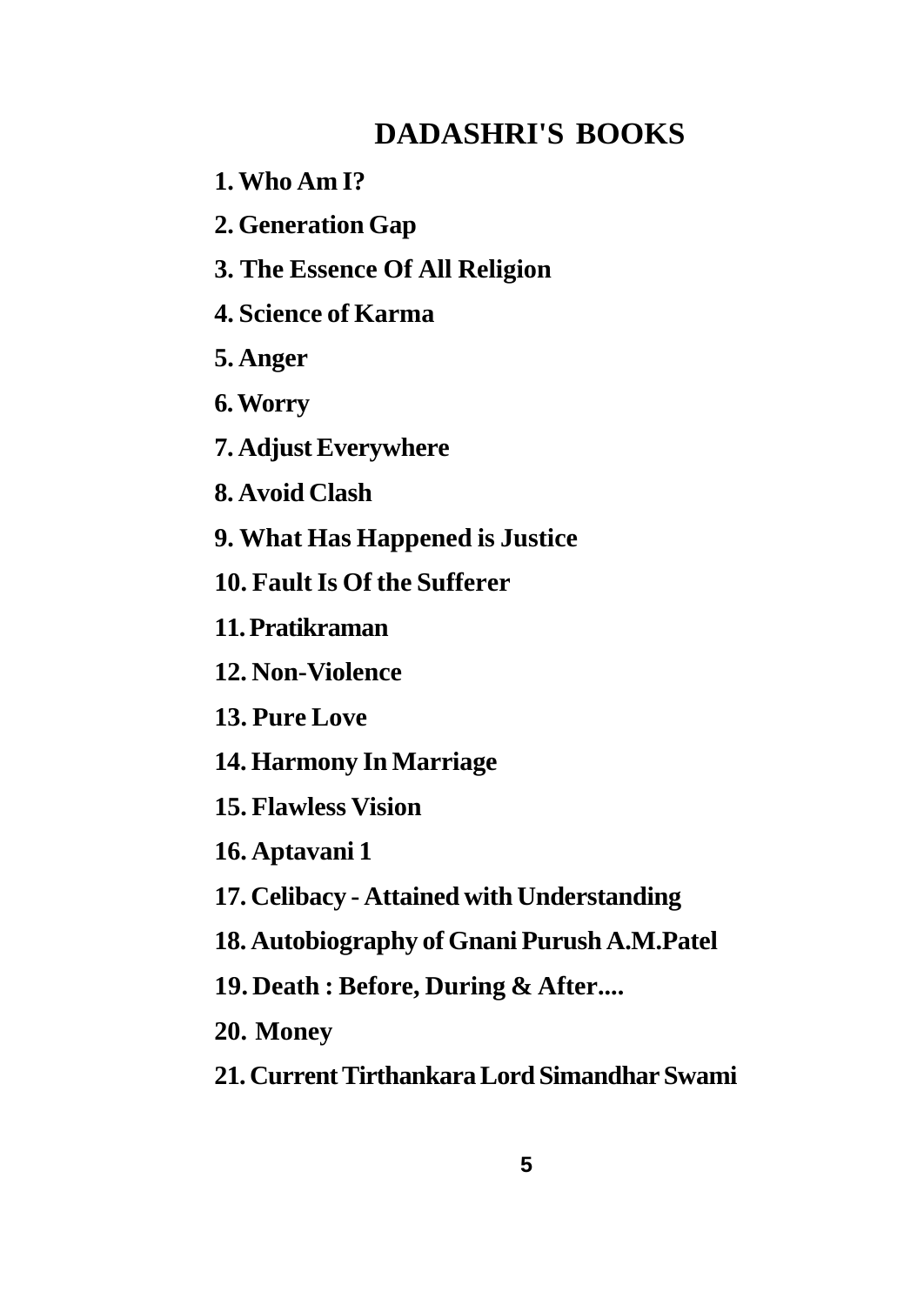# **Introduction to The Gnani**

On a June evening in 1958 at around six o'clock, Ambalal Muljibhai Patel, a family man, a contractor by profession, was sitting on a bench on the busy platform number three of Surat's train station. Surat is a city in south Gujarat, a western state in India. What happened within the next forty-eight minutes was phenomenal. Spontaneous Self-Realization occurred within Ambalal M. Patel. During this event his ego completely melted and from that moment onwards he became completely detached from all Ambalal's thoughts, speech and acts. He became the Lord's living instrument for the salvation of mankind, through the path of knowledge. He called this Lord, Dada Bhagwan. To everyone he met, he would say, "This Lord, Dada Bhagwan is fully manifest within me. He also resides within all living beings. The difference is that within me He is completely expressed and in you, he is yet to manifest."

Who are we? What is God? Who runs this world? What is karma? What is liberation? Etc. All the world's spiritual questions were answered during this event. Thus nature offered absolute vision to the world through the medium of Shree Ambalal Muljibhai Patel.

 Ambalal was born in Tarasali, a suburb of the city of Baroda and raised in Bhadran, Gujarat. His wife's name was Hiraba. Although he was a contractor by profession, his life at home and his interaction with everyone around him was exemplary even prior to his Self-Realization. After becoming Self-Realized and attaining the state of a Gnani, (The Awakened One, Jnani in Hindi), his body became a 'public charitable trust.'

Throughout his whole life he lived by the principle that there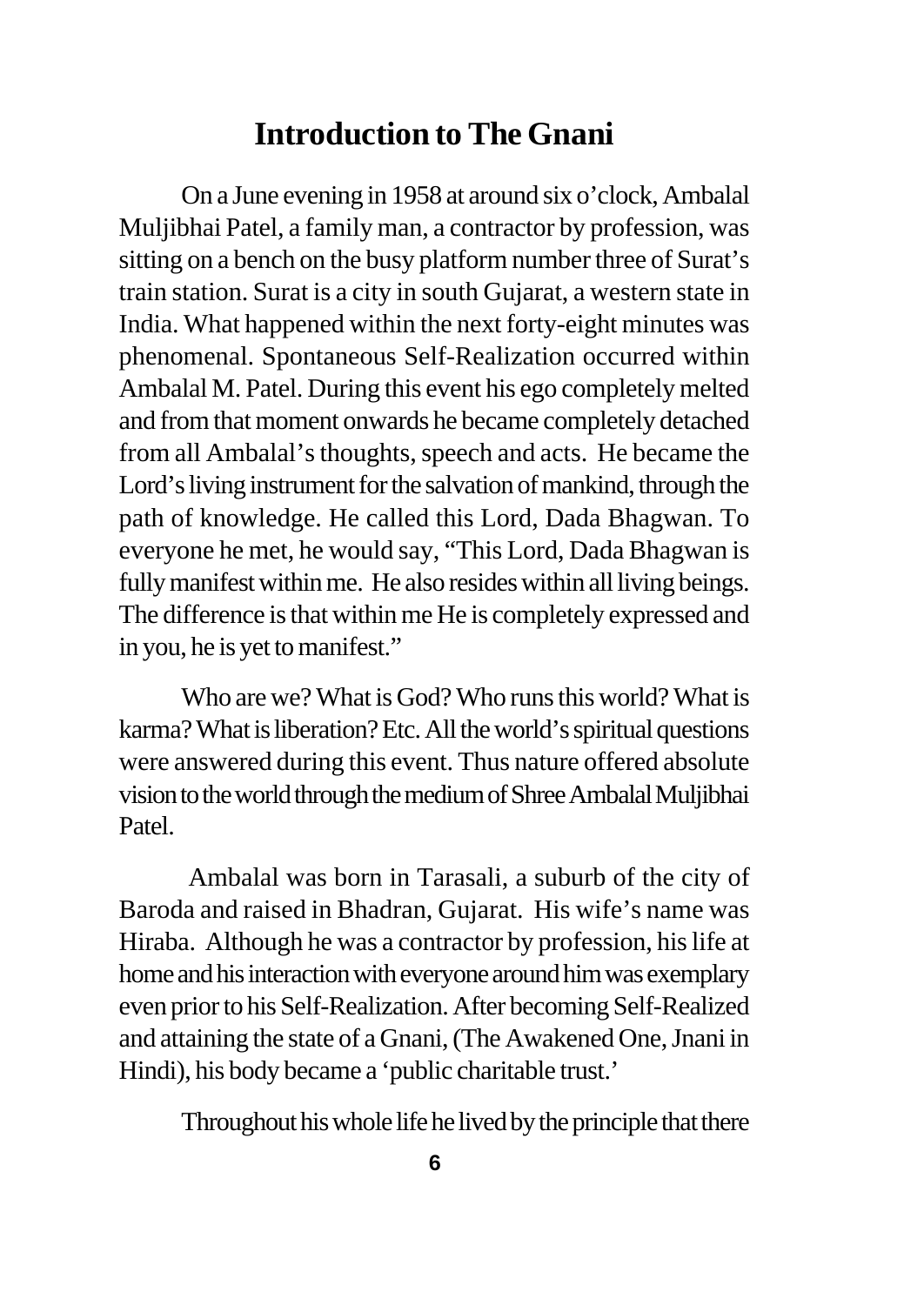should not be any commerce in religion, and in all commerce there must be religion. He also never took money from anyone for his own use. He used the profits from his business to take his devotees for pilgrimages to various parts of India.

His words became the foundation for the new, direct and step-less path to Self-Realization called Akram Vignan. Through his divine original scientific experiment (The Gnan Vidhi), he imparted this knowledge to others within two hours. Thousands have received his grace through this process and thousands continue to do so even now. 'Akram' means without steps; an elevator path or a short cut, whereas 'Kram' means an orderly step-bystep spiritual path. Akram is now recognized as a direct shortcut to the bliss of the Self.

#### **Who is Dada Bhagwan ?**

When he explained to others who 'Dada Bhagwan' is, he would say:

"What you see here is not 'Dada Bhagwan.' What you see is 'A.M.Patel.' I am a Gnani Purush and He that is manifest within me, is 'Dada Bhagwan'. He is the Lord within. He is within you and everyone else. He has not yet manifest within you, whereas within me he is fully manifest. I myself am not a Bhagwan. I too bow down to Dada Bhagwan within me."

#### **Current link for attaining the knowledge of Self-Realization (Atma Gnan)**

"I am personally going to impart siddhis (special spiritual powers) to a few people. After I leave, will there not be a need for them? People of future generations will need this path, will they not?"

**~ Dadashri**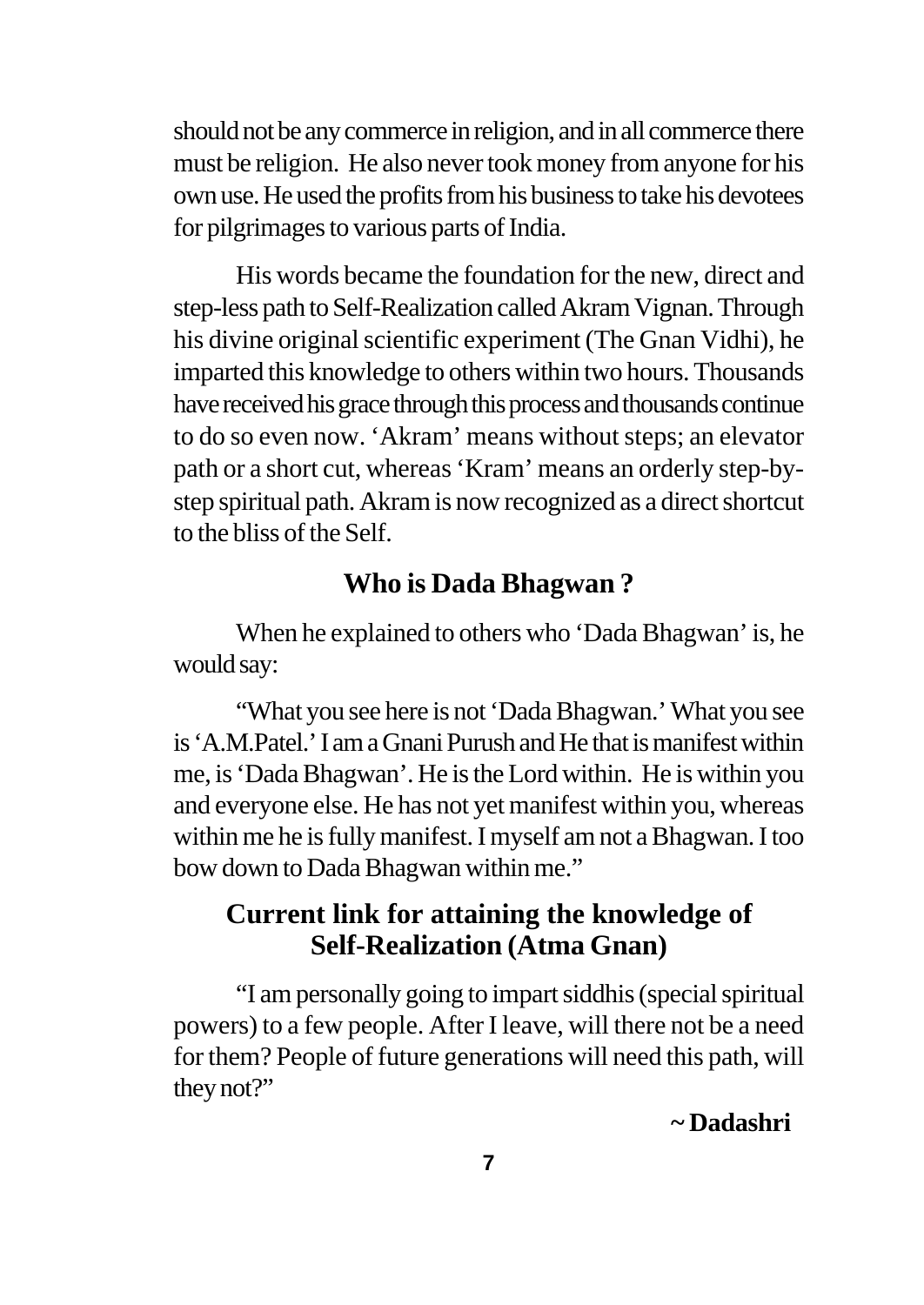Param Pujya Dadashri used to go from town to town and country to country, to give satsang and impart the knowledge of the Self as well as knowledge of harmonious worldly interaction to all who came to see him. In his final days in the fall of 1987, he gave his blessing to Dr. Niruben Amin and bestowed his special siddhis upon her, to continue his work.

After Param Pujya Dadashri left his mortal body on January 2, 1988, Dr. Niruben continues his Work, traveling within India to cities and villages and abroad in the USA, Canada, UK and Africa. She is Dadashri's representative of Akram Vignan. She has been instrumental in expanding the key role of Akram Vignan as the simple and direct path to Self-Realization for modern times. Thousands of spiritual seekers have taken advantage of this opportunity and are established in the experience of the pure Soul, while carrying out their worldly duties and obligations. They experience freedom, here and now, while living their daily life.

Powerful words in scriptures help the seeker in increasing the desire for liberation. The knowledge of the Self is the final goal of all one's seeking. Without the knowledge of the Self there is no liberation. This knowledge of the Self (Atma Gnan) does not exist in books. It exists in the heart of a Gnani. Hence the knowledge of the Self can only be acquired by meeting a Gnani. Through the scientific approach of Akram Vignan, even today one can attain Atma Gnan, but it can only occur by meeting a living Atma Gnani and receiving the Atma Gnan. Only a lit candle can light another candle.

#### $G$   $G$   $G$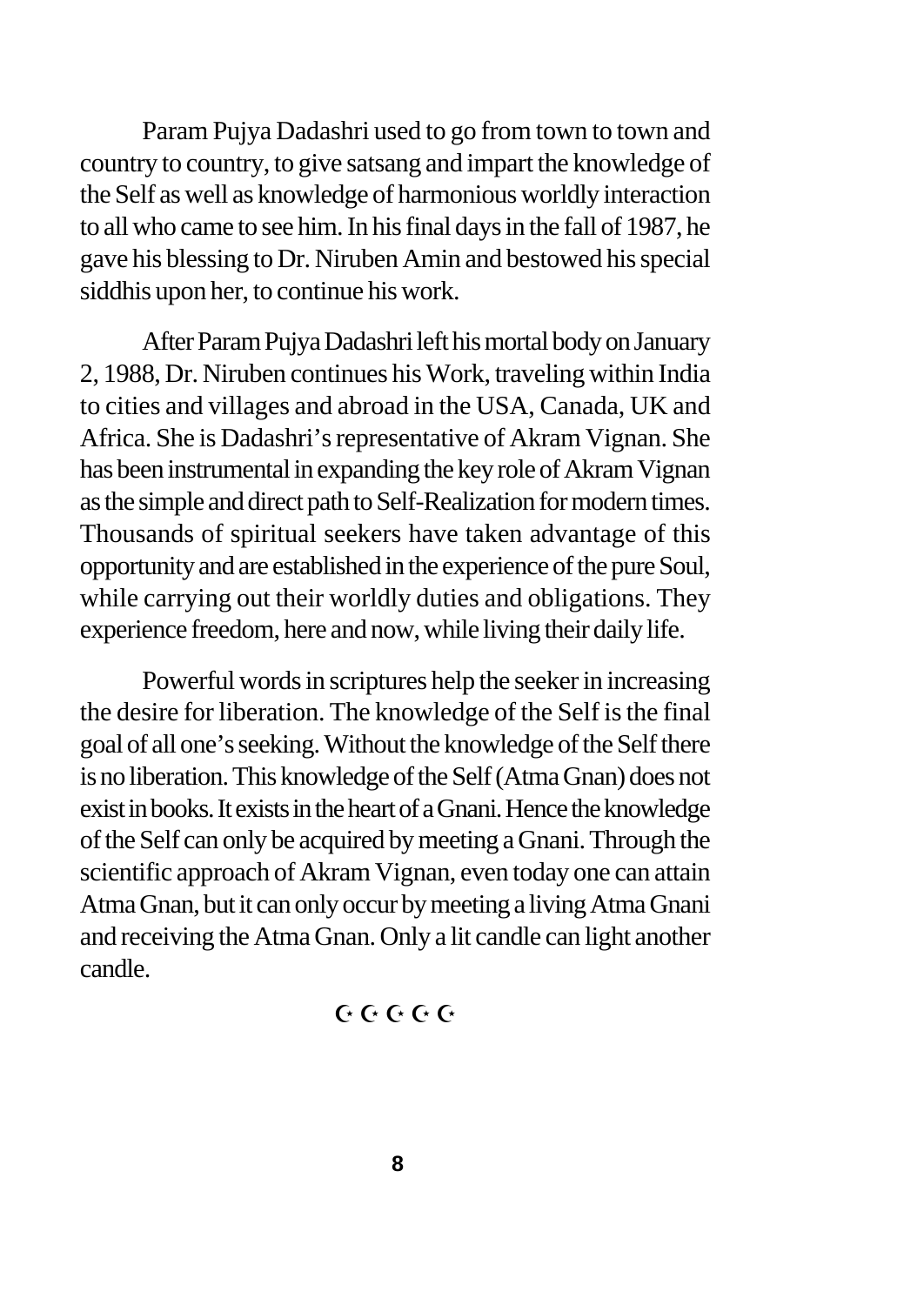### **Editorial**

In this dangerous time of Kaliyug, it is very difficult to remain ethical and honest in matters of money. This is especially so regarding money that is acquired easily as opposed to money that is earned through ethical practices. The distinction between money earned honestly versus dishonestly is critical especially because it is not easily apparent to the owner. The consequences are as clear as the difference between heaven and hell on earth.

Gnani Purush Dadashri has unfolded the final secrets to liberation for the seeker. In worldly matters he has exposed and presented the final keys to ideal interactions in all matters and especially in matters of money. A balance of both spiritual and worldly interaction is the ideal and fastest way to liberation, like the two wings of the bird. The most critical of worldly interaction is that of money. If this is tainted or impure, no progress can be made spiritually. If this wing is defective then one cannot fly to spiritual heights. The most fortunate of spiritual seekers have been graced with observations of the practical living example of Dadashri's worldly interactions with money. These simple daily life examples and talks of the Gnani Purush are presented here.

By maintaining purity in religion, in business and in his home life, he has shown an extraordinary example of exemplary purity for the whole world. His eternal statement '**Religion must exist in business but business must never exist in religion'**, lays down the fundamental requirements of ideal business and spiritual practices.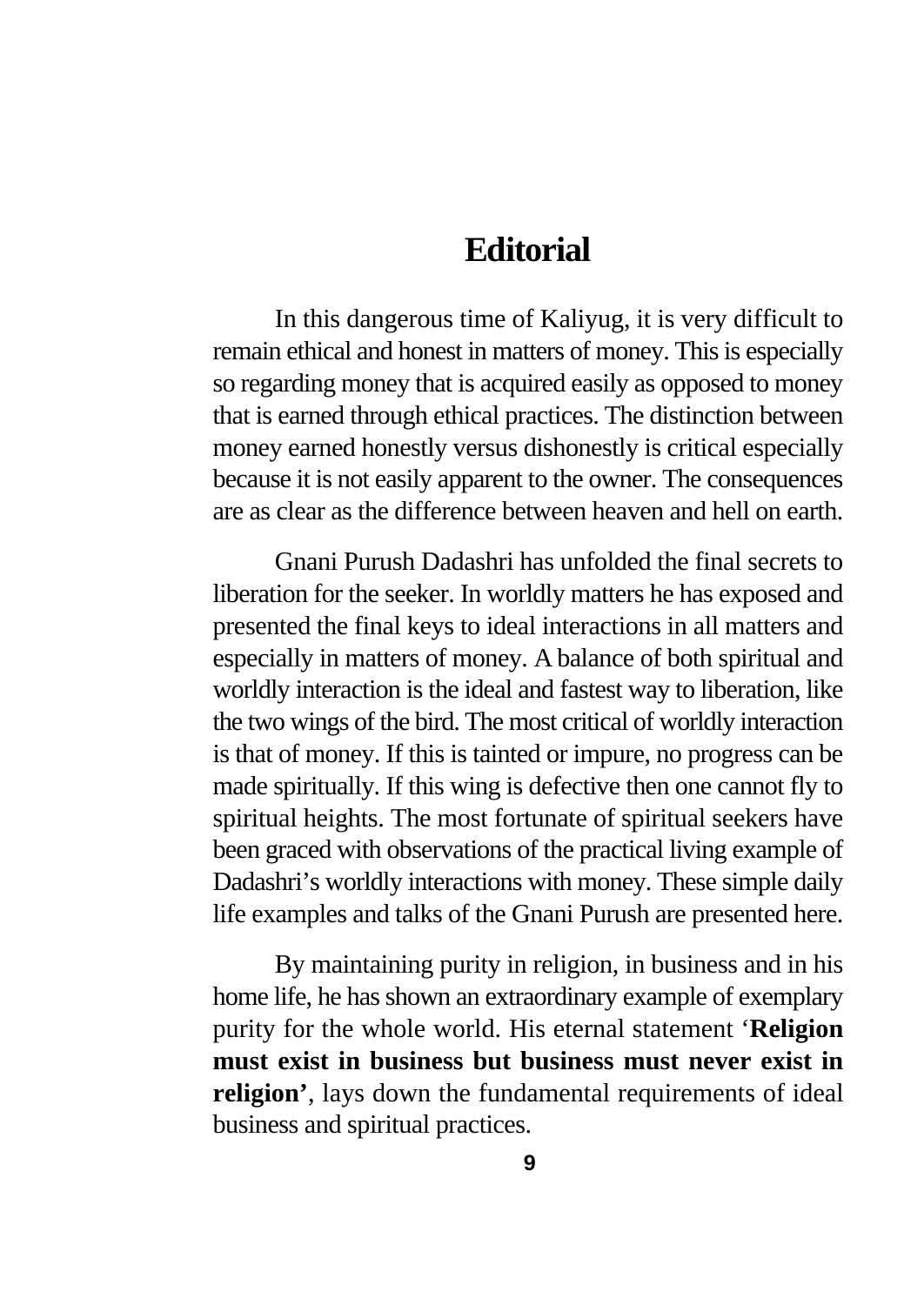He has never accepted money from anyone in his life for even his most crucial expenses. For spiritual discourses, he traveled extensively from villages to towns to cities, regardless of train and airfares, with his own money. Many of his followers offered him thousands of rupees in cash and gold but he never accepted any of it. For those who had an earnest desire to give, he suggested they give for benefit of others, to the temples or the hungry. However, his suggestions only came after he was sure that the money was being offered willingly and within the means of the donor and with the consent of the entire family.

Never before has this world seen a man, in this era of the current time cycle, who had the most ideal worldly interactions and one who was completely free from any attachment. His speech, absolutely pure and free from any attachment flowed from him naturally and spontaneously. Money is a necessity for our livelihood, whether it comes in a form of wages, from one's business or any other means. Despite conducting business, Dadashri has shown us how to walk the path of the Vitarag – the Omniscient Lords, through the essence of his own conduct and experiences.

This world has not seen or heard an example of such an ideal business partner where Dadashri remained as an employee of his business till the end. Even the word 'ideal' does not do justice to this. This is because the concept of ideal has been arrived at based one's individual views and experiences. Dadashri was a wonder of an exceptional ideal presence in this world. This will become apparent as you read this small book.

He maintained an ideal relationship with his business partner, a venture that started when he was 22 years of age. He continued with the same business with his partner's children after the death of his partner, Kantibhai Patel. Although his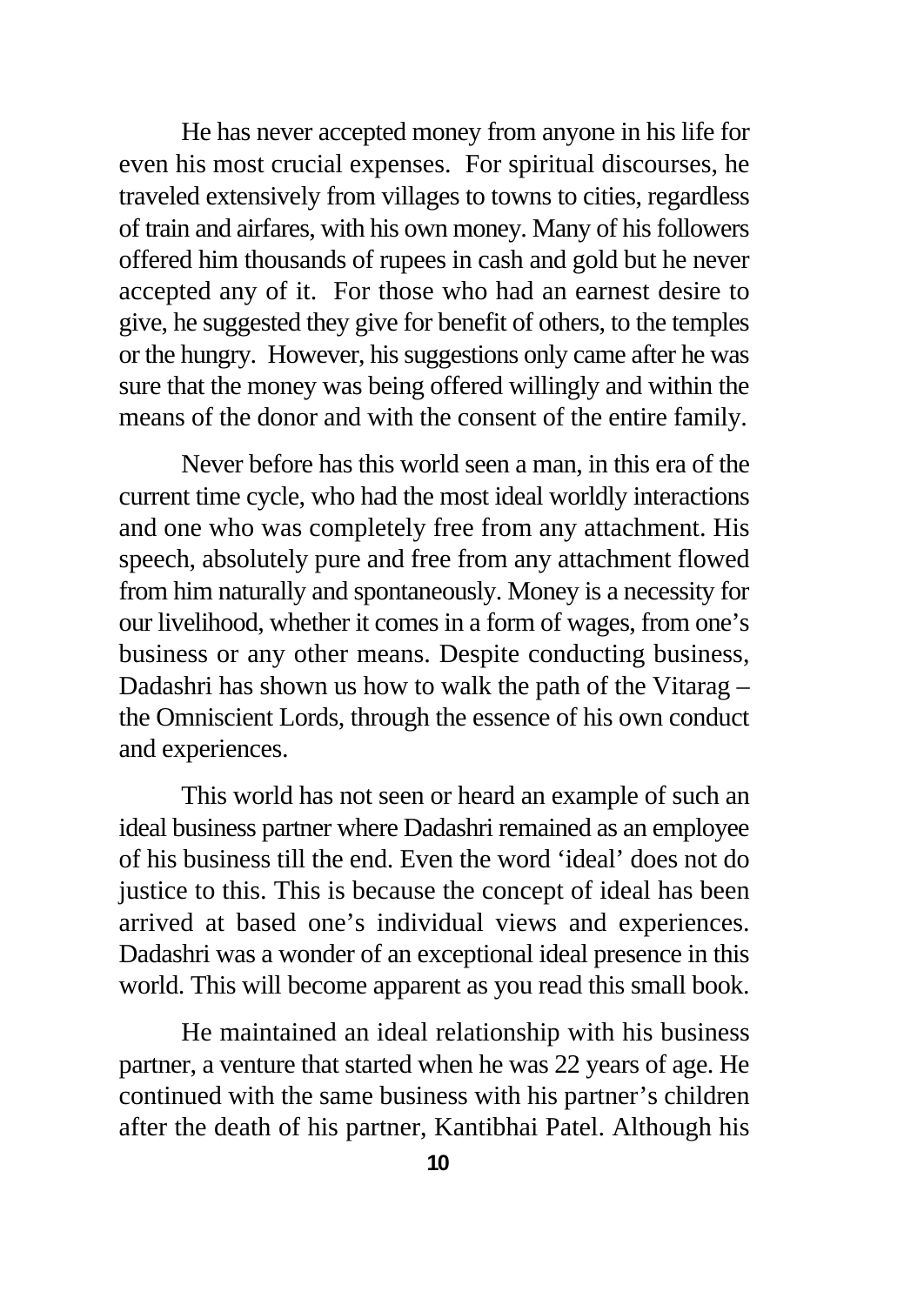business of construction was successful and profitable, he drew a salary of only five hundred to six hundred rupees a month, an amount equivalent to the salary of a person with non-metric qualification. The rest of the money was retained in the business in case there was a loss or demand. He maintained this principle during his entire life. He even paid half the cost of the marriage of his partner's children! Where else can one find such an ideal, perfect partner in the world?

Dadashri conducted his business in the most perfect and unparalleled manner and yet his chit and attention remained entirely in the pursuit of the Soul. After his spontaneous Selfrealization in 1958, his business continued for many years. He remained as the Self and observed the energies of his mind, speech and body unfold for the salvation of the world. He traveled extensively in small towns and villages. What must be that vision which he attained that allowed him to remain at the zenith of the worldly affairs as well as spirituality!

Money is the prime force in human relationships. Money has been called the eleventh life force.

In his enlightenment, which was a culmination of experiences of many previous lives, Dadashri has the ultimate knowledge of all financial interactions that take place in the world. He has the knowledge of the relationship of the coming and going of money, profit-loss, the hidden principles that govern what a person leaves behind or takes with him when he dies and all principles guiding the slightest dealings with money. These experiences of his life, which have flowed through the medium of his speech, have been compiled in this book. It is our sincere hope that the reader finds this helpful in his efforts to live a life of purity and bliss.

#### **- Dr. Niruben Amin**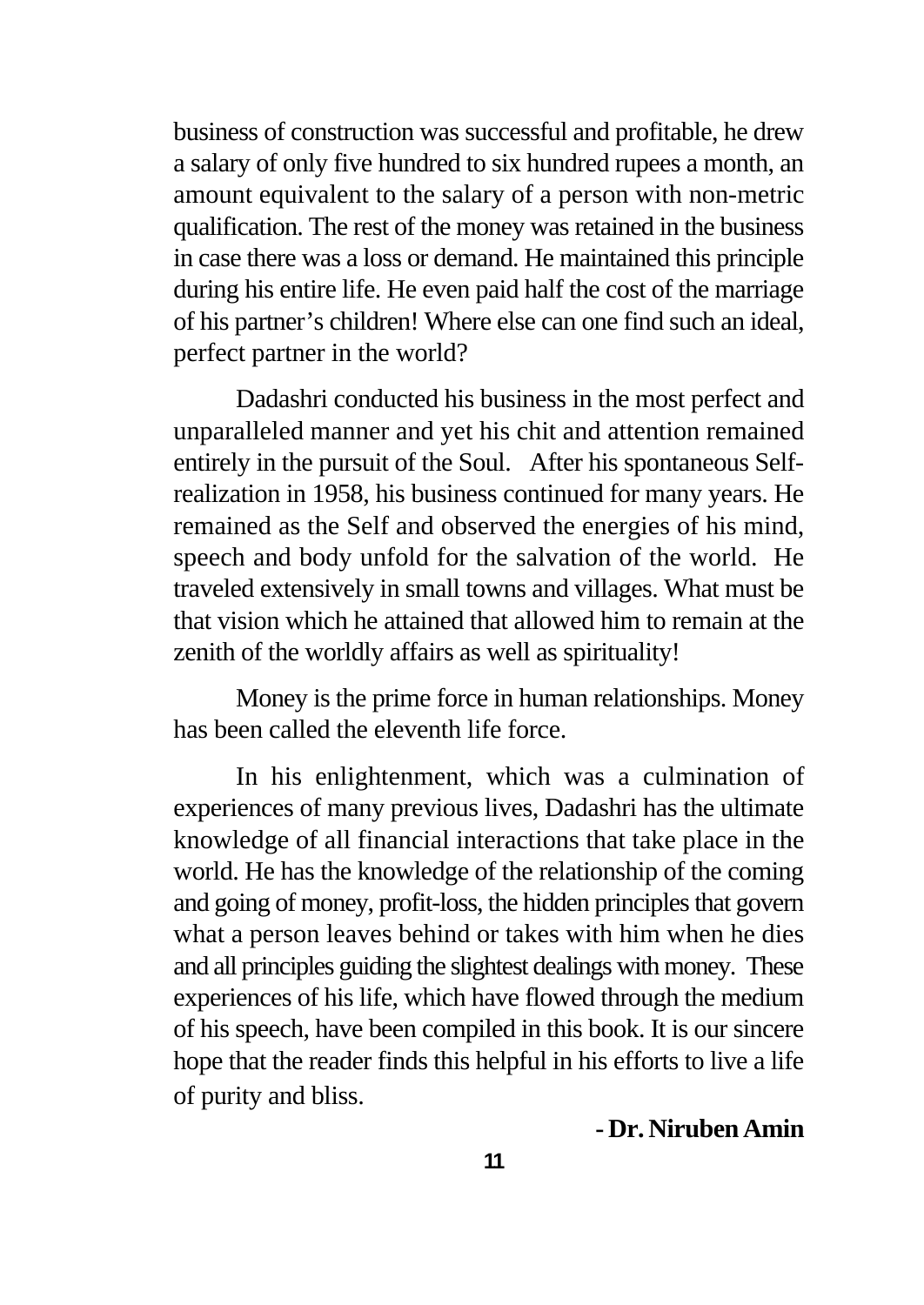# **MONEY**

# **The World of Money According To Gnani Purush Dadashri**

#### **[1] Comings And Goings of Laxmiji - the Goddess of wealth (money)**

The world considers money and wealth as one of the most important thing in life. People have more love for money because it is needed in everything they do. Love for God cannot exist as long as there is love for money. Love towards money will disappear when a person develops love for God. There can only be love for either Laxmi (Money) or Narayan (God). Love whichever one you want. Laxmi will disappoint you through betrayal. There is a saying "Mandave te randave" – 'That which is built will also be destroyed!' And Narayan, never builds nor destroys. He keeps you happy all the time. He keeps you in a state of liberation.

You will have to understand all this, won't you? How long can you continue with this feebleness of yours? And yet you don't like anxiety. This human life is meant for liberation from anxieties; it is not just for making money. How does a person earn money? Is it through his intellect or his hard work?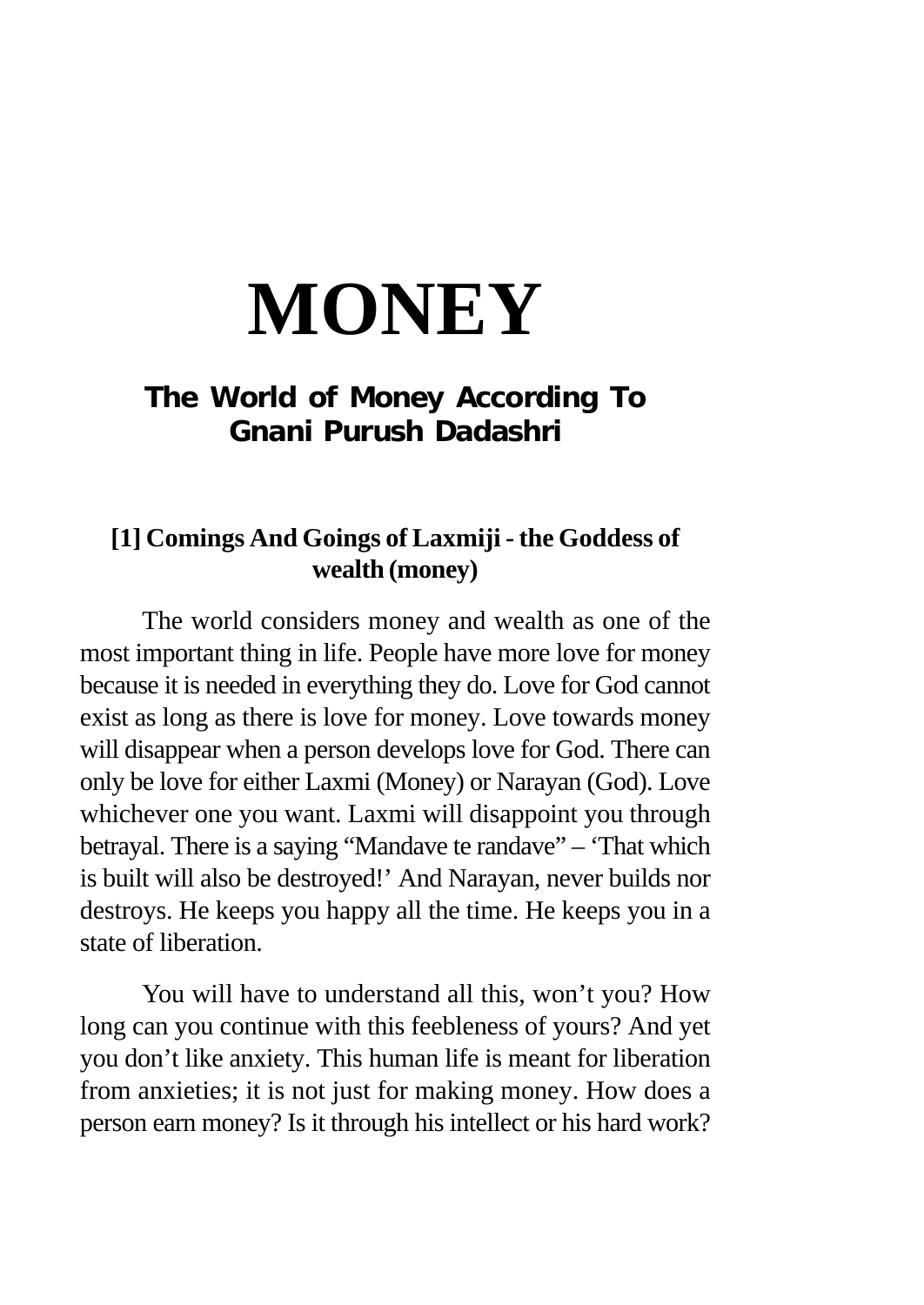#### **Questioner :** Both.

**Dadashri :** If money can be earned through hard work, then these laborers would have lot of money because they work the hardest of all, don't they? And if money could be earned through the intellect, then there are extremely well educated people out there and yet their shoes are all worn out! Earning money is never from the use of the intellect nor is it the fruits of hard labor. It is the reward of one's merit karmas from one's past life. So if you want money, you have to be cautious where merit and demerit karmas are concerned.

Money goes to those with merit karma*,* whereas hard working people run after money. So from this you should realize that money would only come your way if you have the merit karmas. Hard work will earn you some food and you may have some surplus to get your daughter married, but without merit karma, money will not come your way.

So reality says that if you are a person with a lot of merit karmas, why must you struggle? And if you are not, then why are you struggling? What you are destined to earn in this life cannot be changed.

What is life like for a person with a lot of merit karmas? Let me tell you what even these CEOs have to put up with. How do their wives greet them when they come home after a hard day's work at the office? 'Where have you been, you are two hours late?' Just look at this 'fortunate' (!) ones*.* Should someone with a lot of merit karma have to put up with this? In reality a truly fortunate one, who has earned a lot of merit karma from last life, does not have to face anything negative in his life. Such people belong to a different breed. From their very youth, they never experience any insults or tough times.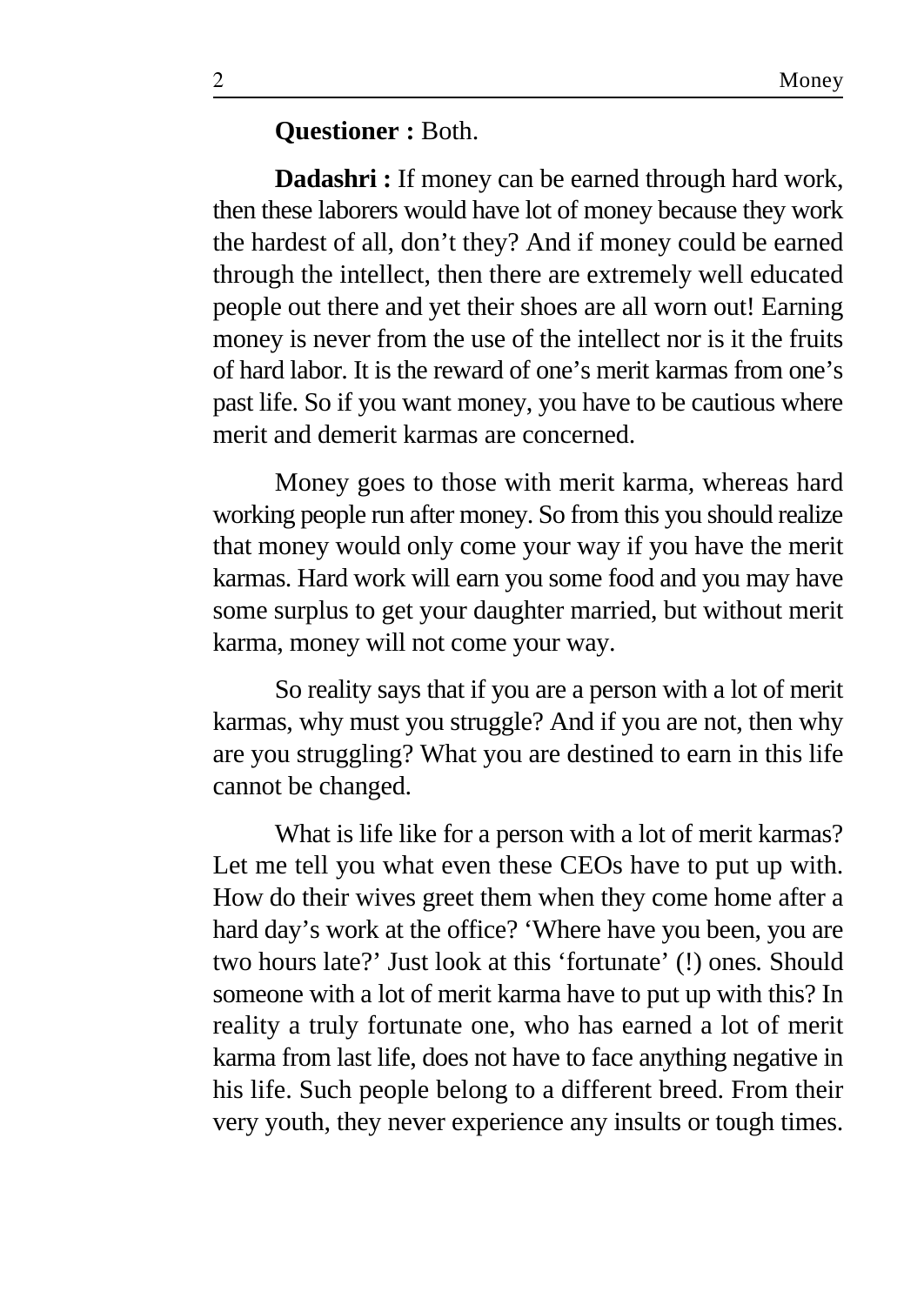Wherever they go, they are welcomed with a lot of respect. This is how they grow up, whereas other people do nothing but struggle. What does this mean? When a person's merit karma runs out, he is back to where he started. If you do not have the credit of merit karma, then even if you were to go around begging all night, are you likely to get even fifty rupees by the morning? So do not live life struggling helplessly. Be content with what you have.

Your worldly life is the result of no effort. It is totally an outcome of karma of your past life, for which no effort is required. So enjoy it, but know how to enjoy it. Even the Lord concedes that when the basic necessities in life are missing, then it is natural for one to experience suffering. True suffering is, not having any air to breathe, or food to eat. These are the basic necessities in life – without which the body cannot survive. Nowadays people have so many different things available to them and yet they do not enjoy them. They are involved in something else. They do not enjoy what is in front of them. When a wealthy businessman sits to dine, instead of enjoying his meal, he is preoccupied with his business. The fool! He does not even know what he eats. Everything is like this.

This world is a mixture of people who enjoy themselves and those who work very hard. It has a mixture of everything. Those who work very hard have the ego 'I am doing it all'. Those who enjoy themselves have the ego, 'I am enjoying all this'. The one who works hard enjoys the pleasure of doer ship.

A wealthy man once pleaded with me saying, 'Please say something to my son. He does not want to do any work. All he does is enjoys himself and has a good time every day.' I explained to the father, ' It is not worth saying anything. He is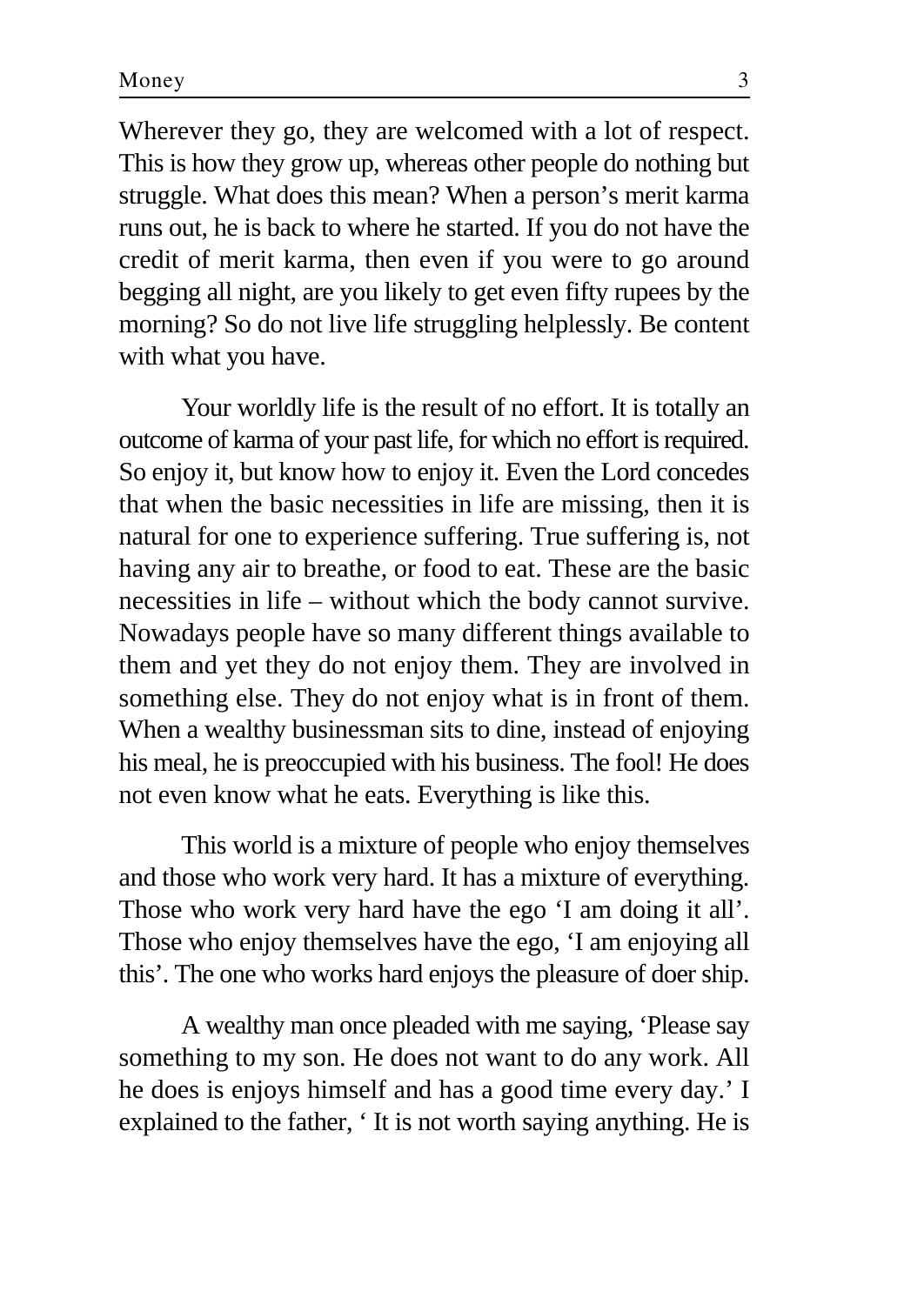only enjoying the fruits of his merit karma*.* Why should we interfere in his enjoyment?' He replied, ' Is it not important to make him wise?' I told him, 'The wise ones in the world enjoy themselves. The foolish ones waste their wealth. The one who works hard for money is a laborer' Those who work hard derive pleasure from doing so because of their ego. The boss goes to work wearing a long coat so that all the workers would stand and welcome him as he enters the office. His ego is fed. While those who enjoy themselves, care little about power or authority. The truth is to enjoy whatever is yours.

The law of the circulation of money is this: In India as there is an increase in the number of unworthy people; money increases. Where there are forthright and ethical people, the money is lacking. So note that wealth has gone to the unworthy and the undeserving. They have food on their table and do not know how to enjoy it.

There are also the naive and simple people. They are unaffected if they lose money or a valuable thing. They are not concerned with societal status. For such people wealth flows in easily. Wealth does not go to those who have a lot of worldly awareness because these people have a lot of kashay - anger, pride, attachment and greed. The whole daylong they continue to do kashay. The simple ones have no such worldly awareness and are free from these inner turmoil and weaknesses. They do not fuss over things. Wealth flows to them, but they do not know how to make good use of it and it passes away without their awareness.

Whatever money there is in the world today, it is all tainted and wrong. Very little of it is pure and right. There are two kinds of merit karma: One that binds demerit karma and takes a person into a lower life form and the other that binds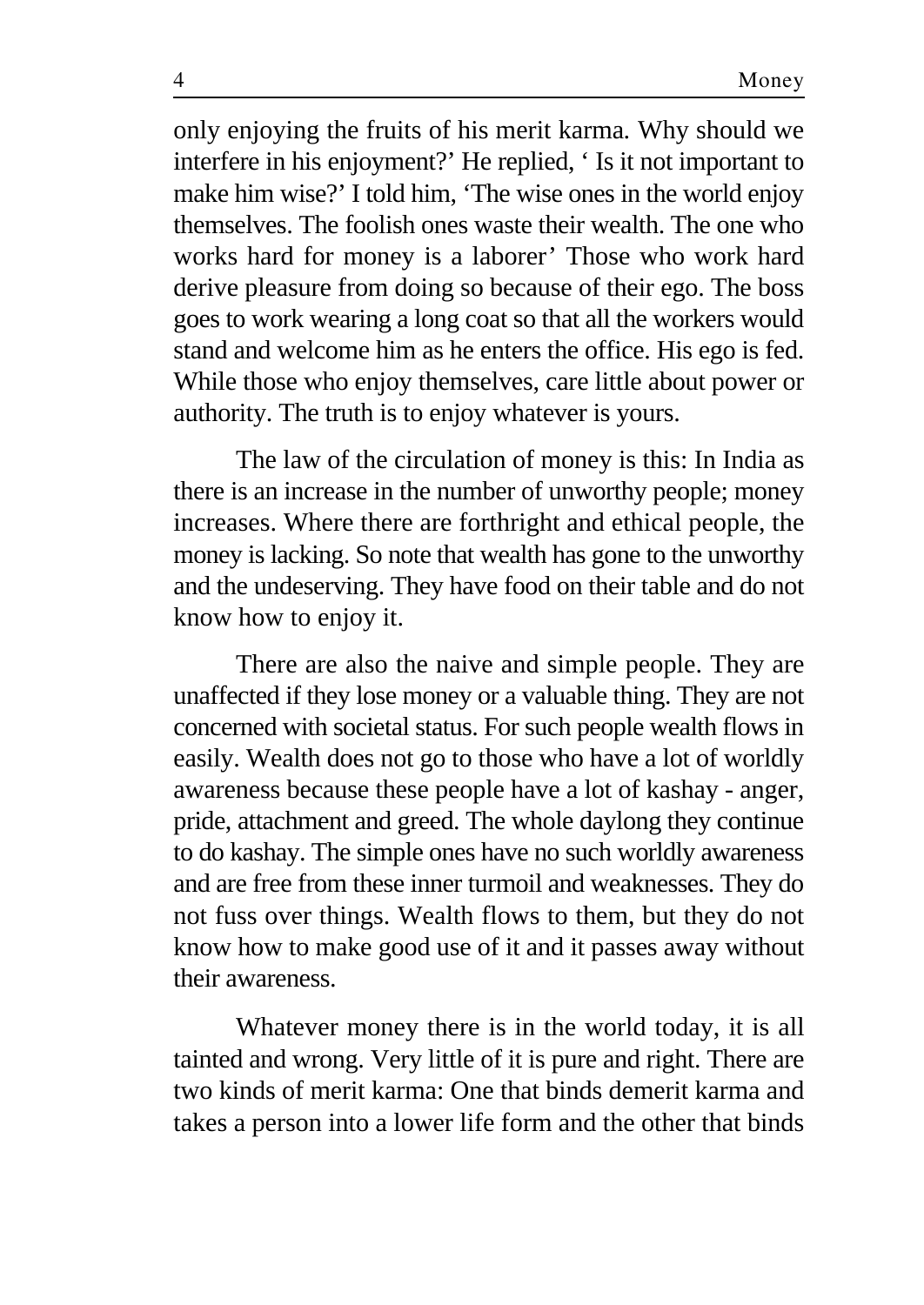merit karma which takes a person into a higher life form. The money that results in a birth in a higher life form is very rare in the current era. Where such 'pure and right' money exists, there is continuous inner peace, material comforts and the existence of true religion.

The money of today will bind demerit karma; it is wealth that creates conflicts in the home and outside. Instead it is better to have less of it. At least clashes would not enter the home. Today wherever there is money, there is an atmosphere of conflict. A simple meal of bread and vegetable is better than a gourmet meal with thirty-two dishes. In the current time just one rupee of the right kind will bring tremendous peace and inner satisfaction. Such money creates an atmosphere of harmony in the family and will prompt only spiritual thoughts in everyone.

I once asked a woman from a reputable family in Bombay whether they had any quarrels in their home. She replied, "Every morning we have quarrels for breakfast!" I told her they must be saving a lot of money on food and she replied, "No, we still have to spend money. As we butter the toast, the quarrels go on and so does the breakfast!" What kind of people are these?

 If the money is pure and right, then you will always be at peace and your life will be good. Clashes in the homes are caused by entry of impure and wrong money. From a very young age I had decided that as far as possible impure and wrong money must not enter my home. For the past sixty-six years not a trace of impure money has entered my home and that is why there has never been any clashes in my home. We had decided from the very beginning that we would run the household within a certain budget. The business may make hundreds of thousands of rupees but if this Ambalal Patel were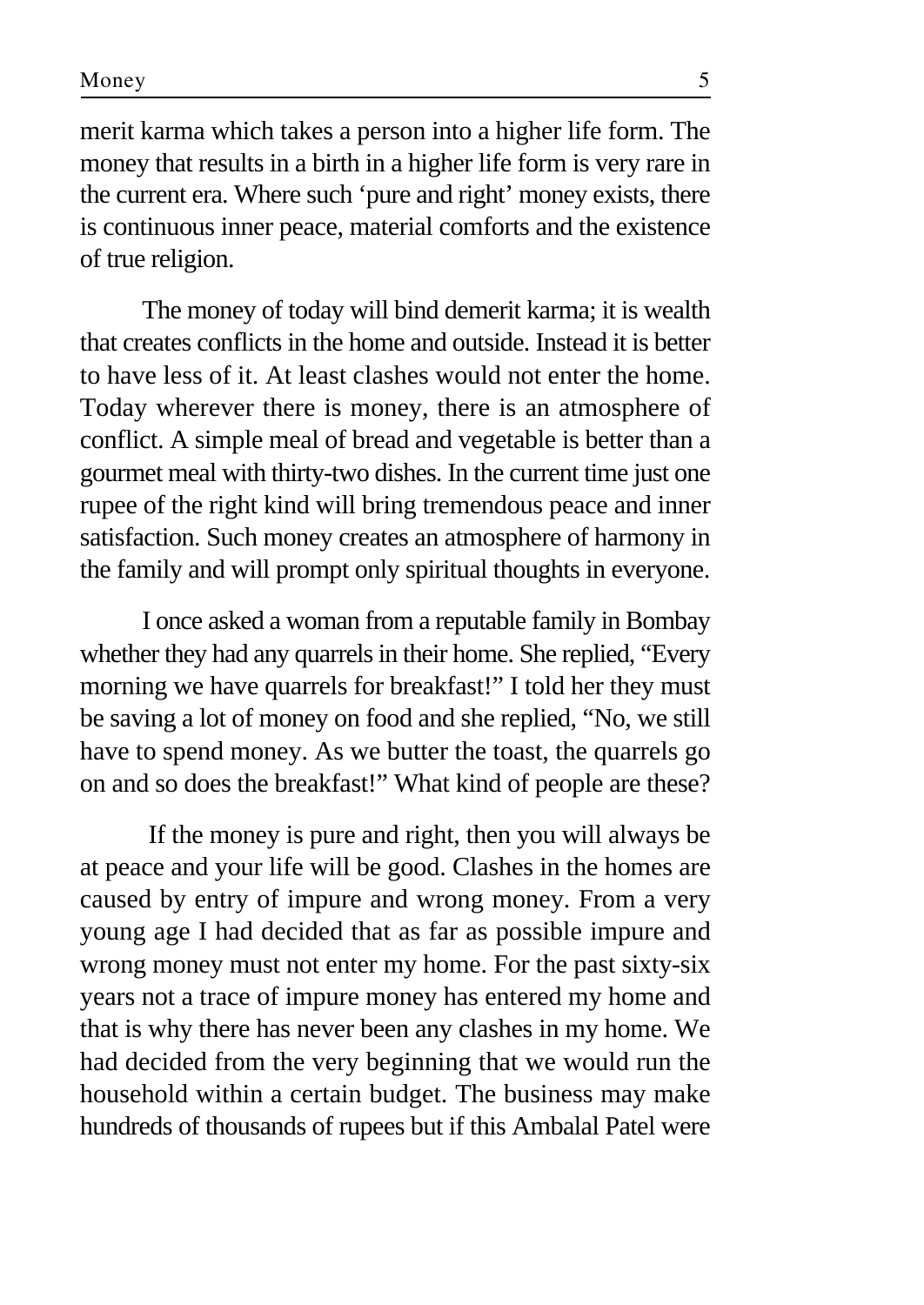to work for someone, how much would he earn? He would earn anywhere between six to seven hundred rupees at the most. Business is a play of merit and demerit karma and so we should spend only the amount I would draw as a salary if I were employed elsewhere. The rest of the money would be retained in the business for unforeseen events like taxes. One never knows when an 'attack' from an income tax authority will come and if all the money is spent, the attack from the tax office will cause you to have a heart attack! Have such attacks not entered all the homes? How can we call this life? What do you think? Is this not a mistake? We need to break this mistake.

Let money flow in naturally. Do not use it as a support. Never rest and think that it will be there forever. Proceed with caution of this awareness so that when it leaves you will not suffer.

**Questioner :** Describe the fragrance of pure money, please.

**Dadashri :** Pure money will never bring a trace of stress or tension. There will be enough money in the home. Your mind will be at peace even if someone announces that sugar is going to be rationed starting the next day. Nothing will cause stress or tension to you in the home. The exsisting merit karma effect is such that your actions and speech will be pleasant towards everyone around you. It will never incite worries in you about how you will earn money.

Here what we have all around us is the money of the wrong kind, which will lead to sin and demerit karma. This cannot be called money in the true sense. The thoughts that arise with such money are evil, and of demerit. The thoughts are, ' How can I accumulate a big bank balance?' That is sin.

Some people ask me, 'Did the landlords in the past have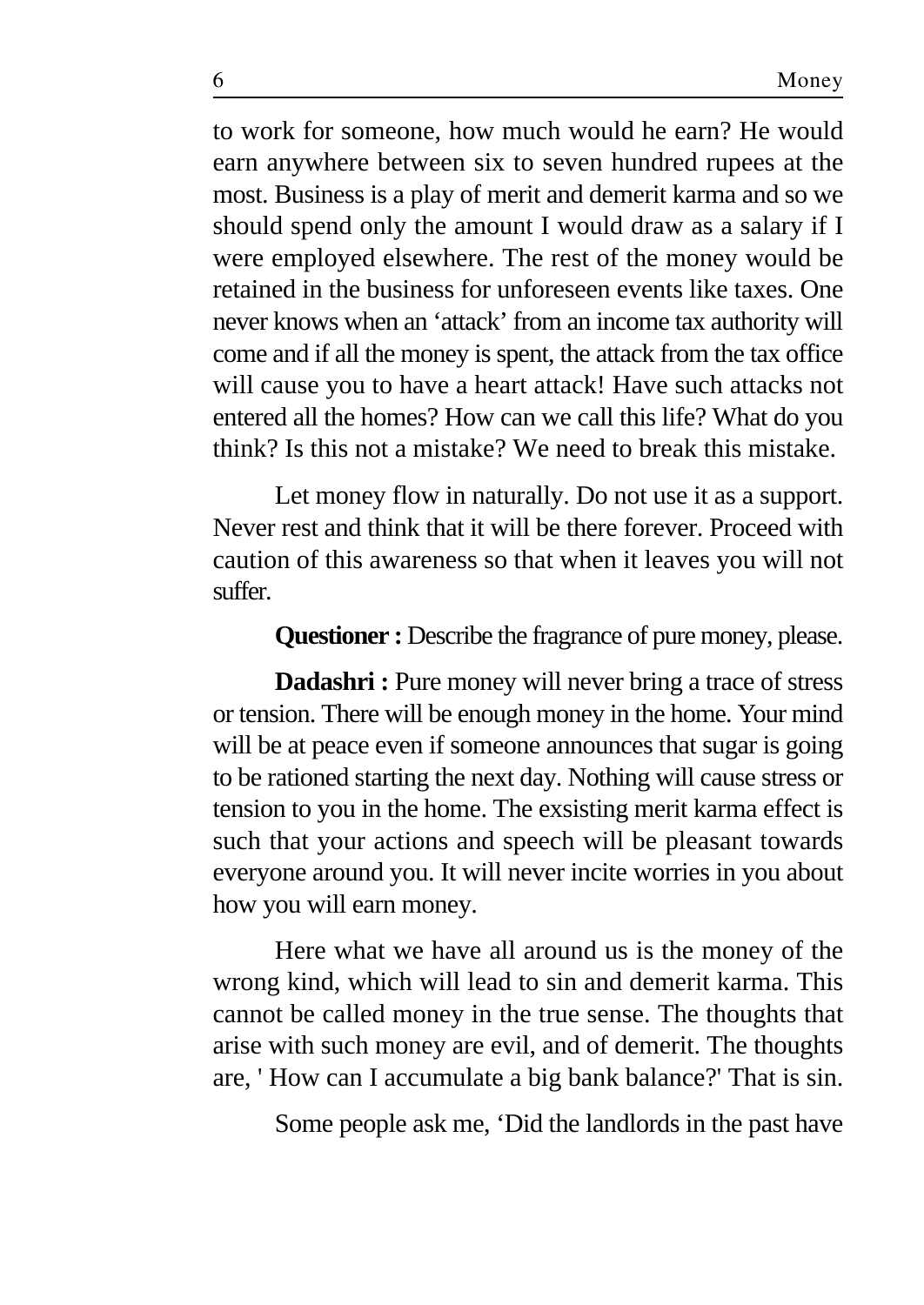such pure money?' Yes, they did. Their money accumulated naturally. They did not have to accumulate it whereas people today are struggling to accumulate it. The pure money of the past came in naturally, even when they begged the Lord for it not to come. Even when they said they wanted spiritual wealth not material wealth, the money would still flow in their direction. That is the merit karma, which brings pure money.

I never liked this worldly life. Let me tell you about myself. Nothing in this worldly life interested me. If someone gave me money, I found it burdensome, even when the money was mine. I felt a burden when I took my salary, and a burden in taking it home. Before this Gnan (Self-realization)*,* I found everything bothersome*.*

**Questioner :** We are so involved in making money in our business that we are not able to turn away from it and we are constantly preoccupied with it.

**Dadashri :** And even then you are not satisfied. You feel you want to make one million and when you reach that goal, you want to make two, then you think you will stop at five. This does not end.

Even I would have made a decision to make a million. Then I came to the conclusion that life does not give you an extension. If we were given a thousand years instead of a hundred to live, this decision may work. There is no surety of anything in life.

There are two types of authorities: One is an independent authority and the other is dependent authority. It is your independent authority to become a God. To make money is not under your authority. So which is better, to make money or to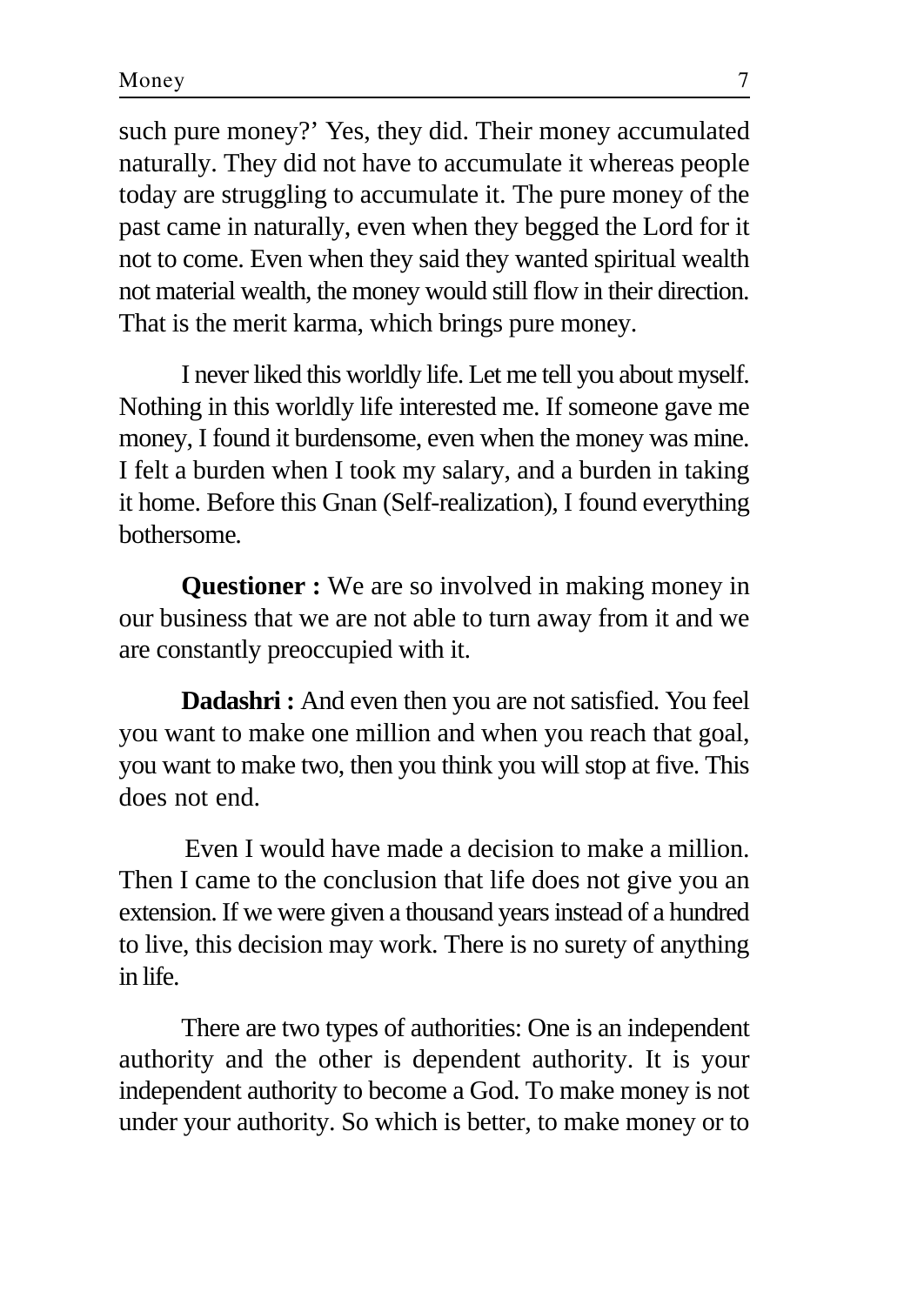realize the Self? I know how money comes. If the authority to make money were in one's own hands, then one would even fight for it. But that is not the case and so no matter what you do, you will not accomplish anything. A person once asked me about the nature of money. I told him that money is like sleep. Some people fall asleep the moment they lie down; some toss and turn the whole nightlong and still cannot fall asleep, while some need to take sleeping pills. So money is not under your authority. It is under the authority of some other power, so what is the point in worrying about it and running after it?

Therefore, I tell you that money will not come to you if you go through extreme struggles to acquire it. It simply happens. You are merely an instrument, one of the many evidences when it comes to you. You are merely one of the evidences when you go and return from the court (talking to a lawyer disciple), so is the speech of yours in the trial. All this is not worth paying too much attention to. What is needed happens with the right amount of attention by itself. If you gain this understanding you will be free from all tension.

 Currently you have the firm conviction that without you the case in the court will not proceed. This is not so.

When a whole lot of evidences come together, money comes. If you ask a doctor whose father is in the final stages of life in the hospital to do an operation to make him live longer, he will not be able to do so. So this is not under anyone's control. The evidences have come together for the old man to leave this world. I became a Gnani because of scientific circumstantial evidences. And all these billionaires do not become so because of their efforts. They however do believe that it is because of their independent effort and hard work that they are billionaires. 'I became' is the illusion. 'It happened' is knowledge.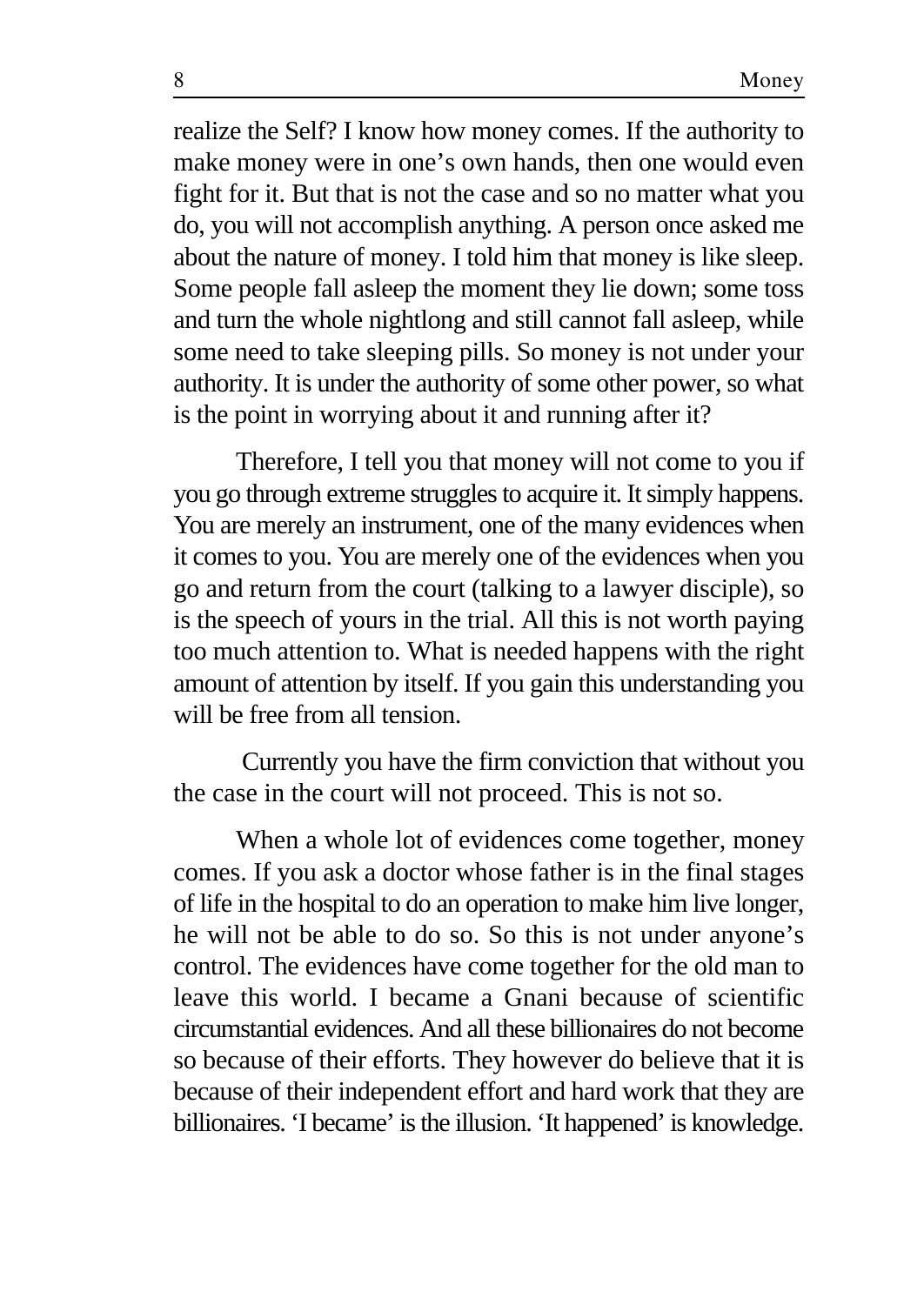Gnani Purush is never under any illusion. He says it as it is, and says it as it happened. I was sitting at Surat station and it happened. The billionaire says, I made millions and I have had three wives. All these you have brought forth with you from your past life. This is nothing but just a belief in your mind that, 'I am doing all this'. This is egoism. What does this egoism do? It plans for your next life, without your knowledge. Thus man creates life after life. He never comes to a life where there is no new life created. If planning stops then liberation is at hand.

There is no being in this world, which does not seek happiness. Everyone seeks eternal bliss, the kind that never leaves. His understanding and belief is that money will bring happiness. But then, the problems and inner turmoil come with it. Eternal bliss and inner turmoil are enemies. They can never exist together. Money is not at fault here. He is the one who is at fault.

All things of this world will one day become unpleasant and unwelcome. The Soul is your own Self. There is no suffering here. The worldly existence is such that a time arrives when even money becomes burdensome. One worries about how to store and distribute it.

So in life there is suffering. Suffering with money, suffering without money, suffering as a pauper, suffering as a prime minister, suffering as widow, suffering as a wife, suffering even as a mistress, suffering, suffering, suffering. Why are all these big businessmen of Ahmedabad suffering? What is the cause?

**Questioner :** They are discontent and unhappy.

**Dadashri :** There never was any happiness in this work of theirs. Where is the happiness? This is the illusion. It is like a drunken man lying on the street with a hand in the cold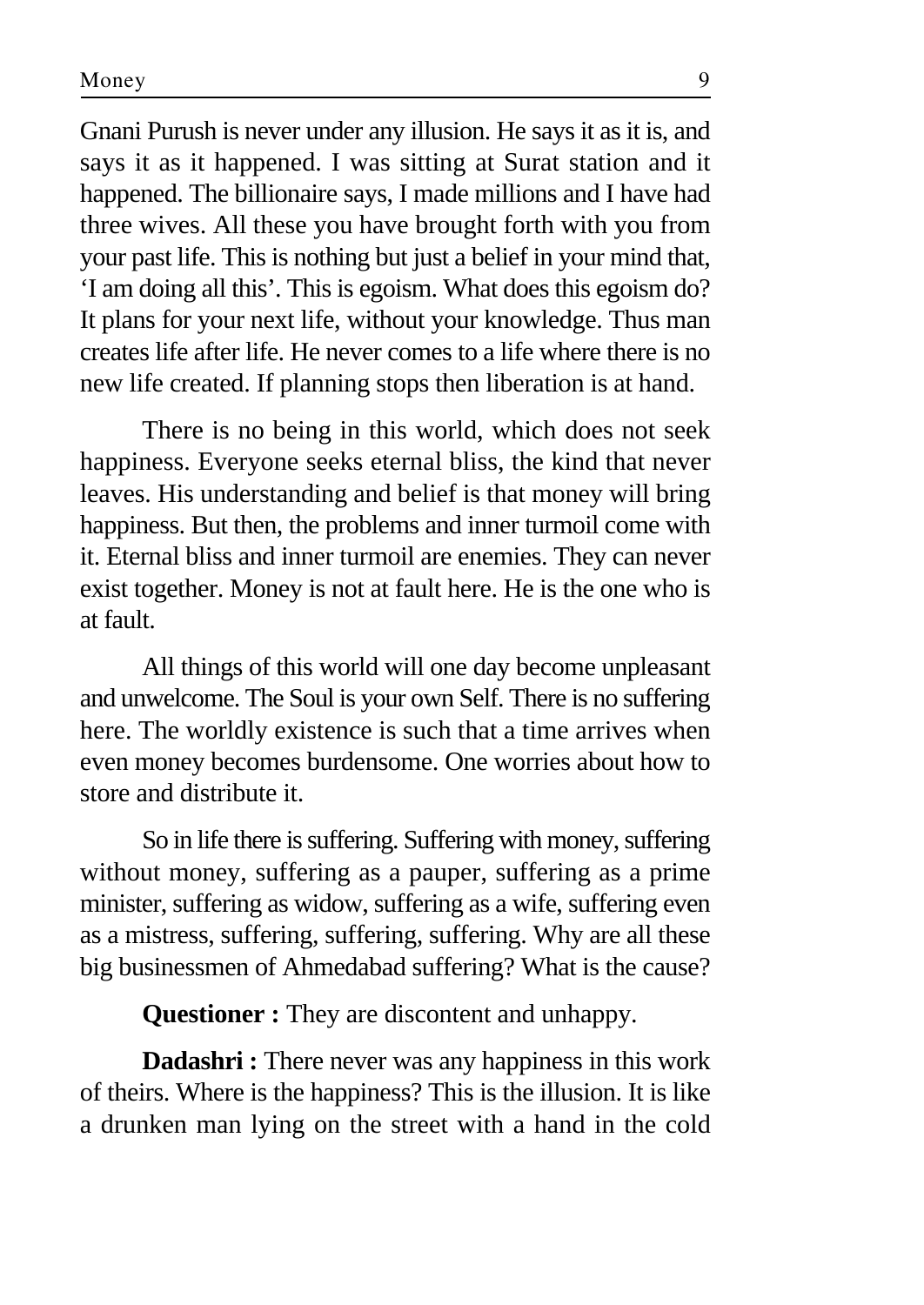contents of a gutter. He is under the inebriation and false belief of happiness. When the effect of the alcohol wears off he will feel the pain. This is all nothing but a gutter.

 There is no happiness in the worldly life whatsoever. There can never be happiness in it at all because if there were, then the city of Bombay would not be the way it is today. There is no happiness at all. It is all an illusion of happiness and it is only a temporary adjustment.

There is no need to carry a burden over money. When the bank balance grows he breathes a sigh of satisfaction and when there is a deficit he becomes sad and unhappy. There is nothing in this world worth breathing a sigh of satisfaction, because everything is temporary.

What makes people suffer? A man once came to me and said, 'I have no money in the bank. I am completely broke and bankrupt'. I asked him, 'How much debt did you have?' He told me he did not have any debt. That is not bankruptcy! He had a few thousand rupees in the bank. Then I asked him, ' Do you have a wife?' He answered 'I can't sell my wife'. I told him, 'No you can't, but you have two eyes. Would you like to sell them for two hundred thousand rupees?' Your eyes, your hands, your feet, your brain; all this is your wealth. Don't disregard this wealth of yours. Even without a penny in the bank you are a billionaire. Try and sell each of these assets of yours. You will not sell your two hands. This is your endless wealth. Consider all this as your wealth and be content. Money may come or not. It does not matter whether a person has money or not as long as he gets food to eat.

**Questioner :** What should we do when times are tough and there is no money coming in?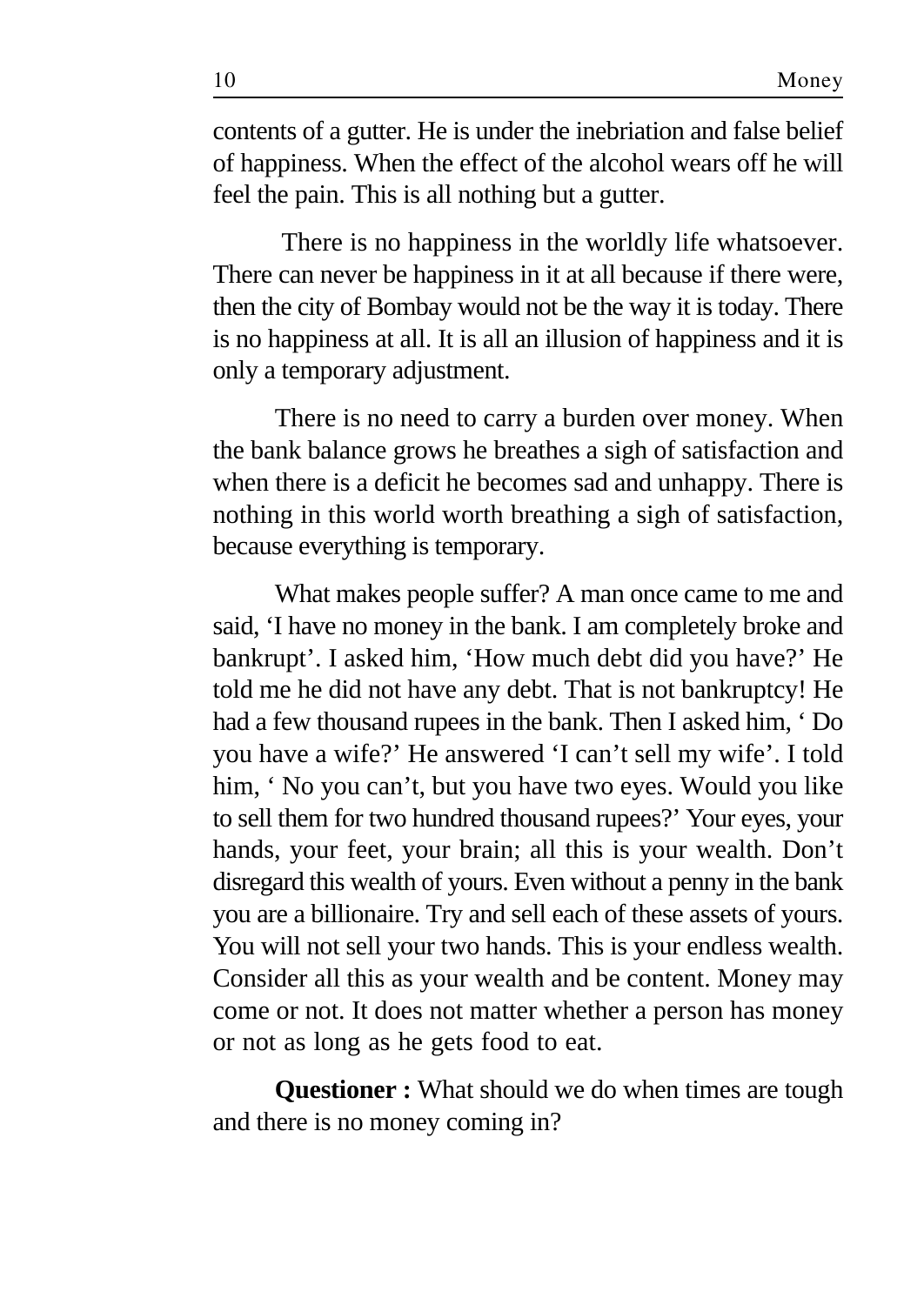**Dadashri :** When rain does not fall for an entire year, the farmers cry and say that they are ruined. The rains return the next year and their financial position improves. So when times are tough, patience is necessary. Decrease your expenses and with hard work and frugal economy pass your time. Do this only during the tough period. When the going is good you do not have to do anything.

At such difficult times, give this body the necessary food. It does not demand anything else. Also if needed, recite these three mantras, the Trimantra, for an hour daily. When you do this, your life situation will improve. For thousands of people, the difficulties and obstructions in life have been eliminated by the name 'Dada Bhagwan', recited with understanding.

What is the nature of money? Money means pain in earning, pain in protecting, pain in spending. When a hundred thousand rupees arrive at home, the pain of protecting it begins. The search for the bank that will not disappear starts, and then some relatives and friends come to know about it and they pester you for loans and gifts. My buddy, do you not have this much trust for me? All I want is a mere ten thousand, and you have to give when you are pestered enough. So the pain exists when there is excess and when there is scarcity. It is best when it is just normal. Otherwise there is pain when spending.

 People do not know how to take care of money nor do they know how to enjoy it. They complain about how expensive things are even while they are enjoying them. The fools! Why not enjoy what you have peacefully? People have to work to make money in an environment that makes them miserable. Many people will not return the money they owe, so there is suffering in earning money and suffering in safekeeping it also. Even when extreme care is taken in protecting the money in the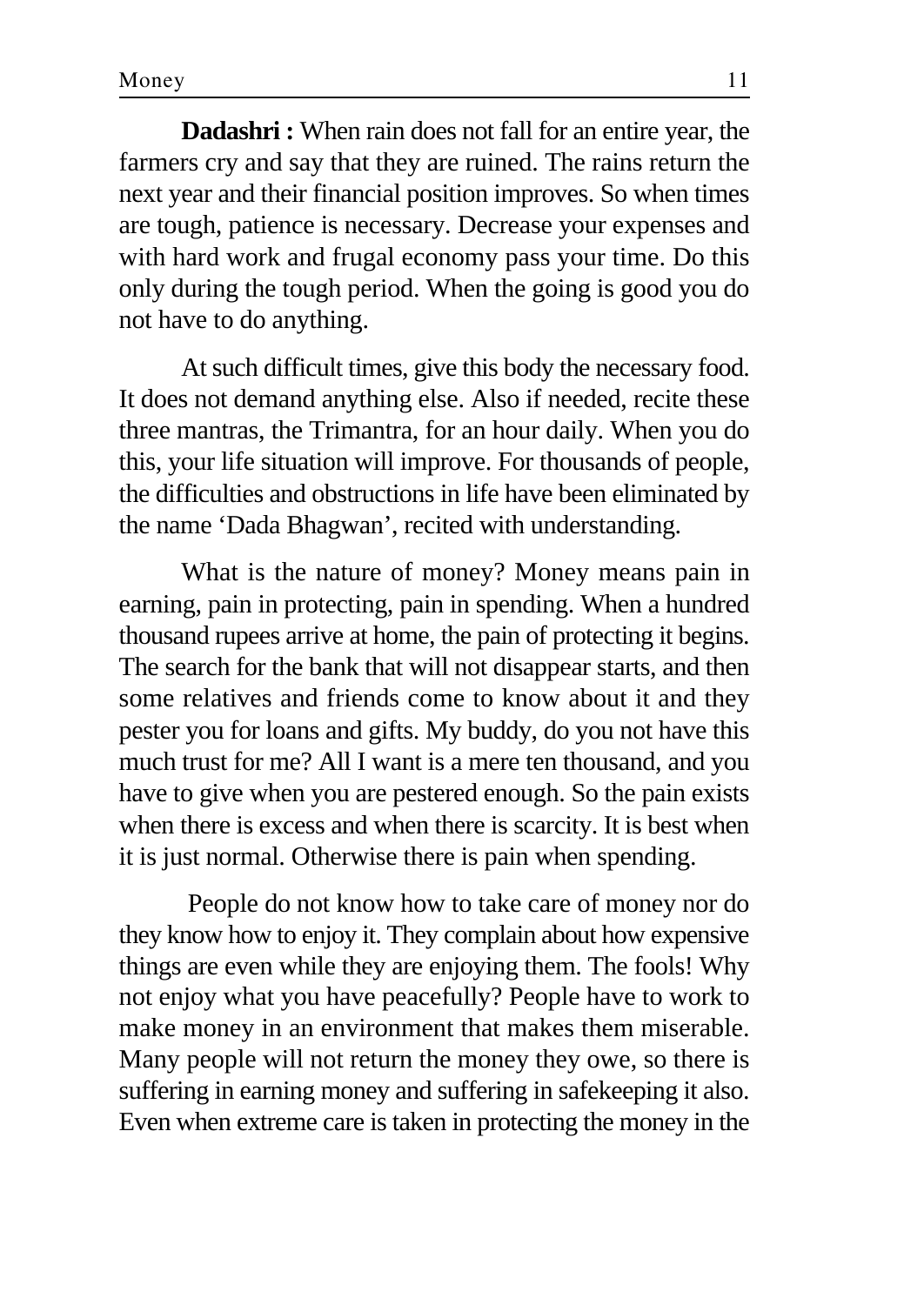bank, it does not remain there. A bank account means credit and debit, coming and going. Anguish results when money leaves.

Many have become rich by evading income taxes. They have hidden millions from the government. They do not know that this money will leave someday. When the fines and demands come from the income tax department, where will they go? This is all a trap, nothing else. These persons who have risen up this way carry so much danger with them, but are unaware of it. They are all involved in schemes to avoid income taxes all day and this meditation of theirs is indeed the return ticket to an animal life form.

Life of making money is like that of an ox running circles around the stone mill to crush castor oil seeds. The farmer gives a bunch of fodder for the toil to the ox, and here the wife gives the plate of food for the toil of the day. No difference.

These big shots of Ahmedabad are owners of two or more cotton mills, yet their suffering is beyond description here. They are under constant tension of these mills not performing or shutting down. They passed in the educational school well, but have failed in the school of life. This is because they have adopted the best foolishness. Dishonesty is the best foolishness. There has to be a limit to foolishness, do you not think so? Yet here they have crossed the limit.

I have analyzed the nature of money from all aspects. How much money can a person accumulate? I came to the conclusion that no one has ever managed to remain the richest person in the world. People used to say that Ford was the richest man, but a few years later we heard that someone else was. What is the point to all this? The horse that wins the race gets the first prize, the second and third horse will get some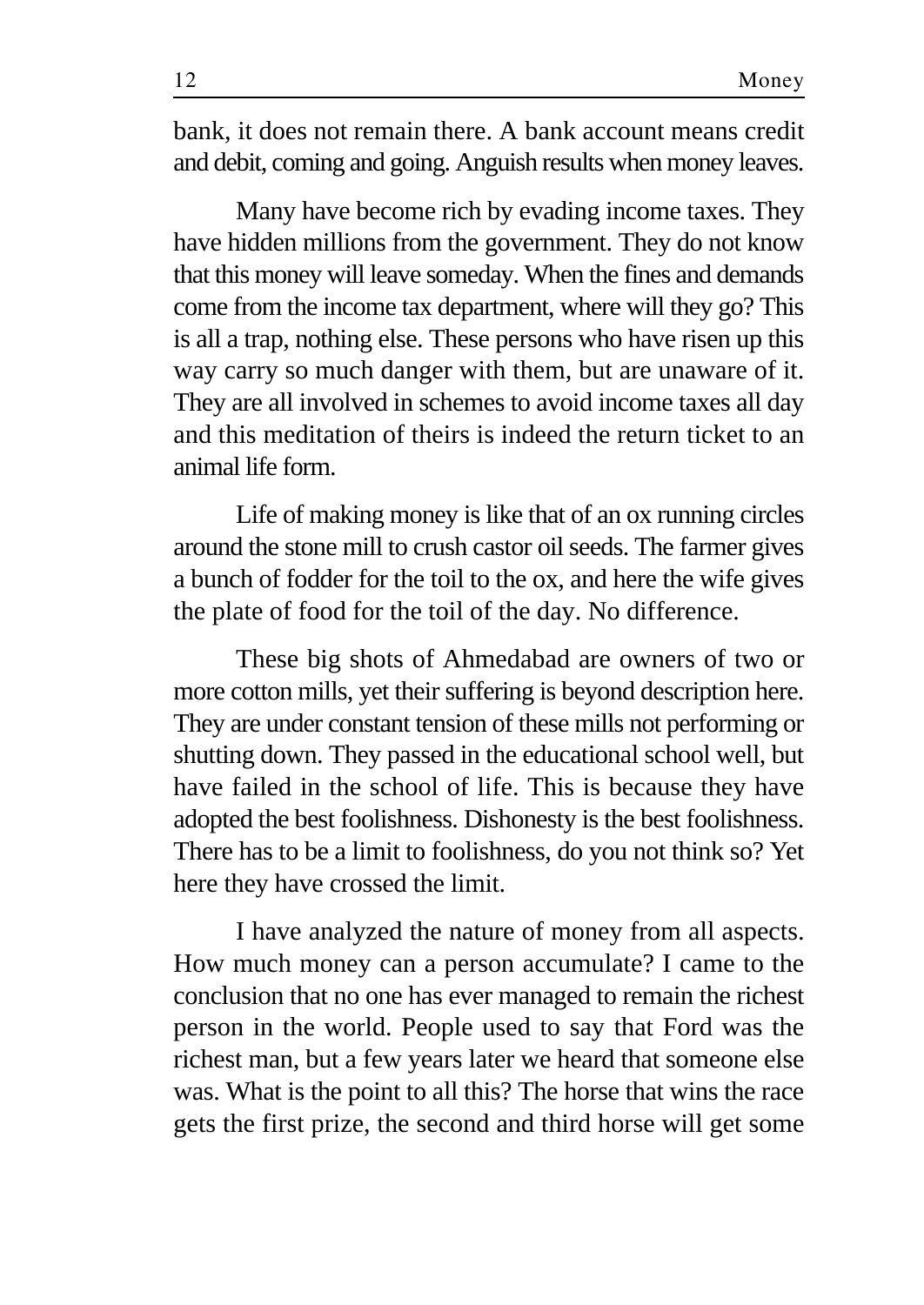recognition, but what about the horse that comes fourth? He just runs the race in vain, foaming at the mouth. I said 'Why do I enter this race course?' Why should one have to foam at the mouth unnecessarily? People enter this race to come first but instead they all lose the race. No body cares for these late arrivals.

Money is limited whereas people's demands are not.

Some people have an obsession for sex, some for pride, status and recognition; there are so many different types of obsessions*.* Some people are obsessed with money. They are constantly preoccupied with thoughts of money and ways of accumulating it. Preoccupation with money is a heavy obsession.

**Questioner :** But one cannot do without money.

**Dadashree:** Yes, you cannot do without it but people do not know how money comes to them and so they keep running after it. Money is like perspiration. It comes like perspiration. Some people perspire profusely while others perspire very little. Just as sweating is inevitable, so is the coming of money.

I never cared for money from the very beginning. I started business at the age of twenty-two and if someone came to visit me, they would have no knowledge about how my business was faring but I would ask them if they were having any financial difficulties.

It is dangerous to even have thoughts about money, so you can imagine how dangerous it is to run after and revere it.

Man can only go after one thing, either money or the Soul. It is not possible for a person to be attentive in two places at the same time. Either his attention is on money or it is on the Self. The focus of the worldly self can only be in one place. So what is one to do?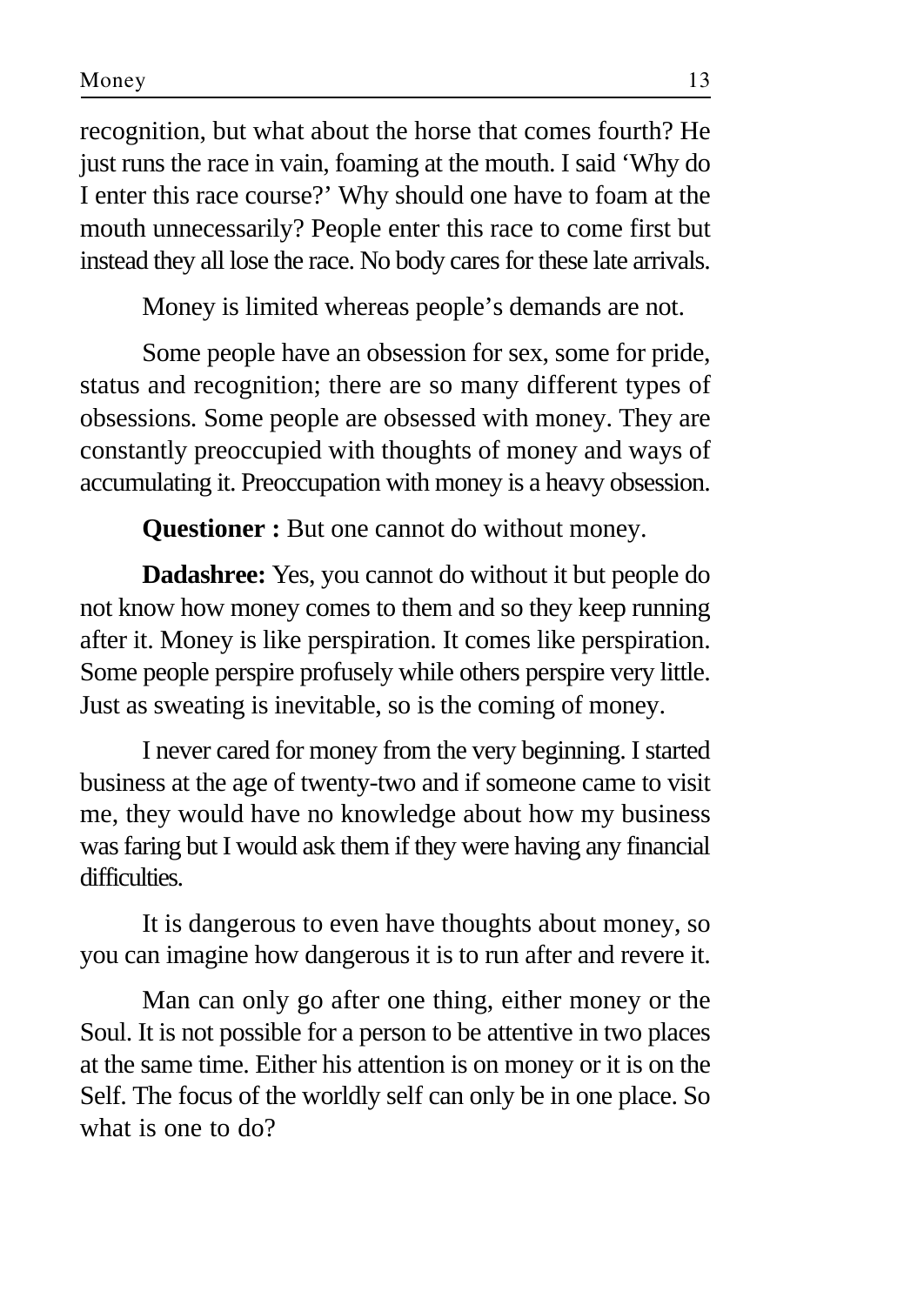Once I met a wealthy man. He was a millionaire. He was fifteen years older than I but he would sit next to me. I asked him how was it that his children wore shirts and pants, but he wore a dhoti, which barely covered his knees! He looked half naked even when going to the temple! In such a short dhoti, it appeared as if he was draped in a loincloth, wearing a short sleeve shirt and a white cap rushing to the temple to do darshan. I told him it appeared to me that he was going to take all his wealth with him when he dies. He told me it was not possible to do such a thing. I told him we the Patels are not as clever as the Jains and that possibly the Jains must have found a way to do so. He told me no one could take anything with him or her when they die. When I told his son about our conversation, his son exclaimed it was a good thing no one could do so otherwise his dad would take out a loan of three million rupees and leave the debt for him to repay. He told me his dad is so shrewd that it would ruin him.

**Questioner :** Many big businessmen of Bombay accumulate money taken under the table, what effect will this bring on them?

**Dadashri :** It binds karmas. Both the black money and the white money bind karmas. Good money or bad money, all money binds karma. Karmas are being bound constantly. Until a person attains Self-realization, he or she continues to bind karmas. With black money, one binds bad karma and will spend a life in the animal kingdom.

**Questioner :** Why are people who run after money never satisfied?

**Dadashri :** If you tell someone to be content, he will retort and say the same thing to you and even ask why you are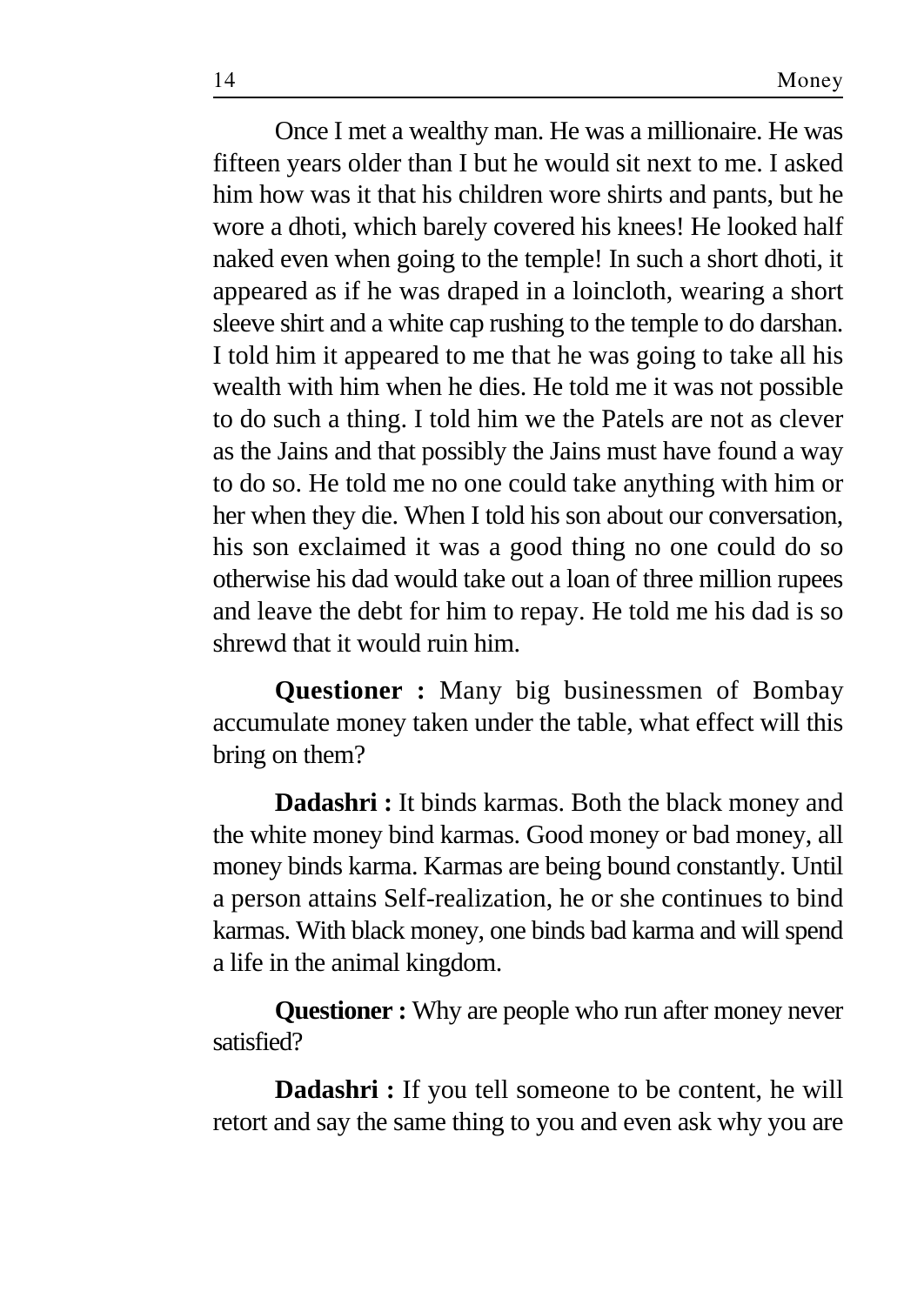so discontent. Contentment is not something that can be acquired, even when a person wants to be. Contentment is attained through knowledge and worldly experience. It happens naturally and is directly proportional to the level of one's knowledge. It is not something that will happen by doing anything. It is an effect, a result. Your grade will depend upon how well you write your examination. The examination was given in the past life. The result is the knowledge of this life. In the same way, your contentment will be as good as your knowledge in this life. It is for this contentment that people work so hard. However, what we see is the opposite. Even when they go to the latrine, they are performing two tasks. They shave their faces while sitting on the latrine. They have so much greed and are in such a hurry to make money. This is called the Indian puzzle.

One lawyer shaves as he sits on the toilet and his wife tells me that he does not even talk to her. He has become so isolated. He is stuck in just one corner and he is constantly on the run. He makes money and he squanders it in those other useless places. He milks a cow and feeds the milk to a donkey.

In this day and age of kaliyug (the fifth era of the time cycle), a person ruins his life by becoming greedy for money. By having aartadhyan (adverse internal meditation causing harm to ones own self) and raudradhyaan (adverse internal meditation implicating and causing hurt to others) people lose their right to be born as humans again. In their past life these very people have enjoyed the luxuries of grand kingdoms and royalty. They were never such beggars, but in this day and age their minds have become beggarly. Their mind wants this and that! Otherwise a person whose mind is fulfilled will walk around like a king, even if he has nothing. Money is such a thing that it turns one's vision towards greed. Money increases vengeance and negative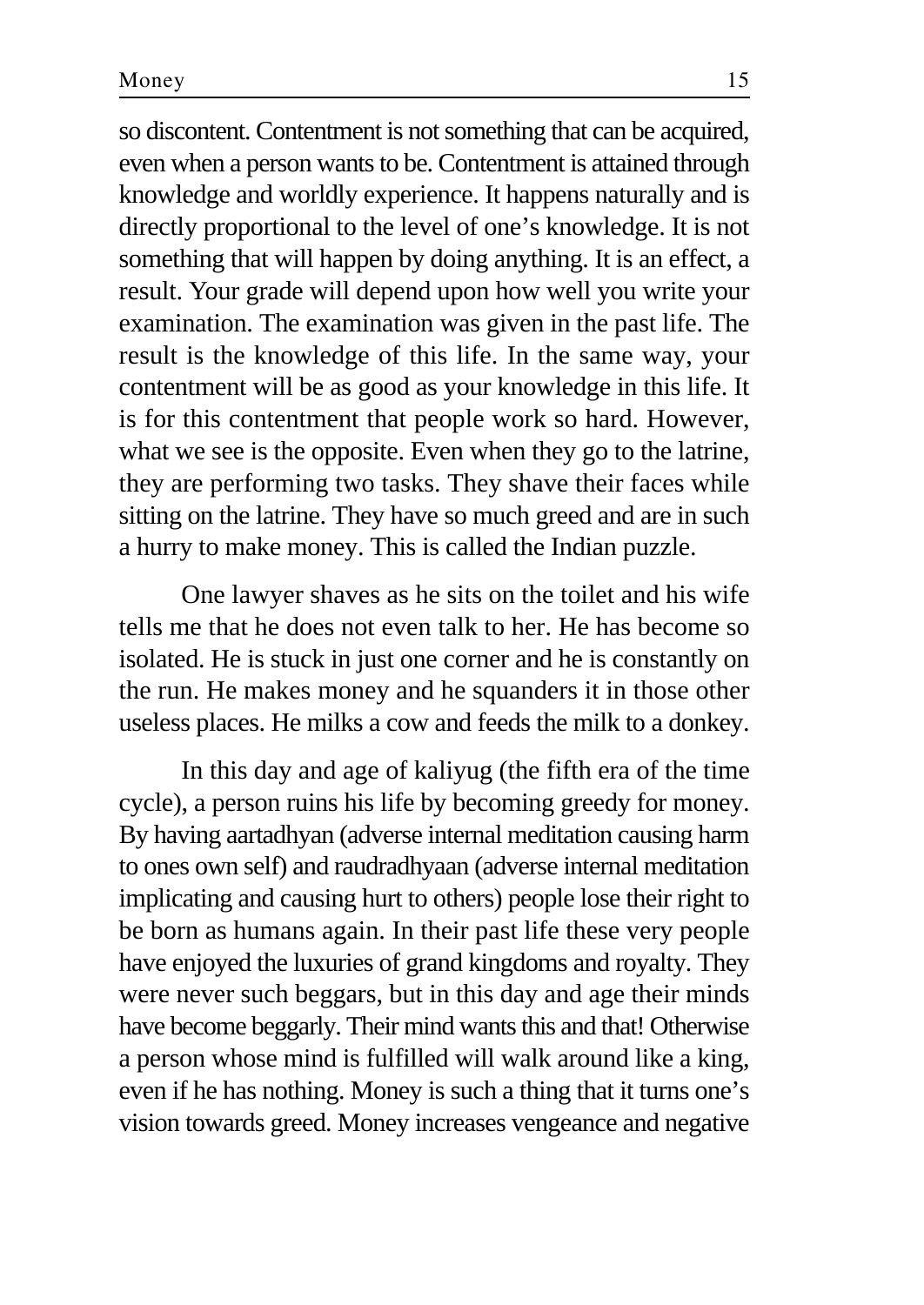passions. The further you can stay away from money, the better it is for you. And if it is spent, it is better spent towards a noble cause.

The money that is going to flow in cannot be changed. This is not going to be changed whether one becomes religious or evil. If he falls into evil deeds, it will be a waste of money and invite more suffering. If he turns religious and spends the money rightly, he will invite happiness and this may show him the path to liberation. The amount of money will not change.

To delve constantly about making money is a bad habit. It is like giving a daily steam bath to a person with daily fever. There is an initial temporary relief, so he becomes habituated to it. The fever will come down, but the cause of the fever has not been treated so that it returns every day. Likewise, running after money is futile.

Money is a by-product. Do you worry whether your arms or legs will remain functional? No. Why not? Do we not need our limbs? We do, but it is not something we have to think about. In the same manner there is no need to think about money. If your arm hurts, you have to think about getting treatment for it but you do not have to worry about it. You should never be exclusively preoccupied with money. When you devote too much attention to money, you miss out on other important things in life. And it is not just preoccupation with money that is forbidden, but also preoccupation with women. If you become obsessed with women, you will become like a woman. If you become obsessed with money*,* then you will become restless. Money roams and so will you. One should never become obsessed with money. It is the highest raudradhyana (adverse internal meditation that hurts the person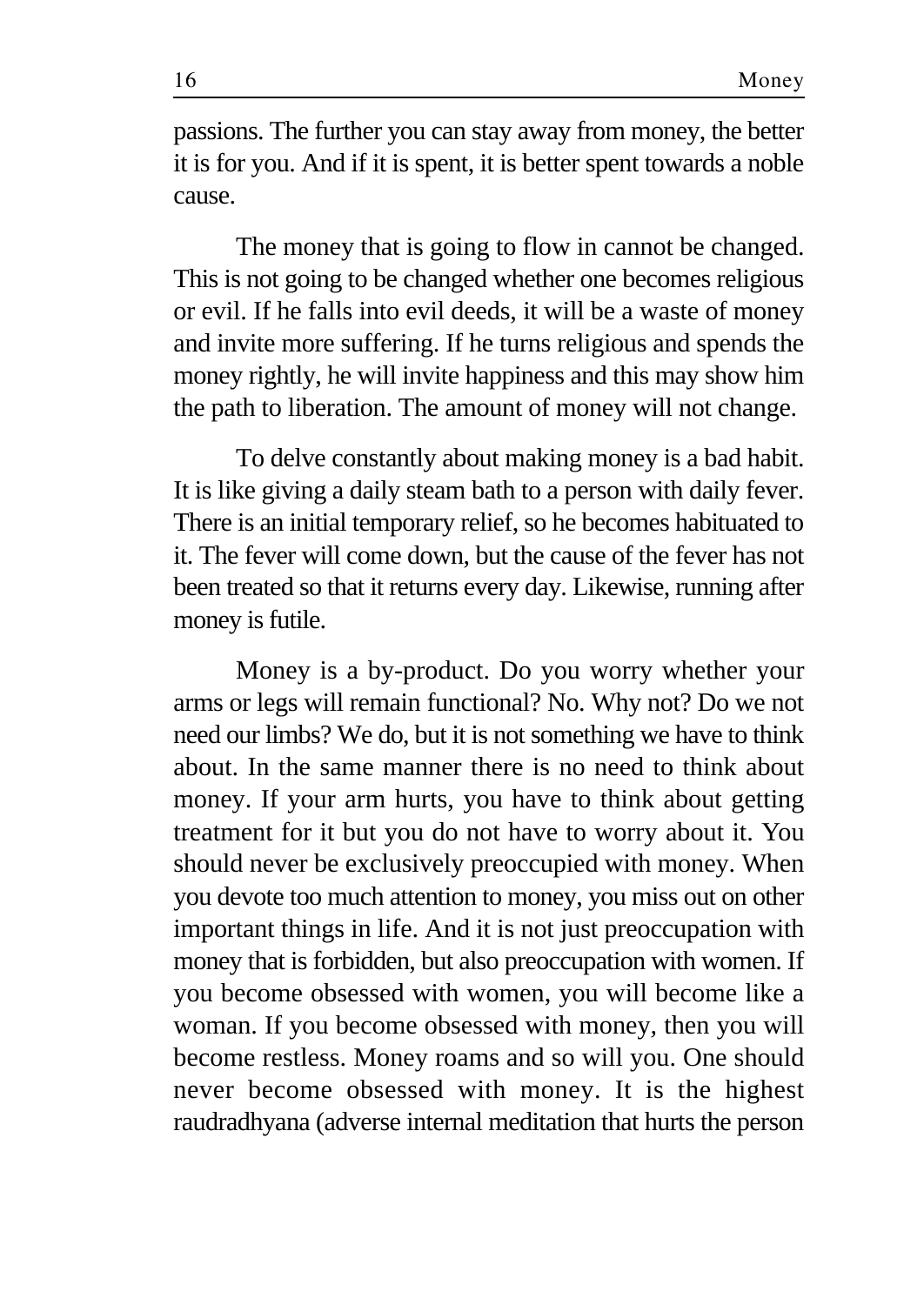having it and also others around). It is not artadhyana (adverse meditation hurting only the person having it), because although a person may have food and everything else in his home, he still has expectations of more wealth. When a person runs after money*,* other people are deprived of their share of the wealth. Do not do anything that will create shortage for others. Do not break the proportion of the distribution of wealth in a way that will cause shortage for others. Otherwise you will be liable for it. If money comes to you spontaneously, then you are not liable. You may get five thousand or even fifty thousand rupees spontaneously, but once it comes to you, you cannot detain it or obstruct it from leaving. What is the natural law of money? It says, 'Do not detain and hoard me. Circulate me. Give away as much as comes your way'.

Obstacles to money will remain as long as you harbor the desire to earn it. When you become inattentive to money, it will come to you in abundance.

Is it not necessary to eat food? Is it not necessary to go to the toilet? Similarly money is necessary. Just as you are able to go to the bathroom without having to think about it, so will money come to you without you thinking about it.

A wealthy landowner once came to me. He wanted to know how much wealth a person should accumulate. He told me he had about a thousand acres of land, a bungalow, two cars and a sizable bank balance. He wanted to know how much he should keep. I told him that every person should assess their needs based on what luxury he had at the time of his birth. That is the exact principle for happiness. Everything else falls in the category of excessiveness. Anything in excess is poisonous, and invites misery.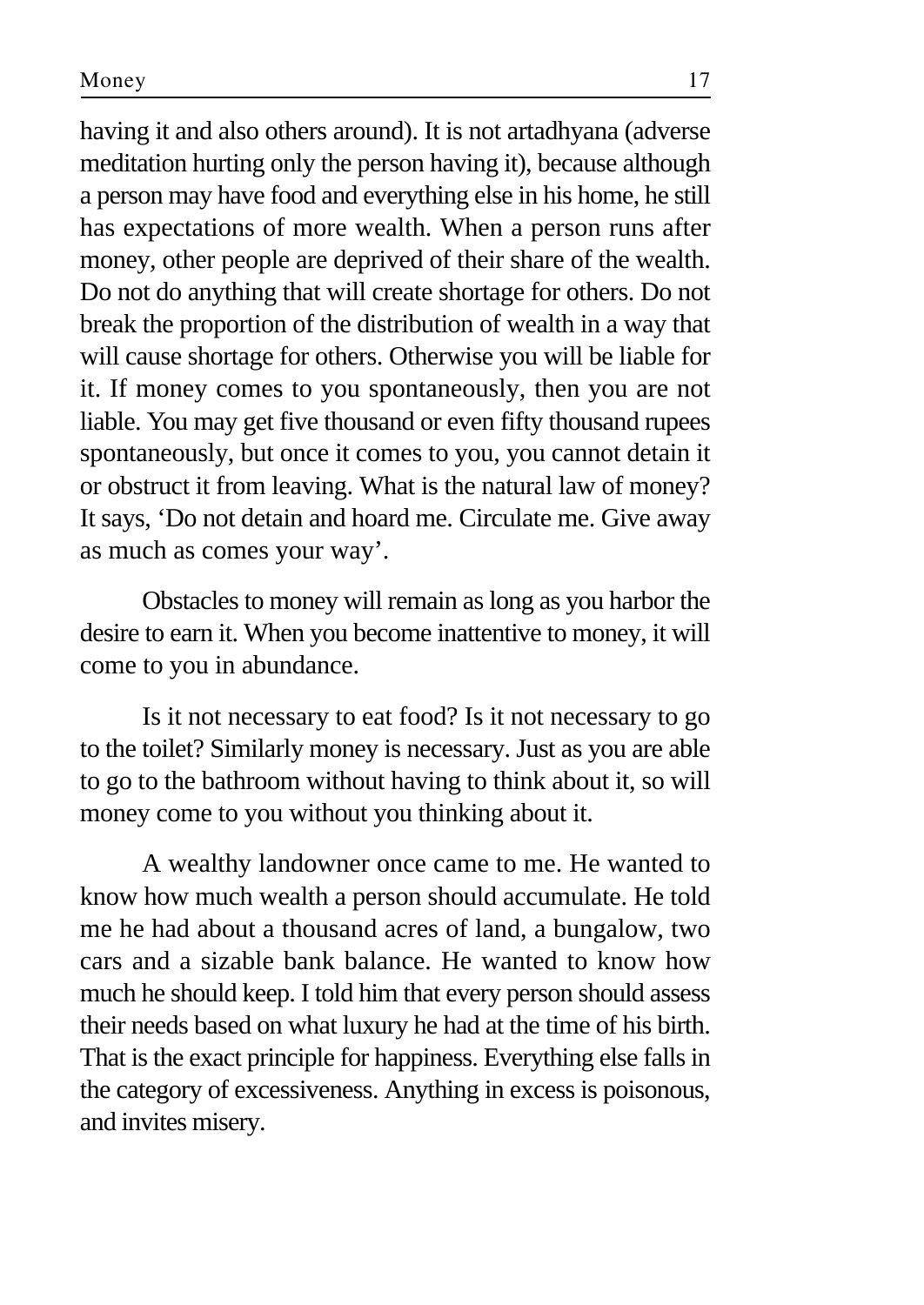Each person finds happiness in his or her own home. A man living in a hut will not find happiness in a bungalow and a man living in a bungalow will not find happiness in a hut. The reason behind this is what people bring forth within their 'receptacle' of intellect (buddhi no ashay) from their past life. People will find or come across whatever they have brought forth within their receptacle of intellect. Whatever people bring forth in their receptacle of intellect can be divided in two parts: effects of merit karma and effects of demerit karma. If we divide up what people fill in their receptacle of intellect, most of it is to acquire material wealth and happiness and they use up their merit karma in order to acquire these two things, leaving them with only a very small amount to acquire spirituality.

A person brings forth in his receptacle of intellect that he wants to acquire a lot of money. He expends a lot of his merit karma in the process and gets his desired wealth. Another person does the same but instead of effects of merit karma, he is faced with effects of his demerit karma, consequently he remains broke despite working very hard. These accounts are very exact and precise and no one can change that. And yet these foolish people believe the wealth they have acquired is through their own efforts. They do not realize that they have expended their merit karma in the process and that too, on the wrong path. Instead why not turn around the receptacle of your intellect; if you are to have one, the only thing worth having in it is spirituality and nothing materialistic. The effect of merit karma has to be spent on religion and not on useless material things like cars, radios, televisions etc. Place the desire to know the Self, and the desire to do good for others, as the only things in your receptacle, which carries forth into the next life. Whatever has come your way at the moment, let it be, but from now on change this.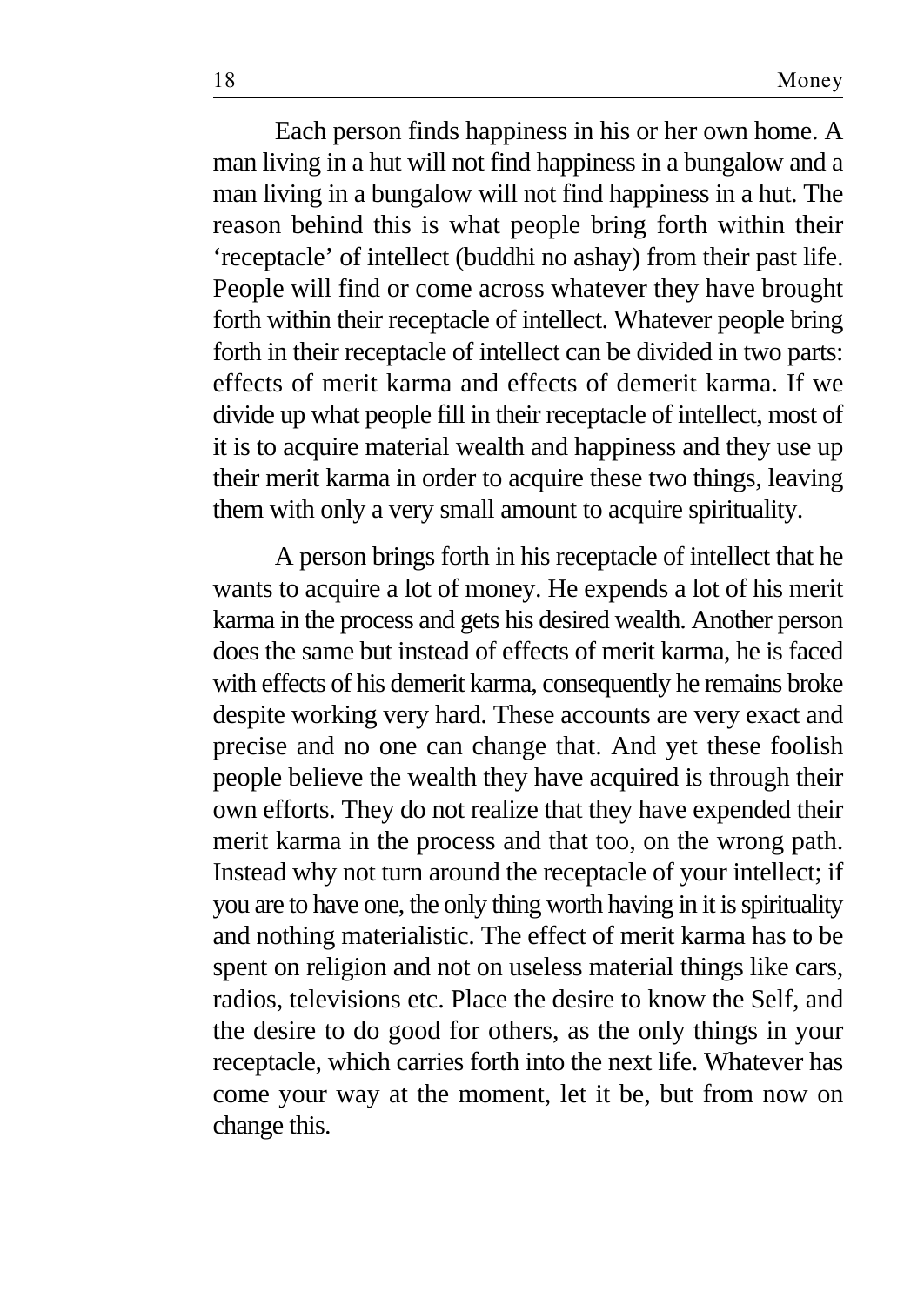I have brought forth in my receptacle of intellect, a one hundred percent intention for the Soul and the salvation of the world. My merit karma has not been spent anywhere else, and especially not for any material things.

Those who have met me and have attained Gnan, were able to do so because they had allocated some two to five percent of their merit karma for this. That is why they were able to meet me. Whereas I spent one hundred percent for the Self and that is why I have been granted the certificate of 'No Objection' for religion from all sides.

If someone were to tell me that no matter what he does, he keeps running into a loss, I would tell him that it is because his demerit karma is in operation. I will tell him not to borrow any money from anyone, because that money is unlikely to help him. He will lose it. I tell him to sit at home, study his favorite scripture and pray to God.

People continue to bind demerit karma but when the effect of these karma manifest, they will suffer a lot. These effects will completely shake them. They will feel as if they are standing on burning coal. In the same token they will realize how sweet the rewards are if they bind merit karma. So beware! Whatever karma you bind, think before you do so and realize what kind of effect such karma will bring forth when they mature. Maintain extreme vigilance during the charging of karma. You are binding demerit karma when you increase your wealth by cheating others of their money; when you do this remember at the time that the effect of such karma is inevitable. And even if you deposit that money in the bank, it will eventually go away. That wealth too, is certain to dissipate. But in the process of trying to accumulate that wealth, you create raudradhyan, which will not only make you suffer immediately but also later when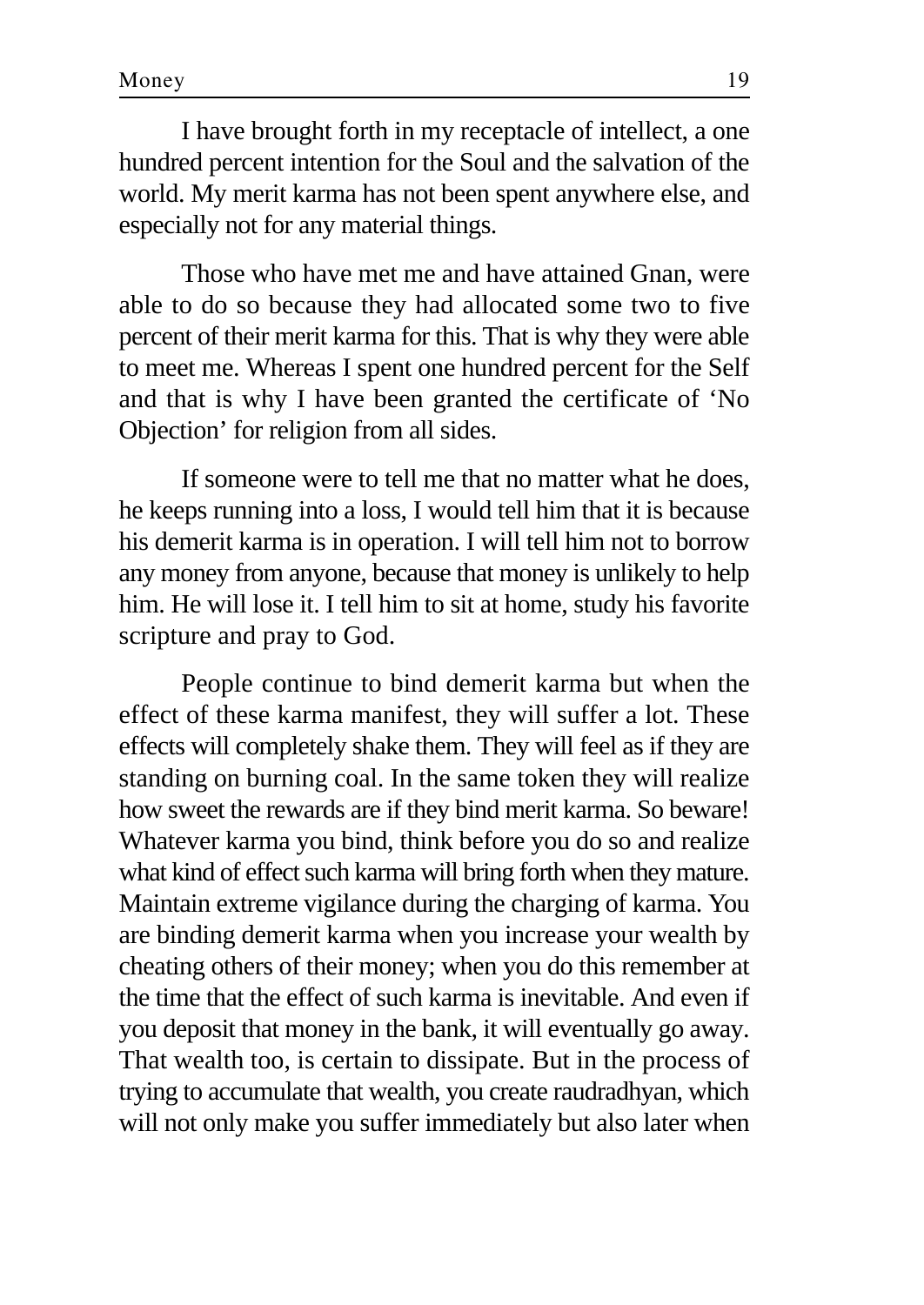the result of demerit karma unfold. At that time you will have a lot of suffering.

What does nature say? It is not concerned with how much money you spend, it is only concerned with the internal state of pain and pleasure. Nature only keeps account of how much pain or pleasure is derived. A person enjoys happiness even when there is no money whatsoever, and another suffers deeply when there is plenty of money. Therefore pleasure and pain are not dependent on money.

Those who make relatively little money are in peace; they do not have any problems. They even have time to go to the temple and do darshan of the Lord. But for those who are engrossed in trying to increase their money, there is a problem when they earn a million rupees, and when they incur a loss of fifty thousand rupees, they immediately experience distress and suffering. You foolish people! Just deduct the fifty thousand from the million that you have. But no! That would reduce the original sum earned. What are you defining as your original sum? The sum you lost, carried away with it responsibility on your part, so do not complain when that sum decreases. But instead you feel happy when that sum increases and what happens when that sum decreases? Pain. The real sum is within you; the real wealth is within you. Why then do you frantically go around setting yourself up for a heart attack and risk loosing this real sum? If you were to die of a heart attack, will you not lose this sum, the Self?

A father gives his son a million rupees and then decides to embark on a spiritual path. The son squanders the money away, drinking, eating non-vegetarian food, gambling in the stock market, and enjoying himself. The reason behind this is that any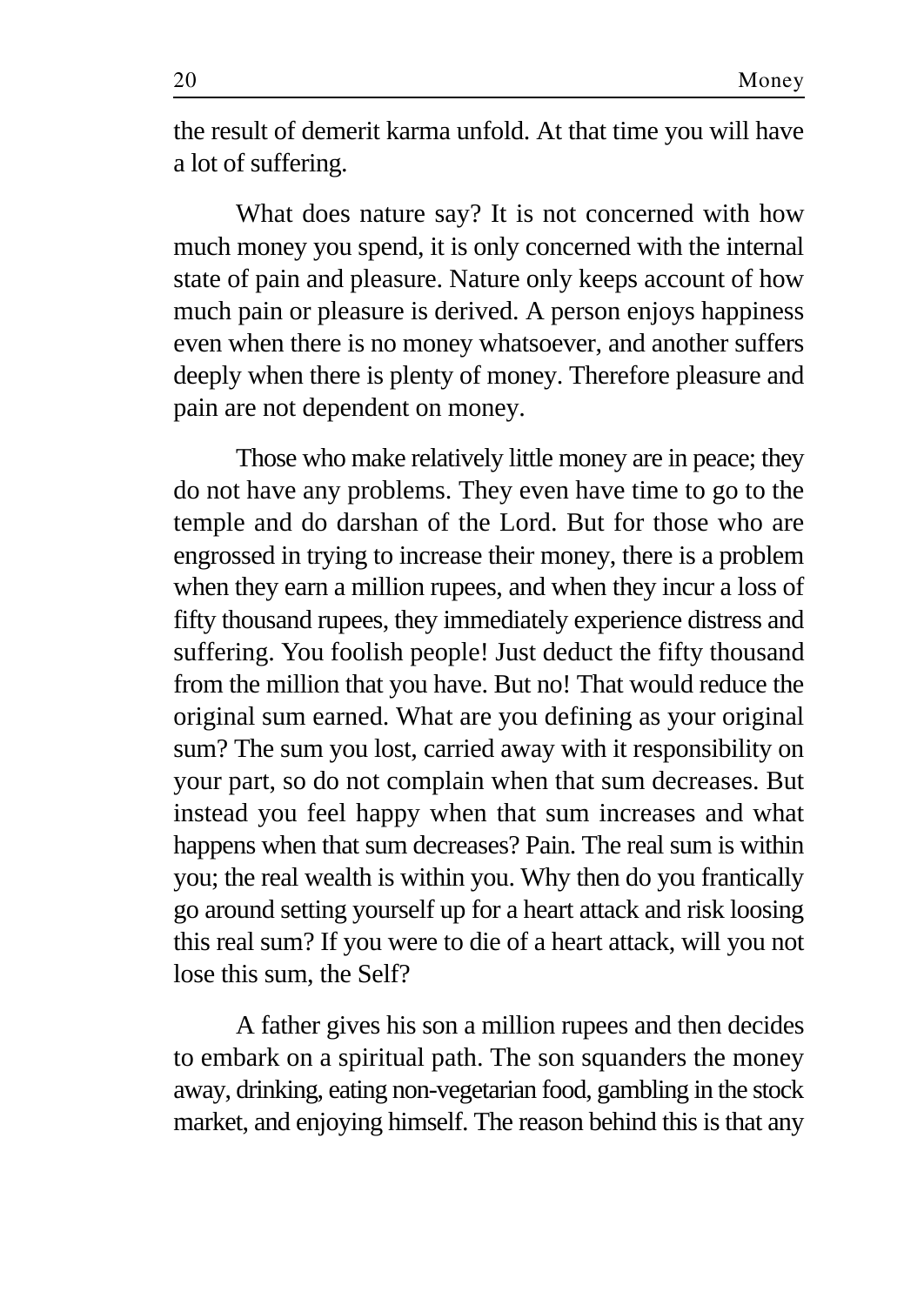money acquired through improper means will never remain; it will leave. Alas today not even honest money earned through earnest means remains with those who earn it, so how is dishonest money to remain? So you will need money that comes from your merit karma, pure money. This occurs when money is gained through honest and clear intentions. Only the wealth from such a source will give you happiness. Otherwise, the impure money of demerit karma will make you suffer even as it leaves, and will bind demerit karma in the process.

This worldly life is such that one cannot afford to live in it, not even for a minute. Even when a person has tremendous merit karma, there is so much internal suffering that it is unbearable. He cannot contain his suffering. He is surrounded by the finest of circumstances and yet there is burning within, an internal suffering. How can this suffering be allayed? Eventually even his merit karmas are exhausted. What is the principle of this world? It is that when all the merit karmas become depleted, the effect of demerit karma begins. As it is, a person already has a lot of internal suffering, but what will become of him when he is surrounded by externally induced suffering? Therefore, be aware! That is what the Lord says.

The nature of everything around is intake and output, filling and emptying (puran and galan). Whatever fills, eventually drains. If it did not drain, there would be a problem. It is because there is an out flow that you are able to eat again. When you inhale it is an in flow and when you exhale it is an out flow. The intrinsic nature of everything is to flow in and out and that is why I have made the discovery that there should be neither feast nor famine as far as money is concerned. For me, always there is neither too much nor too little of wealth. Those with too little will shrink away and those with excess will bloat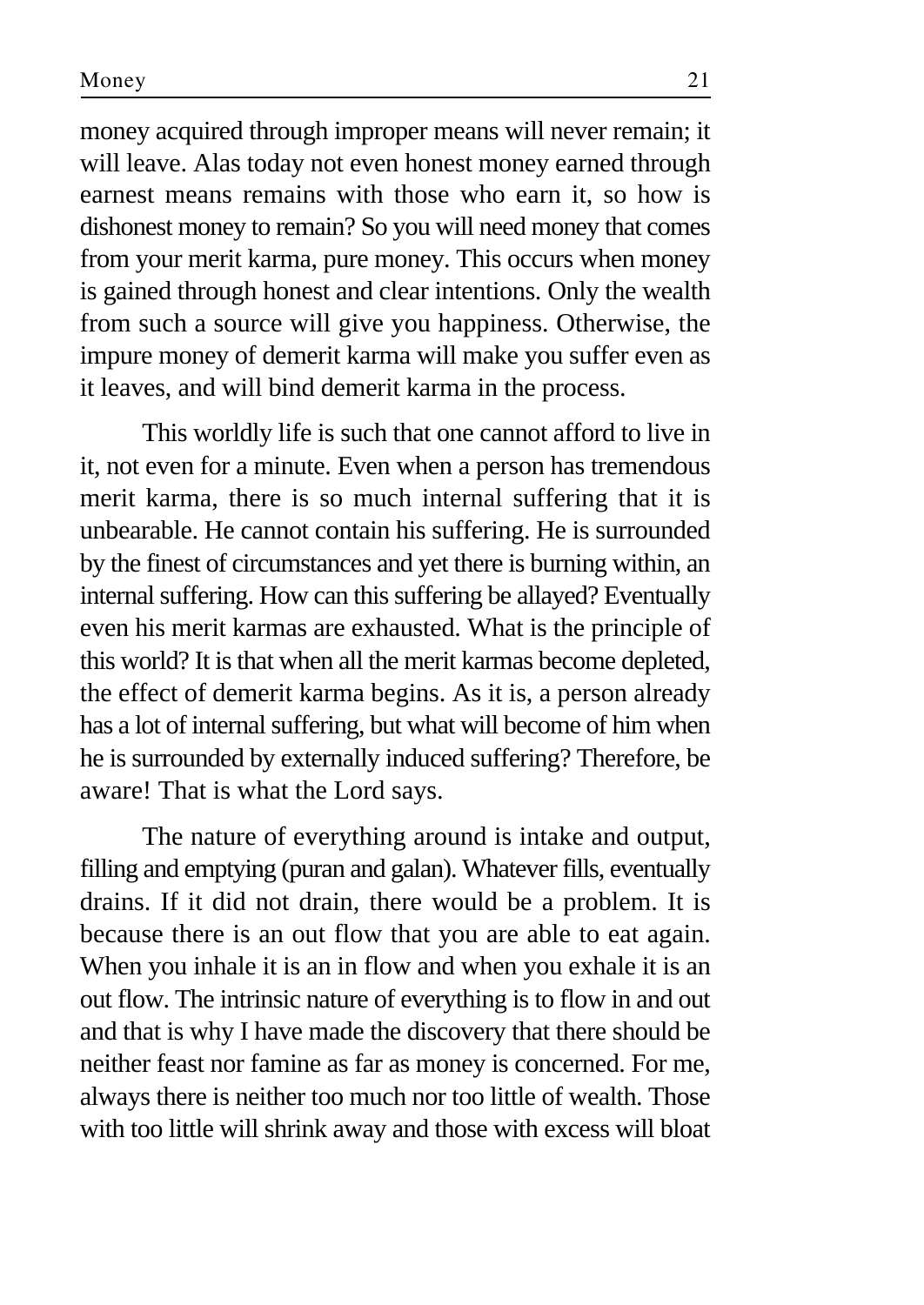up. Excess means that money will last for two to three years. It is better to have wealth which is flowing otherwise it will bring suffering.

I have never had too little money, nor has there been an excess amount of money. Before the sum of saving approached a hundred thousand there would be an emergency in the business and it would be spent. That is why money never accumulated to the point of overflow nor was there ever any shortage.

**Questioner :** Why is there a shortage of money?

**Dadashree:** Money does not come because of stealing. Where there is no stealing through the mind, speech or body, money is abundant. Stealing is an obstacle to wealth. Deception and money are enemies. When a person stops stealing overtly he will take birth in a noble family. Deception is subtle stealing and that is regarded as severe raudradhyan, the consequence of which is a life in hell. There should be absolutely no deception. A shopkeeper may take pleasure in selling adulterated goods; he tells his customers that his goods are pure and of the highest quality, and when you question him about his tactics, he insists and says: 'This is the only way to do business' – that is deception. A person who has the desire to be honest can say to his customers, 'My wish is to sell only the best but this is what my goods are like so take them if you want'. By merely stating this, he is freed from any liability.

People remain honest as long as they do not get the taste of black money. Once they start dealing with black money dishonesty creeps in.

**Questioner :** How much money should one earn?

**Dadashri :** There is no such rule. Do you worry about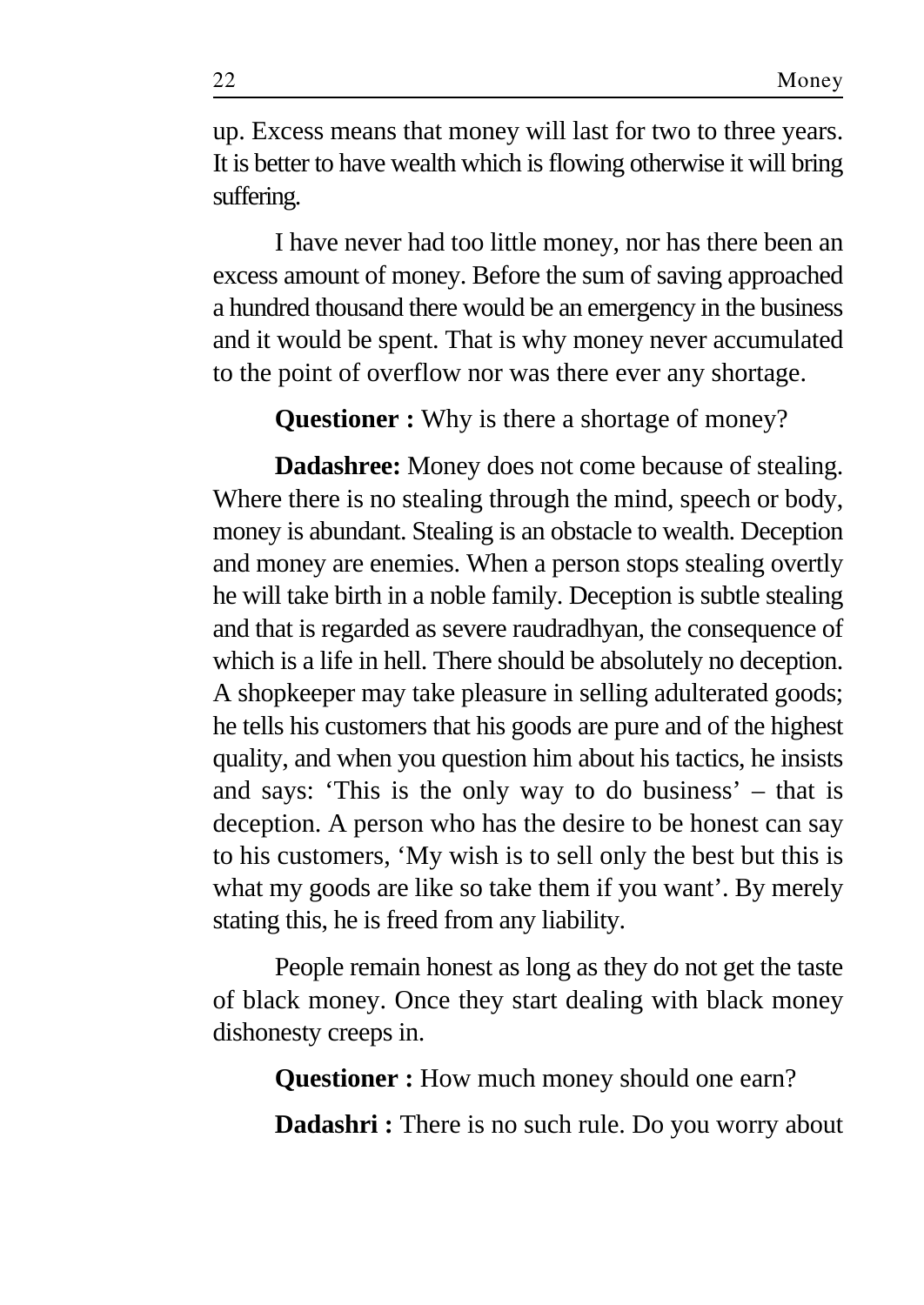how much water you will get for your shower every morning? Similarly you should not think about money. Everything is preordained; whether you get one or two buckets of water, it has already been decided. No one is able to add or take away from this. Make all efforts to earn money through your mind, speech and body, but do not hold any desire for it. Money is a bank balance; will you not get it if it is meant to be for you? Desire for money will further delay the money coming to you. Nor should you shun money. If you were to say, 'I don't want any money', that too is a great offence. There should be neither rejection nor desire for money. One should only have respect for money. Money will come when the time is right. Desire for it will create obstacles for its arrival. Laxmiji (the Goddess of wealth) says: "Whatever the time and circumstances you find yourself, accept that situation for that time and from time to time I will send to you whatever is due to you. Whatever is due to you will come to you at its preordained time; however do not harbor a desire for me. I will send with interest what is rightfully yours. Those who do not harbor desire, to them I send their money on time'. What else does Laxmiji say? She says that if a person wants liberation, then he may take only the money that is his by right; he must not cheat or deceive anyone for money.

Whenever I meet Laxmiji, I tell her: 'My address is house number six, in Mamanipoda, Baroda. Whenever it is convenient for you, grace us with a visit and leave whenever you please. That is your home and you are welcome there.' This is what I tell her. I never forsake courtesy.

The other point is that you can never shun or reject Laxmi. Many people say: "I do not need money. I do not even touch money'. It is fine if they do not touch money, but when they speak this way and mean what they say from within, it is very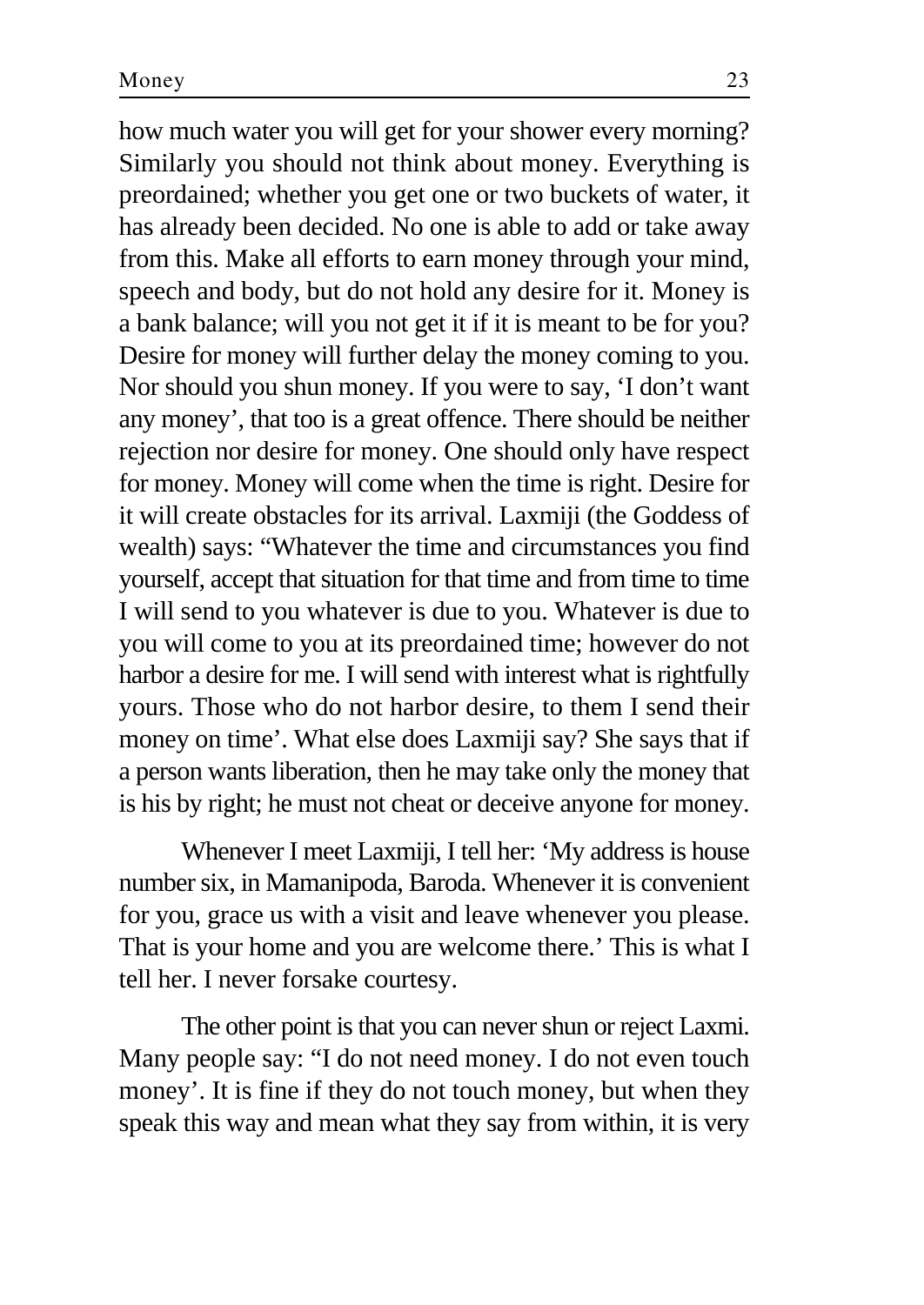dangerous. They will wander for many lives to come without any money. Laxmi is vitaraag (without attachment). Money is inanimate. For that matter you should never shun anything either; whether it is animate or inanimate, because by doing so you will not encounter it again. I may say that I am aparigrahi (one who is not attached to material things), but I will never say that I will never touch money. Money is the center of all worldly interactions. All these deities have been organized to support the rules and principles of scientific circumstantial evidences, called vyavasthit. So you should never reject anything.

It is not money, but ignorance that needs to be renounced. Many people have contempt towards money. Whatever you have contempt towards, will never come your way. Disinterest or indifference for money in the absence of any real interest (Soul) is the worst kind of madness.

I maintain indifference in matters of worldly life and absolute interest in matters of the Soul. There has to be both. Indifference for the worldly matters and interest for the Soul is needed for liberation. So gladly welcome each and every circumstance that comes your way.

Let me explain to you the nature of black market money. When there is flooding due to a heavy rainfall and the water enters your home through your front yard, you feel glad that the water is coming to you without any effort, but when that water drains away, it will leave behind a sludge of mud. You will have a hard time getting rid of that mud. Black money is like the water of the flood. It will sting you all over before it leaves. This is why I have to caution all the wealthy businessmen.

Money will not leave as long as you do not indulge in deceptive business tactics. Deceptive business practice is the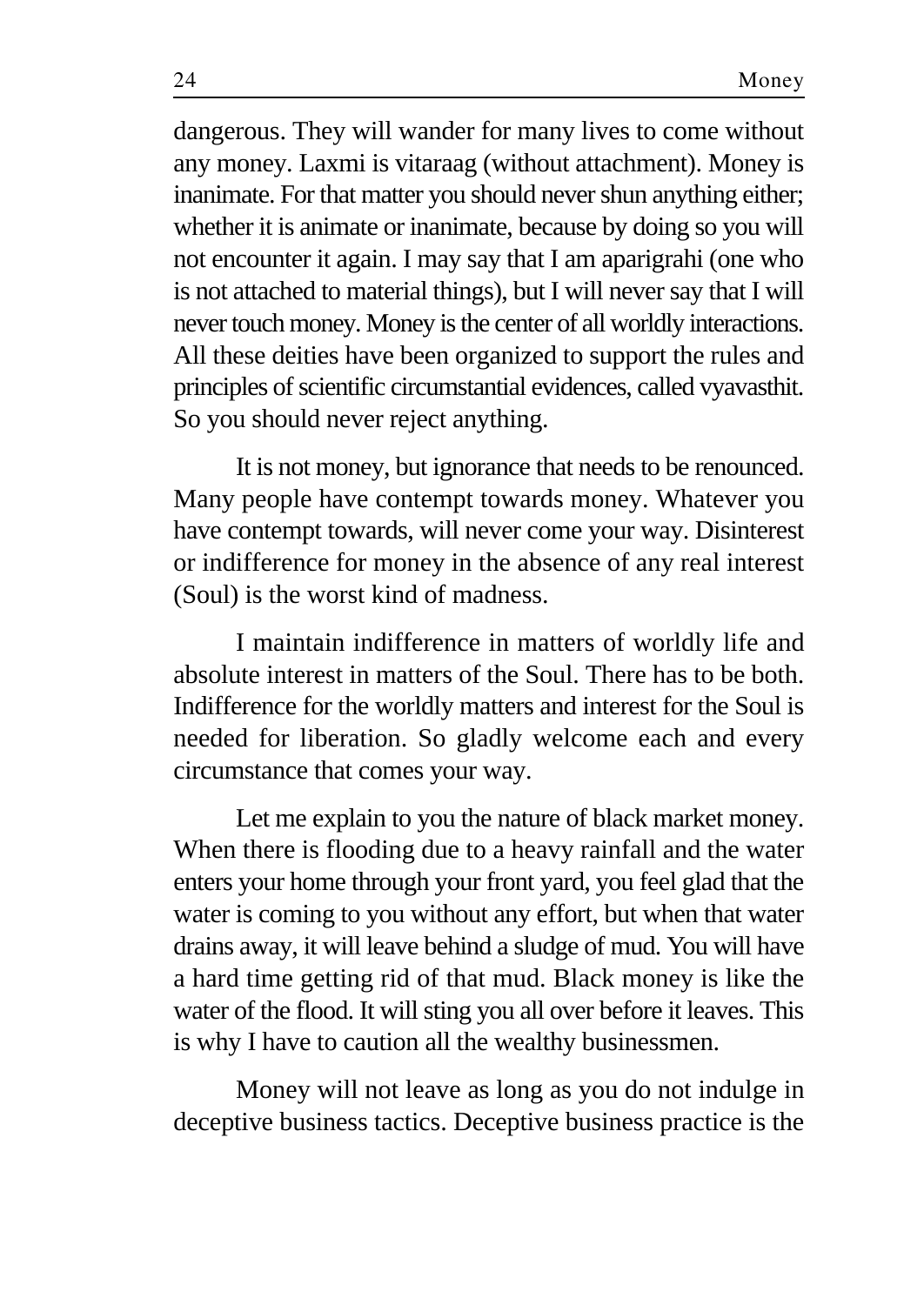cause of money leaving your home.

The current time is such that people are preoccupied with how they can acquire and enjoy more wealth and in wanting this they do not care whether the money rightfully belong to them or not. They are blinded by their greed. They can only look for other things if they become free from their preoccupation with cheating others, making a profit by selling adulterated goods and enjoying adulterous relationships. Happiness does not lie in such practices. Happiness is to be found when you make your spiritual path as your main production. All worldly gains are a by-product of such a production.You have acquired this body because of something you did in your previous life. You have acquired material wealth, a wife, a bungalow etc. All this is a by-production. If all these things were attainable through only hard work, then all the laborers would also have the same, but it is not so. People today have misunderstood this and that is why they have started factories of 'by-production'. Effort made in the path of liberation is considered the 'main production'. You should acquire liberation from the 'Gnani Purush', after which the worldly 'by-production' will automatically come to you, free of cost. You have wasted so many lives for this 'byproduction'. Just once come and get your liberation so that your endless wanderings and misery comes to an end.

Instead of worldly happiness, you should have happiness that is beyond this world, spiritual happiness; such happiness is one that will make you content. Worldly happiness, on the contrary, increases restlessness, and is temporary. If a person makes a sale of fifty thousand rupees, he will count and recount his money and his mind becomes exhausted in counting. People's minds have become so agitated that they do not even like to eat. I too have experienced such sales and I have observed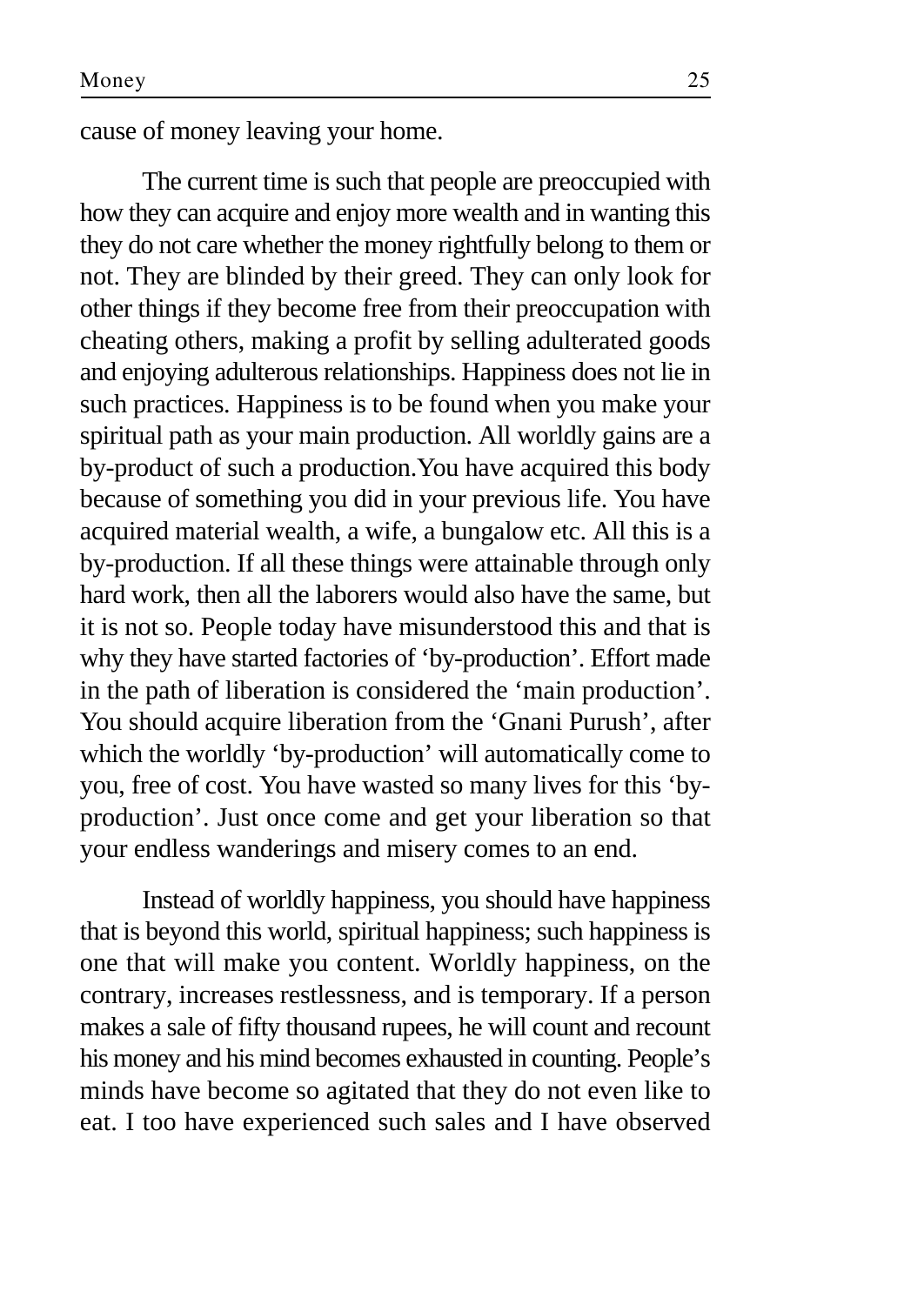what it does to the mind. This is not something that is outside my own experience. I myself have swum through this very ocean and gone across. So I understand what you are going through. The more money you make the more restless you become and the mind becomes dull and you do not remember anything. You are in a constant state of agitation. People keep counting their bills; the bills are left behind and the counter passes on. Money says to us, 'Understand this much if you want: you will move on and we will stay behind'. Therefore do not create any animosity with it. Invite money to come to you because you need it. We have a need for everything. But people become obsessed with it. However you have no choice but count it anyway. There are a few businessmen who delegate the bookkeeping, counting and safekeeping of money to their clerks. They instruct their clerks not to disturb them when they are dinning. They tell their clerks to count the money on their own as they take the money in and out of the safe. They will not interfere with their assistants. There are such men around. In the whole of India, there are a handful of such men who remain completely unaffected. They are like me. I never count money. What interference! I have not handled money for the last twenty years and that is why I am filled with bliss.

There is no denying that as long as there are monetary interactions, there is a need for it. But one cannot become preoccupied with it. One can however become preoccupied with the Lord. If you only pursue money (Laxmi), then Narayan (God) will be enraged. Do we not have temples of Laxmi-Narayan? Is Laxmiji an ordinary thing?

Whatever enjoyment you get from earning money, you should also experience the same enjoyment whilst spending it. But instead people keep commenting on how much money gets spent away.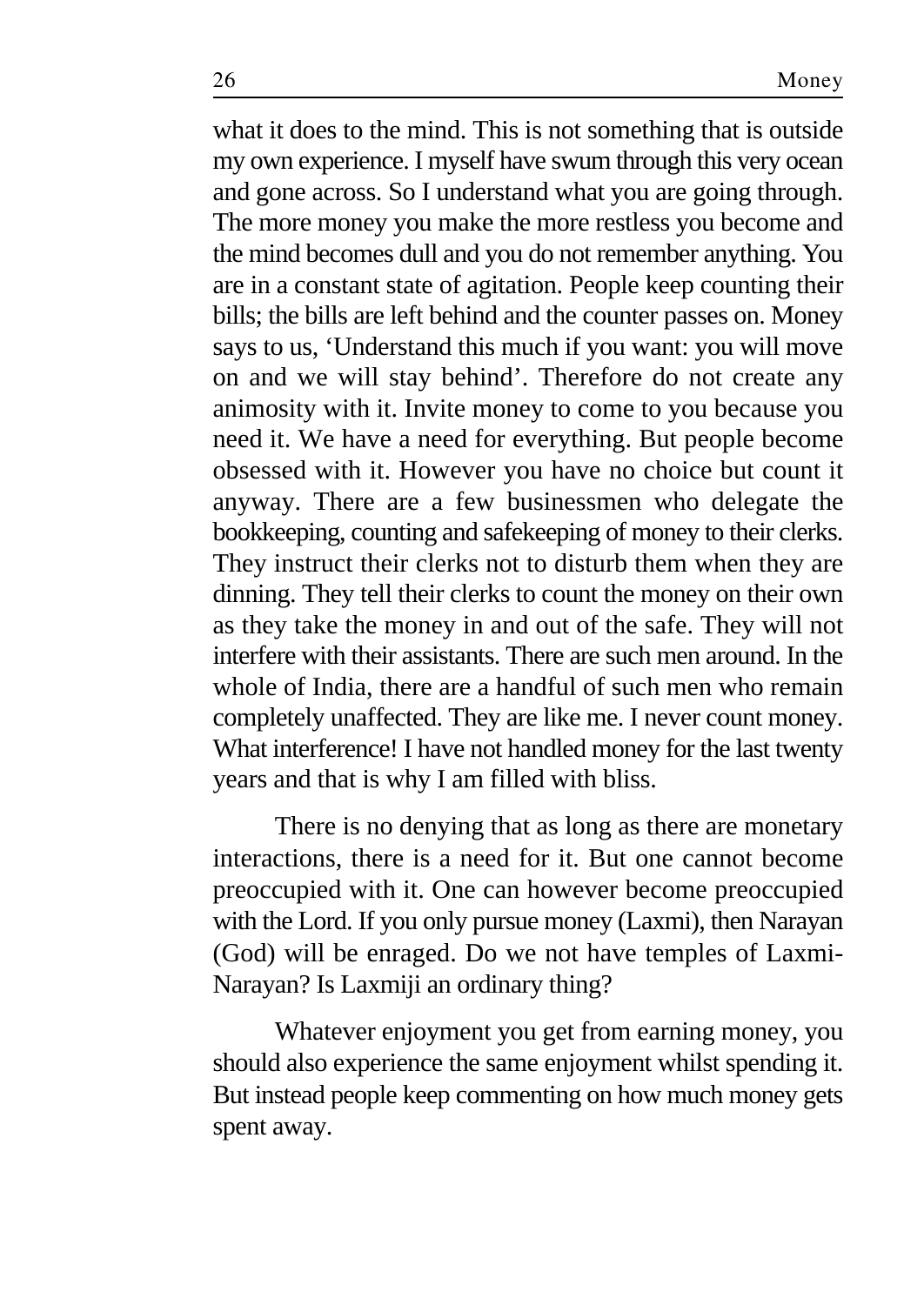You should never be engrossed with the thought that your money will be spent away. At whatever time the money goes, that is correct and that is why it has been said that money should be spent because in doing so people will lessen their tendencies of greed and consequently will be able to give over and over again.

The Lord has said that you should not keep an account of your money. If you have some knowledge of what the future holds, do keep an account. And if you want to keep an account then keep the account that guarantees that one day you will not be around in this world.

The law of money is such that it will linger for some time and then it will leave, and leave it will. Money will wander around, whether it will bring you profit, loss or interest, but it will wander. It will not remain in one place forever. Money by nature is restless. People rise to the top with their money but when they get there, they find it very difficult. They feel trapped and it is difficult for them to come back down. They climb to the top with a lot of enthusiasm but while coming down their predicament is like the cat that forces its face into a jar of milk. What happens to that kitten when it wants to come out? This is the same predicament.

These grains will lose their potential to grow into new crops in three to five years. Likewise money that does not circulate becomes useless.

The wealth of past days was such that it would remain within a family for up to five generations. But today it will not last even for one generation. It comes within one's lifetime and leaves while he is living. What kind of wealth is this? This wealth is such that it comes because of one's merit karma but it binds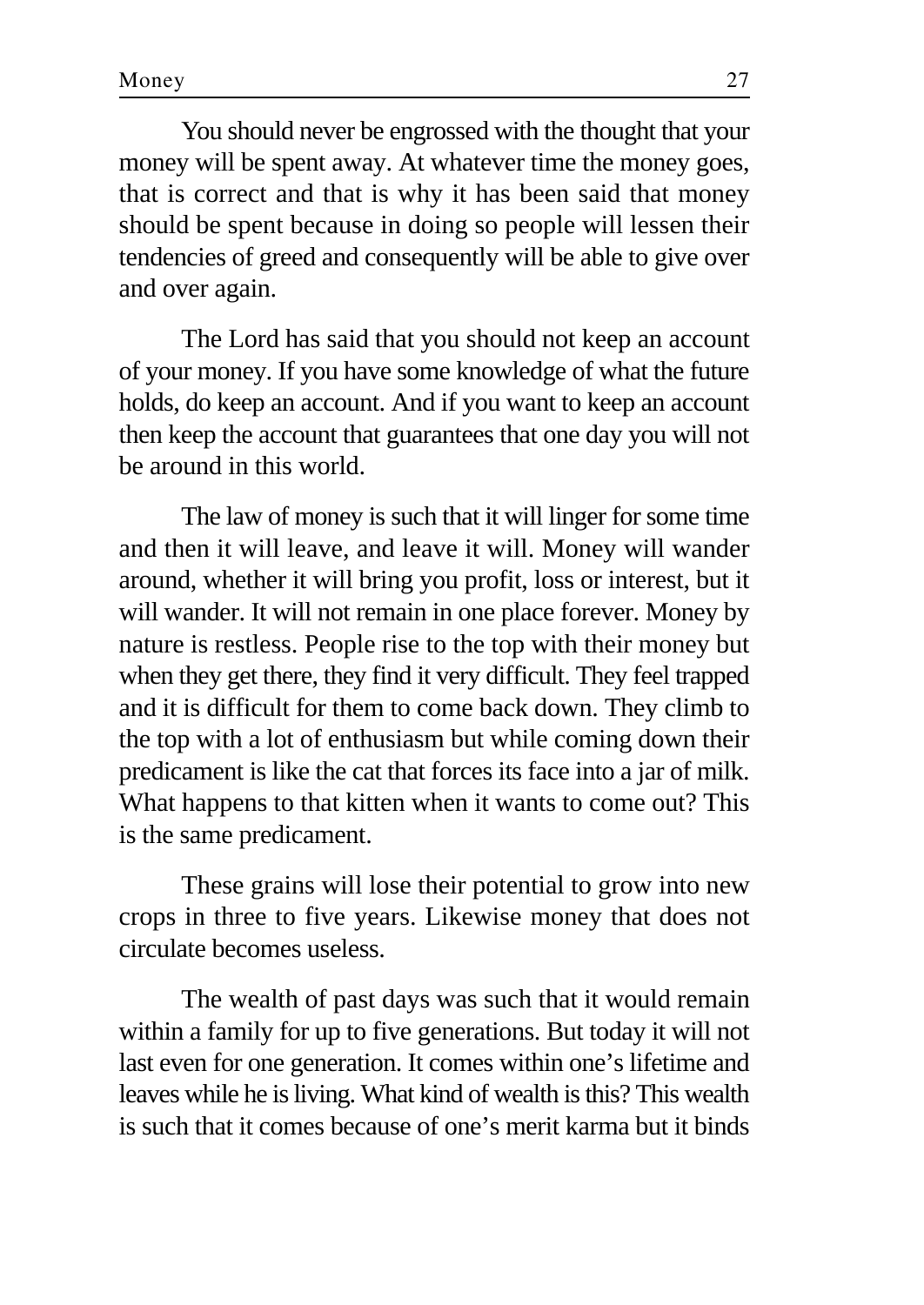demerit karma (papa-anubandhi-punya) as it leaves. There is very little of it, which binds merit karma (punya-anubandhipunya); this is the wealth that motivates you to come here to meet the Gnani Purush and make you spend money on this path of Akram Vignan. That wealth will flow on a worthy path, otherwise it will all squander away. Everything will drain away into the gutter. These children of yours are enjoying the money. You tell them they are enjoying your money but they will tell you they are enjoying their share and therefore it is not yours. When they say this, this is the same as money going down the gutter.

This life is worth living only if you understand and come to know the true nature of this world. If you understand it exactly the way it is, then there would be no worries or external problems. Then you would feel that life is worth living!

### **[2] The Intricacy Of Money Exchange**

Wealth comes your way when you give help to others, not otherwise. Wealth comes to those who have the desire to give. It comes to those who believe in giving; those who knowingly allow others to cheat them and those who spend money with a big heart. It may appear that it has gone away, but it will return there only.

You will need merit karma in order to earn money. The intellect on the contrary will bind demerit karma. If you try to earn money through your intellect, you will bind demerit karma. I have no intellect and therefore I bind no demerit karma. I do not have even one percent of intellect.

I am kind and empathetic. On a rare occasion when I set out to collect money owed to my business, I would return actually giving them more. As such I never set out to collect money, but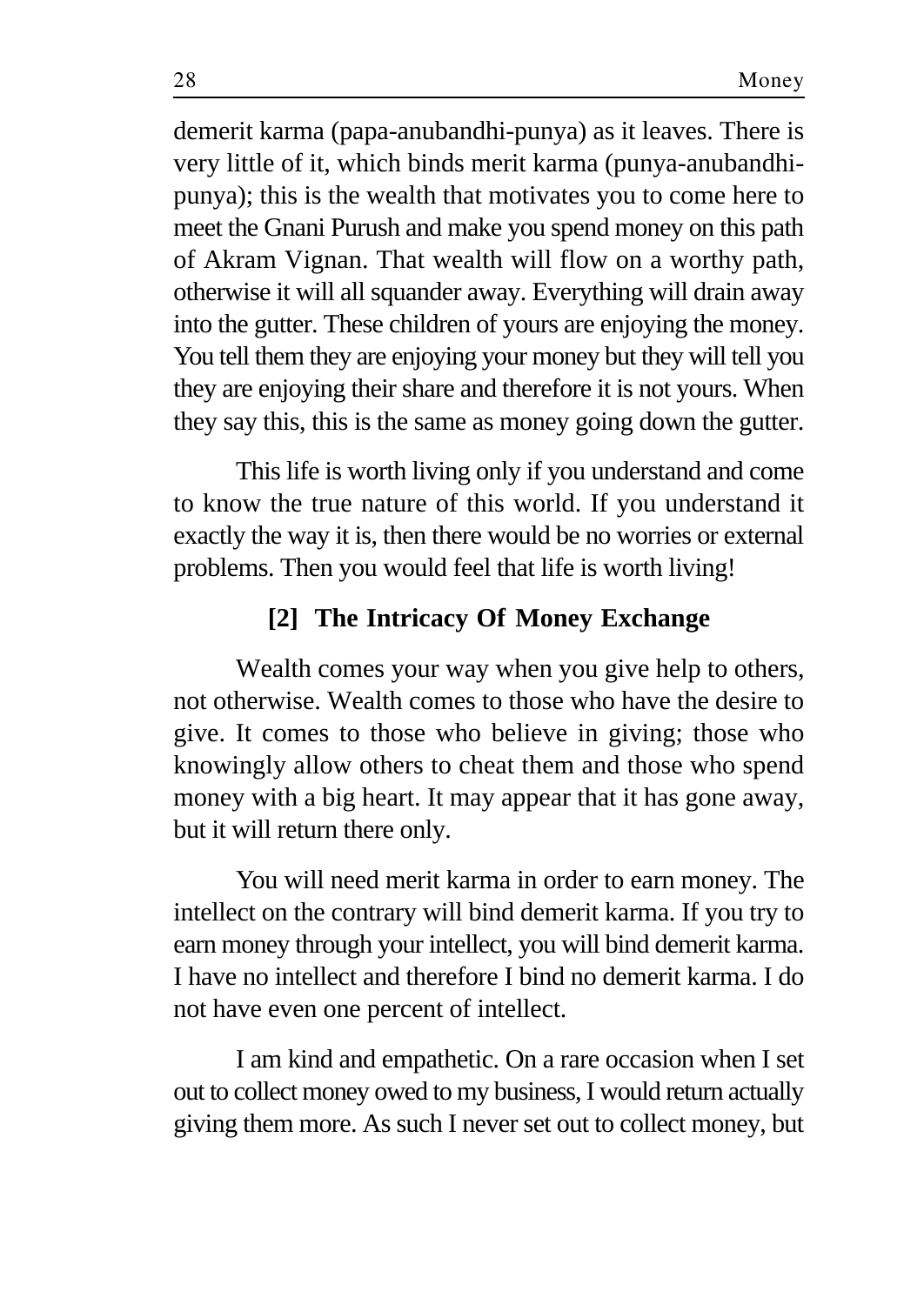when I did and if that person was experiencing difficulties, I ended up giving him more. I would give away the money in my pocket that I needed for my expenses. And the next day I found myself in difficulty. This is how my life has been.

**Questioner :** Does a person's attachment to money not increase as his money increases? The more the money, the greater the intoxication, is it not so?

**Dadashri :** Everything creates intoxication. There is no problem with an increase in money as long as one does not become intoxicated with it. But once a person's ego increases as a result of wealth, he becomes intoxicated, he moves around in that pride! He calls others poor. Who are you to call others poor? You big aristocrat! There is no telling when a person will be faced with poverty. It is exactly as you say. Intoxication of money is inevitable.

People of this world are chasing money their entire life. I have yet to see a man who is satisfied with his money. Then where did it all go?

Everything is happening in a haphazard manner where money is concerned. People have not understood a single word of religion and yet everything goes on. And yet when people fall into difficulties, they do not know how to get out. They jump with joy when the dollars come piling in but when they are faced with difficulties, they have no clue about what to do and instead they bind demerit karma over and over again. True religion is to know how to pass the time during such difficulties and not bind any demerit karma.

It is a natural principle of this world that there is a sunrise and a sunset. In the same manner wealth will continue to increase as past karmas come into fruition. It will increase in every aspect,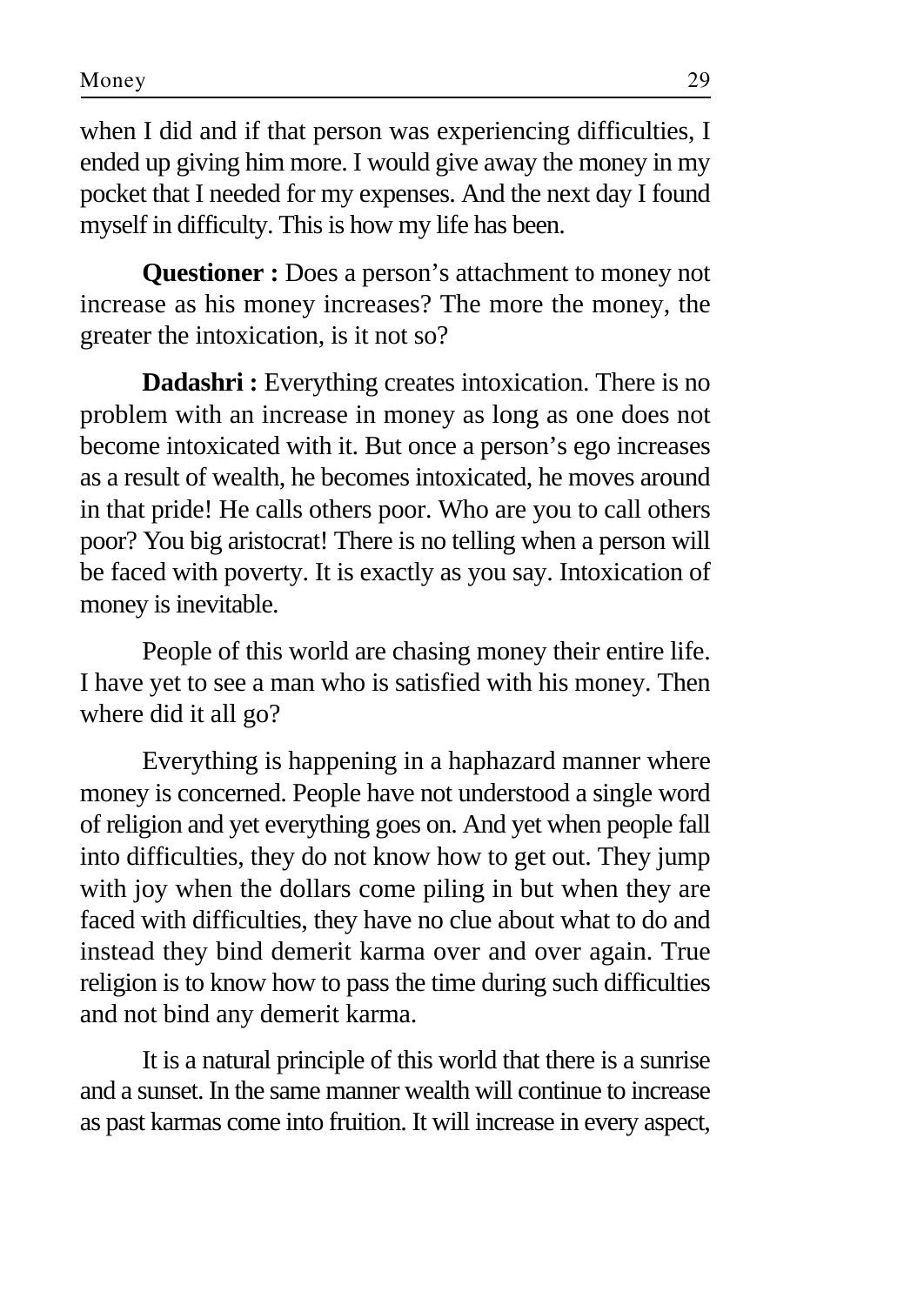cars, bungalows, jewelry etc. But when it changes, it will continue to disperse. First it will accumulate and then it will disperse. At the time when it disperses, you should remain calm. That is the highest inner endeavor (purusharth).

It is purusharth to continue living with your brother who refuses to return your fifty thousand dollars and continues to insult you. Knowing how to conduct your self during this time is your purusharth.

It is purusharth when you know how to conduct yourself if a servant steals goods worth ten thousand dollars from your office. If you fail at this time, you will ruin your next life.

**Questioner :** In Aptavani you have said that when one begs for two thousand dollars from someone, one is selling his pride and ego. Please explain.

**Dadashri :** Yes, he sold his pride and ego. If he sells his ego, we should buy it. I have spent my entire life buying egos. You should buy ego.

**Questioner :** What does that mean Dada?

**Dadashri :** If someone comes asking you for two thousand dollars don't you think he is embarrassed and feels ashamed in doing so?

## **Questioner :** Yes.

**Dadashri** : When he asks you for money, he is risking embarrassment and shame and selling his ego to you. You should buy his ego, if you have the money.

Do you think it feels good to ask for money? Does it feel good to ask even your uncle? Why not? You don't like asking even a close friend for money. Not even from your father.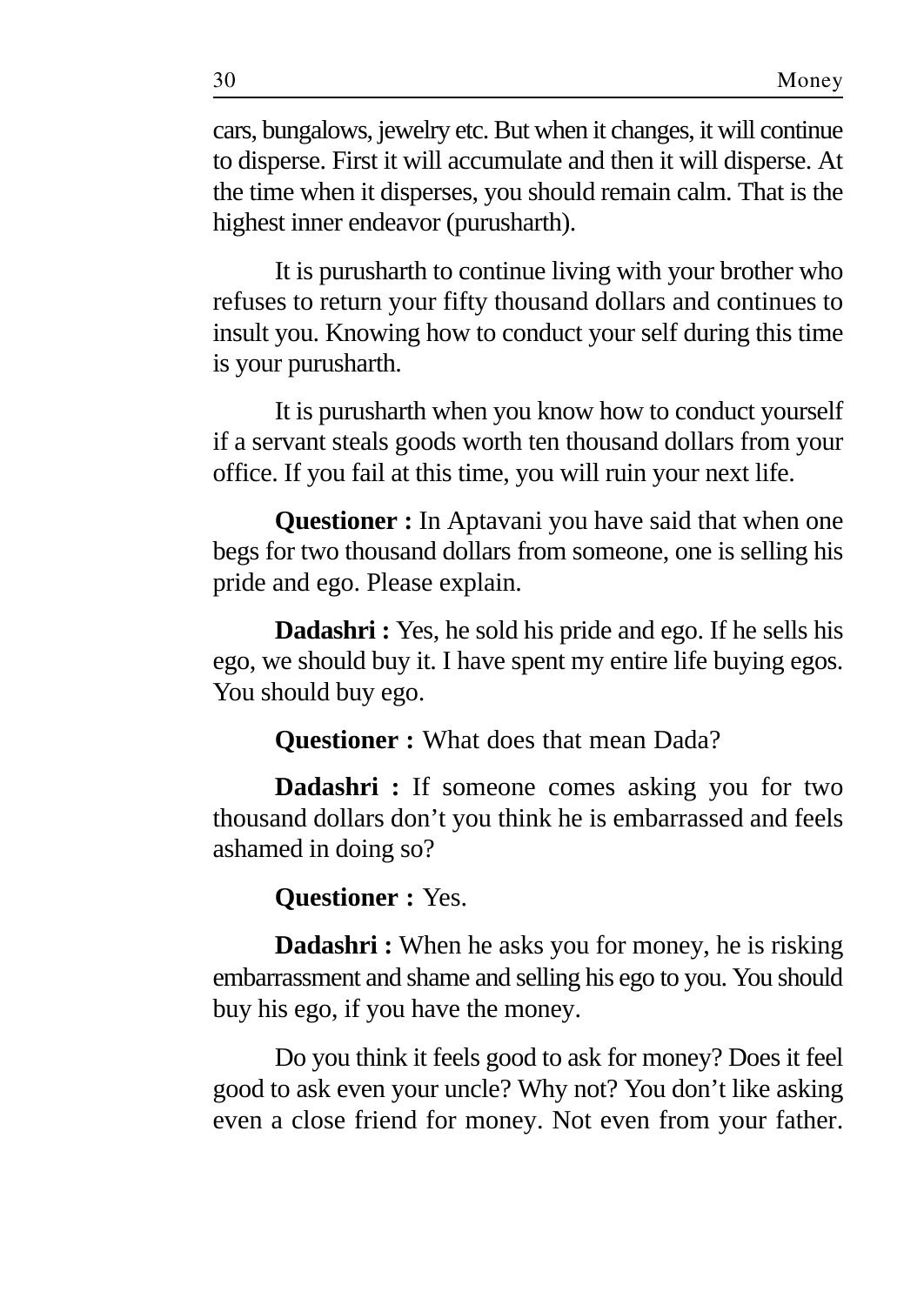People do not like to stretch out their hand.

**Questioner :** We buy their ego, but of what use is it to us?

**Dadashri :** Oh ho ho! When you buy his ego, whatever strength he has within him will manifest within you. The poor fellow has come to you to sell his ego.

**Questioner :** Is it a wrong doing, will it bind demerit karma to refuse to give money to a beggar who is robust and healthy?

**Dadashri :** There is no problem if you do not give, but you must never rebuke him asking him why he is begging when he has such good health. You can always tell him that you are not able to give.

You should never utter words that hurt others. Keep your speech such that it will give happiness to others. Your speech is the greatest wealth you have. The other wealth may or may not last but the wealth of your speech will be with you forever. The good words you utter will impart happiness to the other person. There is no problem if you do not give him any money, but at least speak kindly to him.

You become a beggar of the world if you build a majestic bungalow and a king of the world with a small bungalow. Material prosperity is a counterbalance to spiritual prosperity. This is because this entire world is the material world and when the material world increases, the soul (the unrealized self) attached to that material world becomes small. When the material world attached to the relative self decreases, internal awareness increases as the soul expresses. Therefore all worldly sorrows are a vitamin for the soul and worldly happiness is the vitamin for the body.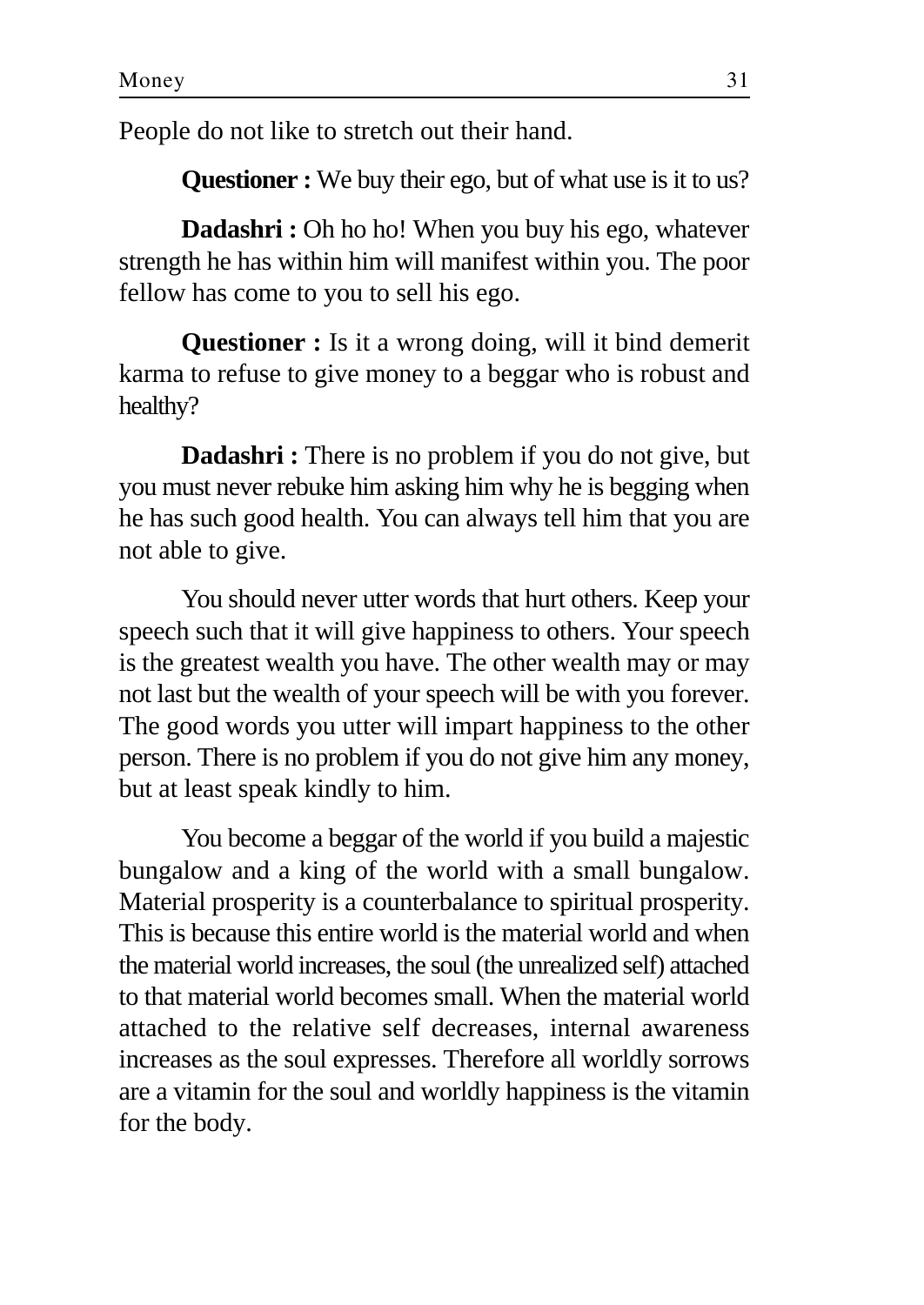What is the nature of money? It is unsteady and transitory. Make good use of it so that you do not misuse it. Do not keep it stagnant, because by nature there are many different types of money. One is flowing! Liquid cash is all movable wealth. The immovable wealth is things like homes, property etc. Of the two, the immovable wealth will last longer while the liquid wealth will disappear! So what is the nature of cash? It does not last more than ten years. The nature of gold is that it will last forty to fifty years and the immovable wealth, real estate, will last up to a hundred years. Therefore the fixed period is different for each, but ultimately all of it will go. You will have to understand all this before you do anything. The Vaniks, the business class in India used to invest twenty five percent of their wealth in their business; twenty five percent for interest; twenty five percent in gold and twenty percent in real estate. This is how they organized their wealth. They are very astute people. The young members in the family are not taught this rule of money conservation. How can this be done when there is no money left?

Money is such that it always leaves in the eleventh year. It will last for ten years. This applies to honest money! Honest money leaves in the eleventh year! There is no telling when the money obtained through dishonest means will leave or what harm it will bring.

**Questioner :** Which is better, buying gold or speculating in the stock market?

**Dadashri** : You should never get involved in the stock market. That place is only for shrewd players and professional money managers. Others get roasted in the middle! Only the shrewd people benefit from it. A few people get together and fix the price and others get crushed in the middle! These shrewd people benefit and the small ordinary players pay the price! That is a full time business. The middlemen, the brokers make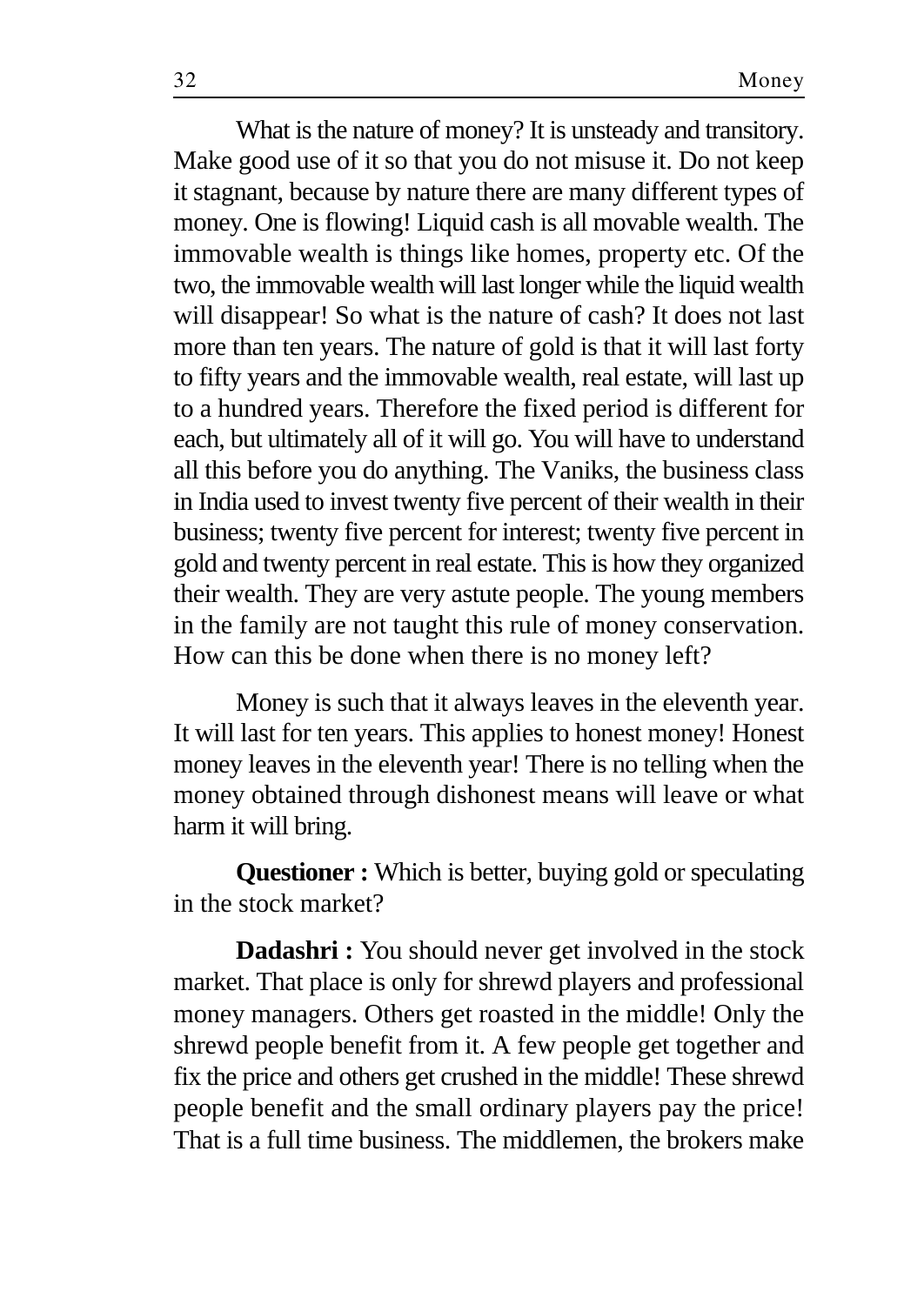their living by getting ordinary people involved. When a relative of mine asked me about investing in the stock market, I advised him not to.

**Questioner :** Dada, the American mahatmas are asking whether they should take whatever savings they have accumulated and go to India. They are especially concerned about their children. The children do not get the right upbringing and environment here in America. Please tell us how much money we need for living in India because here there is no such limit.

**Dadashri :** Yes, that is true. If you want to start work in India then it will be necessary for you to bring in some money so that you would not need to borrow that money and pay interest on it in India. No one will lend you the money over there, except a bank. So it is better for you to keep some money aside. You have no choice but do business to make money in India. You will also have to meet expenses there. But there your children will blossom. Here you find dollars but there are problems with raising children.

In America, my mahatmas would take me to the large shopping malls. 'Let us go Dadaji', they would say. Even the mall itself is amazed that I am not enticed with anything it has to offer. It would salute me with reverence again and again knowing that nothing it has to offer tempts me. Nothing in the store would catch my eye. I will look at everything but I would not be tempted with anything. What use do I have for anything? There is nothing that has any use for me. You get tempted just by looking, do you not?

**Questioner :** We have to buy the things, which are necessary.

**Dadashri** : Yes, but nothing catches my eye. The store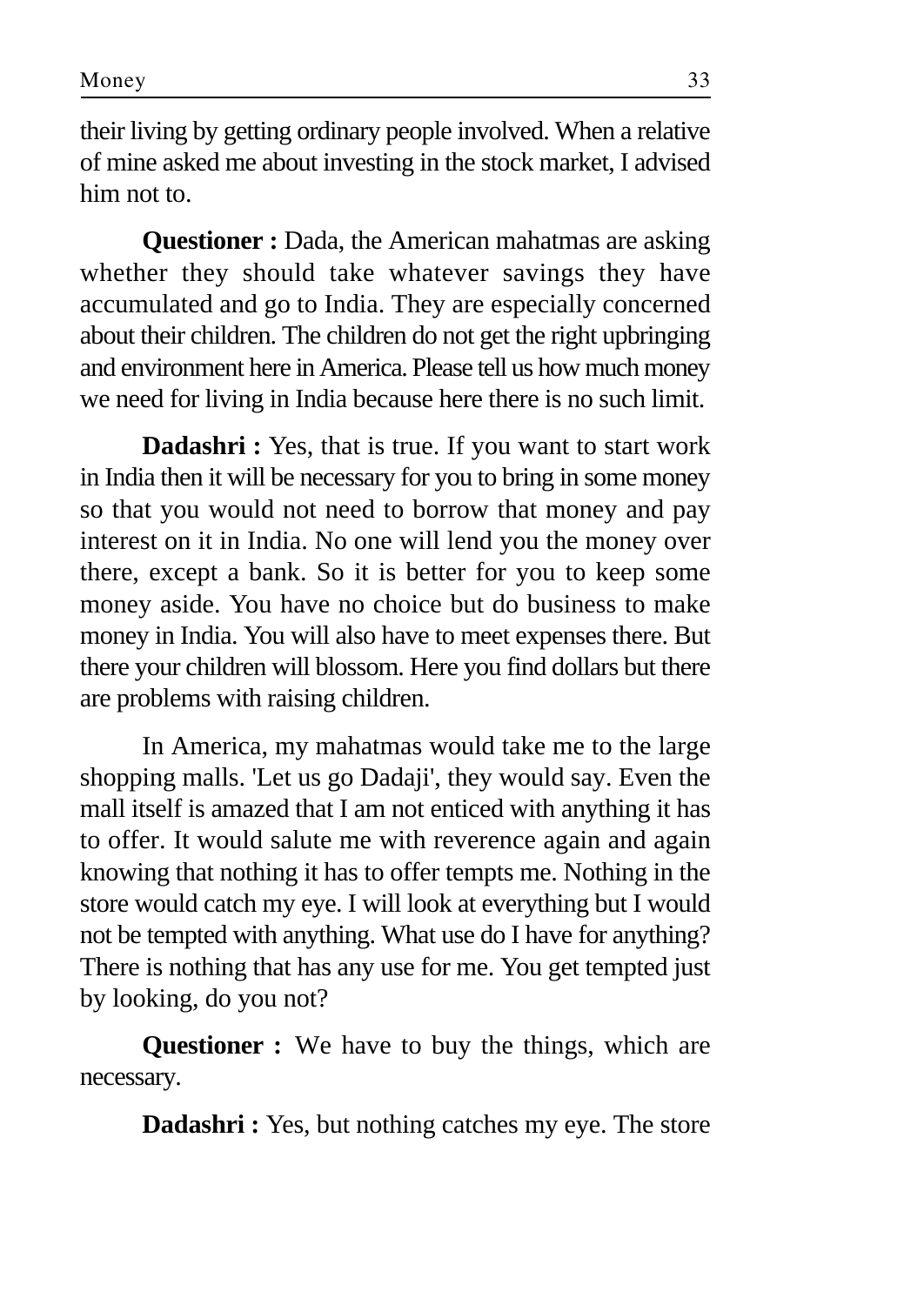would bow to me because never before had such a person entered it. There is neither temptation nor rejection. There is neither attachment nor abhorrence. Just the pure vitarag, the unattached One, stands in front of you.

One mahatma, asked me whether he should continue investing in the stock market or stop. I told him to stop. I told him to take out whatever money he made so far, but he should now stop. Otherwise it would make no difference in him coming over to America. He would find himself where he was before. He would have to return home with a blank slate.

One starts making money by lending money with interest. One who does so is worse than Muslim in matters of money. A real Muslim never charges interest. There is no need to charge interest because there is no value to the interest. Only God knows what happens to a man who charges interest. It is fine if you keep your money in the bank or if you loan it at reasonable interest to someone, but when you become preoccupied with the greed of eighteen to twenty four percent interest, there is no telling what will become of you. Such is the state of people in*.*

There is no harm in charging reasonable interest but people have made a business of charging interest. Their entire business is based on charging interest. What should you do instead? Whoever you lend the money to, tell them they will have to pay you interest at the same rate as the bank. However, if that person has absolutely no money at all, no capital or interest to pay, then you should remain silent. You should not do anything that would hurt him. Here you should just take it for granted that you have lost your money. What would you do if your money fell in the ocean?

**Questioner :** If the government imposes above normal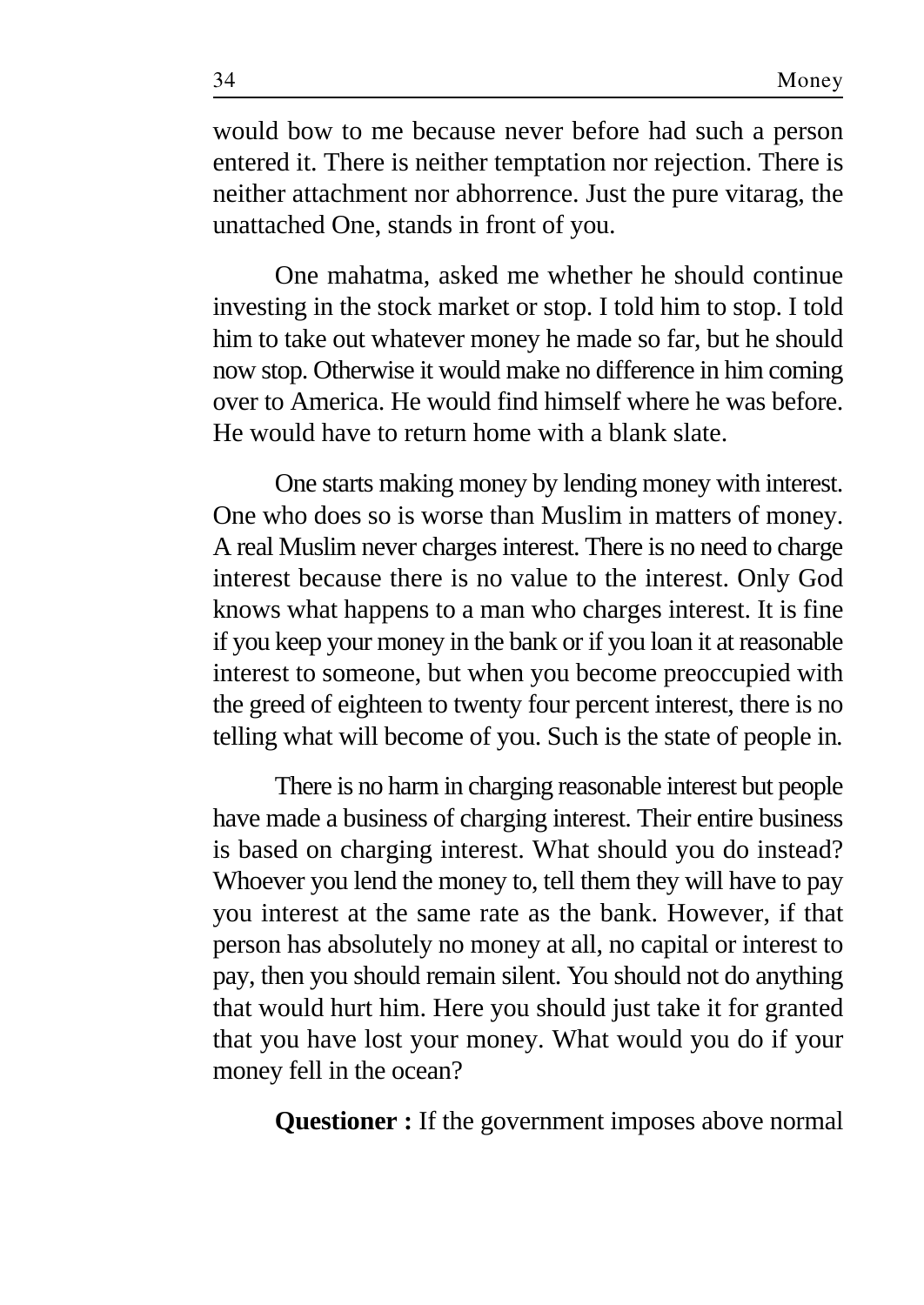taxes, then people will steal, and hide their income to make it more bearable. Is that wrong?

**Dadashri :** Tax is the best instrument to lessen greed. A greedy person will not be satisfied even if he makes fifty million rupees; his greed is never satisfied even when he dies. So when he is taxed in this way, again and again, his greed will be curbed a little, so it is a good thing. The income tax code of the government is fair. Is it not? No taxes are imposed on earnings below fifteen thousand. They grant people fifteen thousand, so that their families do not have problems and can enjoy their earnings. Small families are not taxed heavily, even in Africa.

**Questioner :** Why is it that people who worship the Lord are poor and unhappy?

**Dadashri :** Those who are doing bhakti and worship of the Lord are not necessarily unhappy. Some amongst them may appear to you that way. It is precisely because people have done bhakti in their past life that they now have their wealth of bungalows and cars. It is not possible for them to be unhappy because they do bhakti , but their unhappiness in this life is the result of their karmic account from their past life. The bhakti they do now is their new account, the results of which will be realized in their next life. Do you understand? Whatever they deposited in their account from the past is what they are facing right now. The results of the good deeds they perform now are yet to come. Do you understand?

**Questioner :** What should one do in order to attain peace of mind? Should we take care of the needy, the weak and the poor or should we pray to god? Or give to charity? What should we do?

**Dadashri :** If you want peace of mind then you should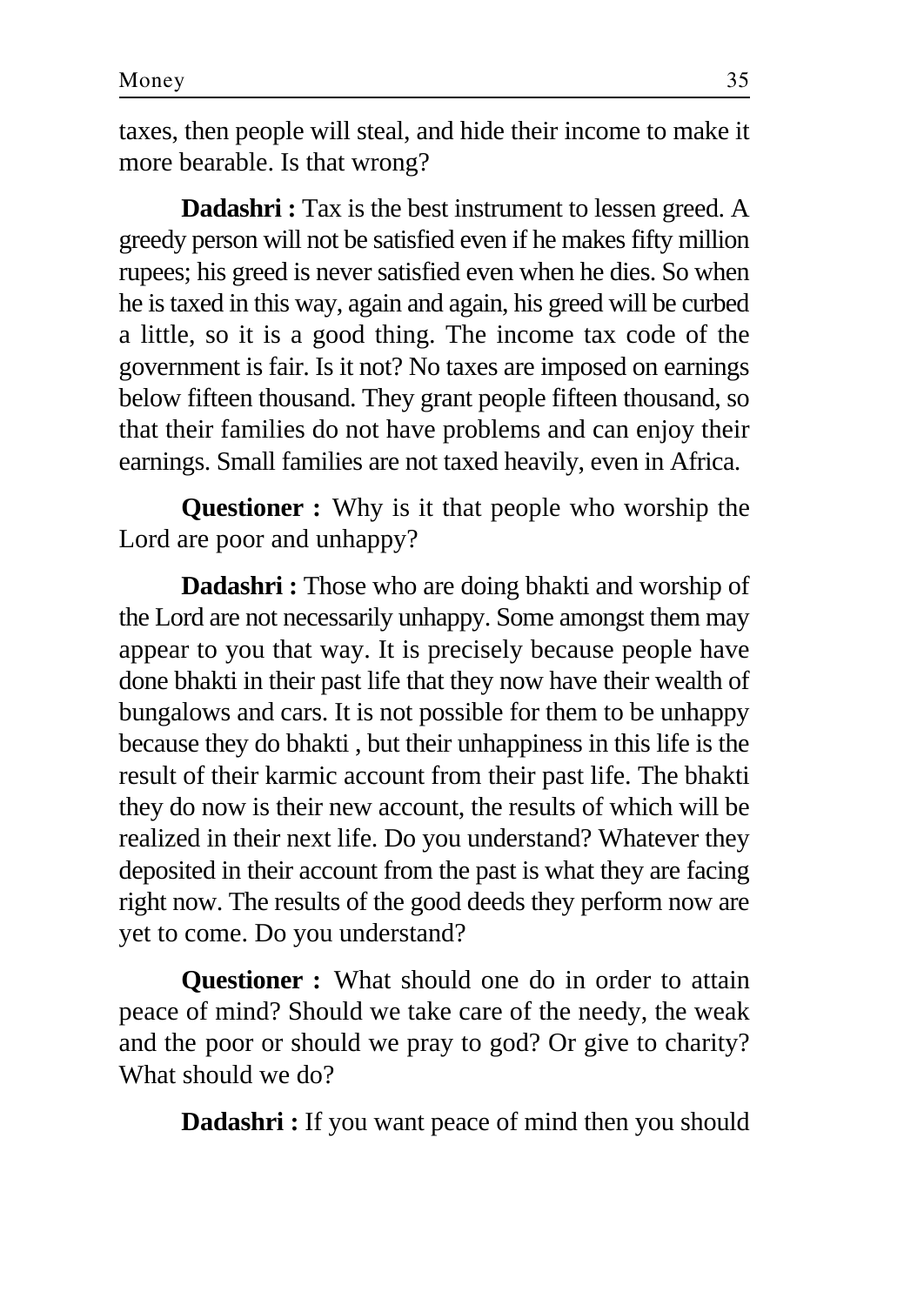give what you have to others. Tomorrow bring a bucket of ice cream and feed everyone and tell me about the happiness you feel at the time. These pigeons jump with joy even before you throw the grains to them and when you throw the grains to them, you are giving away something of yours, at the time observe the joy you feel within. If a person falls down and breaks his leg and is bleeding and you tear off a piece of your dhoti to make a bandage for him, you will feel tremendous joy within.

How are the boys and girls of today able to get married? It is like this: parents will spend more money for the daughters; the daughters bring with them account from their past life which makes the parents save the money aside for them. But the father proudly boasts, 'In those days I spent seventy thousand rupees for my daughter's marriage!' Now what has he really done, when in the first place it was the daughter's money that was in the bank all along? He merely has the 'power of attorney'. What if the daughter only brought forward in her account the sum of three thousand rupees? He will remain quiet in her wedding; keep a low profile in everything, including his business. The daughter will get married using only the three thousand because that was all that she had brought with her in her account.

The money really belongs to the children. All we do is save and deposit the money in the bank for them; only the management of their money is in our hands.

Many people say they will pay back their debts by hook or by crook. That is sheer egoism. All you have to do is maintain an unwavering internal resolve that you want to return the money you borrowed, and you will be able to do so. I have observed that people, who take money only after making the decision that they want to repay it, have ideal worldly interactions. Surely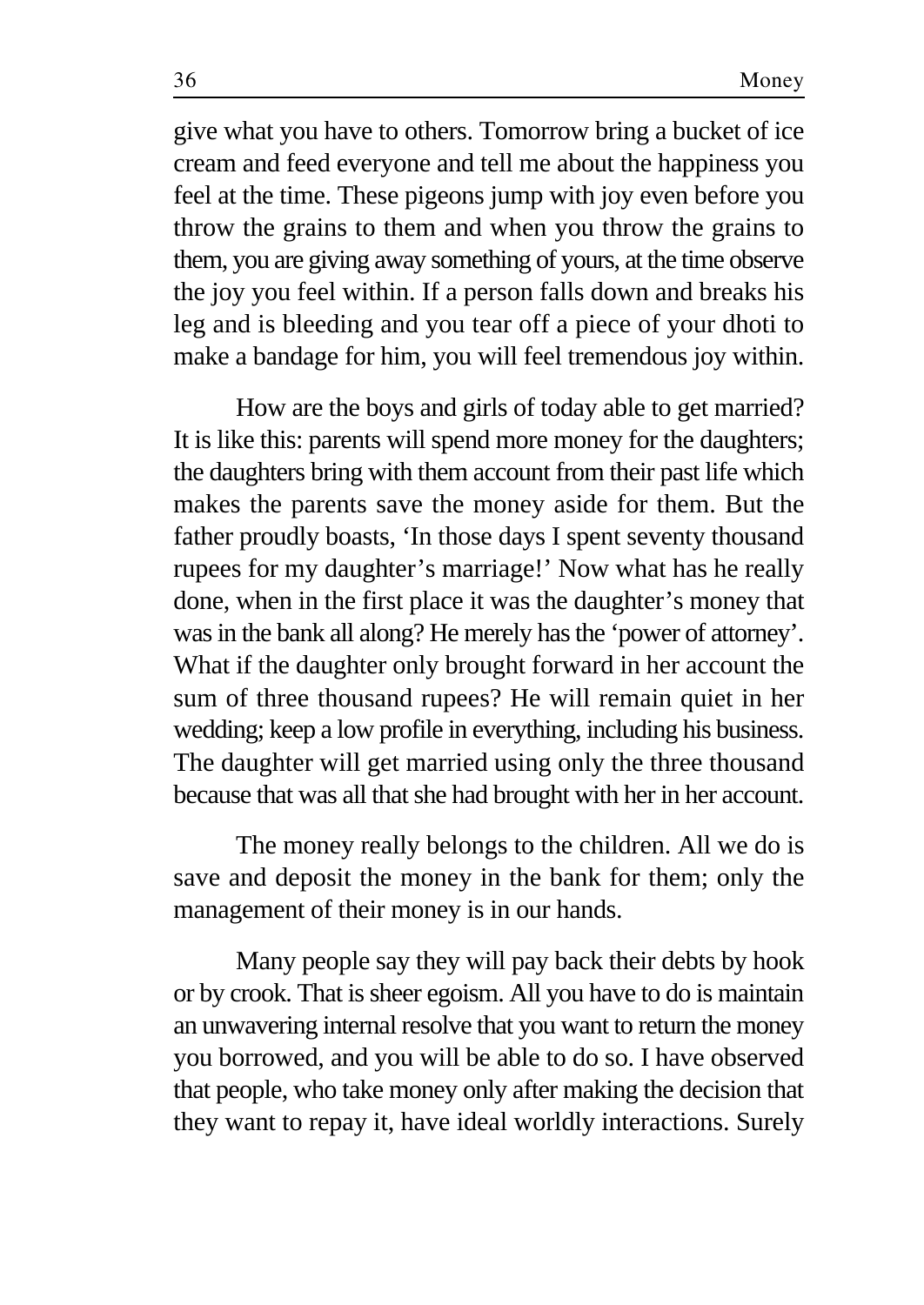there must be some firm decision from the very beginning and if an accident were to occur afterwards, that is a different matter but there must be some intention to begin with. Everything is a puzzle, is it not?

If you ask a businessman why he is troubled and unhappy, he will tell you 'what else'? He will tell you he has to take care of three businesses at a time. Whether a person has one, two or three businesses, at the time of death the only thing that will accompany him will be four coconuts and dried up ones at that too! 'I have to take care of three shops at a time. One is in Bhuleshwar, one in Fort and in this third shop here we sell cloth'. But even with three shops, if you look at his face, it appears as if he just drank some castor oil. He is preoccupied with his shops even when he is dining. Even in his sleep he is measuring the bales of cloth material. That will be his balance sheet at the time of his death. So beware!

How much thought should you give to your business? You should think about your business as long as your thoughts remain manageable. The moment they start to get out of control and make you worry you should stop. Otherwise they will destroy you and take you to your doom; in your next life you will find yourself with four legs and a tail! Do you understand?

#### **[3] The Right Understanding Of Business**

The purpose of being born in India as a human is for the attainment of liberation. Our lives are meant solely for this purpose. If you maintain only this as your goal, then whatever you achieve is fine. At least you should have a goal! The food you get is for this purpose. Do you understand? Is your life meant only for making money? Every living being is in search of happiness. Your life is for the knowledge of how you can attain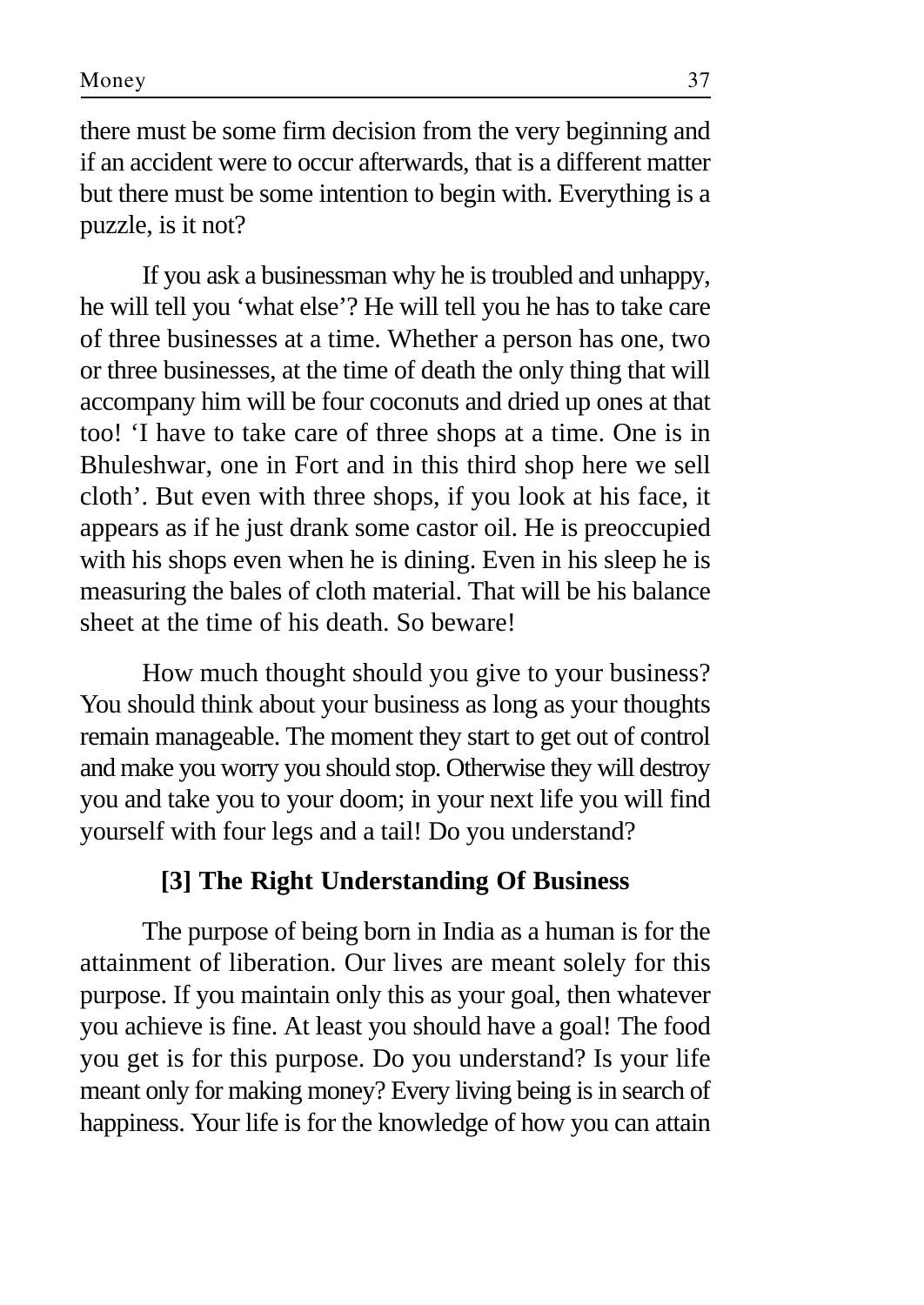liberation from all unhappiness. In this process you need to search out the path of liberation. Everything here is only for the purpose of attaining liberation.

People live for two reasons. Only a rare person lives for the Soul. All the rest live for money. The whole world has become obsessed with money and yet people find no happiness in it! Their bungalows remain empty the whole daylong and they are at their factories. They have all the material comforts but no time to enjoy them. One needs to acquire Atma Gnan. How long is one to wander blindly?

If someone were to ask what religion he should practice in his business, I would tell him that he should follow these three principles:

1) Ethical practice! The flow of money may increase or decrease. Never become unethical.

2) Maintain an obliging nature. If you do not have any money, at least ask people if you can be of any help to them. You can run errands for them instead. This is called an obliging nature.

Do not even harbor a desire of expecting something in return for what you do for others. The whole world has expectations in return for services they render; whether you wish it or not, you will be rewarded. There is always a reaction to any action. Your desires are nothing but actually begging on your part. They go to waste.

**Questioner :** What should one do to make progress towards the soul?

**Dadashri :** One should maintain his exclusive foundation of honesty. This faith is such that when he finds himself in a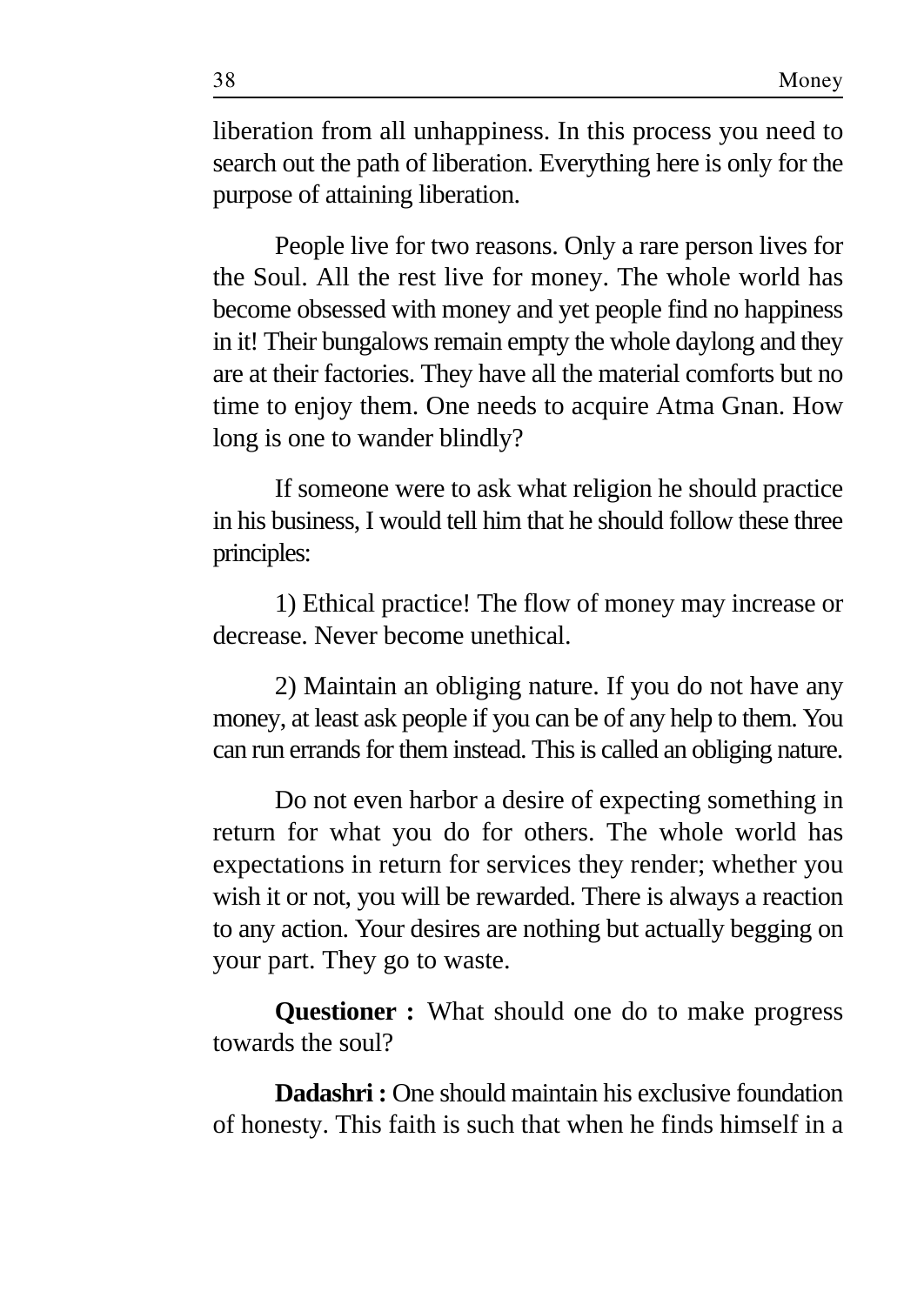difficult situation, the inner energy and power will express. When he is not in a bind, and there is plenty of money around, there is no scope of the manifestation of these inner energies of the soul. Honesty is the only way. It will not happen with devotional worship of the Lord. If a person does a lot of bhakti but does not have honesty as his deep inner intent, there is no meaning in what he does. He must have honesty in his devotion. With such a base a human will become a human again. He will reincarnate again into a human form. Those who cheat and deceive others, covet other people's wealth and wives are all doomed to take a birth in the animal kingdom. No one can change this. Their behavior here naturally binds their birth there. In the animal kingdom, there is no such thing as having one wife. Every female belongs to all other animals. Here married men are not supposed to look at other women lustfully, but this has become a habit with them and so they will be able to fulfill their desires when they go there into the animal kingdom. He will take this enjoyment for one or two lives there and then will straighten up and return to human life. The entry into the animal kingdom molds him so that he becomes fit for human birth again. After entering the human life he needs to mold further until he is ready for liberation. There is no liberation for those who are crooked!

There is no problem if you earn money honestly and ethically. You are hurting only yourself if you bring money by dishonest means. When you die that money will be left behind because nature will confiscate it. Moreover, in your next life you will still have to suffer the inevitable consequences of your actions.

Even if a man does not worship God, as long as he is ethical, it is enough. What is the point of worshipping God but living a dishonest life? It is meaningless. Even so we cannot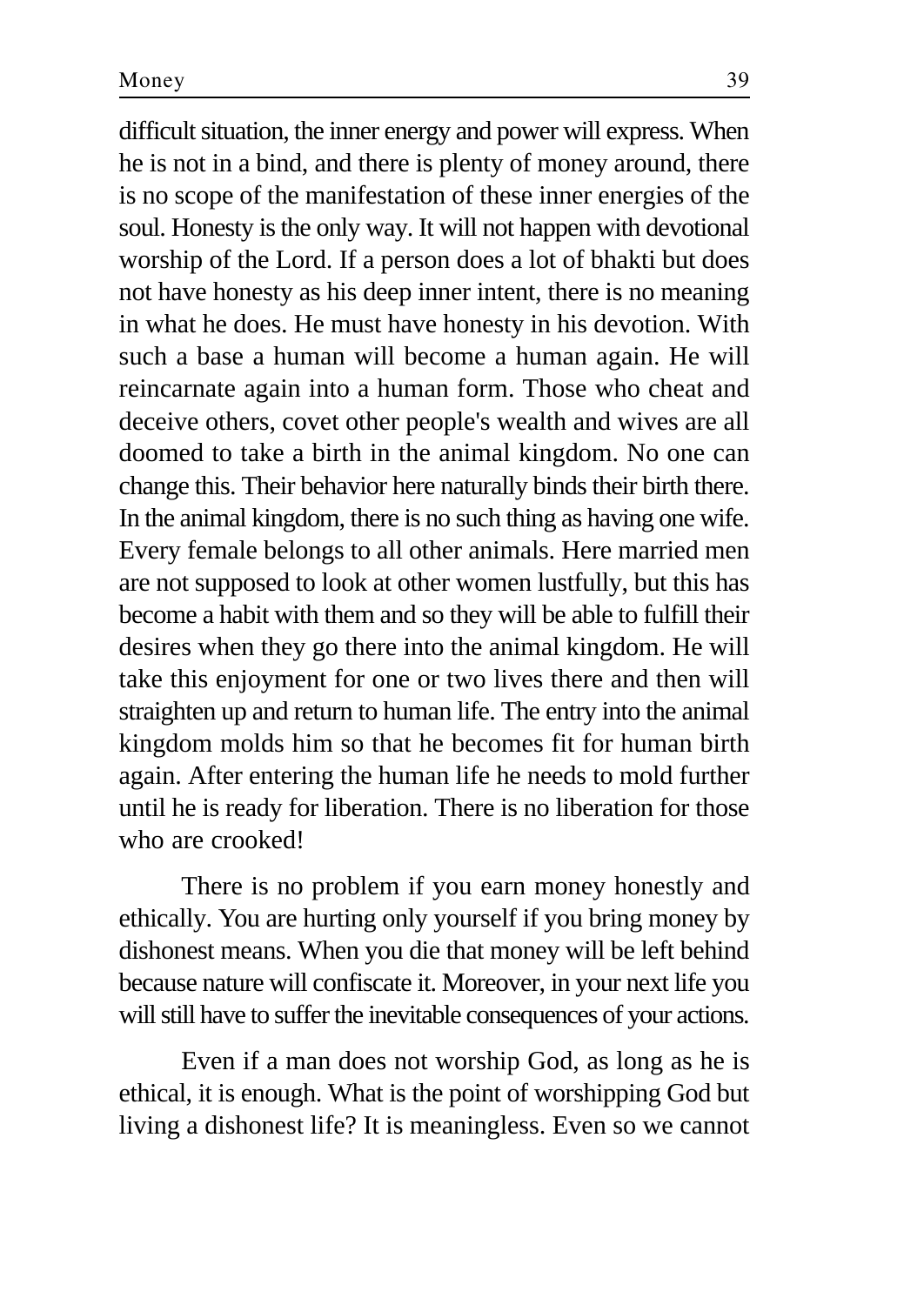make such a statement because people may stop worshipping God altogether and indulge in increasing dishonesty. The rewards are good if one is honest and ethical.

In this world happiness is to be found where there is complete ethical adherence. There is happiness for the one who maintains absolute ethics in his every worldly interaction. Happiness is also to be found in a person who lives for others and serves others. But this happiness is worldly in nature; it is temporary and illusionary.

Display the following statements prominently in your shop:

1) Enjoy the present - do not worry about what is not in front of you.

- 2) The Fault is of the sufferer
- 3) Dishonesty is the best foolishness.

There is nothing lacking in this world. In this world there is everything. Is there not a saying:

> *'Sakal padartha hay jagmahi, bhaagyaheen nar pavat nahi'*

'In this world there is everything He who has not the fortune will acquire it not'

Therefore whatever you can imagine, you can find in this world but you will only find these things if you have not created obstacles against them.

You need to have an unflinching honesty. God is not free to lend a hand. He is not free to give help to anyone. If your intentions are sincere and honest then they will indeed prove fruitful.

People claim : 'God helps those who are true', but it is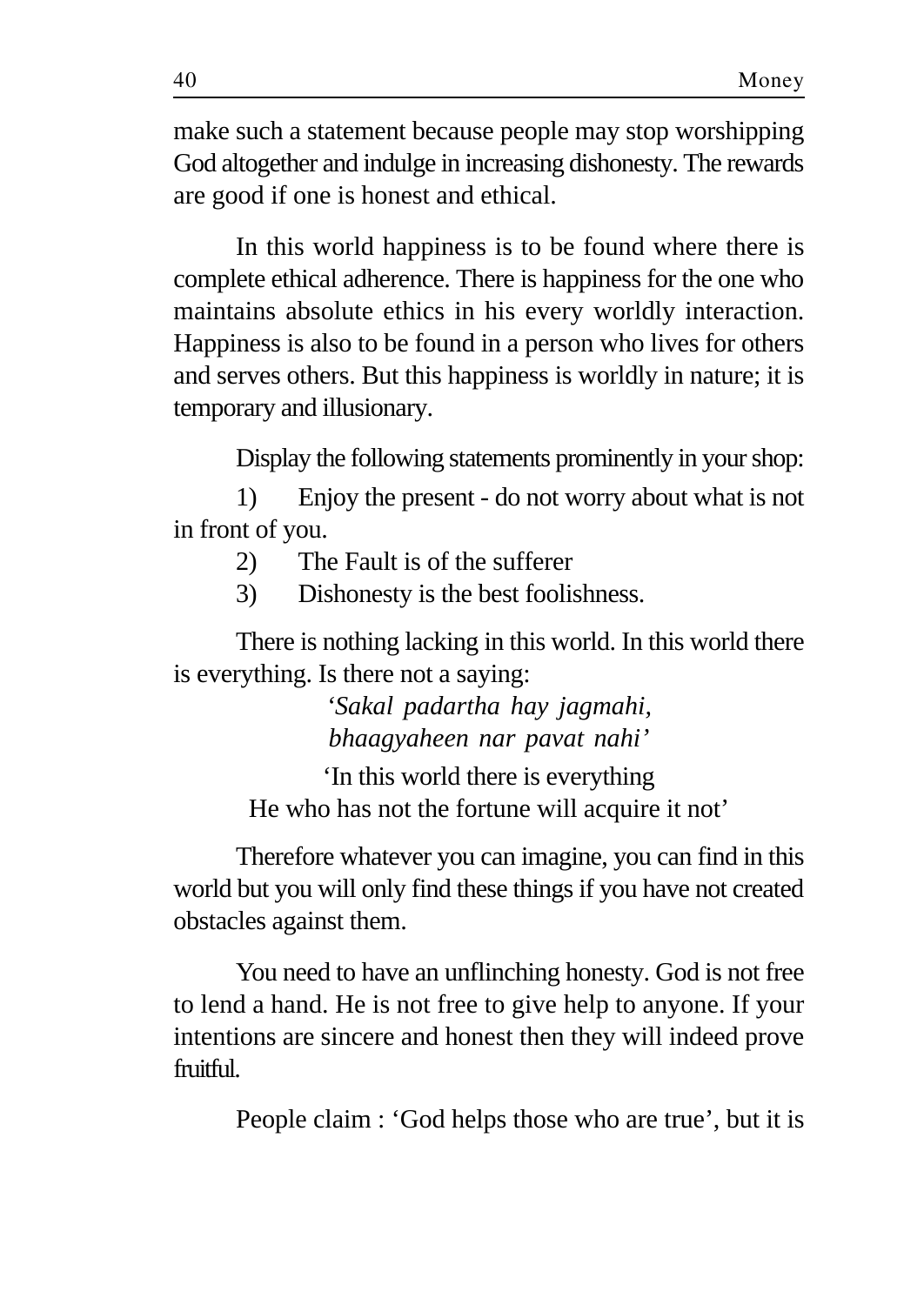not so. If God helps those who are true, then what becomes of those who are untrue? Is God prone to partiality then? Surely God must maintain impartiality at all times? God does not really help anyone; in fact God would not meddle in this way. Happiness is experienced upon merely remembering God. What is the reason behind this? It is because God is the main thing within and that is your real nature and that is why you feel happy upon simply taking His name. You reap the benefit of His bliss. Otherwise God does not do anything. He never gives nor takes. And besides, he has nothing to give anyway.

**Questioner :** But how must we conduct business in our daily lives?

**Dadashri :** You must never let any inner turmoil (kashaya) come forth. Settle all dealings with equanimity. If you go to collect money owed to you and the manager of that business tells you to pay him ten thousand rupees in return for your check of five hundred thousand rupees, then settle the matter with equanimity. Now how much of a profit margin is there in your honest business? Also out of the five hundred thousand they owe you, only two hundred thousand is your personal money, the rest belongs to other people. It is also wrong if these people have to keep going back and forth for their money. So you should tell the manager that if you paid him ten thousand rupees, you would not be left with much profit. Try to make him understand and if he does not agree to accept five thousand, you may even have to settle with him for ten thousand for your money. Here you cannot say ' I will never succumb to bribery. Who does this man think he is?' If you maintain this attitude, who will answer to the people whose money is also tied up in this? Otherwise those people will curse you. Understand all this; act according to whatever the time and situation dictates.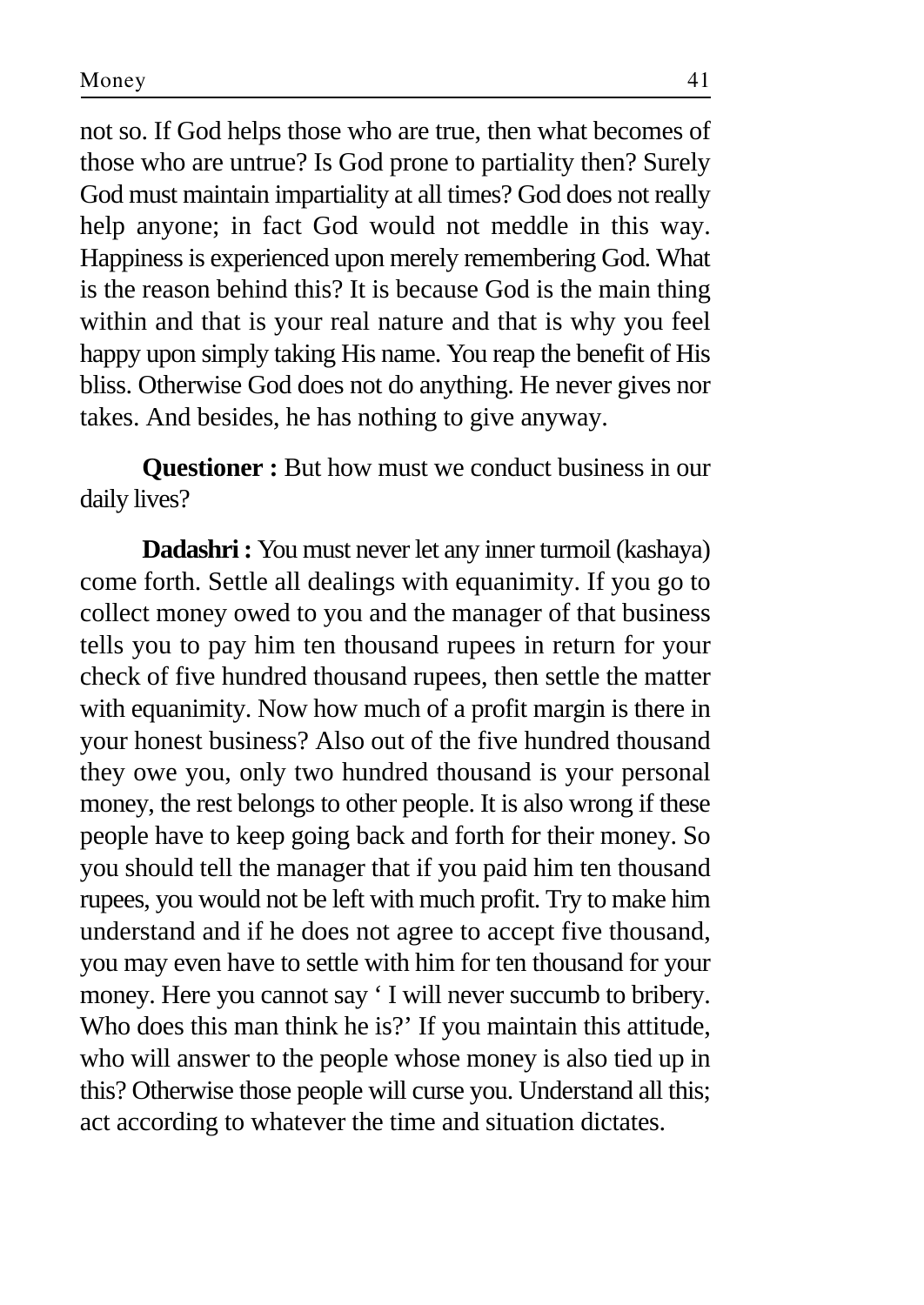It is not a crime to pay a bribe. But it is a crime if you do not know how to adjust to the worldly situation and crisis that presents to you. A lot of people will remain very stubborn in such matter and not give in. And you may hold on to your ethical principles as long as you do not antagonize anyone and you have enough money in the bank to cover everything. But what if you stand to lose the money in the bank and others come making their claims? What would you do then?

**Questioner :** Yes, you are right.

**Dadashree:** In my business I would instruct my clerks to pay bribes. Even though I conducted my business honestly and had no intention of stealing, I would tell my workers to pay the bribes. Giving someone the run around for his or her money is not right. So go ahead and pay the bribe if you have to. I do not consider bribes a crime but it is a crime not to pay your client in a timely manner, who has provided you with raw materials.

If you encounter a robber on your way, would you give him the money when he asks for it or would you refuse it as a matter of principle?

**Questioner :** I would have to give him the money.

**Dadashree:** Why do you give the money in that situation and not in this? These others are all robbers of the second kind. Don't you think so?

These are civilized robbers and those others are uncivilized. You may not have seen these civilized robbers. You may not have even come in the clutches of one but I have come across many.

**Questioner :** You are now on the spiritual path but at the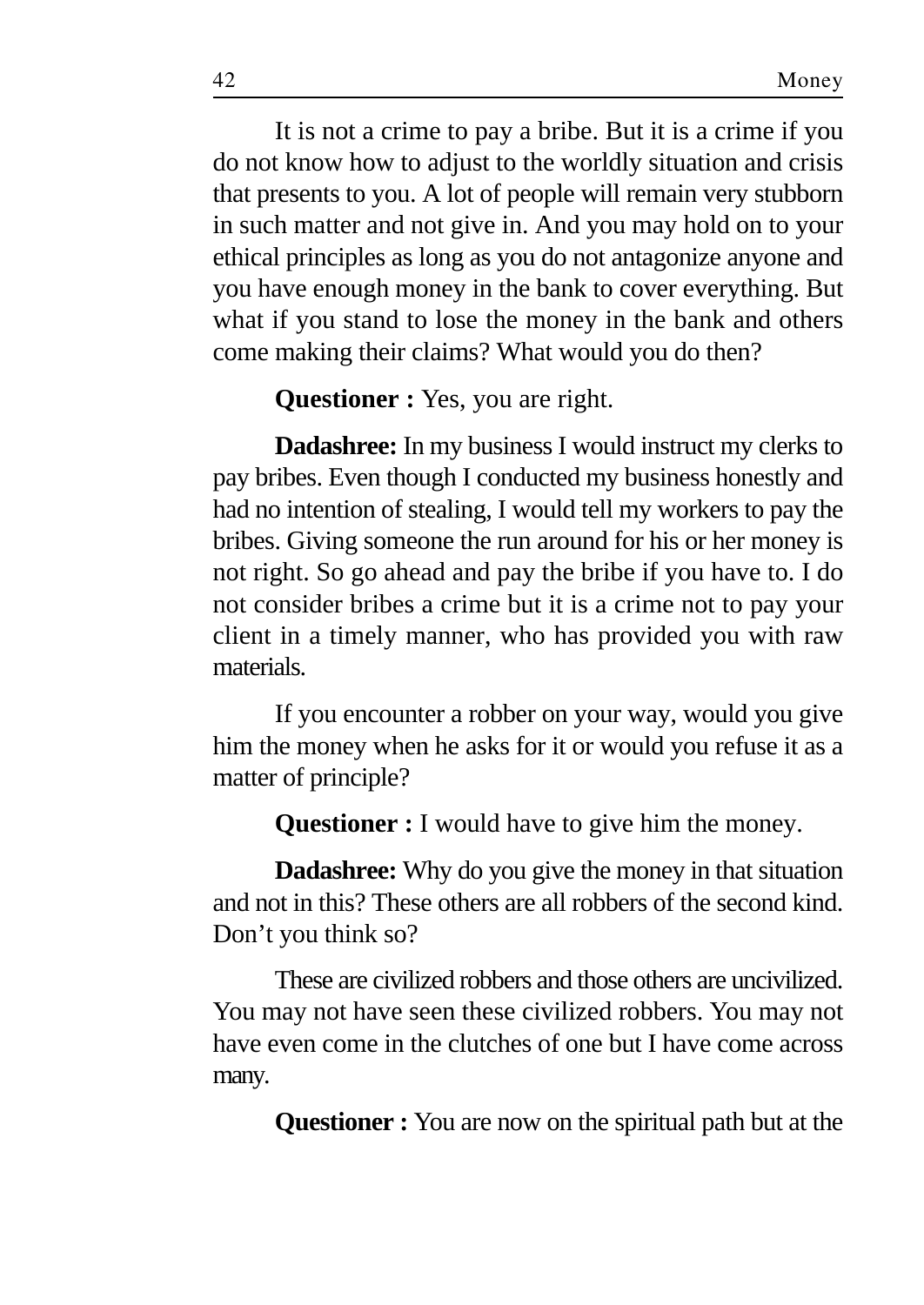same time you are still engaged in your large business, how are the two possible?

**Dadashri :** This is a good question. How can one eat flour and smile at the same time? You say that I claim to do business on the one hand and on the other I am walking on a spiritual path. How are the two possible? It is possible. Everything that takes place on the outside runs independently and everything that goes on within is independent also. Both are separate.

This Chandubhai sitting here is separate and the Soul within is separate. It is possible for the two to remain separate. Both the entities have different properties. When we have a mixture of gold and copper, we are able to separate the two, are we not?

## **Questioner :** Yes we are.

**Dadashri :** In the same manner the Gnani Purush is able to separate the two. The Gnani can do whatever he wishes. If you want to separate the two and reap the benefits, then feel free to come here.

And the business will continue. But my attention is not engaged in my business for even a second. That business only carries my name. I have to tend to my business once or twice in a month for a few hours. And I do go there, but my attention is not focused there. What do you understand by focused attention? If you go to someone asking for a donation for a school, although he may not be inclined to do so, outwardly he may say yes to you for the donation. In the same way my mind is not in the business. Is it not so?

# **Questioner :** Yes.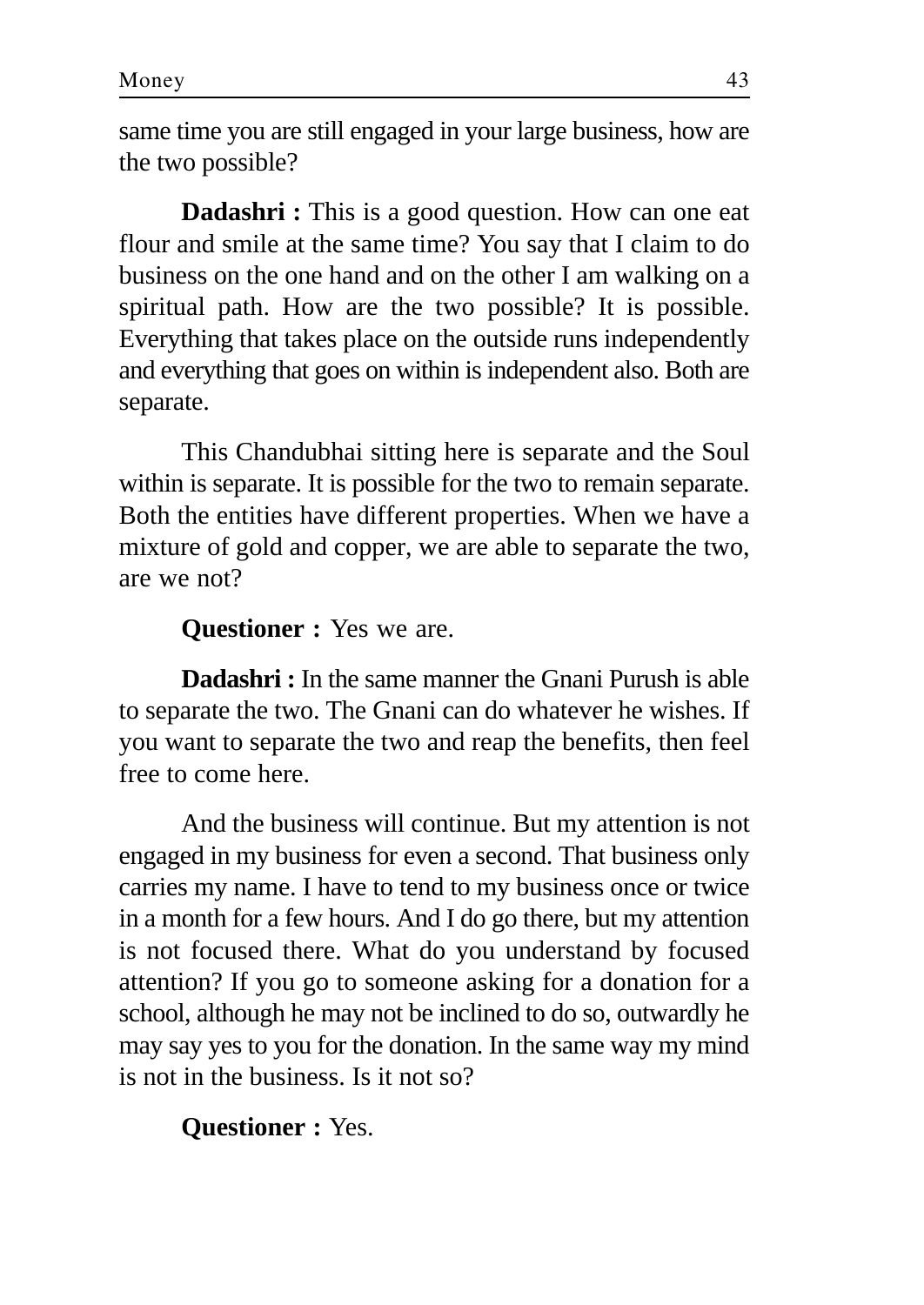**Dadashri :** In the same way, everything here remains separate. There are ways to keep everything separate. The Soul is separate and so are the body and the mind.*.*

I have not kept my chit in my business during my entire life. I have done business and worked for it but I have never had my chit in it.

**Questioner :** I worry about my business. I encounter lots of difficulties.

**Dadashri :** As soon as the worries start, you should understand that your work would be ruined. The work will not be ruined if the worries are not present. Worries are obstructive to work. A business can be destroyed because of worries. It is the nature of business to increase and decrease. Anything that increases will eventually decrease. No one can stop this process.

This process of filling does not affect our true wealth, the Self. The Self does not increase or decrease. That is how pure the worldly dealings are. This purity is because of this separation. Are not your children and wife partners in your business?

**Questioner :** They are my partners in my happiness and sorrow.

**Dadashri :** You are their guardian so why should the guardian alone do the worrying? Besides they tell you not to worry about them.

**Questioner :** What is the nature of worries? Worries were not there when we were born, so where did they come from?

**Dadashri :** As a person's intellect increases, so will his internal suffering. Was the intellect there when you were born?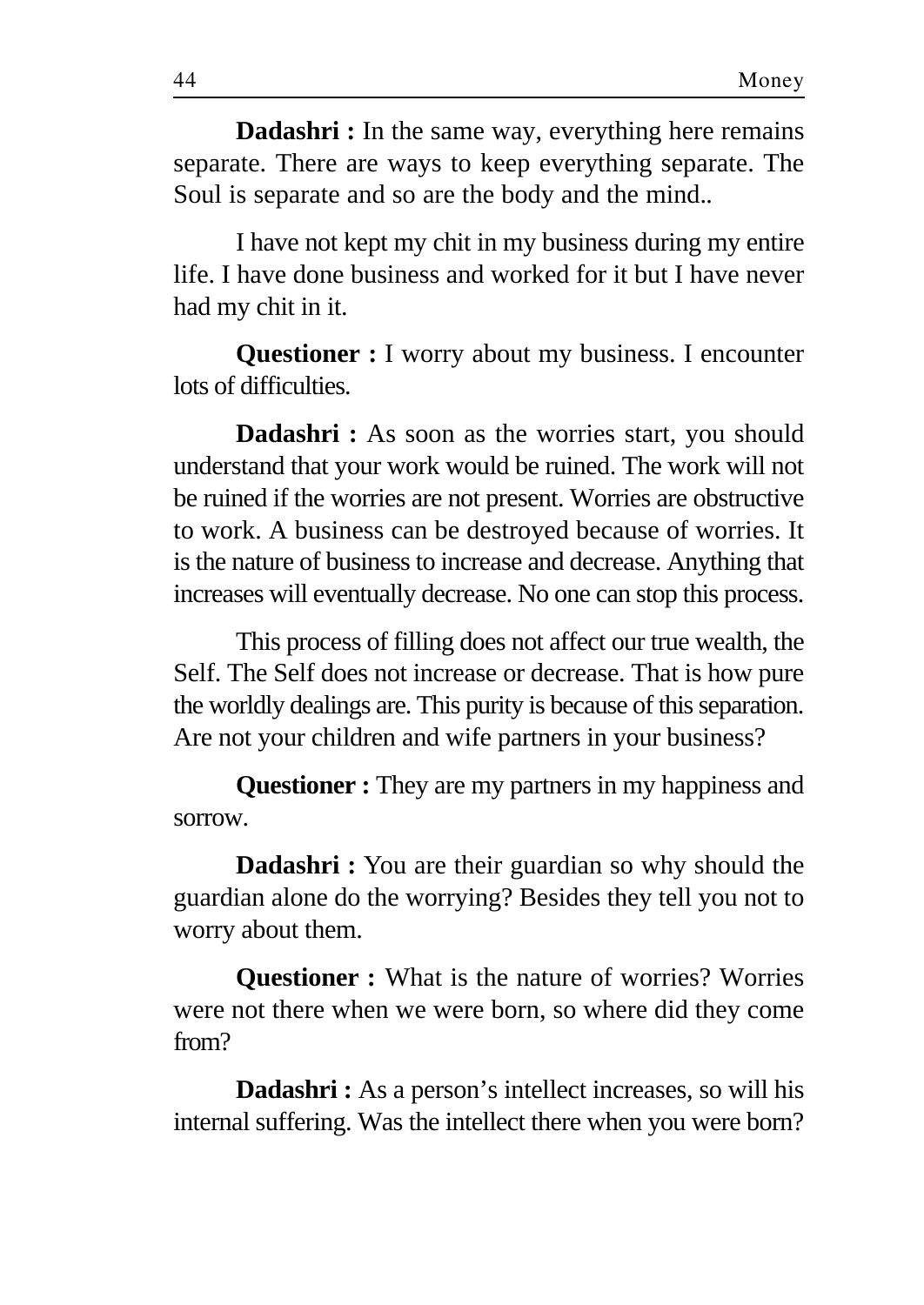In business it is necessary for you to think but if you go beyond thinking, then it will ruin everything. For that matter, even for your business you are free to think for ten or fifteen minutes but if things go beyond this time, things become complicated and you go beyond normality. Let go at this time. Thoughts about your business are inevitable, but when you become one with those thoughts, those thoughts will linger and will divert your attention and that is when you will have worries. This will cause a great loss.

**Questioner :** What should I do if I decide that I do not want to engage in artadhyana or raudradhyana, but if my shop is going into a loss and I have no choice but to do so?

**Dadashri :** It is the business that is running at a loss, not you. That is the nature of business; it will give you a profit and then a loss. It happens. One follows the other. The business will continue to show profit and loss.

Let me tell you what I used to do in my business? When steamers were launched, there were all kinds of puja rituals. We would even call a priest and do a puja of the ship and then I would whisper in the steamer's ear, 'You may sink if you want to, but that is not my wish. That is not my wish. That is not my wish.' If I did not say this, it would have meant that I was not interested and then it would sink for sure. By saying 'It is not my wish', the words would give effect and if the ship were to sink, then I would know that at least I did speak to it.

 So in this world you have to make adjustments everywhere, in order to accomplish anything. The nature of the mind is such that if it does not get what it wants, it becomes depressed. That is why we have to resort to different tactics. Then if that steamer were to sinks after a few months, I would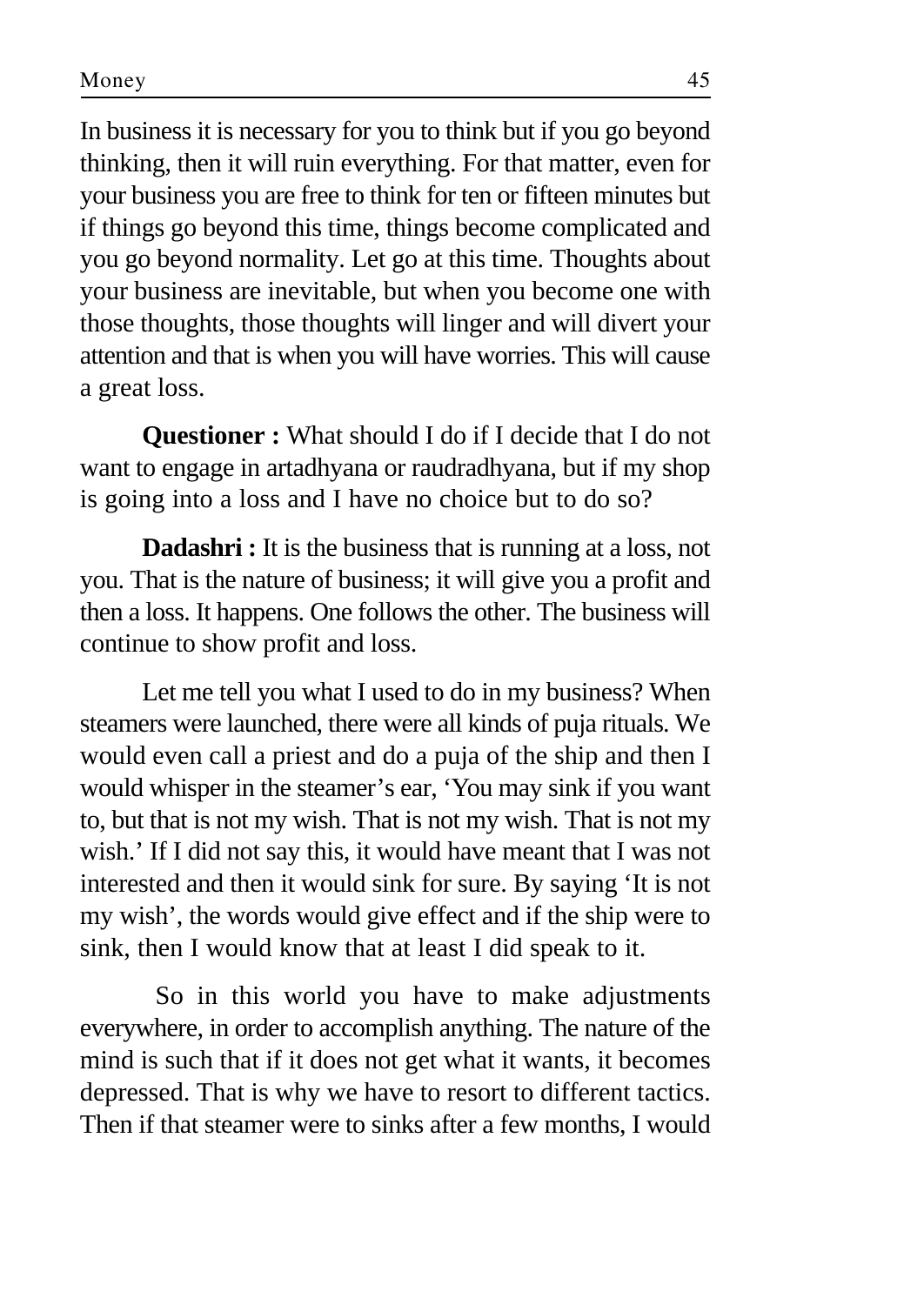make an adjustment that at least it lasted six months. Business means sink or swim. Palaces of expectations are like a house of cards. They will bring disappointment. It is very difficult to remain unattached - vitarag in the worldly life. It is because I have the skill of knowledge and the skill of intellect that I am able to remain vitarag.

Once I incurred a loss in our business. This was before I attained Self-realization*.* At that time I was so anxiety-ridden that I could not sleep at night. The answer to my problems eventually came from within. I asked myself who else besides me was worrying about this loss? I felt that I was probably the only one doing so. My partner may not have been worrying at all; I must be the only one. The wives and children were also partners but they were unaware of this loss. Despite the fact that they were unaware of the loss, their lives were still going on. I was the only senseless one worrying about it! When I realized this I came to my senses. The worrying stopped.

Why are you stuck in the same corner as everyone else? You should walk in the opposite direction from everyone else. People will ask for profit, you should say 'Let there be a loss'; the one who looks for a loss will never have to worry. The ones who are looking for a profit will always have worries but not the ones looking for a loss. This I guarantee you.

When people set up a business they look for profit. They will say we are guaranteed a profit of twenty-four thousand in this project. Now when they forecast these figures, they do not take into account changes in circumstances. They never deduct the losses from such events.

I have been a contractor all my life and have been involved in all kinds of contracts. Amongst such contracts, we have even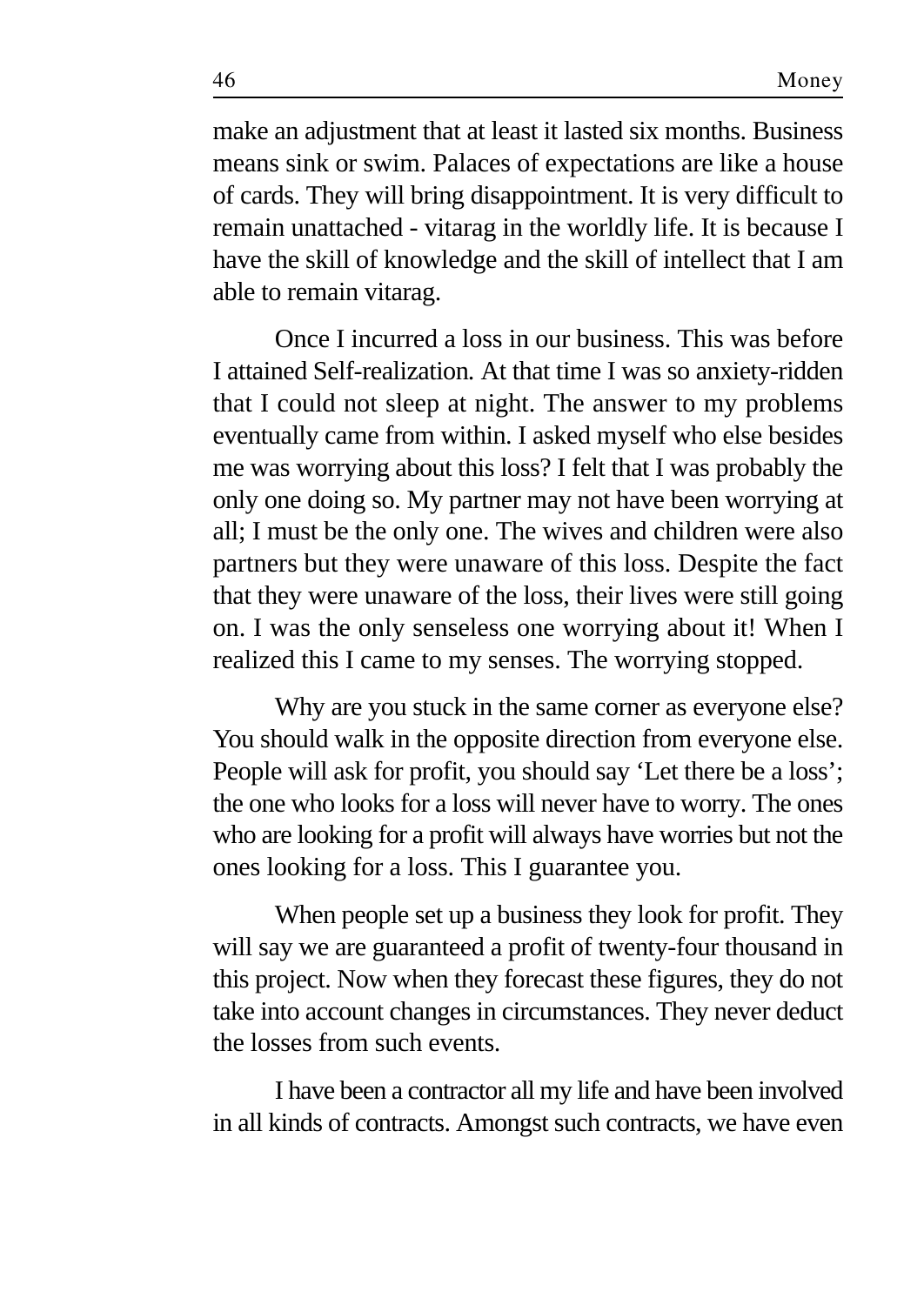built jetties in the sea. Let me tell you what I used to do in beginning. Wherever there was a scope of making a profit of five hundred thousand rupees, I used to say to myself that it would enough even if we made a profit of one hundred thousand rupees. In the end even if we had enough to pay taxes and the daily expenses and broke even, that would be adequate profit. The profit would be of around three hundred thousand. This would keep the mind satisfied and content because we made way more profit than was expected. Here people expect a profit of forty thousand and get only twenty. Surely they are bound to be unhappy!

All businesses have two sons, one's name is profit and the other's name is loss. No one likes the son named loss, but nevertheless both will be there. They will always be born. If your business is experiencing a loss, does that happen during the day or night?

**Questioner :** It can occur both at night and during the day.

**Dadashri :** But shouldn't a loss only occur during the day? If a loss also occurs at night, how can it occur while we are asleep? This proves that it is really not under our control, otherwise why would the loss occur at night and for that matter how can you make a profit at night? Do you not incur a loss even when you work hard?

You may put in a lot of hard work in business or looking for a job and you keep your eye on everything from all directions and still if you get nothing in return, you have to understand that your circumstances are not favorable. Now in such circumstances, if you were to push yourself a little harder, you will incur even a greater loss. Instead you should concentrate on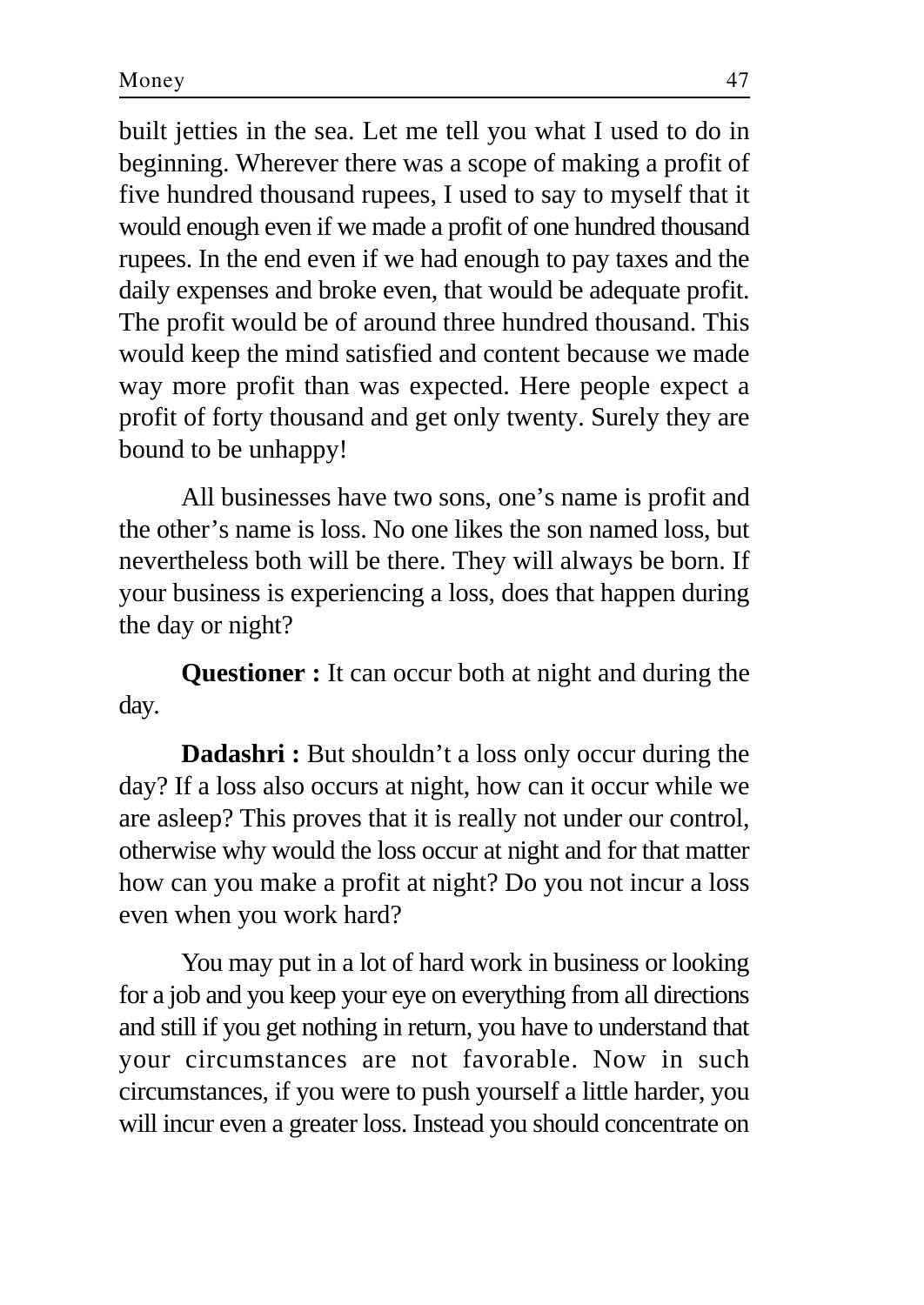doing something for your soul. It is because you have neglected to do so in your past life that you are facing such difficulties in this life. It is a different matter if you have already attained Selfrealization, but even the people who do not have this Gnan eventually leave everything up to God, do they not? What do they do? 'Whatever God does is correct', they say. And if a person were to assess the situation and look for answers through his intellect, he is bound to get nowhere.

People set out to make a living when their circumstances are not favorable. They should instead engage in bhakti (worship) during such times. You should do bhakti, work towards the salvation of your soul, stay in satsang etc. It does not matter if you cannot afford to buy vegetables; at least you have enough grains for a meal. You will earn only if your circumstances are right otherwise people make a loss in a lucrative business and a profit in an unproductive one. It all depends on your circumstances.

Profit or loss, neither is under your control. Just go along with all these natural adjustments. What happens if you make a profit of one million and immediately loose half a million? As such people cannot even tolerate a loss of one hundred thousand. They cry and worry and some even go mad! I have seen many such people who have gone mad.

**Questioner :** In order to attract customers, I open my shop early and close it late, is this correct?

**Dadashri :** Who are you to attract the customers? You should open your shop at the same time other shopkeepers do. And it is also wrong for you to open your shop at nine-thirty when other shopkeepers open theirs at seven thirty. Close your shop when others close theirs. What does the worldly law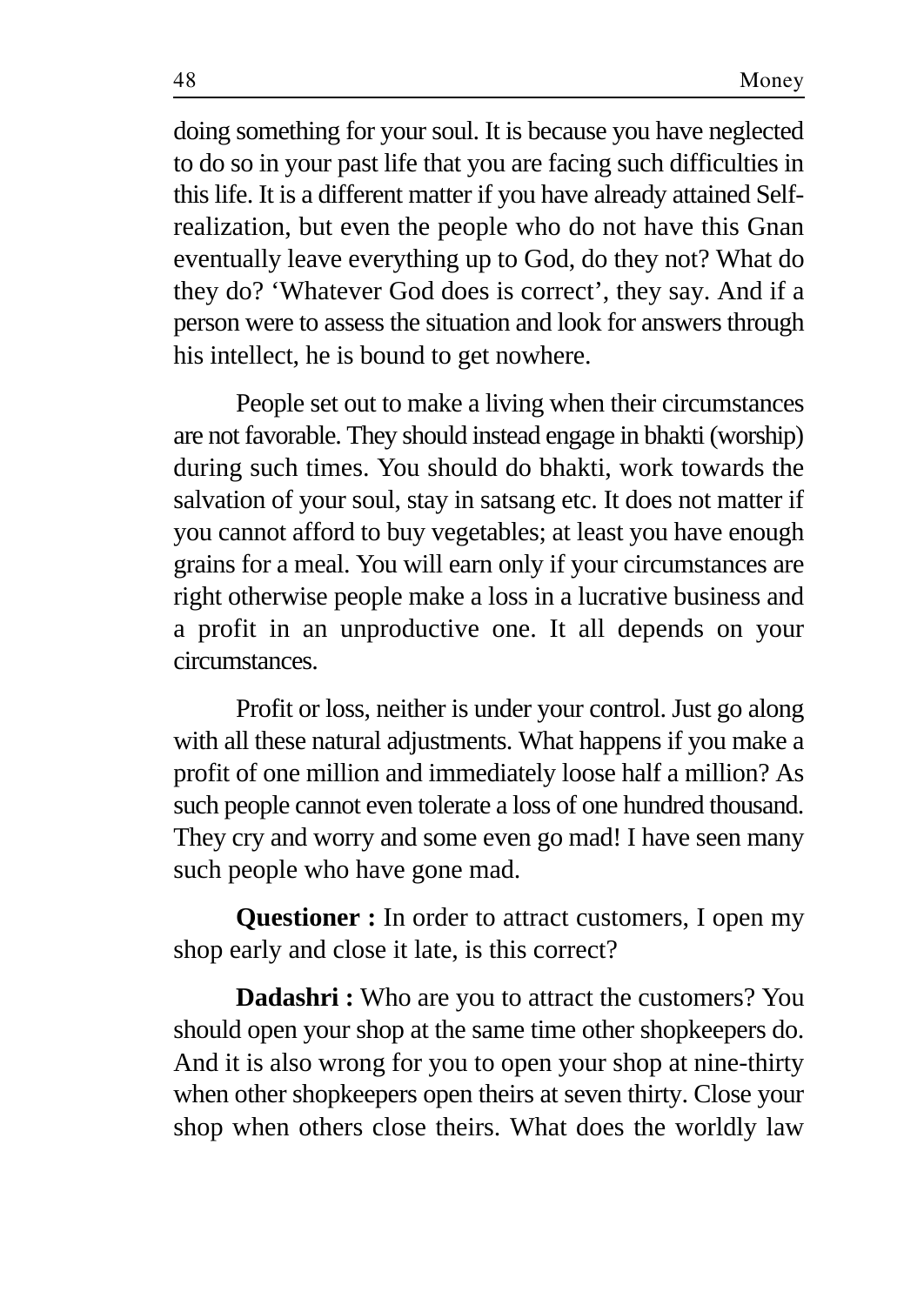dictate? It says you should observe what others do. Go to sleep when others do. What nonsense if you make a racket at two in the morning when everyone is asleep? This is like worrying about how you are going to digest your food, after you finish eating! You get the result of that in the morning don't you? It is the same with business also.

Its like this: if a person's chit does not wander to his factory when he is having his meal, then his factory is fine, but if his chit wanders there, then of what use is that factory? Such factories will make you have a heart attack. So you have to understand what is normal. If a person has to manage three work shifts and he is newly married, what will happen if he does not have time to see his bride? Are those three work shifts appropriate? He has brought home a new bride; surely he has to keep her mind at peace. When he goes home his wife will complain that she never sees him and that he does not even have time to talk with her. So this is not fair or proper, is it? Everything should be fair and proper in this world.

You must agree and concede to issues related to the family business in order to avoid clashes at home with other family members. Say, 'yes, yes'. Let what is running keep running smoothly, do not obstruct it. But everyone should collectively come to a decision: for example decide on a final amount say one and a half million rupees, beyond which no one wants any more. Everyone in the family should be present in this decision making process.

**Questioner :** No one will agree in such matters Dada.

**Dadashri :** Then it is of no use. Everyone one must agree.

You may even run four work shifts. If you do, will it grant you an extension to live two hundred years more?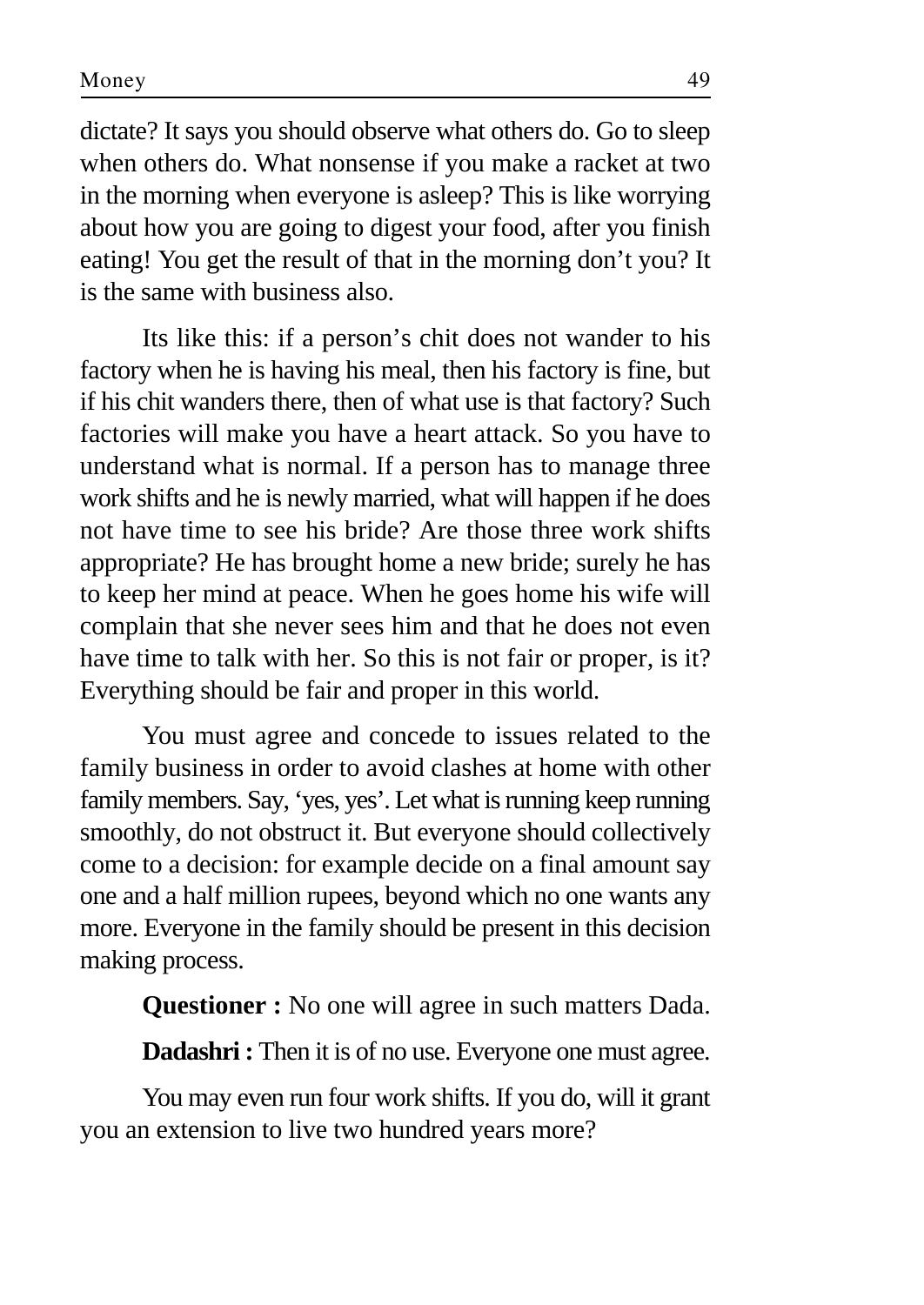#### **Questioner :** How much should we expand our business?

**Dadashri :** You can expand your business to the point where you can sleep soundly. You may even expand to the point where you are able to remove it from your mind when you want to sleep. You should not invite trouble, which is unnecessary.

Is there not a relationship with the shopkeeper and the customer? Does that relationship end when the shopkeeper closes his shop? No it does not. The customer will remember how the shopkeeper treated him. He will remember if the shopkeeper sold him bad merchandise. People will always remember and bind revenge, so even if you close your business in this life, they will not leave you alone in your next life. They will not rest until they have avenged themselves. This is the law of hurt and revenge. That is why the Lord has said to become free from vengeance by any means that you can.

Once an acquaintance of mine borrowed some money from me. He never came back to return the money he borrowed. I understood then that this was because of some unsettled account from past life. I told him that he did not have to return the money and that he was free to keep it. If you are able to break the recurring cycle of vengeance by letting go of your money, do so. Break the vengeance by whatever way you can otherwise even one person's vengeance will lead to your wandering life after life.

Even if hundreds of thousands of rupees were at stake, I would let it be. Because that money is bound to go and I am bound to remain. Whatever the situation, I will not let any kashay take place. What remains to be said even if you loose a hundred thousand rupees? At least I am still here and the rest is dispensable.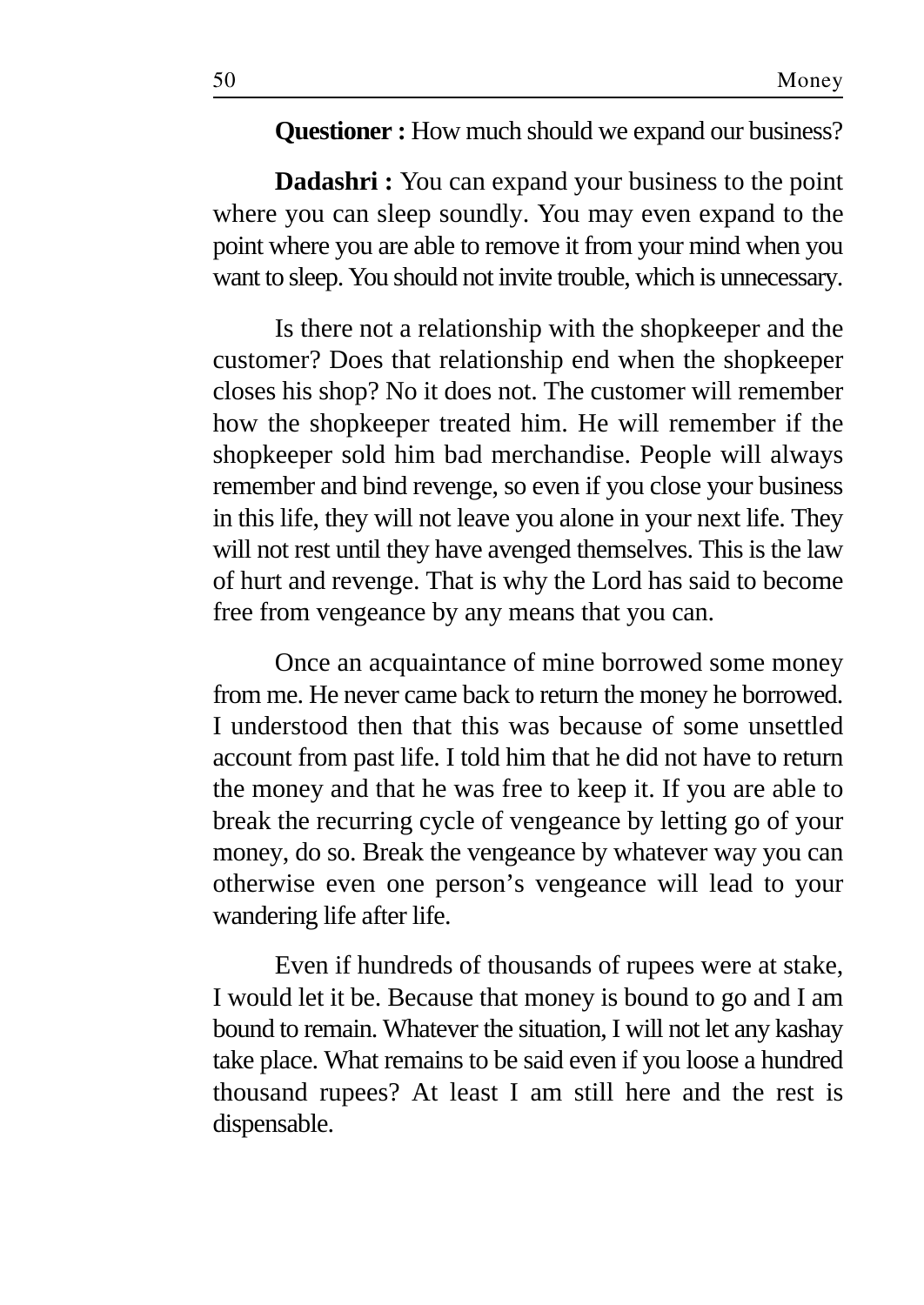I separate everything – if the business was running in a loss, I would say, 'The business has suffered a loss'. We are not the owner of profit and loss so why should we take on the burden of profit and loss? Profit or loss does not touch us. If for some reason there is a loss in the business and the income tax has to be paid, I would tell the business, 'Business, if you have anything to pay the taxes off with, do so. You are the one who has to fulfill this'.

If someone were to ask me, 'Have you incurred a loss this year?' I would say 'No, I have not had a loss, the business has'. And if there was a profit I would say, 'The business made the profit.' I do not have profit or loss.

**Questioner :** Certain things do not bother us much but sometimes when we expect to make a profit in our sales and end up making a loss, it keeps gnawing at us.

**Dadashri :** You should deposit such losses the moment they occur in your 'account of losses' and by making an entry of this in your books as a loan paid off, you can clear your accounts. You have many opinions ahead of time that you will make a certain amount of profit but you end up making a loss so you have to tell yourself that it is all vyavasthit. If you are to incur additional loss, it will happen if it is in your vyavasthit. So these profits and losses are not in your control. You will incur a profit even if you say you do not want it. You may say you are tired of all the profits and that you do not want any profits any more but even then you will not be able to stop it. Even when you say no, there will be a pressure of both profit and losses. So do not keep an account of your profits and losses.

If some businessman pressures me and insists that I visit Calcutta by plane despite my objection, what would I do? He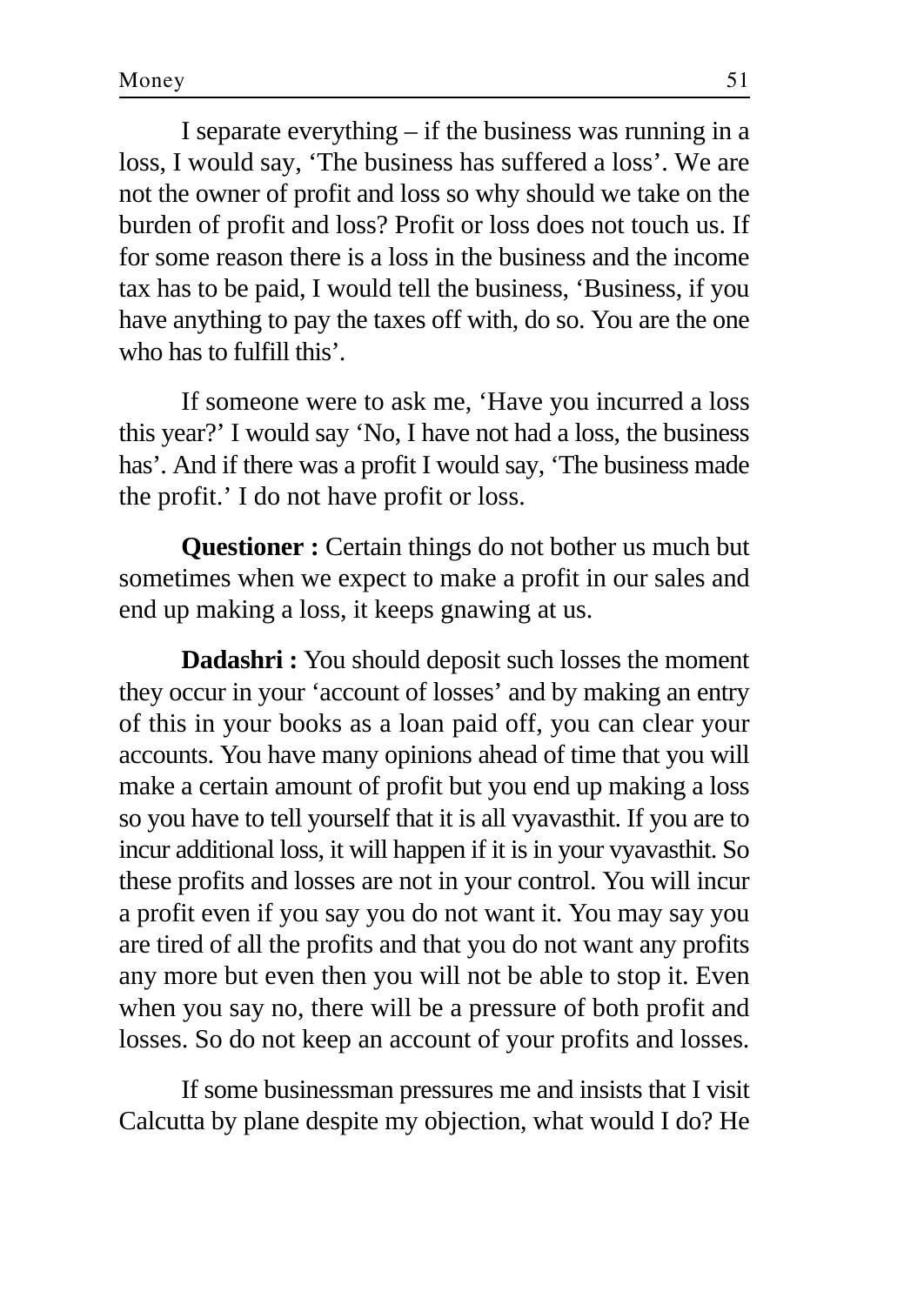remains absolutely adamant. For such situations you cannot keep accounts. You have to go and spend the money for the airfare and other items. Never keep accounts for money that comes and goes. On the day you incur some loss, deposit that money into your account of losses and offset it with the positive income in the virtual trust account. It does not exist but it is there within your mind. You still have a balance on the books. These books are not permanent. Do people not destroy these books after a few years? Would they destroy them if they were real? These are all solutions to keep your mind at peace. The day you incur a loss of one hundred and fifty rupees deduct if from the earnings of five hundred that you have in the virtual account, so you will be left with the sum of three hundred fifty. Therefore instead of seeing a negative figure (loss) of one hundred fifty, you see a positive figure of three hundred fifty. This is how the world is – The world is not precise, it is approximate. A principle would be precise and exact. But this world is capricious whereas the account of liberation is an absolute and exact principle.

What do you call equanimity? Equanimity means that the profit is the same as the loss. Equanimity is to remain unaffected when you realize a loss instead of a profit, and also a profit where you expected profit. It is where you do not become elevated or depressed. It is to rise above the duality.

If people asked me how my business was doing, I would tell them whether it was making a loss or even a profit. Generally I would not discuss my business. If someone asks me whether my business was making a loss, I would tell him if it were true. My partner has never questioned me why I tell everyone about the business. It would be better to tell the truth because it would prevent people extending loans to us, and this would help reduce our liability. On the contrary people tell me 'Why do you say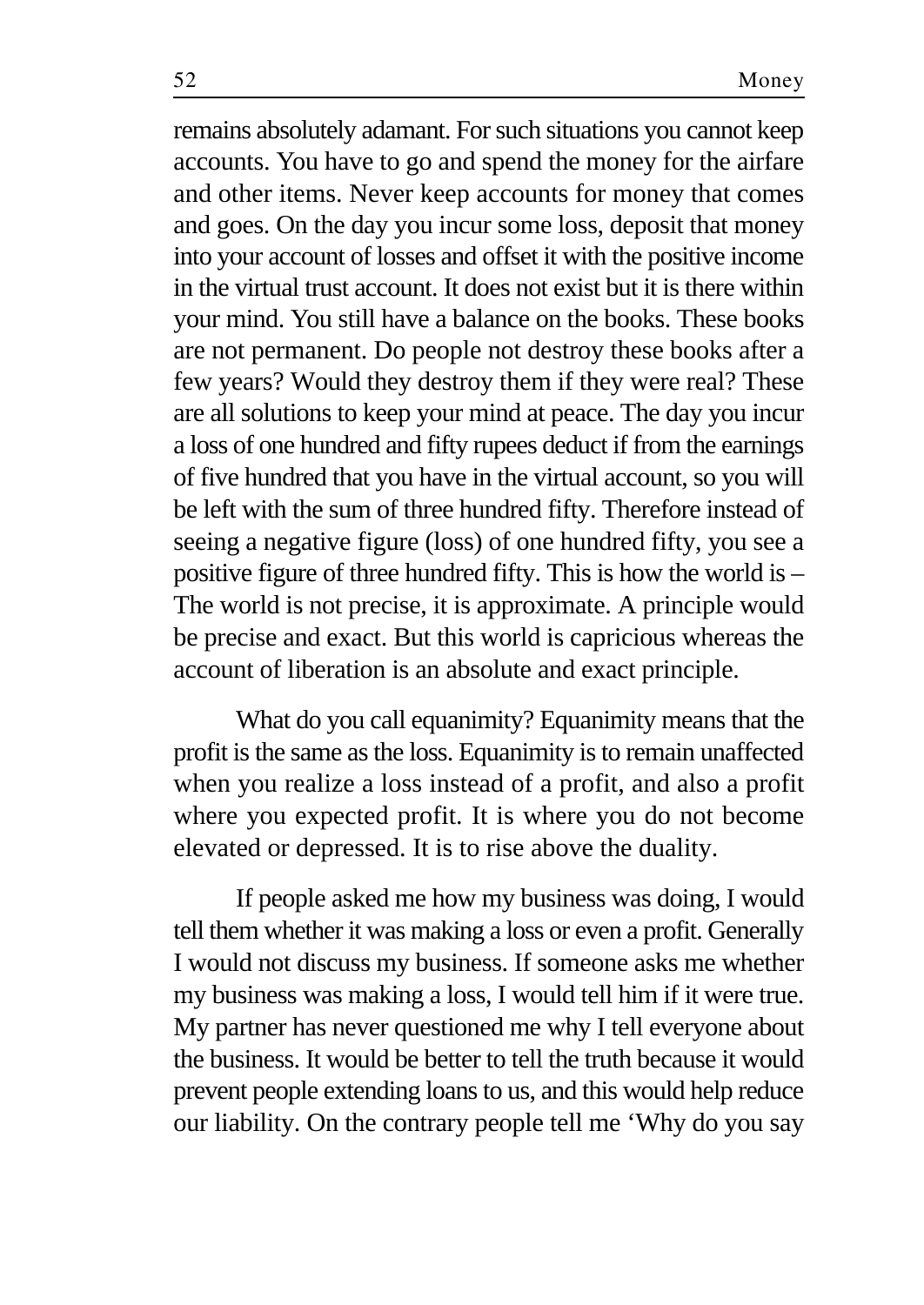it out in the open? They will not lend you any money'. But that would only increase our debts instead. Why not say it as it is?

If your business made a loss, tell this openly to the other person. The other person will say a prayer on your behalf and it will make you feel better by discussing it with someone. If you keep it to yourself, the burden will be too heavy to bear.

Whatever worries you are faced with, just take them in your stride. Before Gnan I used to have a lot of worries when I was doing business. Only under such circumstances will such a Gnan manifest. I handed out sweets to everyone even when my children died.

When I experienced sudden difficulties in the business, I never used to discuss them. When Hiraba found out she would ask me how much of a loss we had incurred. I would tell her we did not incur any loss. In fact I would offer her some money and tell her that it was the money the business had made. And when Hiraba would insist that people were saying the business was running at a loss, I would insist that it was not so and that in fact we had more income but that she was to keep this a secret.

When my business experienced a loss, it affected so many people that they would come to me asking how much we had lost. I would tell them that we did have a loss but now all of a sudden we just made a profit of one hundred thousand rupees! This would pacify the other person.

I would analyze all experiences. I never worried about money in the business. There is no one more foolish than the one who worries about money in his business. Money is already written in your destiny. Do losses not incur even when you do not worry about them?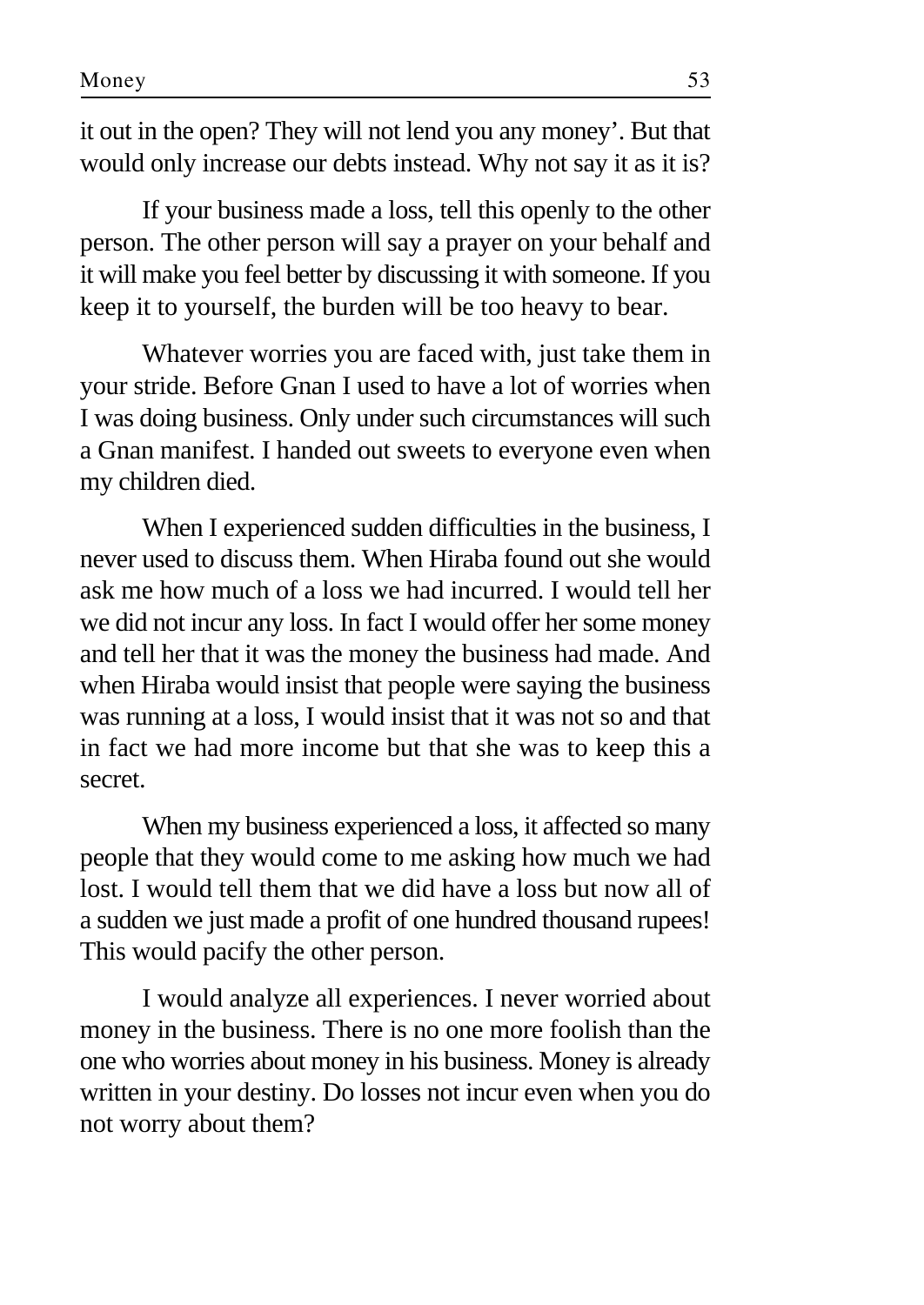If you have dishonest employees who are stealing money from your business, you should understand that your money is not honest money and that is why you have encountered such people. How would you otherwise come across such dishonest people? I too had experienced this situation once when all I came across were people who were crooked. That is when I decided that I did not want any part of this.

A good business is one that does not involve any violence or aggression against other living entities. Some grain vendors mix their good quality grain with an inferior quality. When a person resorts to such practices, he will regress into an animal life form in his next life. One must do business honestly otherwise dishonesty will creep in.

In your business you will make a profit of \$66,616 whether you do business honestly or dishonestly. So then how do you want to conduct your business?

You just have to make an effort in your business and scientific circumstantial evidences (vyavasthit) will automatically organize everything. However, you still have to make the effort and not become lazy. God has said that everything is vyavasthit. Whether you make a thousand or a hundred thousand, your cunningness and deceit will not increase your profit by a single penny. On the contrary your cheating will bind new accounts for next life.

**Questioner :** If the person we are dealing with is being cunning, should we not do the same in return? That is what people do nowadays!

**Dadashri :** This is precisely how the disease of cunningness sets in. But the person who has the knowledge of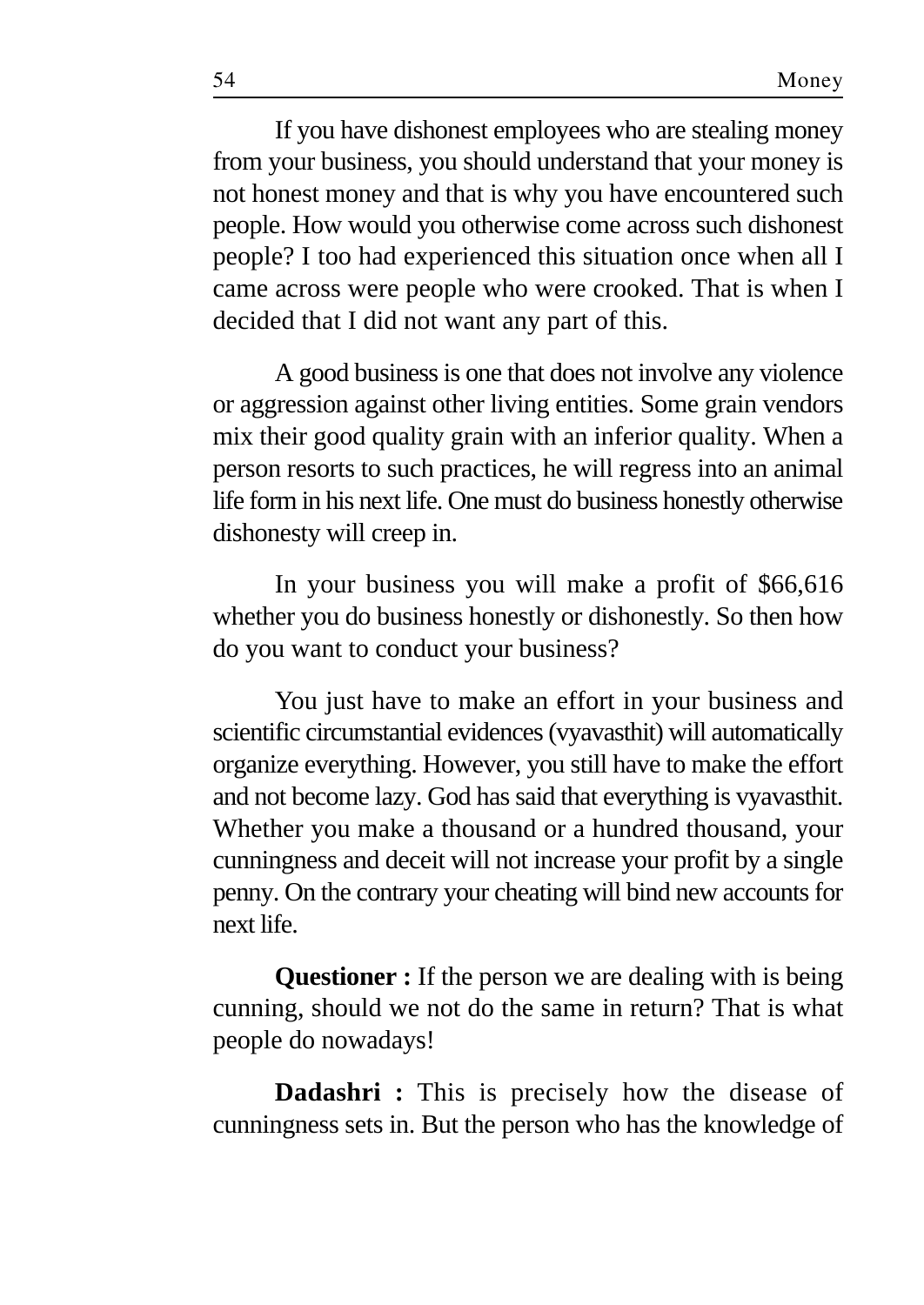vyavasthit, he will remain absolutely calm. If a person is being cunning when he deals with you, quietly find your way out the back door, but do not resort to the same cunning ways.

What I am trying to say is that do you have to worry whether you will have water to bathe or a mattress to sleep on? In the same way money will be there for you without your giving it much thought.

There is no need for you to keep an inner intent (bhavana) to earn money. Let your efforts continue, however. What happens when you have inner intents? If I grab the money for myself, there will be none left for the other person. Let whatever quotas have been assigned to people naturally, be. So then what is the use in keeping an inner intent? That is what I am trying to say. Doing this will prevent many people binding demerit karma. That is what I am saying.

There is tremendous essence in this single sentence, but only if you understand it. It is not mandatory that people take this Gnan of mine. If a person has not taken this Gnan but understands that everything is very precisely allocated and nothing occurs outside of one's account, it is enough. Would you not otherwise understand if you experience a loss even when you are working very hard? Because hard work is hard work, you ought to be rewarded for it, but do you not also experience a loss even when you work hard? The account of life after life is very precise and exact.

The only objection is in your entertaining an inner intent towards money, nothing else. I do not have any objection towards any of your other actions. People will read this but they are not able to understand. They will read everything here but the essence within this sentence is very profound.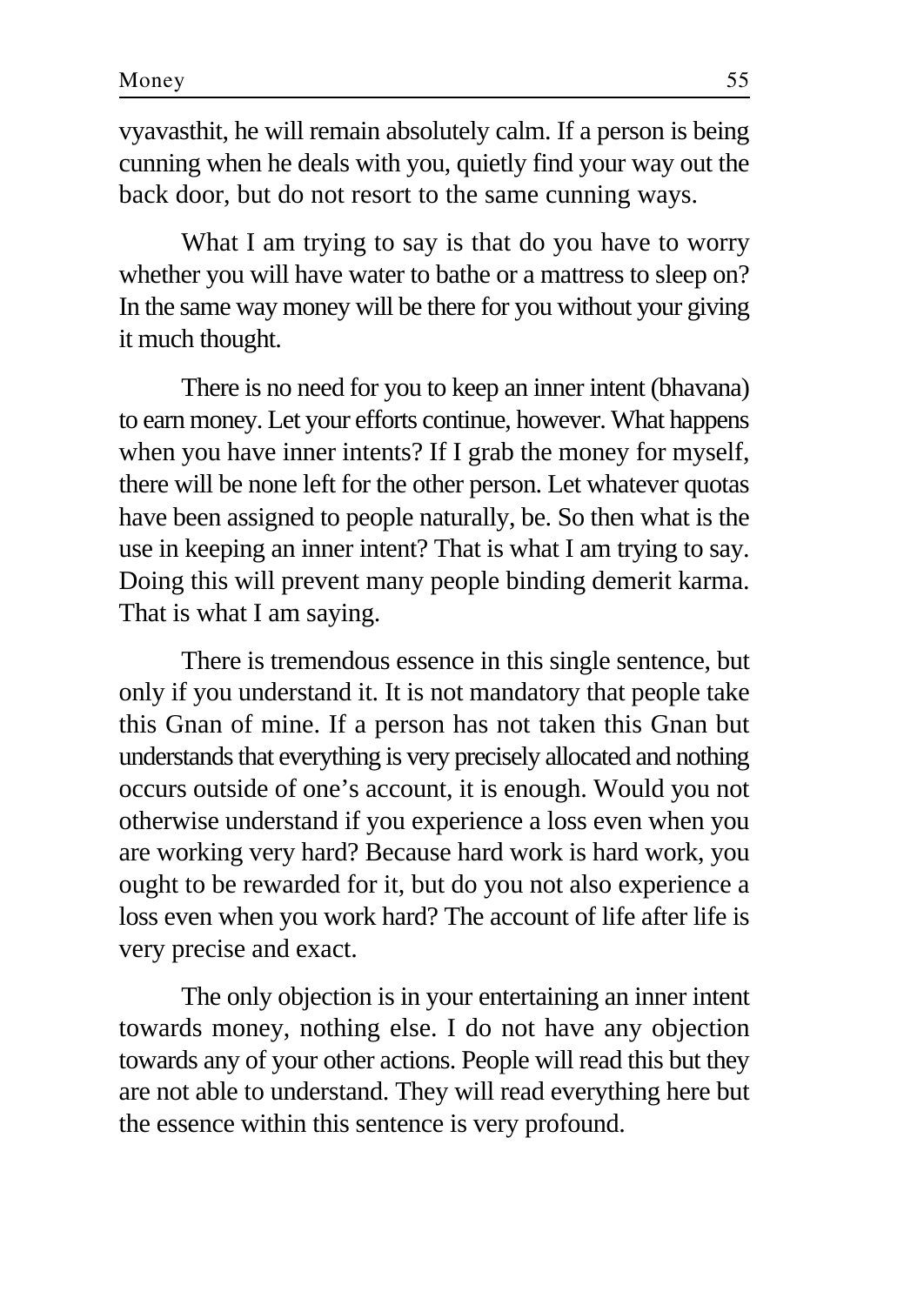As long as you are not familiar with the wrong and the dishonest, the wrong and the dishonest will enter your business.

**Questioner :** But even when we know what is right in the business, we are not able to say so.

**Dadashri :** That shows that the worldly dealings are not under our control, but our inner intent is. To plant a seed is in our control, to reap the harvest is not. If you do something wrong, your internal intent should be, 'this should not be so'.

A true boss never has to utter a word. If a boss scolds, we have to assume that he is an assistant and not the owner of the company. A true boss would never have a frown on his face. He would create an agency that would take care of the scolding but he would never reprimand. Such a boss would help both the disputing parties to arrive at a compromise. He would concede that both the parties are correct from their perspectives; he would bring about a resolution in this manner.

There was a big economic slump in 1930. During this time of scarcity, wealthy businessmen 'sucked' the 'blood' of their workers and now during times of prosperity, the workers are sucking the master's blood. Such is the rule of this world. During times of depression, the master preys on the workers and during times of prosperity, the workers prey on the master. Both will take turn against each other. That is why when these masters complain about the workers, I tell them that in 1930, they did not spare any of the workers and that is why these workers will not spare them. If you do not make it a practice of preying on your workers, you will not encounter anyone who will prey on you. Even in this time of kaliyug, you will not encounter anyone who will do you wrong.

Even within your own home if you try to dominate and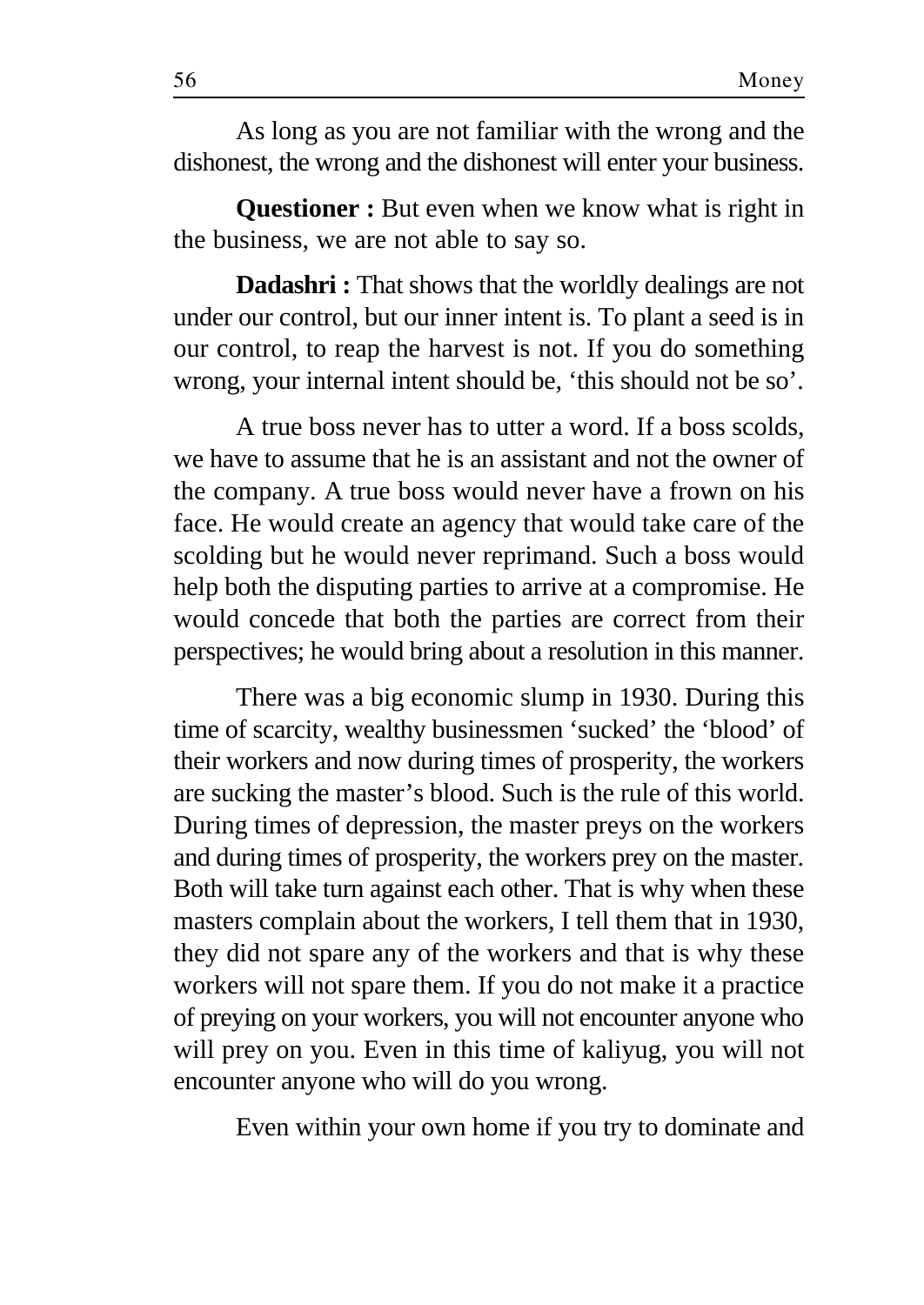oppress your wife when the times are good, she will do the same when the times are bad. So always keep your days of feast and famine the same. If you live with honor and dignity, everything will run smooth for you*.*

This world has never been without justice, even for a moment. Only justice prevails from one moment to another. This world is not able to tolerate injustice, even for a moment. Whatever injustice is taking place is justice itself in action.

**Questioner :** I have incurred a tremendous loss in my business. What should I do? Should I close the business and start another? I have a lot of debts.

**Dadashri :** Losses incurred in a cotton trade cannot be recouped in a grocery trade. Losses incurred in a business can only be recouped from the same business and not through employment. Would you be able to recover losses of contract business from a beetle nut shop? Wounds can only heal in the trade in which they were incurred, the remedy only lies in the same trade.

You have to maintain only the intent that you do not want to hurt anyone in the slightest degree. You should keep your inner intent pure that you want to clear all your debts. Money is the eleventh life energy, therefore do not retain anyone else's money. There is no problem if someone else has your money, but your goal should only be that you want to pay back every dime. First keep this goal in your awareness

**Questioner :** What is the reason behind a person's intentions becoming bad?

**Dadashri :** When bad things are to happen in his future, he will be compelled from within: 'Go ahead and do what you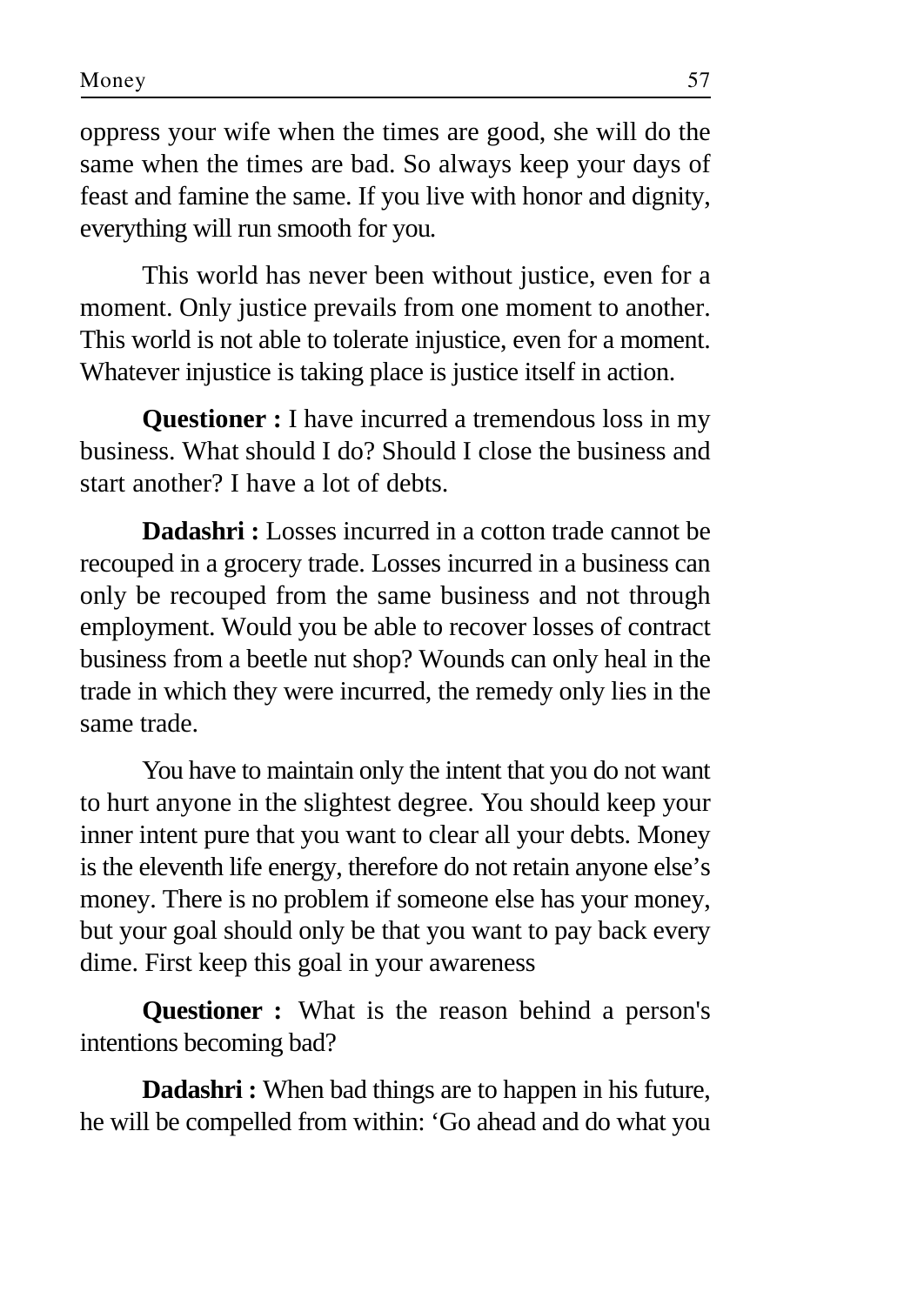want, don't worry about the consequences'. This happens because his fate is destined to turn bad. Coming events cast their shadows beforehand.

**Questioner :** But is he able to prevent or stop it?

**Dadashri**: Yes, he is able to stop it. If he has acquired Gnan, then he will be guided from within to repent his ill thoughts. He will be guided to maintain an inner intent of 'things should not be this way'. In this manner, he is able to stop it. His ill thoughts come because of his past knowledge, but today's knowledge tells him that this is not the right thing to do. Then he is able to turn things around. Do you understand? Are things becoming clearer?

It is not just for hundreds of thousands of rupees that people spoil their inner intent; alas they spoil it even for twentyfive rupees! The problem is not with him wanting to enjoy himself, but it is with the knowledge he has acquired which tells him: 'Why do you want to give it away? Why not keep it and enjoy it for yourself? We will worry about the rest later on'. This is the wrong knowledge that he has acquired.

That is why I tell anyone that comes here that he or she can engage in whatever business they want to, but they must keep a pure inner intent of wanting to pay off all their debts. Besides who does not like money? Tell me this, who does not like money? Everyone likes money. Therefore you should never have an inner intent that the other person losses his money. Keep the intent of: I want to pay off my debt, no matter what happens. Keep such a decision from the very start. This is the most important thing. If you become insolvent in other matters, it is fine, but you should not become insolvent where money is concerned, because money causes suffering. Money is called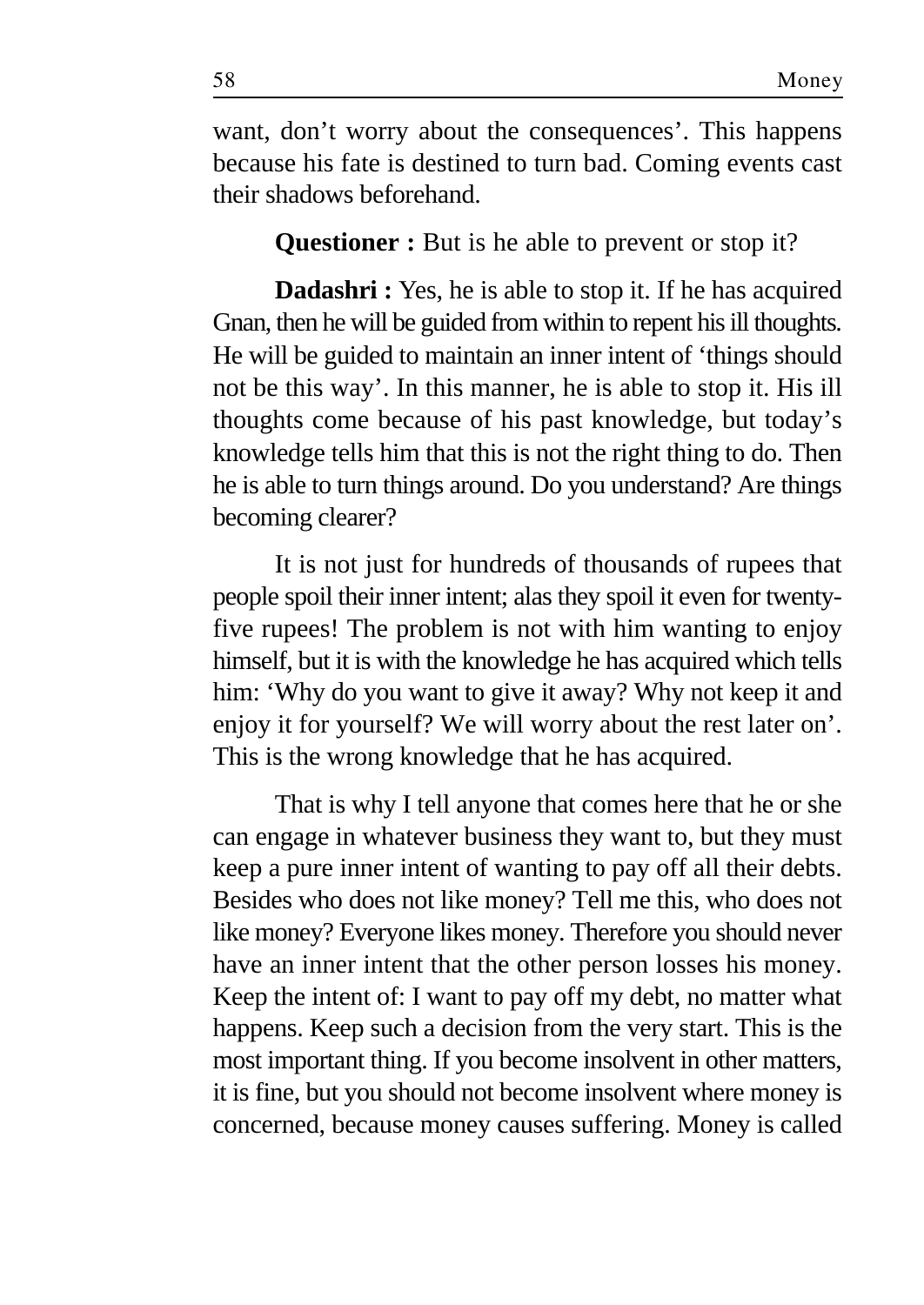the eleventh life energy so you can never deprive anyone of his or her money. This is the main point.

**Questioner :** What happens if a person dies leaving behind a debt?

**Dadashri :** A person may die leaving behind a debt, but from within he must have purity of intent till the very end: 'I want to return the money. Not only in this life, but also in the next life, I must repay the money.' If a person maintains such intent, then he will not have any problems. There are many who will ask, 'Why do you want to take and give? Who is going to question you up there?' Then his case will be that.

Still the principle is that he can borrow money only if he has the intention of paying it back. After that he should resolve every four days that he wants to return that money as soon as possible. If you have such an intention then you will be able to repay the money, otherwise God only knows!

If you have borrowed money from someone and if your inner intent remains pure, then know that you will be able to return that money and you don't have to worry about it. All you have to be aware of is whether or not your inner intent remains pure. You can also tell from the intent of the person who has borrowed from you. If his intent does not remain pure, then you should know that you are going to lose that money.

Your inner intent must be pure. Your inner intent means what you are able to do as your own right. Pure intent is 'If I had all the money I owe, I would repay it today'. In your intent you should maintain only that you want to return the money as soon as possible.

**Questioner :** If a person is not able to fulfill his debt and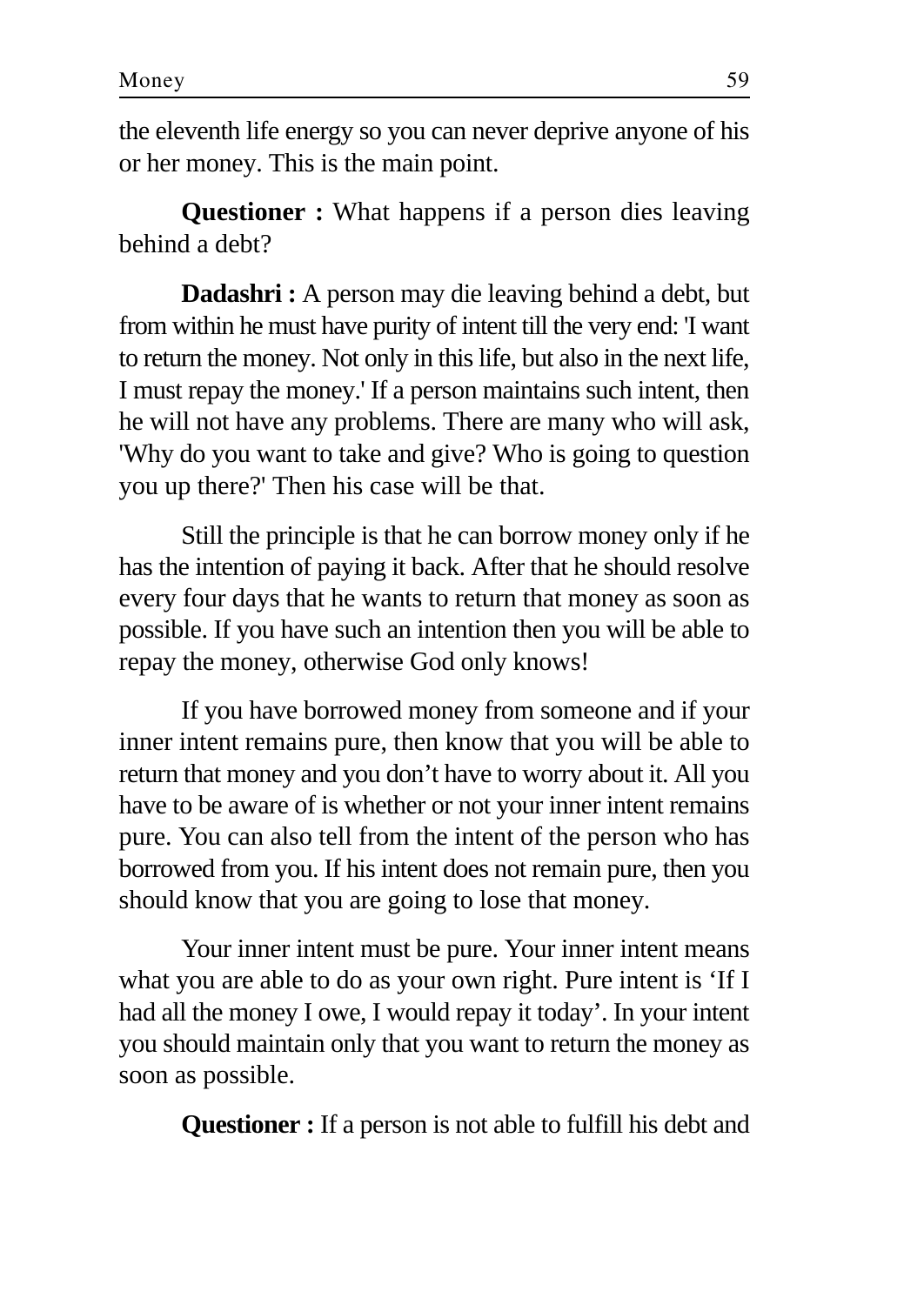files for bankruptcy, will he have to repay his debt in his next life?

**Dadashri**: He will not be able to see money again. Money will not even touch his hand! Our laws state that you should not spoil your intent when it comes to returning money you have borrowed. Then only money will return your way again and you will be able to fulfill your debts. No matter how much money you have, ultimately it will not come with you so get your spiritual work done. You will not encounter the path to liberation again. The path of liberation will not return for another eighty-one thousand years. This is the final 'stand'; there is nothing ahead.

The debt is not about money in this world. It is the debt of previous life's attachment and abhorrence. If it was money that was the real debt, then would I not tell you, 'Pay off the debt in full otherwise you will not be set free'. Instead I tell you to settle your debts with people, with equanimity; settle all matters with equanimity, even if it means that you have to pay the other person in order to do so. Having done so, ask the other person if he is happy with the settlement, and if he says he is, then the matter has been settled with equanimity.

Wherever you have committed attachment and abhorrence, these attachments and abhorrence will meet you again. You will have to settle these accounts by all means and suffering. This whole life is meant for settling all your accounts. Everything from birth to death in this life is mandatory.

A creditor kept harassing one man. That man who was being harassed came to me and told me that the collector would shout a lot of abuse at him. I told the man that he should call me the next time the collector called on him. The man sent his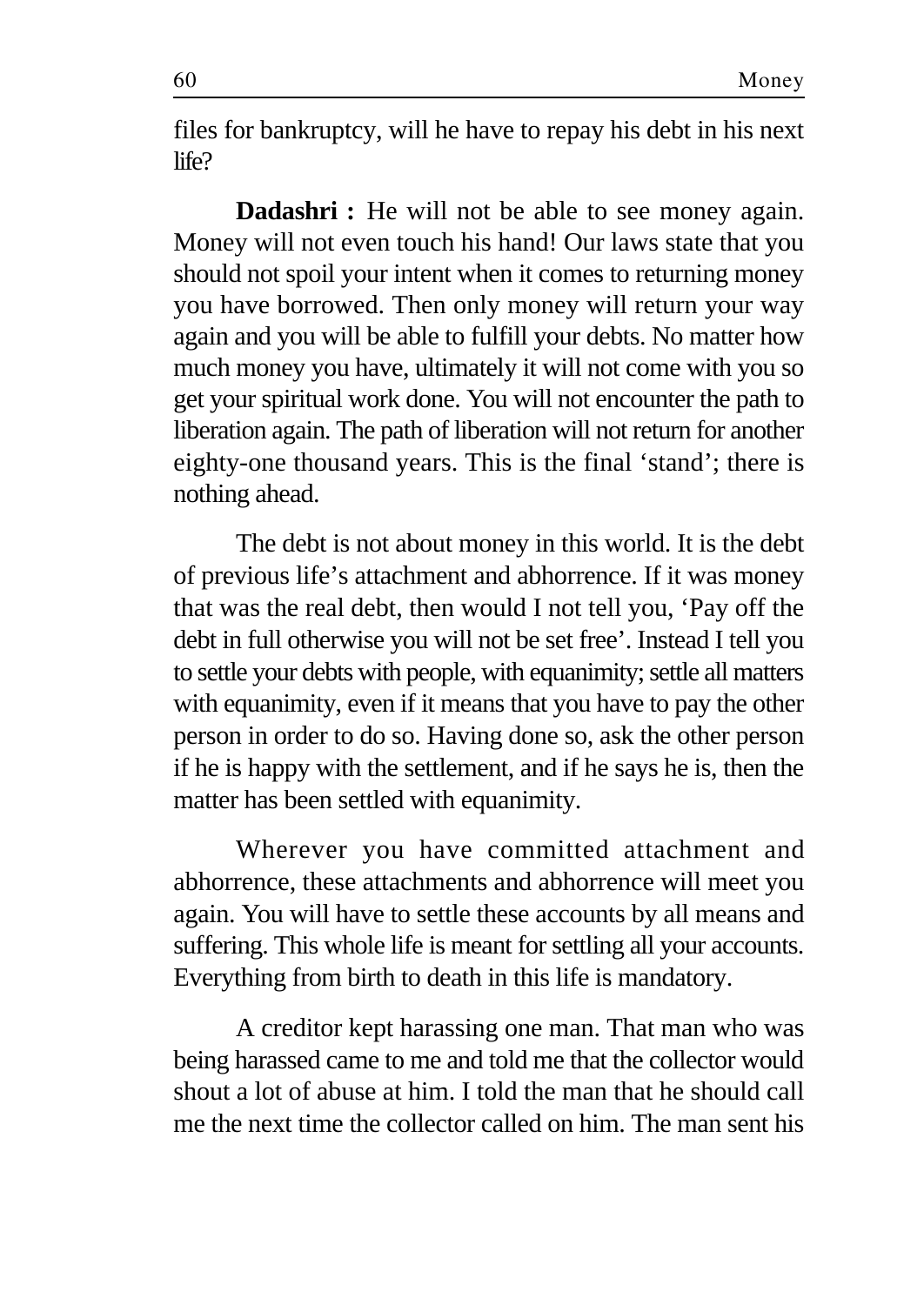young son to call me when the collector came to his house. I went to his house and sat outside listening to the collector. He was calling the man all kinds of names. I then entered the home and asked the collector if he was the collector and he replied that he was. I told him that he and the other man had a contract between them; the man was going to return the money and he was going to accept it, but the abuse he was hurling at the man was not part of the contract. It was an extra item. This extra item had a price. I told him that he would be charged forty rupees for every abusive sentence he uttered. The contract did not include the provision for abuse, and he was breaking the contract. When we say it like this, they will be sure to behave and not become abusive. I say things with such intensity that the other person will stop swearing and cursing and straighten up. This is for his benefit.

If a person does not return the two hundred and fifty dollars you had given him, and that money is gone, whose fault is it? The fault is yours. The fault is of the sufferer! You will be able to practice true religion through this knowledge, and you will stop blaming others, and your kashayas (anger, pride, attachment and greed) will come to an end. That is why the sentence 'Fault is of the sufferer', is capable of liberating you completely. This sentence has come forth exactly.

**Questioner :** Before this Gnan manifested within you, you must have been prepared and ready.

**Dadashri :** Nothing of the sort! I did not know anything and that is why I failed my metric examination. One thing I did notice was that my strength of character was very high but even then I committed dishonest acts. I used to go with other boys to eat berries, which grew in people's farms. Is that not stealing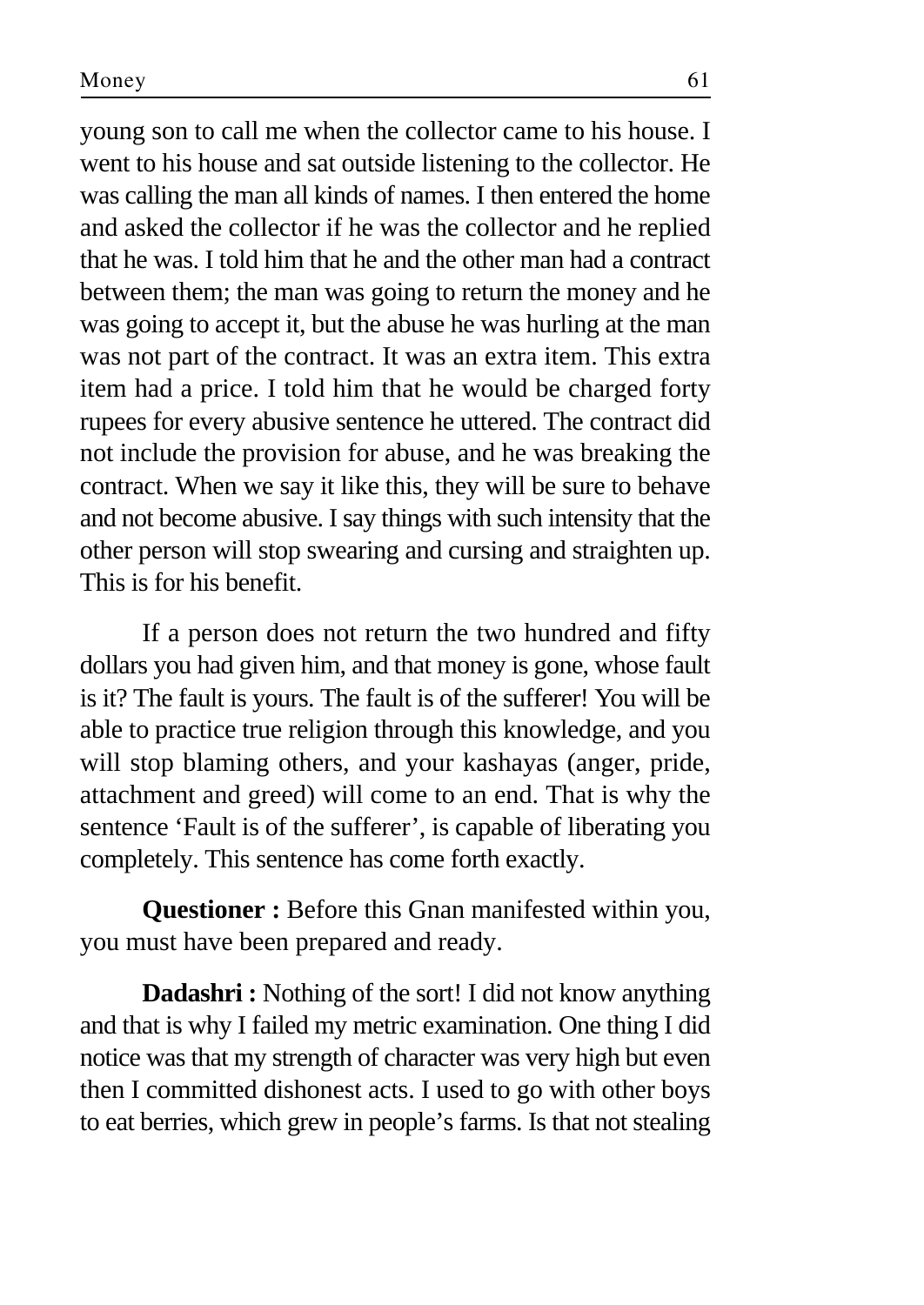when you take the mangos and fruits from other people's trees? When I was young I used to go with other boys to eat mangos. I too used to eat the mangos, but I would not take any home with me. All I know is that my character was noble.

From the time I started doing business, I do not recall that I have ever thought about my self and the business. For me the business ran on it's own. But if you were to come to me, I would inquire after your business, I would ask whether you have any problems in your business. I would help you with your problems. If some other person were to come to me, I would ask him the same. So I was always involved in other people's problems. This is what I had done all my life. I have not done any business at all, except I do know how to do everything. If a person were having problems and getting confused with no solution even after several months, I would find a solution for him within just one day.

I could not tolerate anyone's suffering. If someone had a hard time finding a job, I would write letters of recommendation to people I would not ordinarily speak to, but when it came to helping people I would address them in my letters as 'Dear elder brother'! One way or another I would find solutions to help people.

When I was doing business, I had one understanding with my partner. During the time that I was working, only that amount of money that I would legitimately earn as a salary would be sent home. Nothing more. Therefore that money would be pure for sure. The rest of the money stayed in the business. My partner asked me what we were to do with the retained money. I told him that if ever the income tax office demanded a payment for something, he should take the money from the business and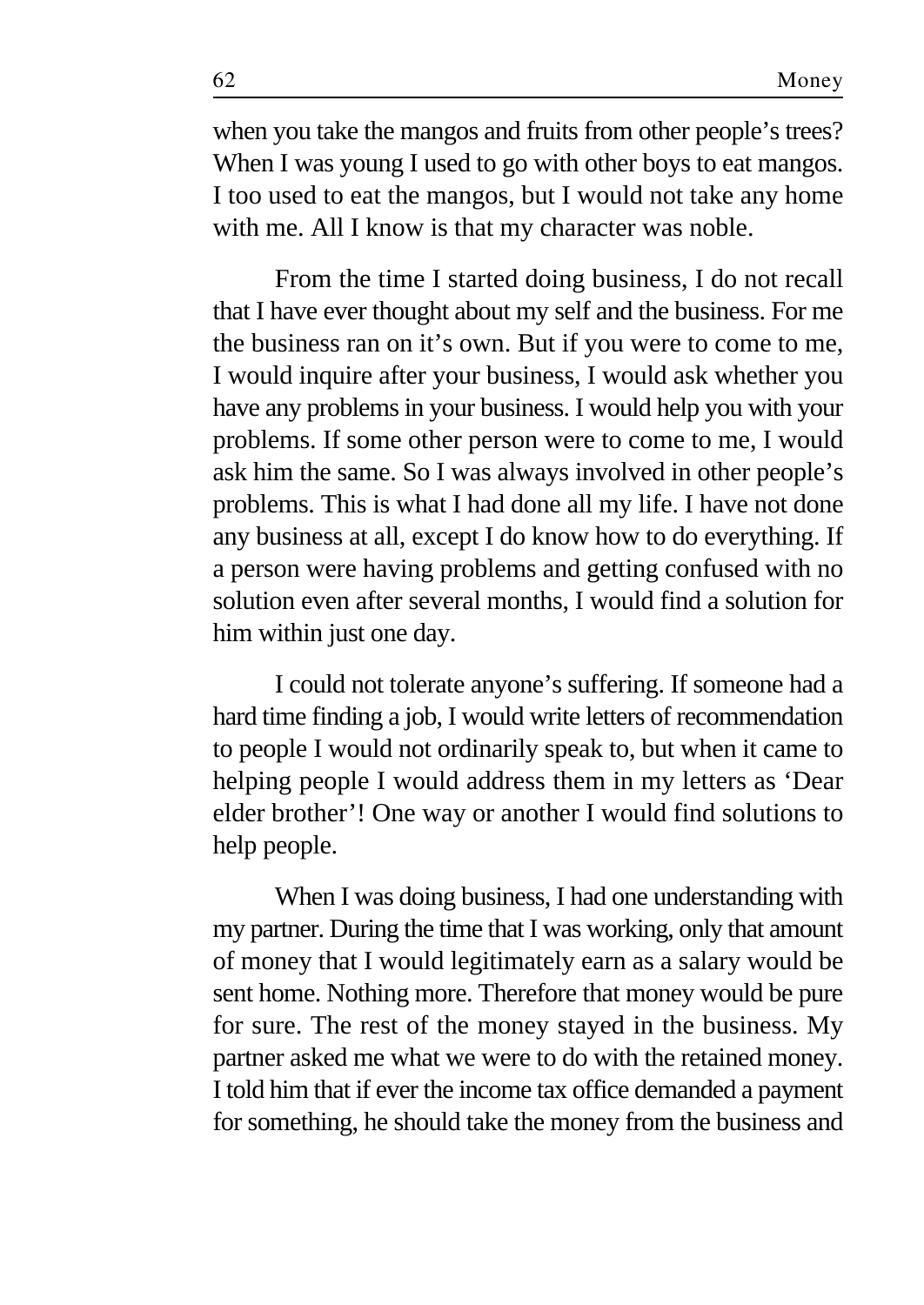make the payment, and not send any letters from the tax department to me.

**Questioner :** If someone owes us money and does not pay it back when he is supposed to, do we accept it as having fulfilled our past life debt and be content with the situation?

**Dadashri :** Not like that. If that person is rich and honorable then you should pursue the matter but if he is poor then don't make the effort to collect.

**Questioner :** Should I make the effort to collect or just sit at home and assume that if he is going to return the money, he will do so on his own accord and if he does not then do I assume that my past debt has been cleared?

**Dadashri :** No, no don't assume so much. You have to make the necessary efforts. You can tell him: 'At the moment I am a little short of cash, if you have the money, can you please make arrangements to send it to me?' Speak to him with respect and discretion and if the money does not come then understand that you have settled some past account with him. But if you don't even make the effort, he will take you for a fool and he will go on the wrong track.

Everything in this world is a puzzle and in this puzzle man gets so much beating life after life and is beaten to death after death. He has taken this beating for countless lives but when the time comes for him to escape this cycle, he does not take the opportunity. Then the opportunity does not come again. Only a liberated person can liberate others; what can a person who is bound, do for you? Only the liberated one is worthy. The moment the thought occurs to you: 'What's going to happen if he does not return my money?' your mind will start to become weaker. The element of suspicion is introduced. Once you lend money,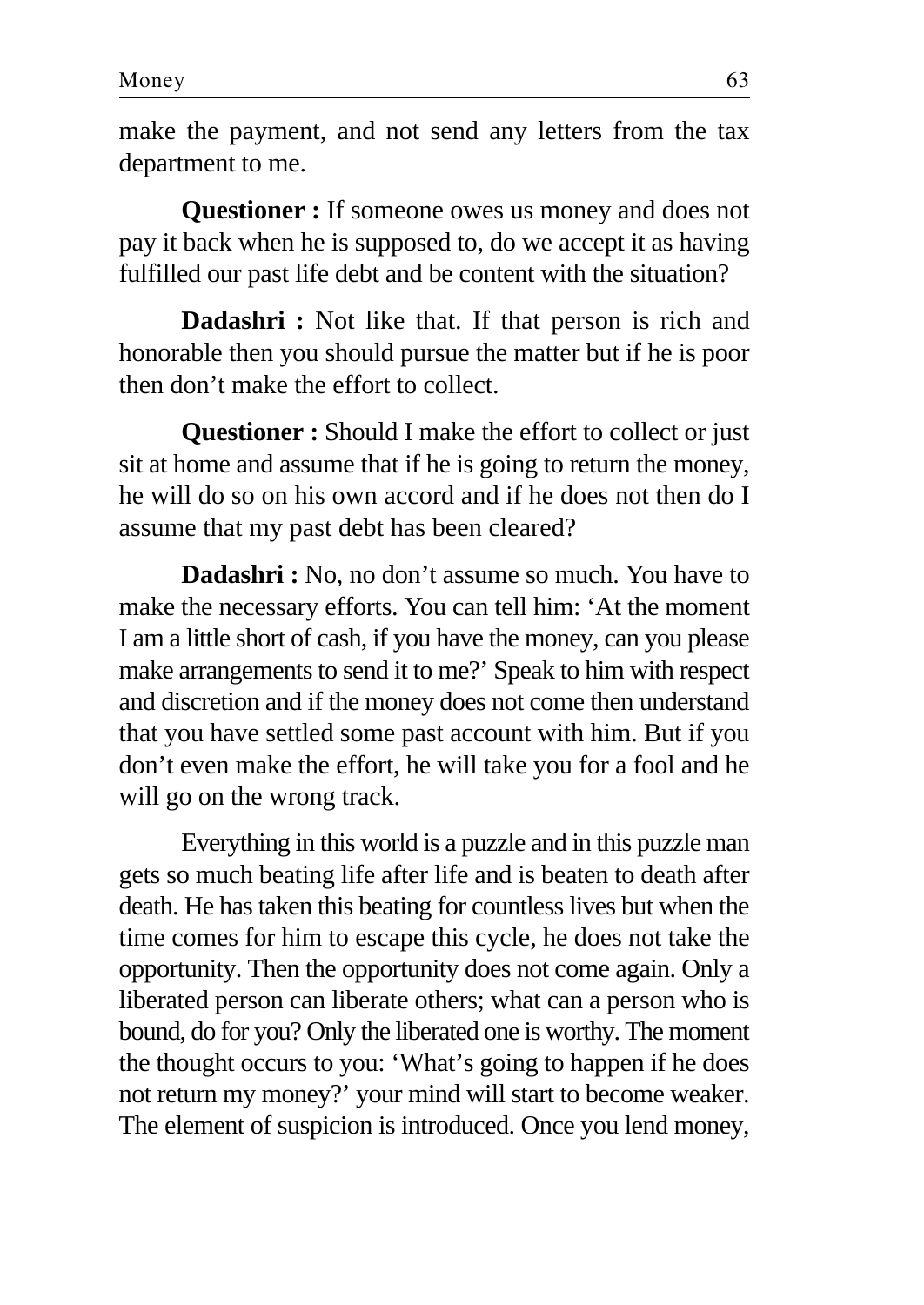just decide that you have folded all that money in a bundle of black cloth and thrown it in the ocean. What hopes do you have of retrieving something once you throw it in the ocean? Give without any expectations of any kind otherwise do not give.

In this world there will always be interactions of give and take. So, if you lend money to people, sometimes some will not return the money, but you cannot be preoccupied and agitated over whether the money will be returned or not. If you do so, where will it end?

I was in a similar situation once, but I never worried about whether that money would be returned. I did however remind that person from time to time that he owed me some money. A man had borrowed five hundred rupees from me. There was neither a record nor a promissory note for this transaction. I had forgotten all about it until I encountered that man a year and half later. I asked him if he could return the money and he asked me, "What money?" I said, "The money that you borrowed from me." He said, "When did you loan me the money? On the contrary, I am the one who loaned you the money and you are the one who has forgotten". I immediately understood the situation. I told him that I did remember and asked him to come home the next day to collect it. I gave him the money the next day. This incident actually happened to me. What can one do if such a man were to come pestering for money?

How is anyone to deal with a world like this? If you were to bundle up some money in a black cloth and throw it in the sea, is it not foolish to think that you will get it back? If a person returns the money to you, you should invite him for tea and thank him for his graciousness in returning the money. You can say to him that it is indeed a wonder that he is returning the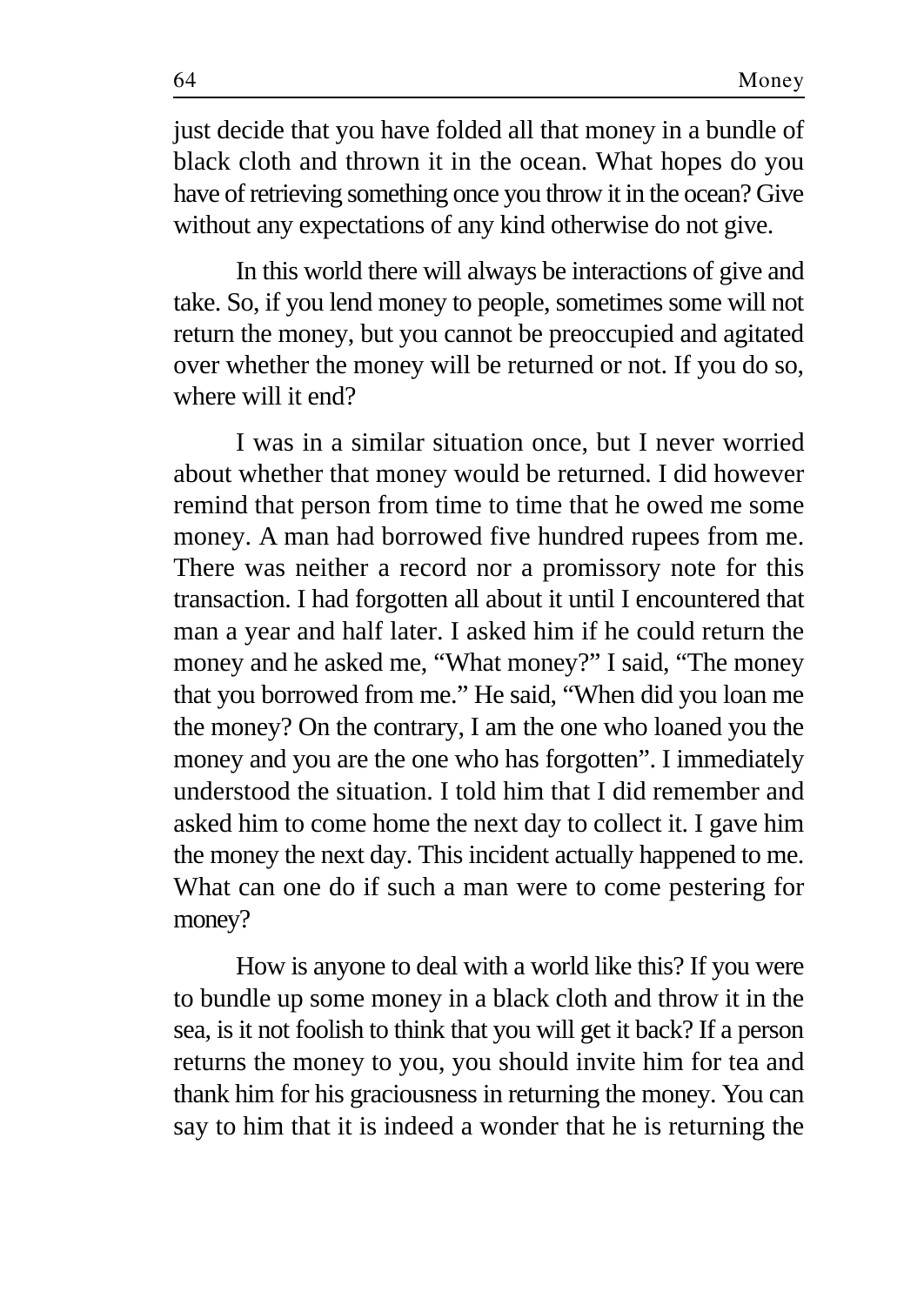money because in this age of Kaliyug money does not come back. The fact that he is returning what he owed is more than enough; do you understand? This is what the world is like. There is suffering in returning the money and suffering in taking it back. Who can be happy in this? What is more, it is all vyavasthit. It is vyavasthit when a person does not return the money and it is also vyavasthit when you lose double the amount.

**Questioner :** Why did you pay that man another five hundred rupees?

**Dadashri :** I did not want to have another situation with that person again in my future life. The awareness I had when he demanded the money he owed me, was that I was on the wrong track.

During the years 1942 to 1944, when I had enough money, many people borrowed money from me. Then in 1945 at the age of 37, I decided that I wanted to pursue the path of liberation. I decided that I would not collect on the money that was owed to me, because if people were to pay me back part of what they owed, they may return for some more and my dealings with them would never come to an end. If I tried to collect the five thousand that was owed to me, that person would come to borrow ten thousand. Instead I would be better to leave the five thousand with him. He in turn might think it would better if I never bumped into him. If he saw me in the street, he would cross over to the other side, so I understood. I wanted to be free from all these people, and these people in turn set me free.

What is natural law? What has happened is justice. Do not look for justice. If you look for justice, you will have to hire an attorney and go to court. Instead accept whatever happens as justice. If you want to be liberated, you will have to accept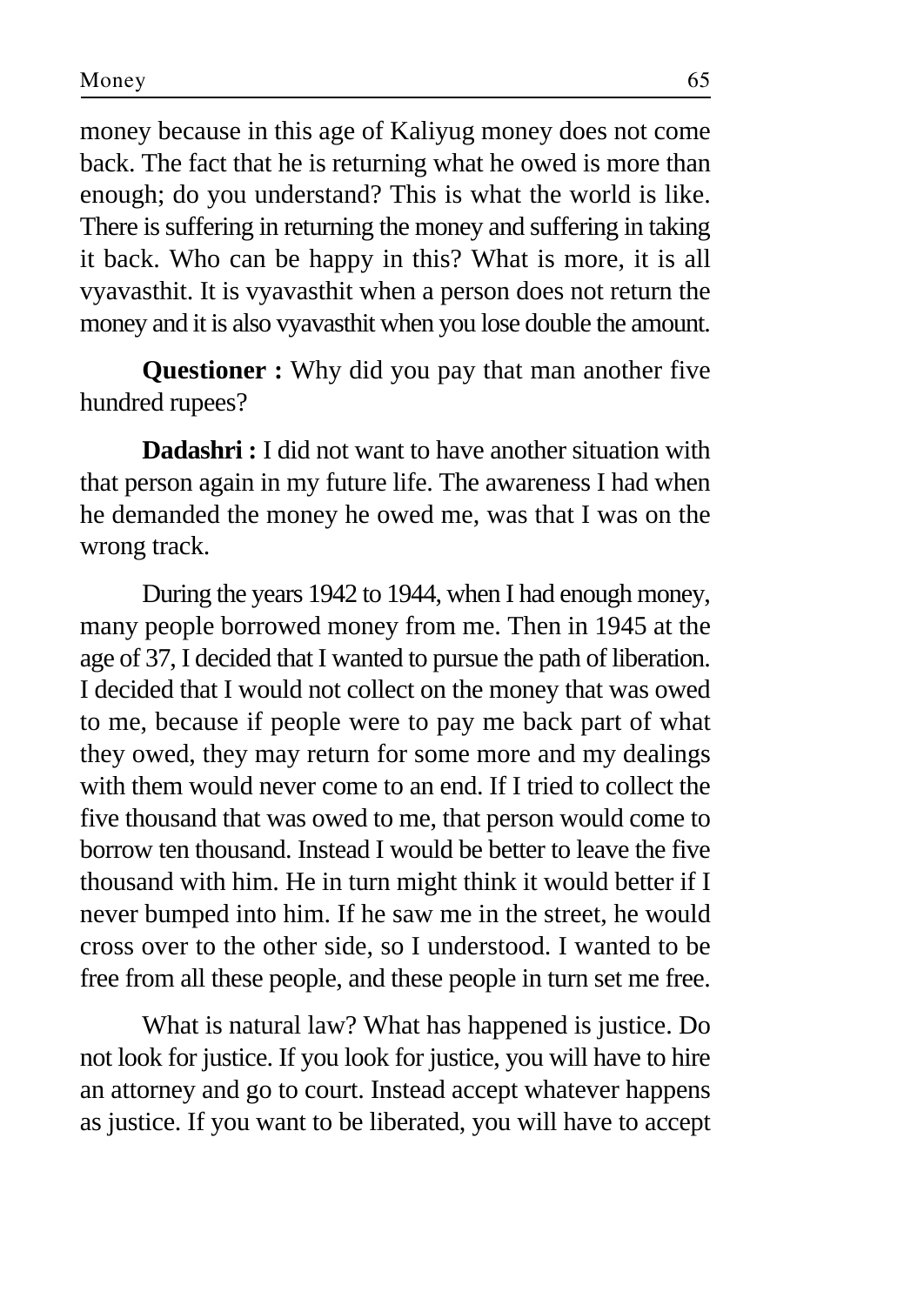this principle and if you want to wander life after life, then you should seek justice through the courts of law. When you begin to accept natural justice, you will become free and if you seek justice in a court of law, you become bound.

You go thrice to collect your money and the person who owes you is not to be found. Then when you finally meet him, he frowns and mistreats you. This path is such that you will not have to chase anyone to collect your money and on the contrary he will come to your home to return it. When after making several attempts to collect your money, you are finally promised that you will have your money by the end of the month, at that time if there is no reaction on your part (your internal state is in equanimity), then that money will come to your home. But you have reactions, do you not? Does your internal state not change? From within you feel: 'This person is senseless, he is a worthless, he makes me run around' Do you not feel this way? So when you go back to him, he curses you. It is because of changes in your internal state that the other person treats you in this manner.

**Questioner :** Does that mean that we are making the other person behave badly?

**Dadashri :** We have spoilt everything of our self. We ourselves have created whatever obstacles we face. The other person is not responsible at all. So how can we rectify this? No matter how much suffering the person you are dealing with subjects you to, you should not have a single negative thought about him. This is the solution for making him come around. By doing this, everything becomes better for you and for the other person. The people of this world will have negative thoughts. That is why I am telling you to deal with every situation in life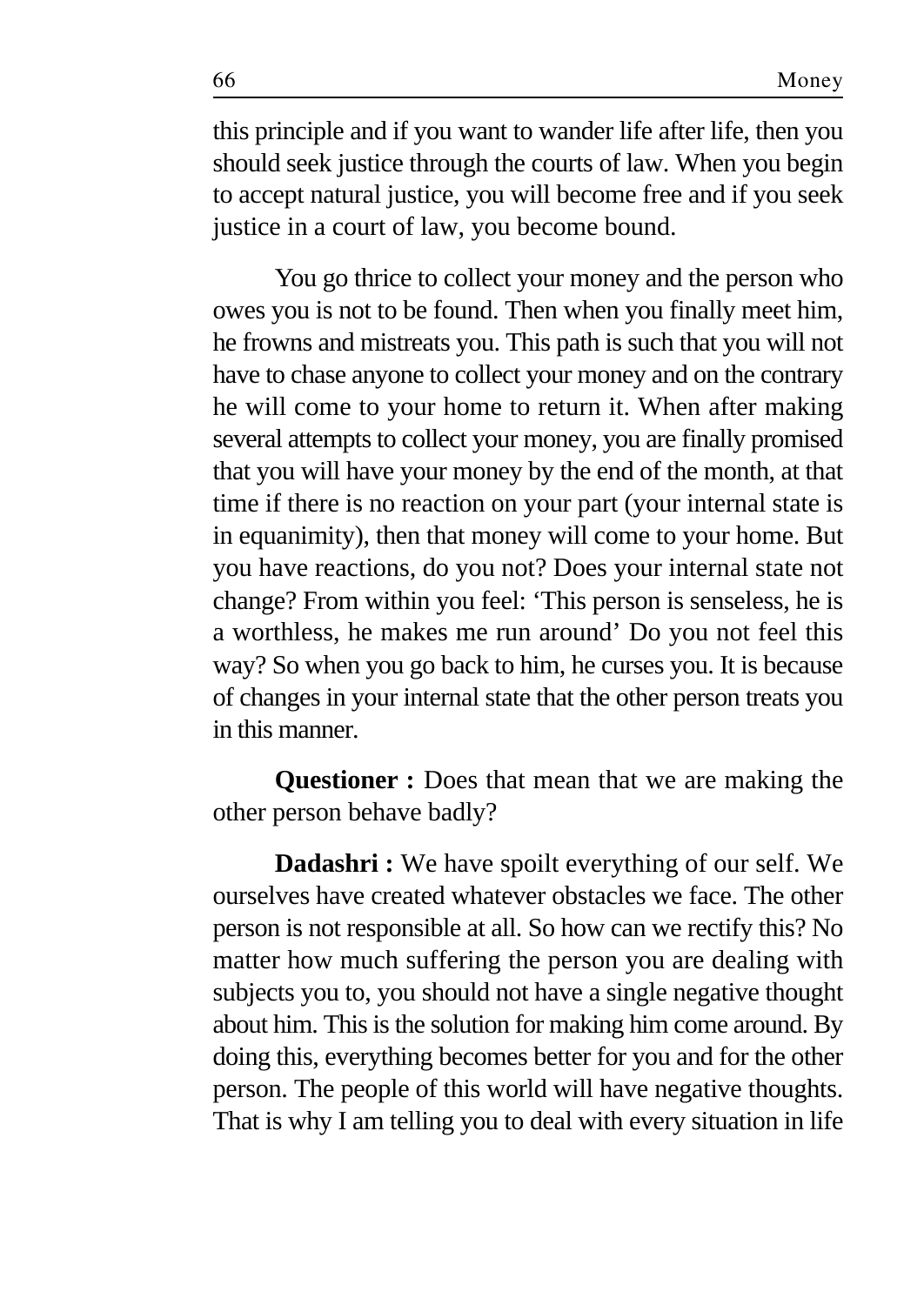with equanimity. By equanimity it means that you should not have any negative thoughts about the other person.

When you are trying to collect from your debtor and he is not able to pay you because he has no money, then you should not be persistent. He will bind vengeance against you and should he take birth as a ghost in the celestial world, he will harass you to no end. How is the poor man at fault when he is not giving you the money because he has none? Do others have the money but refuse to give?

**Questioner :** What should we do if he does not return the money even when he has it?

**Dadashri :** What can you do even then? The most you can do is file a claim in the court. If you beat him up, the police will arrest you.

It is best if you do not take the matter to the courts. A wise man will not do so, his premise would be: 'If the money is mine, it will come to me otherwise it will not', but he would not invite such demons unnecessarily. Otherwise these demons will harass you for no reason. Some people call their debtors all kinds of names even before their case goes to trial. They will say: 'You imbecile, you have no sense.' To these people I ask, 'and you have a lot of sense?' This is a person you are referring to, not a donkey. How can you speak in this manner?

Say a person borrows money from you but does not pay you back and you are unable to collect it legally because of statute of limitations. Now that person may escape the legal consequences of the worldly law, but he will not escape the consequences of the nature's law. As far as the law of nature is concerned, people are made to pay back the sum with interest. A person may not have any recourse under the worldly law but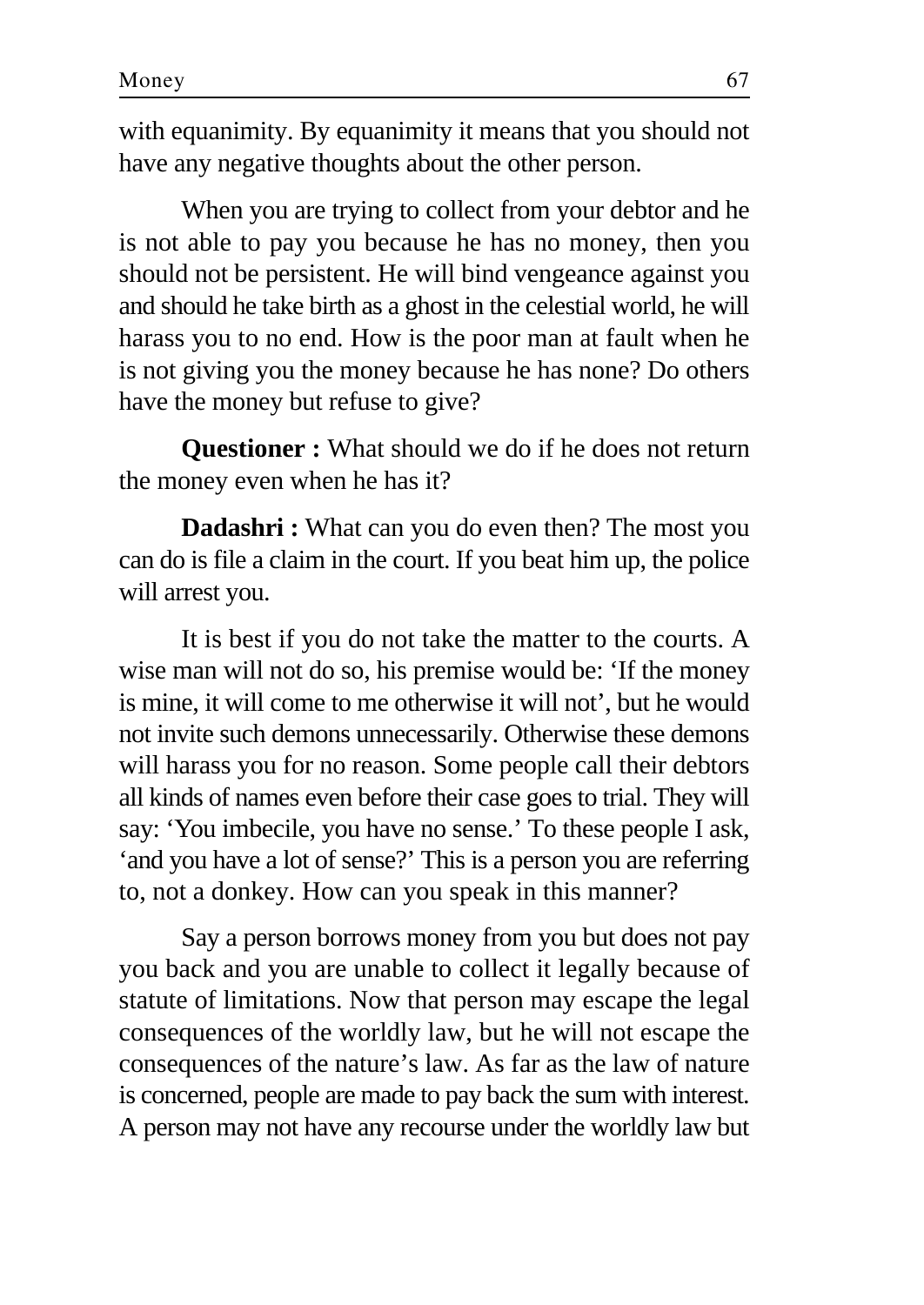under nature's law he will be paid back with interest. Therefore if someone is not paying you back the three hundred rupees he borrowed from you, you should at least make the attempt to collect it. Why should you do this? Because if this person is not paying you back even the three hundred, just think about the interest nature will assess on this amount. And in a matter of one hundred to two hundred years, how large will this amount become? Therefore you should try to collect the money from him so that he would not be subject to such severe consequences. But if he insists on not paying you and puts himself in this predicament, then you are not responsible for it.

**Questioner :** What is nature's interest rate?

**Dadashri :** The natural interest is one percent per year. It is one rupee for every one hundred. One rupee! If he does not pay you back your three hundred rupees, it is fine. You should not have any hard feelings. Just maintain a cordial relationship with him; even play cards with him because you are not going to lose anything. Nature is so precise and exact that even if someone has stolen a single strand of hair from you, it will come back. Nature is absolutely correct, all the way down to the sub-atomic particles. So there is no need for you to retain a lawyer. Neither should you be afraid of being robbed. People read about incidents in the newspaper about day light robbery where a woman is pulled out from her car and robbed of all the gold she was wearing, or someone was beaten and the robbers ran off with all his money. People start to worry whether they should wear their gold jewelry. Do not worry. Even if you go around wearing precious gems worth millions of rupees, no one will touch you, if it is not in your account. This world is like that, and it is correct. You will be affected only if you are karmic liability. That is why I am telling you that you have no superior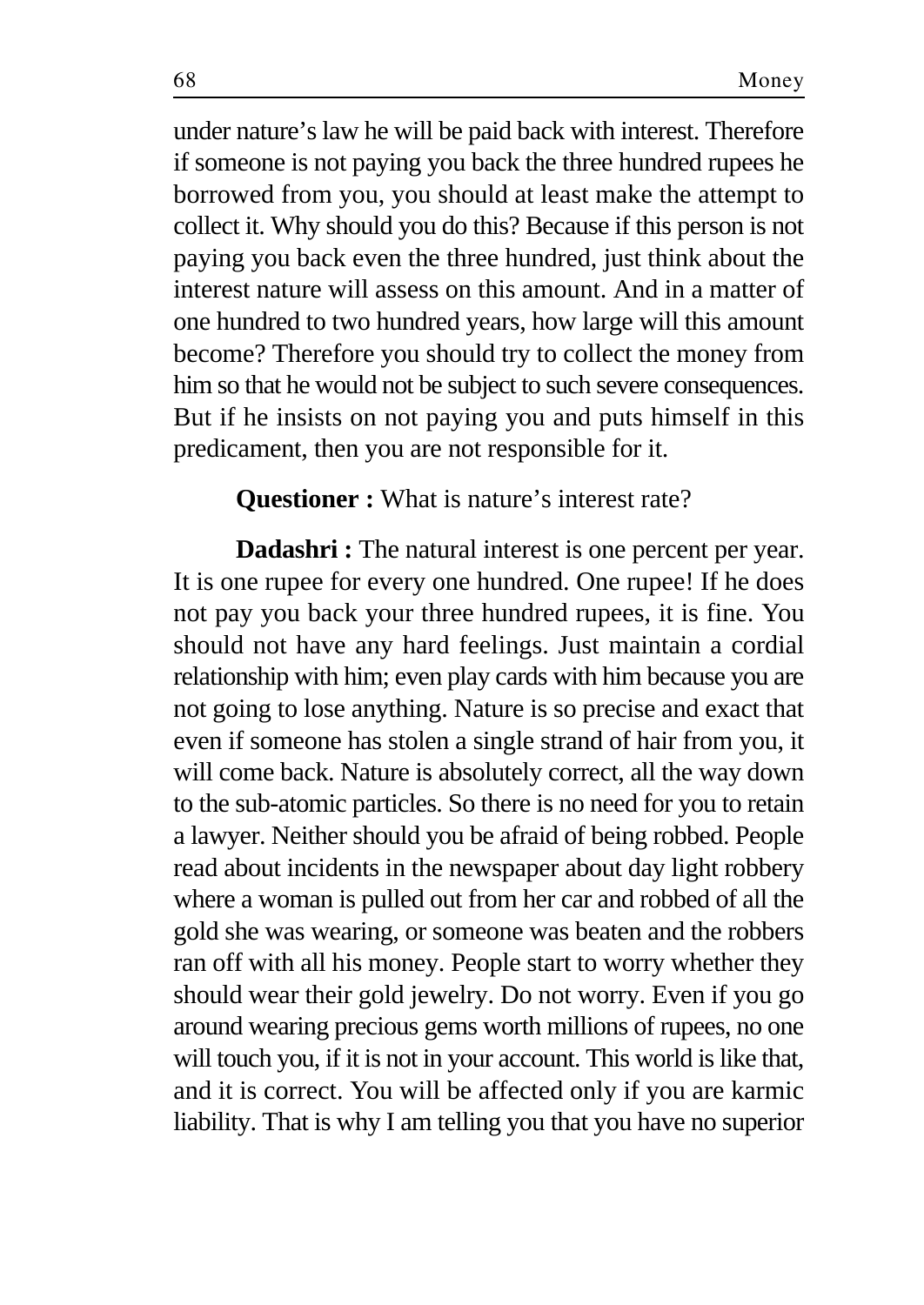over you. Therefore don't worry, become fearless.

In your business, do not take anything that is not yours and on the day you end up doing so, there will be no substance in your business. God does not meddle in this. In your business the only two things that will help you are your skills and your honesty and ethics. If you are unethical, you will prosper for a year or two but after that you will incur a loss. If you happen to do something wrong, you will still become free of any liability as long as you repent for your actions. Ethics is the essence of worldly dealings. If you are ethical but do not have a lot of money, you will still have peace of mind and if you are unethical but have a lot of money, you will be miserable. Religion without honesty and ethics is no religion. Ethics is the foundation of religion.

It is like this. Be completely ethical if you are able to be so. If not, then at least make a decision to be ethical at least three times a day. The fourth time you may let go and be unethical. It is still ethical to be unethical as long as you set a limit. Maintain honesty in your dishonesty. As a representative of the vitarag Lords, I am telling you that as long as you as keep your dishonesty in control, in the bounds of disciplined limits, you are ethical. This discipline will take you to moksha. I am not concerned whether you are honest or dishonest, but keep a discipline and limit over what you do. The whole world has pounded everyone in their worldly interaction with the guilt of 'thou shall not' and I am the only one who is saying, 'go ahead, do not worry, be unethical, but do set a limit and stick to the discipline. You will not be responsible from then on'. Of course the ideal thing is to remain honest and ethical.

I am saying that be unethical if you cannot avoid it but do it within limits. Resolve that you want to be unethical to a certain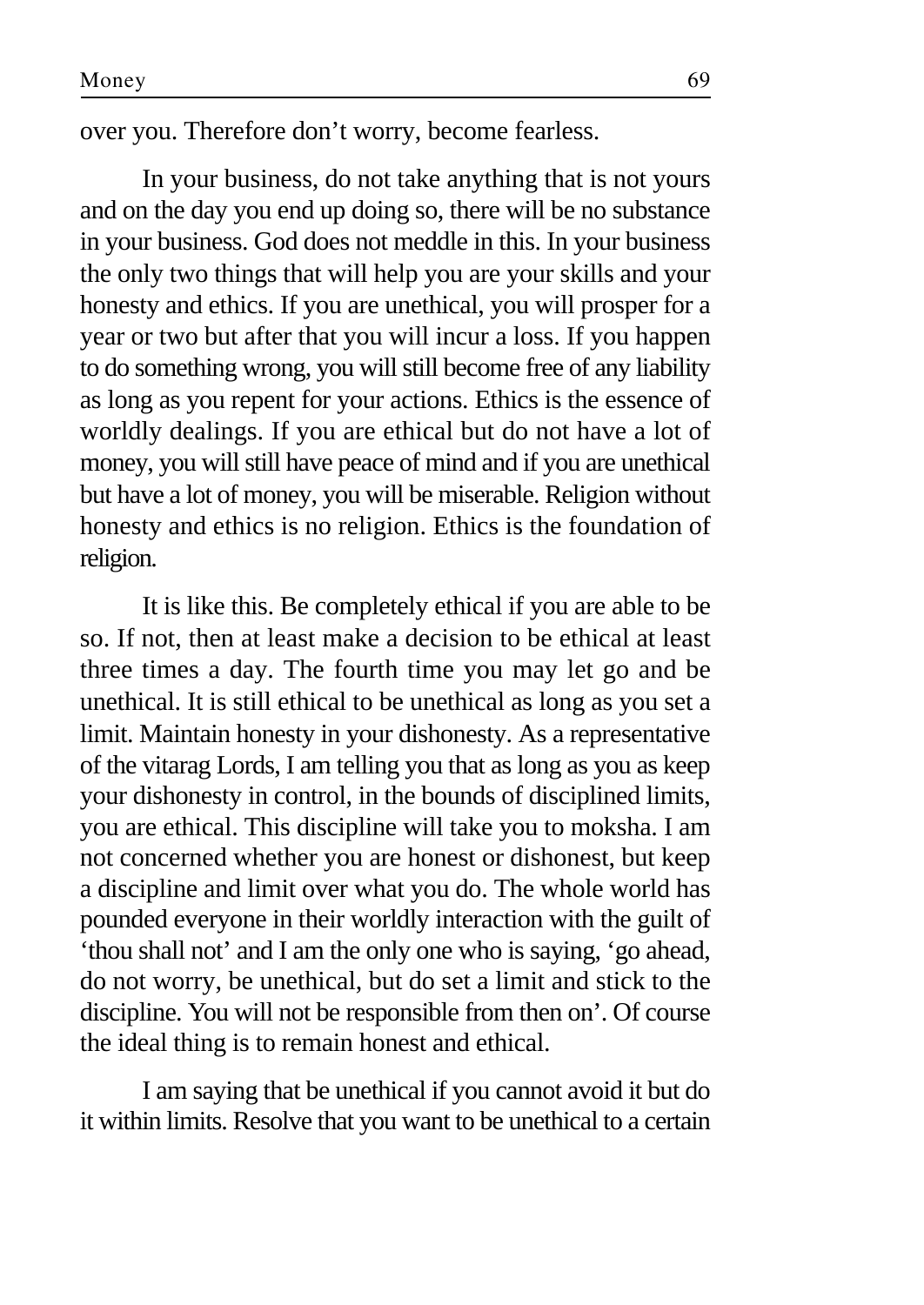degree and no more. I will take ten rupees unethically every day in my business. If any more than this sum, say five hundred comes my way, I will not touch it.

This sentence of mine is very profound. If a person were to understand this, his work is done! God too will be happy with him: He wants to graze in someone else's pasture, but he does so within limits! Otherwise where is the limit when people start grazing in some one else's pasture?

Do you understand this rule? Practice the principle of limits in dishonesty, do you? What I am saying is, 'If you are short of money all the time but you do not want to accept bribes, how long can you go on fighting the matter? Furthermore, you invite more problems when you borrow money from friends.' So I tell him that he can resort to being dishonest, but within limits. A person who exercises limits in his dishonesty is better than one who is completely honest, because the honest man has an ego about his honesty, whereas this person will not have this disease.

No one would teach you such a thing! To practice dishonesty within limits is a great feat.

The person who sets limits to dishonesty will achieve liberation, but how will the one who never takes bribes or is never dishonest achieve liberation? It is because the latter is intoxicated with the ego of his ethical behavior. God too would dismiss him with the smugness he wears on his face. I am not telling you to accept bribes but I am saying that if you are going to be dishonest, then set a limit when you do so. Set yourself a limit that you will only take five hundred rupees in bribes and no more. Even if a person offers five thousand rupees, you will not accept it. If you are running short of say five hundred rupees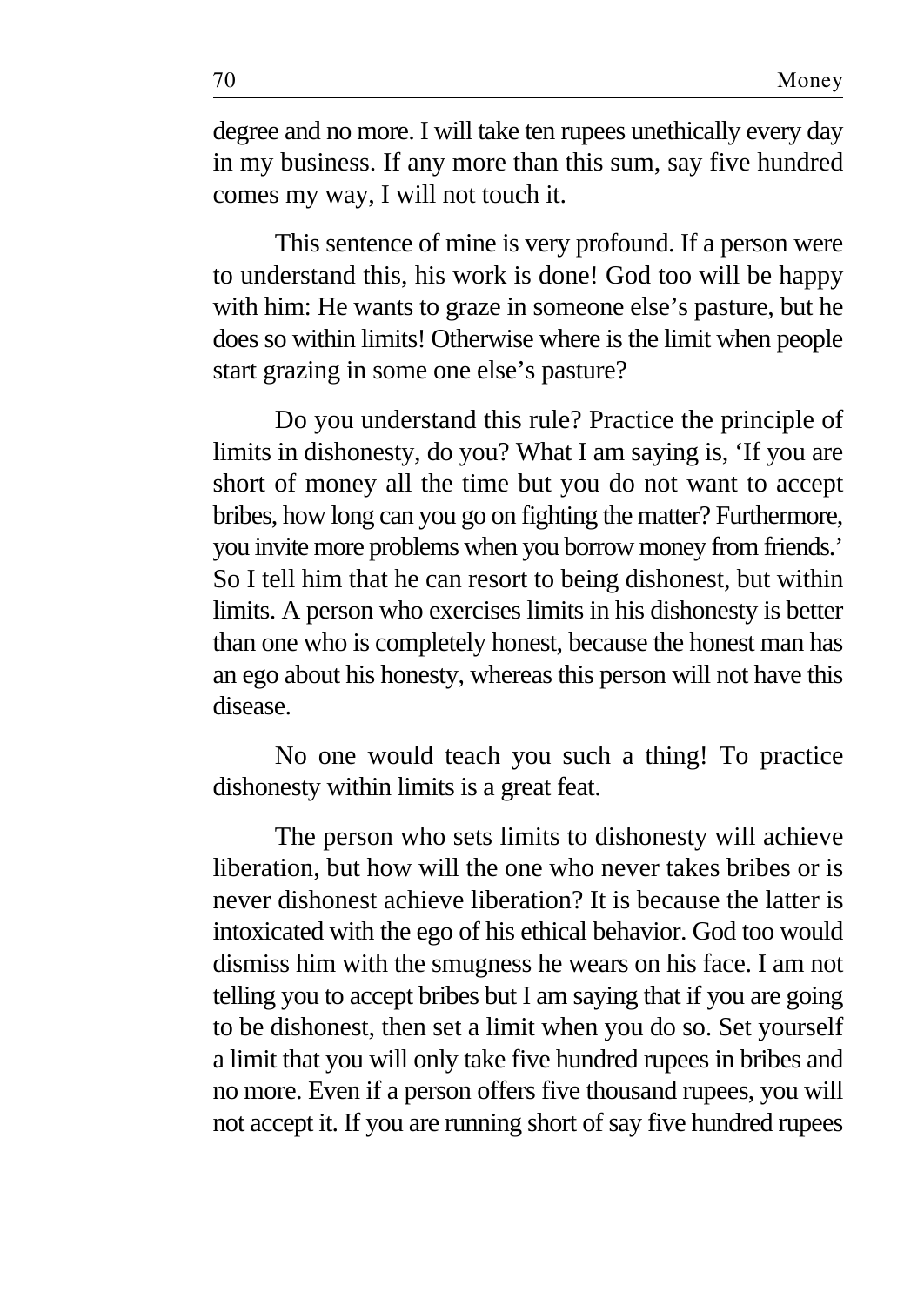to run your household every month, then take only this amount in bribes. Only I take on such a liability by telling you to do this because in this day and age what are poor people to do if they do not take bribes? Cooking oil, ghee and sugar is so expensive nowadays. These people have to pay their children's school fees! Just look at the price of a can of cooking oil, are they not quoting seventeen rupees for it?

# **Questioner :** Yes.

**Dadashri** : So it is acceptable when a businessman does illegal hoarding and black marketing, but no one will speak up for the servant! That is why I am saying that you can be dishonest but do so within limits. That limit will take you to moksha. Bribes do not obstruct you; it is the lack of limit, it is greed that obstructs.

**Questioner :** Surely it is wrong to be dishonest?

**Dadashri :** Generally it is considered wrong but the Lord has a different definition. In the eyes of the Lord the objection is not against honesty or dishonesty but against the ego. Honest people have tremendous ego. They are intoxicated even without drinking alcohol!

**Questioner :** Now if a limit of five hundred rupees has been set for bribes, is a person free to take more if his needs arise because of inflation or emergencies?

**Dadashri :** No, once a limit has been set one has to follow it. Five hundred means five hundred and he has to stay within that limit.

How is man to cope with all the difficulties of the present time? And on top of that where is he to get the money he falls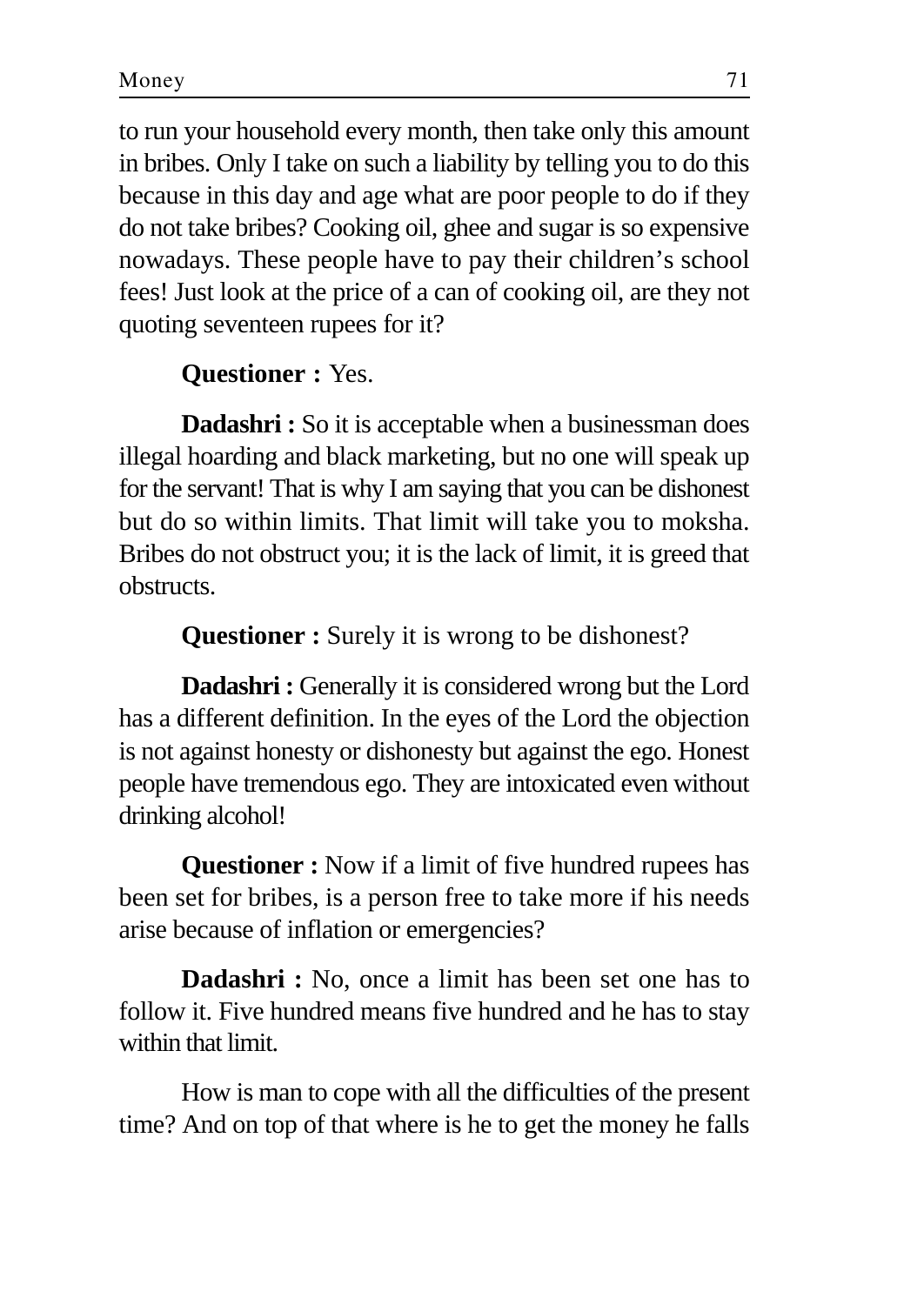short of? He finds himself in a bind because he has nowhere to turn. This way the money comes to him and if he takes the bribe, his problem is solved altogether. Otherwise a man can go on the wrong path altogether and he will continue to take increasing bribes. It is better that he takes this middle path where he will be a little dishonest but he will still maintain honesty. His daily living becomes easy and he will be able to run his household.

If you understand what I am saying from the simple basic perspective, then salvation will be yours. If you understand each of these sentences, then liberation is yours. But what happens if you interpret it according to your own intellect? Everyone has his or her own language and intellect based viewpoint, which prevents him or her from understanding this, 'discipline in dishonesty'.

I too am a businessman. I too have to contend with running a household and pay income tax. I do a business, which involves contracting work, and such business by nature is corrupt and yet I remain detached. How am I able to remain detached? Because of Gnan and people are suffering because of ignorance.

**Questioner :** I do not wish to do anything dishonest, but I am forced to.

**Dadashri** : You must repent for doing anything, which you have no control over. You should sit quietly for about half and hour and repent your actions. Since you have disclosed your feelings of remorse, you are not liable. Pratikraman should be done for your actions you are made to carry out against your wishes. If you become of the opinion that what you do is correct, then you will be liable. There are people who take pleasure from their wrong deeds. You feel repentant because you have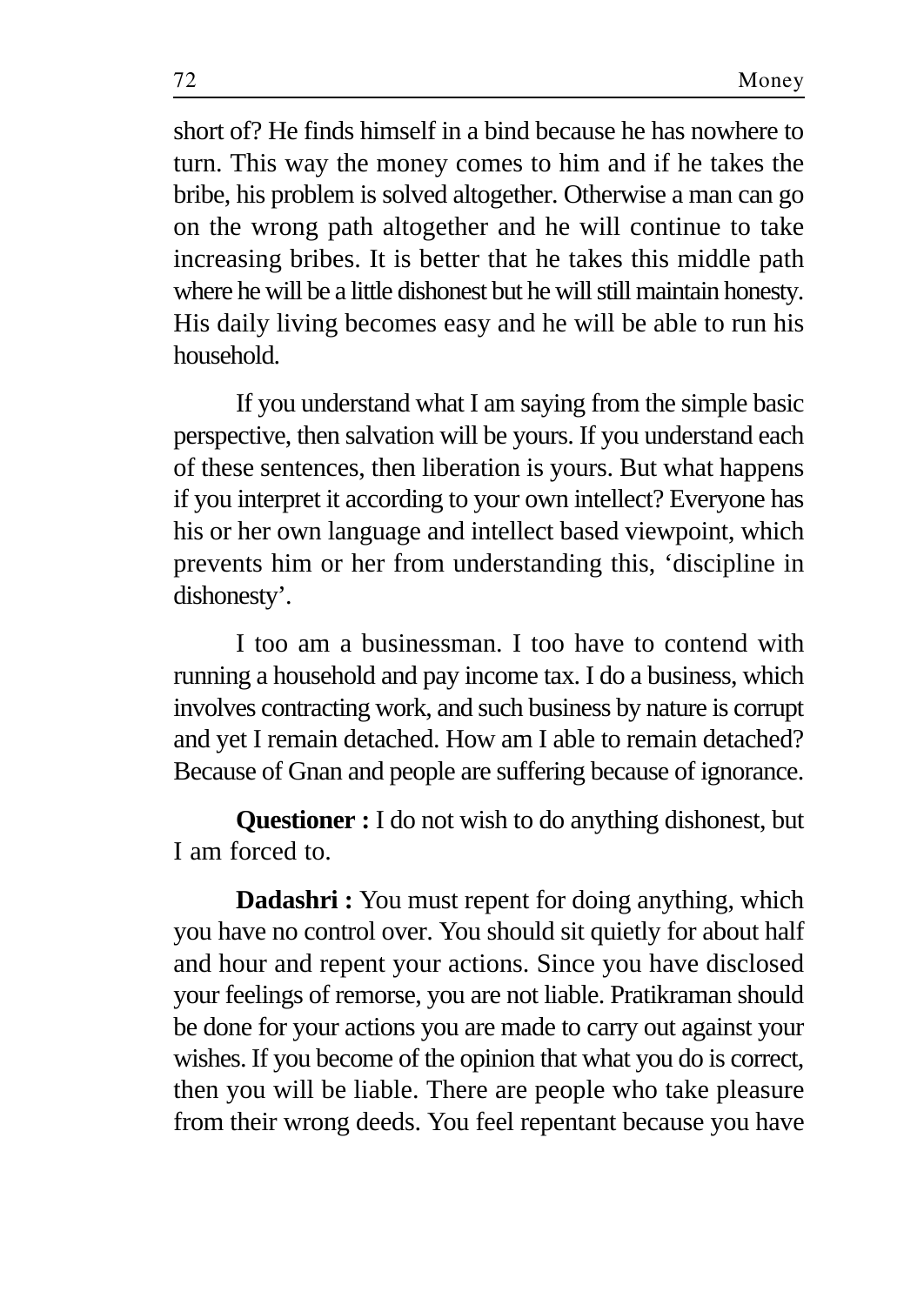a lighter load of negative karmas. In that sense, you are closer to liberation. Others do not even feel any remorse.

If you have a lot of money, there is nothing better than donating it to a temple of Simandhar Swami or other vitarag Lords (Omniscient Lords). And if you do not have a lot of money, then the best thing is to feed mahatmas, people who have acquired Self-realization through this Akram path. If you have little less, then give to someone in misery, but do not give cash. Send them food, clothing etc! So if you want to make a donation, you can do so even with little money.

#### **[4] THE STATE OF DETACHMENT**

No one shares in the liability incurred in conducting business dishonestly. These 'bags of intellect', the egoistic businessman, will keep indulging in misdeeds. The father tells his children he is stealing in order to make money for them and the children tell him he can do so if he wants but they do not want money earned from such dealings. Even his wife tells him that all his life he has been dishonest and that he should now stop, but does he listen? No he will not.

From the moment man learns to give, his intellect will turn positive and good. He has not learnt to give in countless previous lives. He does not like to let go of that which has been used and is now simply refuse, such is the nature of a human being. He has a habit of only accumulating and hoarding. Even when he was an animal, he was taking but never giving. He turns towards the path of liberation from the time he learns to give.

The moment he receives a check he thinks to himself: 'I will get the money as soon as I deposit this check.' The check he receives was predestined; these are benefits of past good deeds he is reaping today. What effort did he make in reaping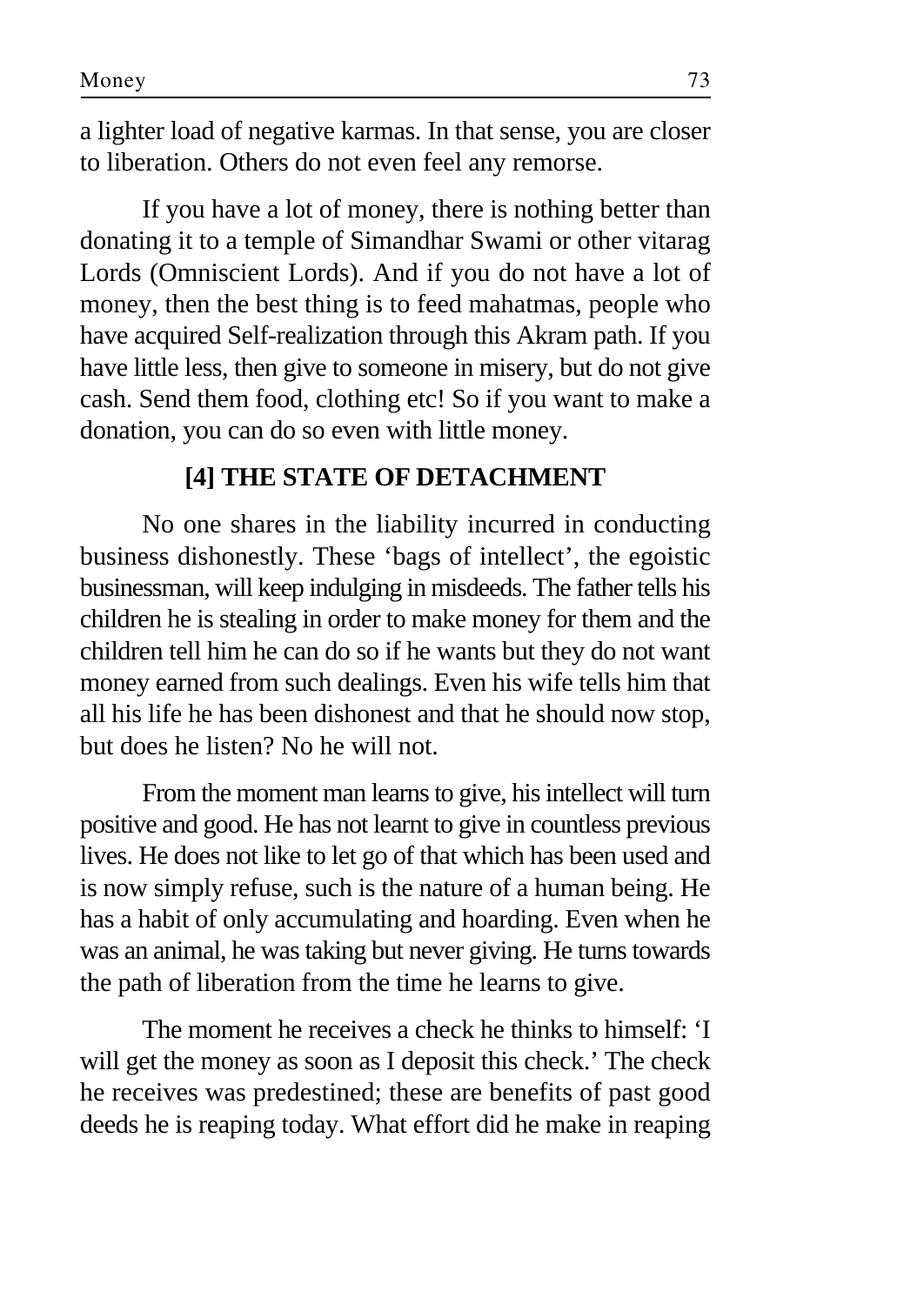these benefits? People will say 'I earned the money because I worked so hard'. I say you only deposited a check. Where is the effort in it? Besides you only get the amount on the check, do you get any more from it?

I am telling you to delve over this with great seriousness. Calm down. What the whole world is doing in running after this money is a natural event of filling and emptying, plus and minus according to the law of karma. They are complicating it, multiplying and dividing through their kashaya in running after it. These people are spoiling their next life. And absolutely no difference will occur in their bank balance. Everything is natural, so how are they going to oppose nature? I alleviate your fears by assuring you that nothing is in your control. I am disclosing to you everything as it is. No one has any authority of manipulating one's credits and debits. Any increase or decrease in money in the banks is in the hands of nature. Otherwise the banker would keep only one account; he would have only credits and no debits.

Do not get into arguments with anyone. You will encounter such people on rare occasions. What will you achieve by arguing? And if one happens to get into an argument with you, you can tell him, 'At least have the fear of God', and if he tells you 'What God? What nonsense?' then you will know that he is a potential for trouble.

There is no greater sin than becoming helpless and without initiative. Should this helplessness be even allowed? People become helpless and depressed if they don't have a job, they even become so when they incur a loss, they become feeble and helpless when an income tax officer scolds them. What is he going to do? The most he can do is take away your money and your home? Is he going to be able to take anything else?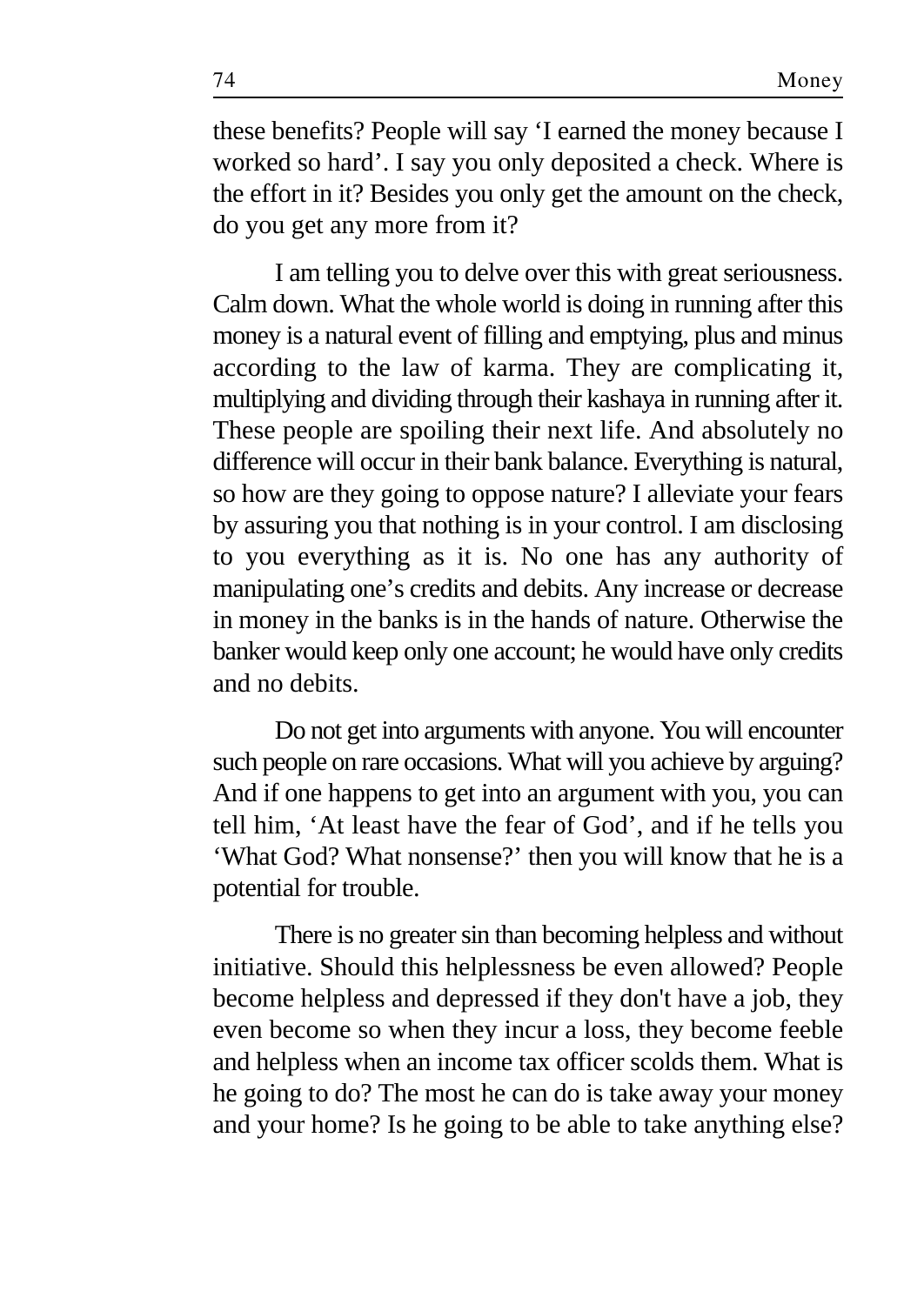Why must you become weak and helpless? To be this way is a gross insult to God. If you become helpless and weak, it insults the God within you. But what can God do?

What is the law of worldly monetary transactions? Do not try to make up for your losses incurred in the stock market through a grocery business. Try to recoup your losses through the stock market only.

Whether there are two mosquitoes or a lot in the room they will not let you sleep. So you should say: 'listen here o world of mosquitoes! Even when just two mosquitoes do not let me fall asleep, then why don't you all come as well?' Profit or loss is nothing but mosquitoes. Mosquitoes just keep on coming. You just have to wave them away and go to sleep.

Within you, lies infinite energy. The one with infinite energies will ask you, 'So Chandubhai, what do you think?' The intellect within will respond, 'There has been such a big loss in this business. What will happen now? Try to recover that loss by taking up another job'. The one with infinite energy will say, 'Chandubhai why don't you ask me, why are you asking for advice from the intellect? Ask me, I have infinite energy'. People seek profit from the very entity (intellect) that makes them incur a loss. You incur a loss from a different entity (karma effect) and are seeking the solution to it from another entity (the intellect). How will you be able to recoup from your losses in this way? You are the abode of infinite energy. If you don't spoil your inner intent, then there is no power in this world that will go against your wishes. Such is the nature of the infinite energy within you. The inner intent must be that you do not want to hurt anyone to the slightest extent through your thoughts, speech and acts. The laws of your inner resolve must be so strong that you will not go against that law even if it means loss of your body. You can lose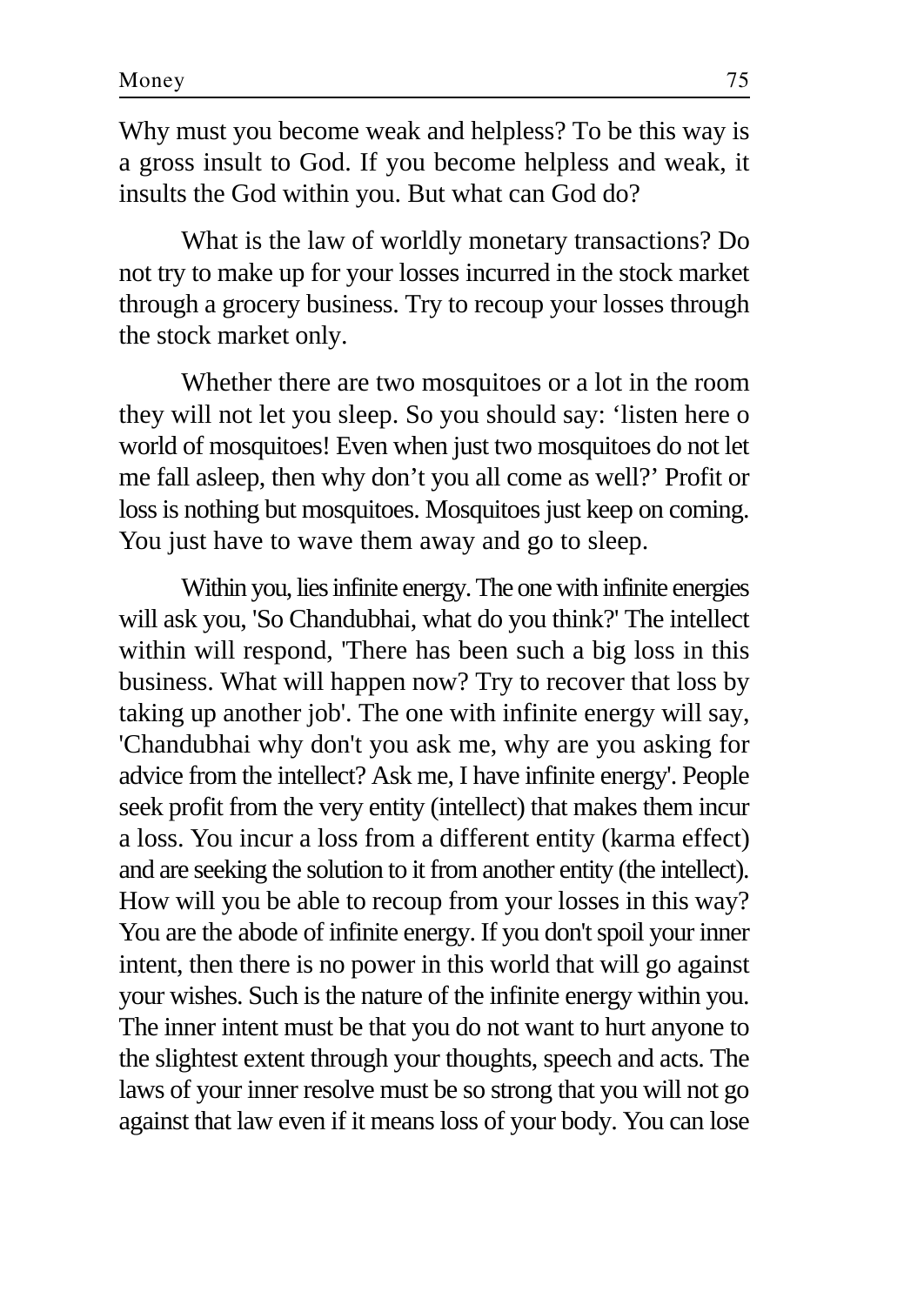your body only once, so there is no need to be afraid.

If people become anxious and scared so easily, then no one would engage in any business transactions. I have seen many prominent men who talk about making a demand on promissory notes in excess of hundreds of thousands of rupees. These are brokers themselves. They come to me. They are fearful and worried about what people are saying about them. They worry about what is to become of them. I encourage them and tell them to be patient and strong. I tell them that even when they drive around in cars, which travel, at high speeds, they are able to reach home safely every time, so why would they not come out safely from their business? When we travel in cars if we feel that we will get into an accident, will we be able to travel? People do not go around banging into other cars do they? They are able to safely maneuver in an out. The same happens in business. If you were to succumb to fear so easily when you go out, then you would not even step outside the house to come from Santacruz to Dadar. The fact that you have arrived here is because you are not afraid; you are not afraid because of your unawareness of the possibility of an accident. So you should be strong. So you must recover from the very place where you incurred the loss. Do not change your location or business. I know that this is the correct way from the perspective of the relative laws.

You should oblige others with whatever you are capable of. Whatever you do, give happiness to others. Every morning make a decision that you want to give happiness to whomever you meet. There are many other ways of helping besides giving monetary help; you can help a person who is in a dilemma by talking to him, making him understand and giving him encouragement. You can even give a little money if need be.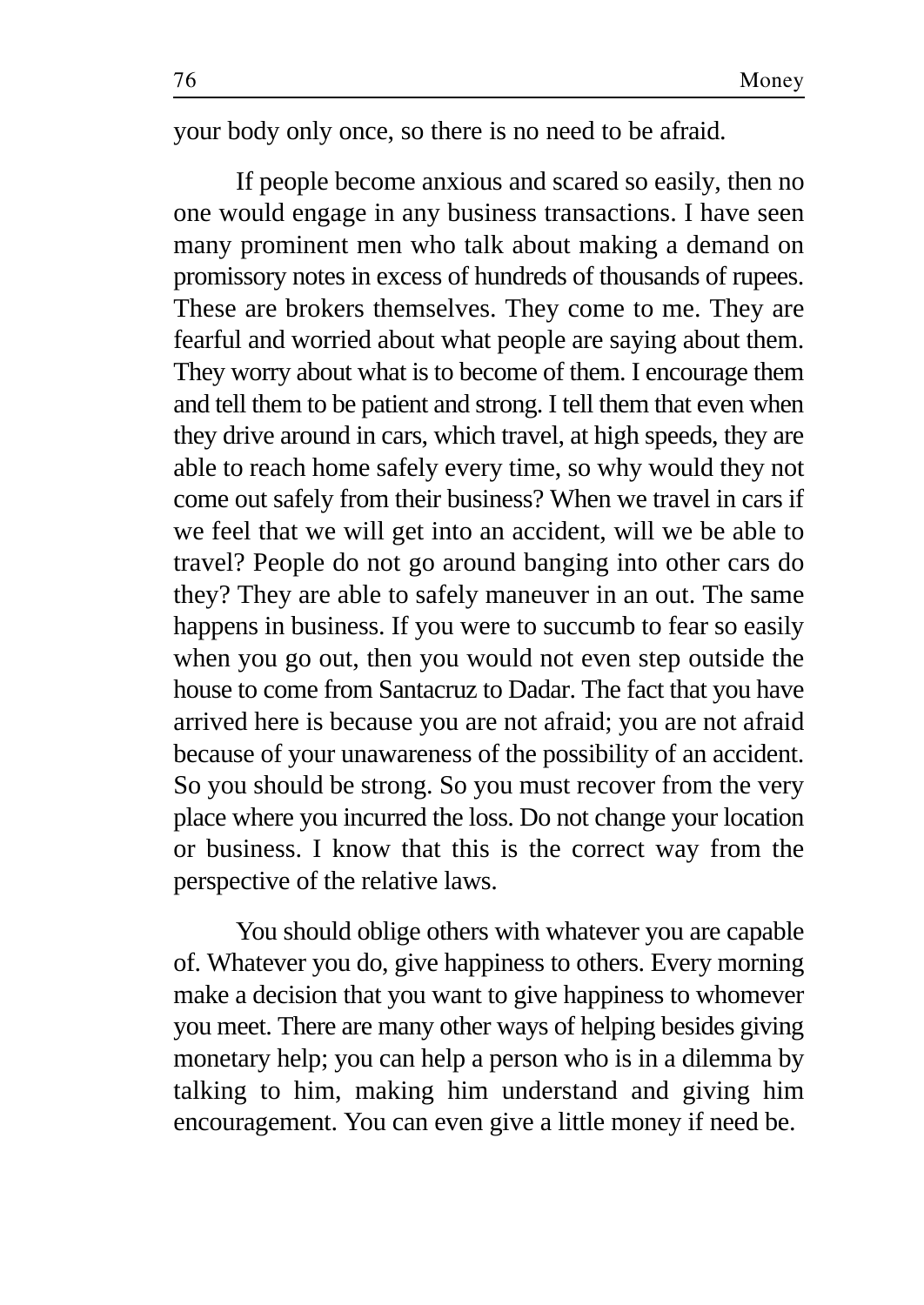Whatever responsibility you take for helping others, you are actually doing for yourself.

**Questioner :** To do for others is to do for yourself, how does that work?

**Dadashri :** Every Soul has the same quality. So whatever you do for the soul of others, reaches your own soul. Whatever you do for the comfort of others will also benefit you. Whatever you do for the soul will open the path of liberation for you. And whatever you do for their worldly comforts, will give you happiness here and now. This is the only difference.

**Questioner :** My uncle has trapped me in this business. Whenever I think of it, I feel intense anger and inner turmoil towards him and I keep questioning why he did this to me. What should I do? I find no solution.

**Dadashri :** Your uncle is doing this to you because of your own mistake (from past life). When that mistake is over, no one will be able to trap you. As long as you come across people who trap you, the fault lies with you. You are not done with all your faults. Why do I not come across anyone who will trap me? I cannot find anyone to trap me even though I am looking for someone to do so and if someone tries to trap you, you try to escape. I don't even know how to escape. How long will people try to trap you? People will trap you as long as you have some pending karmic account; as long as you have some account left to give and take. All my accounts are closed now.

Some time back I went even as far as to tell people that if they have a need, they should come to me for money, but they should slap me before they take the money. People told me if they were a little tight for money they would somehow manage but what would become of them if they were to slap me? Now,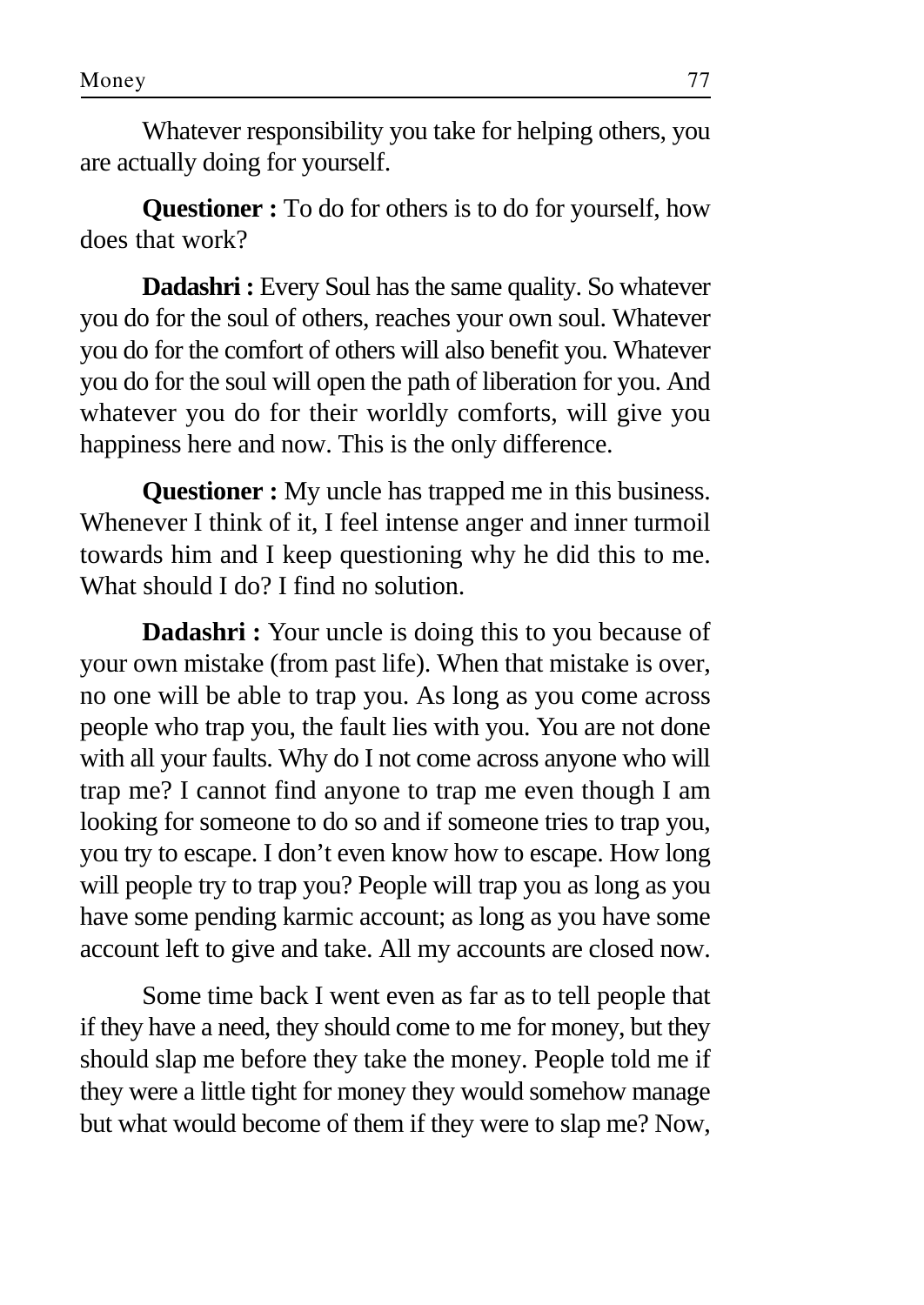I cannot say this to any ordinary Joe Bloggs; I can only say this to people with spiritual development.

So there is no one in this world that can trap you. You are the owner of this world and no one is your superior. Only God is your superior. But once you have the realization of your God, the real Self, then no one is your superior. No one can touch you. But alas, look at how people have become trapped!

So get rid of this notion in your mind that your uncle has trapped you. But if people ask you, you do not have to say that it is because of your own mistake that your uncle has trapped you, because people do not have the awareness and the understanding of this Science. You must communicate with them, in their language. You can tell them 'My uncle did this to me', but from within you must understand that he has done so because of your own mistake and that whatever Dada has told you is correct. Furthermore this is a fact, because your uncle is not the one suffering at the moment, he is enjoying himself with a fancy car. His mistake will become evident when nature catches up with him but today it is you that nature is holding accountable.

If you do not go to your shop, your shop will be unhappy with you. If your shop becomes happy, you will be able to make some profit. In the same manner, you should come and spend some time in this satsang. If you can't stay long it is fine. Stay just for five or ten minutes, if I am here. Your presence has to be noted.

This check of Dada is a blank check. It is not something you have to use freely. Use it when you find yourself in a major bind. You can pull the emergency chain if there is an emergency but if you pull it just because you dropped a packet of cigarettes, you will be fined. So you must not misuse it.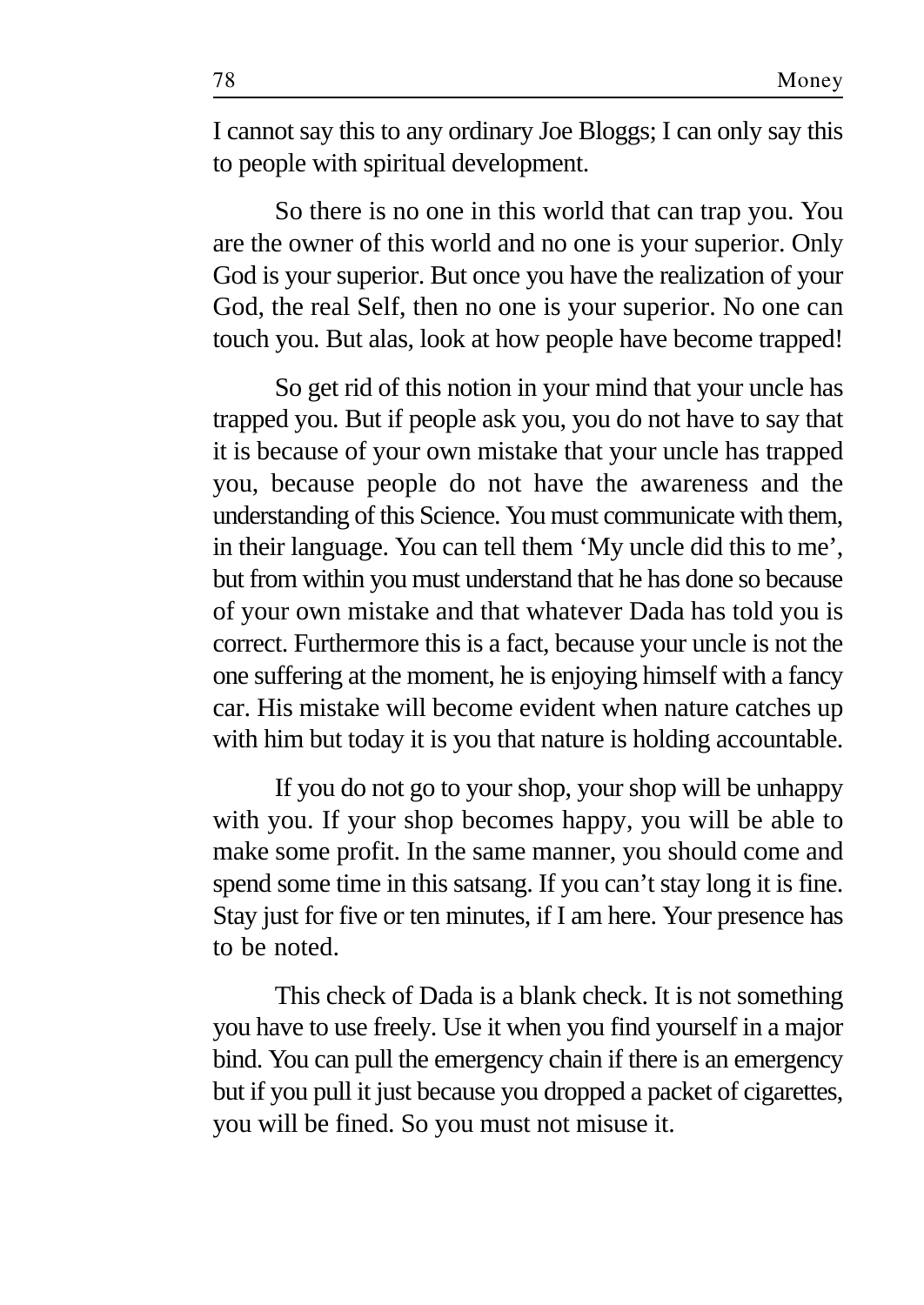**Questioner :** These days the taxes are so high, that large businesses cannot offset the expense without cheating. When everyone ask for bribes a person has to cheat, does he not?

**Dadashri :** You may cheat but do you feel any remorse from within? When you feel remorse and are repentant, it will lighten your liability.

**Questioner :** But what should we do in such circumstances?

**Dadashri :** You have to understand that it is wrong to cheat and you must repent sincerely when you do. You only become free if you feel uneasy within about what you have done. In this day and age you have no choice but sell goods you purchased in a black market, in a black market. So you should tell 'Chandubhai' to do pratikraman. Before you did not do pratikraman and that is why you have filled these 'ponds' of karma. Now you can clean it all up by doing pratikraman. Who is the doer of this greed? Chandubhai is the doer. If you sell your goods in the black market, you must tell Chandubhai: "Chandubhai, there is no objection in your selling in the black market. It is under the control of vyavasthit. But you must do pratikraman and vow not to do it again'.

If someone tells me: 'I do not want any religion, I want worldly happiness'. I would tell him to practice honesty and ethics. I would not tell him to go to the temples. Giving to others is the religion of a celestial being. Not taking what belong to others is the religion of man. Therefore honesty is the highest religion of all. Dishonesty is the best foolishness. But if I cannot be honest, does that mean I have to jump into a lake? My Dada has taught me to do pratikraman every time I am dishonest. Your next life will be beautiful. Know dishonesty as dishonesty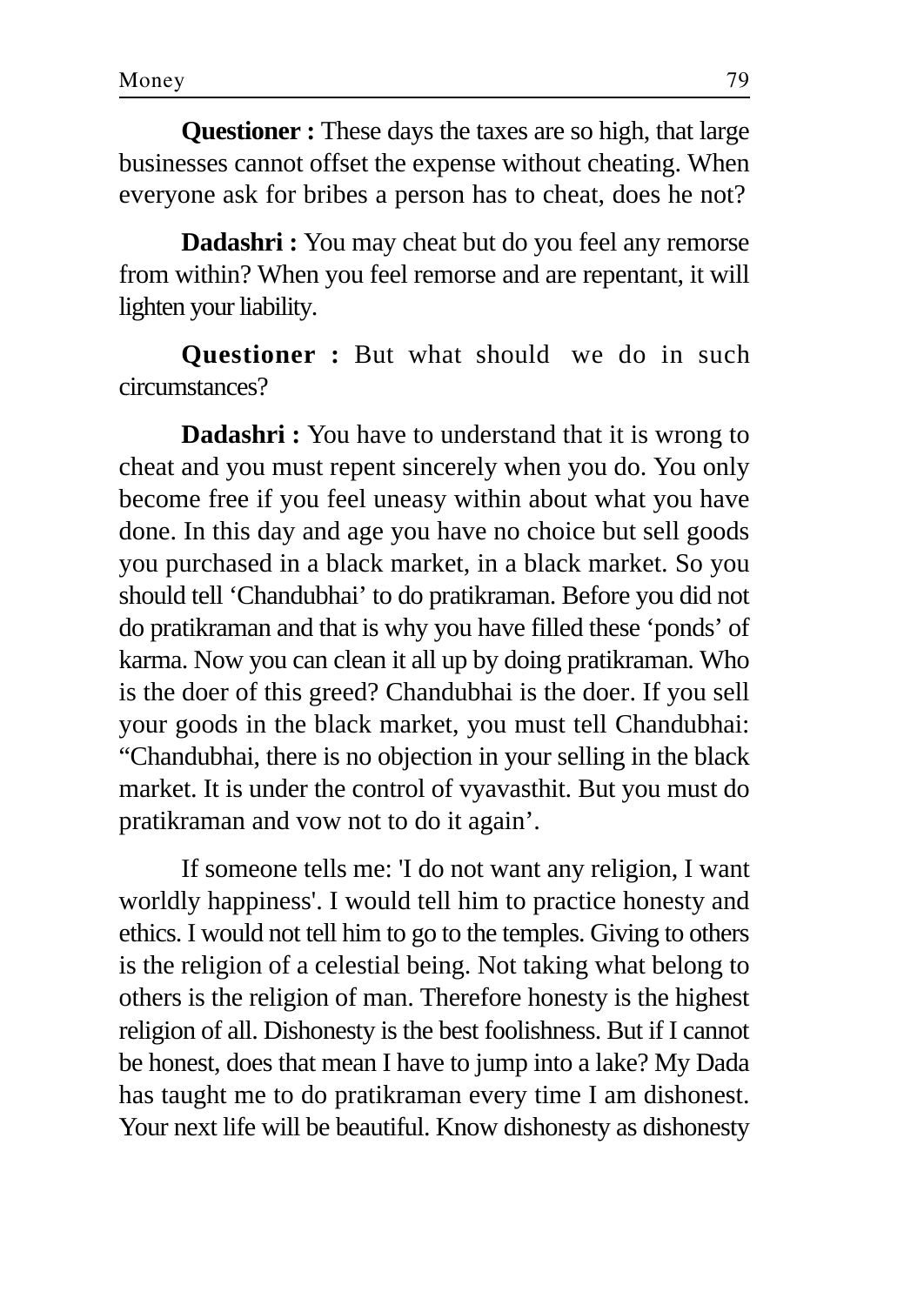and repent for it. Without doubt, the one who repents is an honest person.

There is a solution for having made money dishonestly. If the day has passed in making money dishonestly, at night tell Chandubhai, 'Why were you dishonest? Now repent, four or five hundred times. Do pratikraman now'. The Self is flawless and does not have to repent. But Chandubhai has to do this. Make him repent.

When you have a disagreement with your partner, you immediately become aware that you have already said more than you should have. So you should immediately do pratikraman for it. Your pratikraman should be instant, like cash payment. This bank is a cash bank and so is the pratikraman that is being done instantly.

Let me explain to you how obstacles in life are created. If you tell your assistant that he has no sense, then you will have created a barrier on your own sense. Now just look at this! People in this entire world have wasted away their human life by becoming trapped in such obstacles and barriers. You have absolutely no right to call other people senseless. When you make such a statement, the other person will respond with an inappropriate statement also, and he too will create an obstacle for himself. You are responsible for creating this barrier for him. So tell me how is the world to be saved from such obstacles? If you call someone useless, it will create a barrier on your own worthiness. But if you immediately do pratikraman for saying this, the obstacles will be destroyed before they are created.

**Questioner :** In order to fulfill my responsibilities at work, I have insulted many workers by speaking very harshly with them. I have treated them very badly.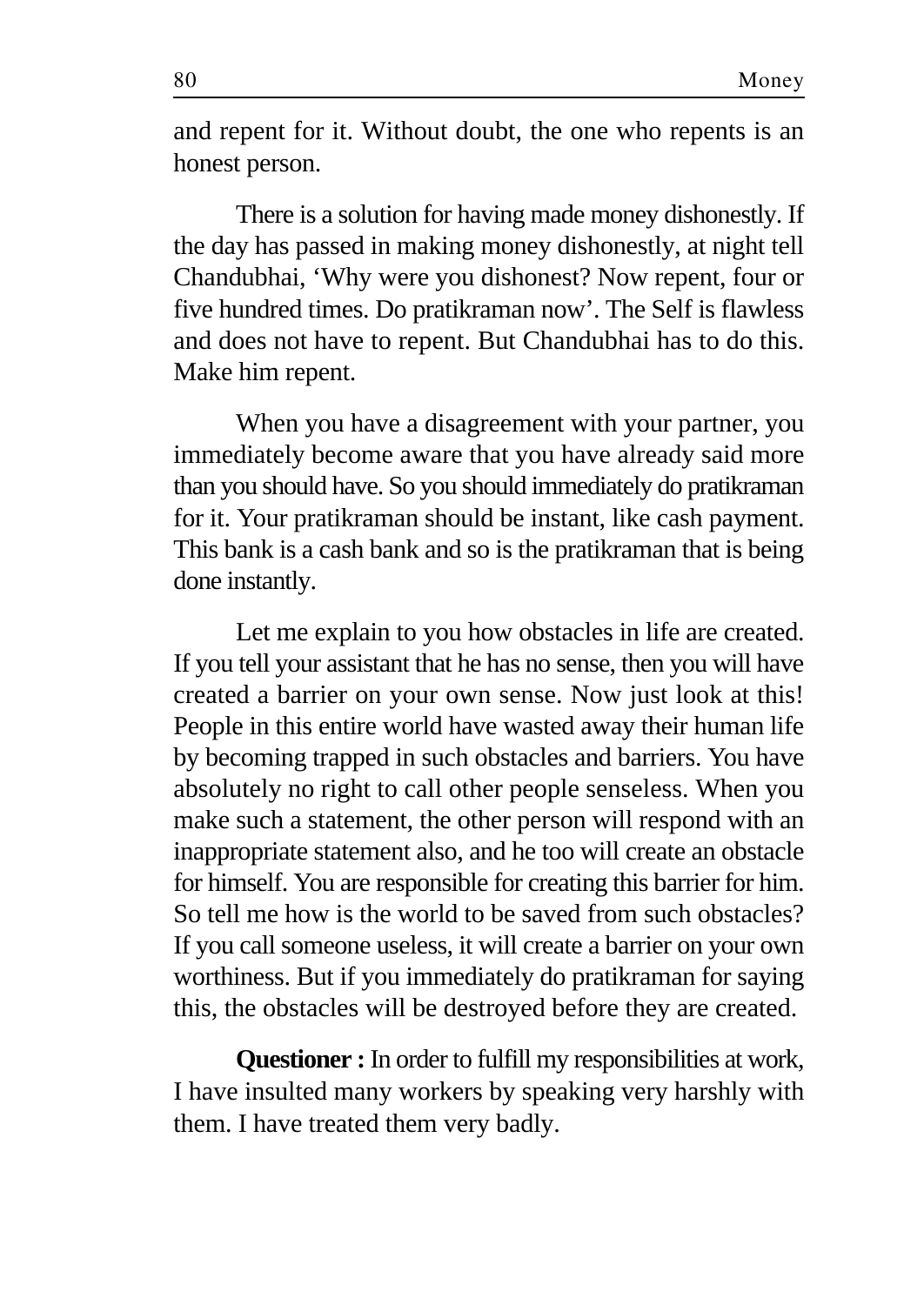**Dadashri :** You must do pratikraman for all that. You did not have bad intentions in doing so. You were not doing it for yourself; you did that for the government. And that is considered your sincerity.

### **[5] GREED PERPETUATES WORLDLY LIFE AFTER LIFE**

Greed is to become perpetually engrossed in anything that becomes dear to you. Greed is the reason why you find no satisfaction even after you acquire it. A greedy person is preoccupied with his greed from the moment he wakes up until he goes to bed at night. That is called greed. From the moment he wakes up he is driven by his greed; he does not even stop to relax. He does not have the time to laugh. He is consumed with his greed the whole daylong. The moment he enters the market, his greed is there. Greed, greed, greed and greed. He roams around in this way the whole day long, in vain. When he goes to the market, he knows exactly where the vegetables are expensive and where to find cheap ones. He then heads for the stall that sells cheaper vegetables every time.

A greedy person accumulates everything for the future. When he collects a lot, a couple of large rats will come in and clean up everything he has hoarded.

You are free to save and accumulate money, but without a desire to accumulate it. Do not obstruct money if it comes your way and do not go digging for it if it does not.

Money is destined to come to you. It will not stay just because you want it to stay. It will leave when it is time for it to leave. You cannot obstruct or accumulate it. If you save up enough today in the hope that it will be used for your daughter's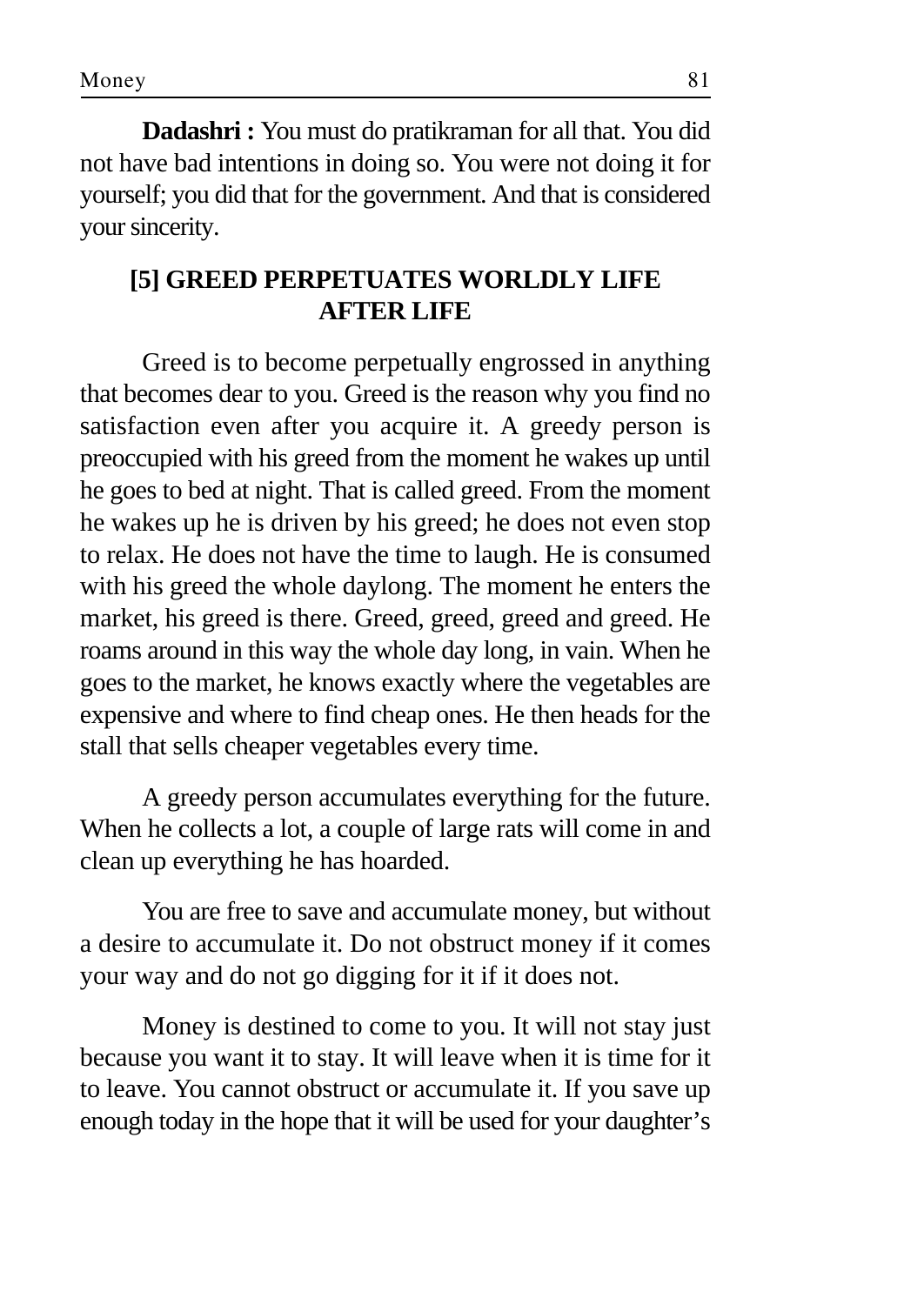marriage twenty-five years later, you are mistaken. If people believe in this, they are wrong. Whatever comes your way at that time is the reality. Money must be fresh.

So use everything that comes your way, do not waste it. Do not throw it away. Use it for a good cause. Do not have a strong desire for accumulating it. There should be one principle about accumulating money and that is that there should be a limit to how much you accumulate. That is called the necessary capital. Retain the capital and spend the rest in the right places. You cannot waste money.

Contentment is the opposite of greed. This contentment comes from an inner understanding carried over from the past life. This understanding is different from Gnan, which is Selfknowledge. This understanding which is the knowledge of the relative world, results in his being content and not running after money. Without this understanding greed remains.

One has enjoyed all this in many previous lives, and therefore there is contentment that he does not want anything. The one who has not enjoyed these things in his past life is discontent. There remains within him a constant need and greed to enjoy this, enjoy that etc. Then greed of many variety sets in.

**Questioner :** A greedy person is also miserly is he not?

**Dadashri :** No, misers are different. Misers do not have money and that is why they are misers. A greedy person may have twenty five thousand rupees at home, and yet he is constantly looking for cheap bargains. His chit is always in greed. Even when he goes to the vegetable market, he is looking for the cheaper pile!

The greedy person has awareness about everything in the worldly matters.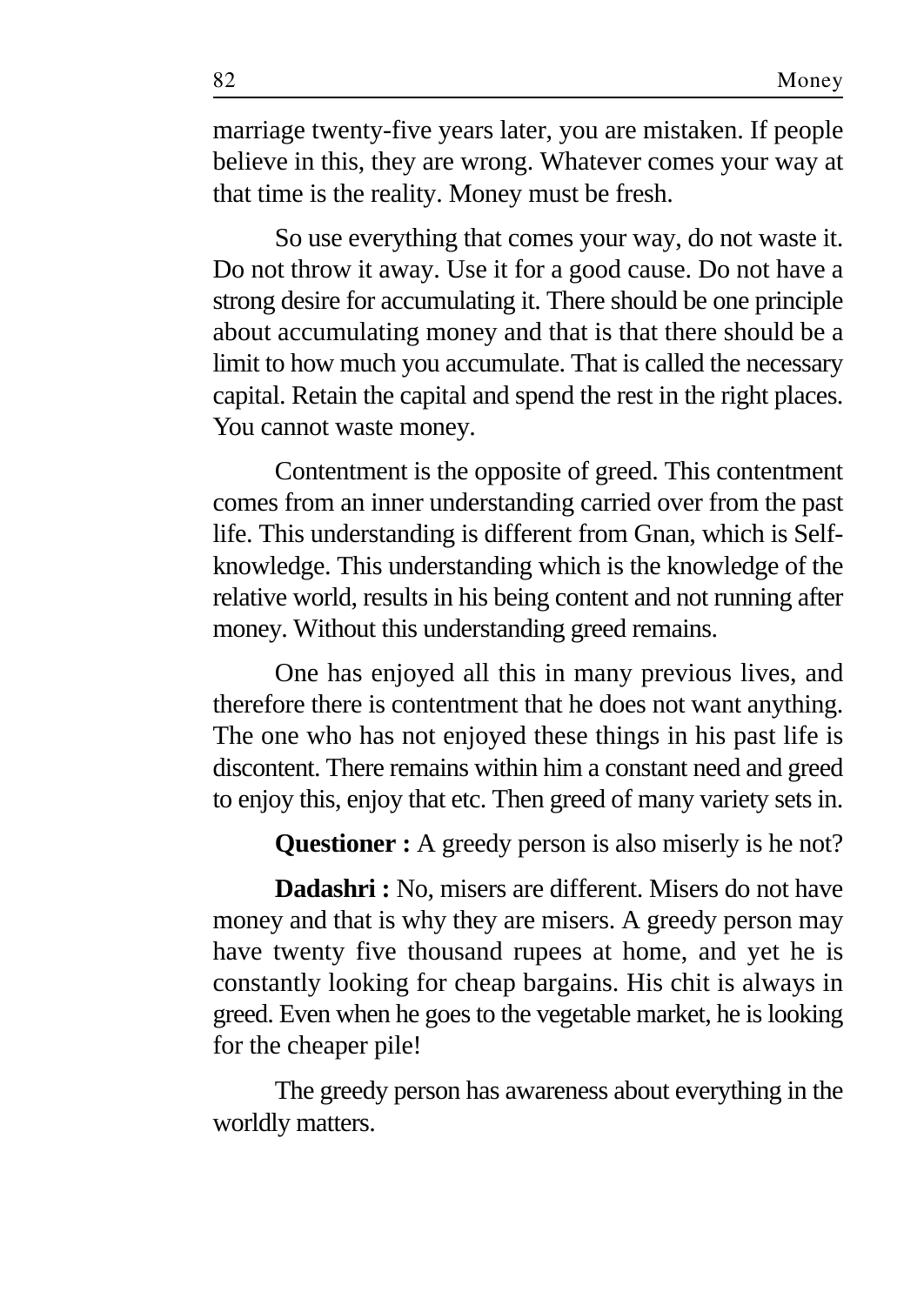**Questioner :** What is the difference between a greedy person and a miser?

**Dadashri** : A miser is only concerned with money whereas a greedy person has greed about everything. He has greed for money and greed for pride. Greedy people have greed spread out in every direction and will take away everything for themselves.

**Questioner :** Which is better, to be greedy or thrifty?

**Dadashri :** Greed is a crime. Thrift is not.

What does it mean to practice economy? When times are tight, be tight and when times are relaxed, you should relax also. Never get into a debt over anything. You can create a debt in your business, but not for your enjoyment or any luxuries. When is it acceptable for you to get into a debt for food? Only when you are dying, and not otherwise it is unacceptable. You cannot get into a debt to enjoy fancy and gourmet foods.

**Questioner :** Dada, is there a difference between miserliness and thriftiness?

**Dadashri :** Yes, a tremendous difference. If you earn a thousand rupees a month, then you should keep an expense account of eight hundred rupees. And if your income is five hundred rupees then you should have an expense account of four hundred rupees. That is called thriftiness. A miser, however will spend four hundred rupees only, whether his income is a thousand or two thousands rupees. He would not use a taxi. Thriftiness is economics. It helps maintain awareness of future financial difficulties. People despise a miser the moment they see him, whereas people do not feel that way about a thrifty man.

How should you practice frugality in your home? Practice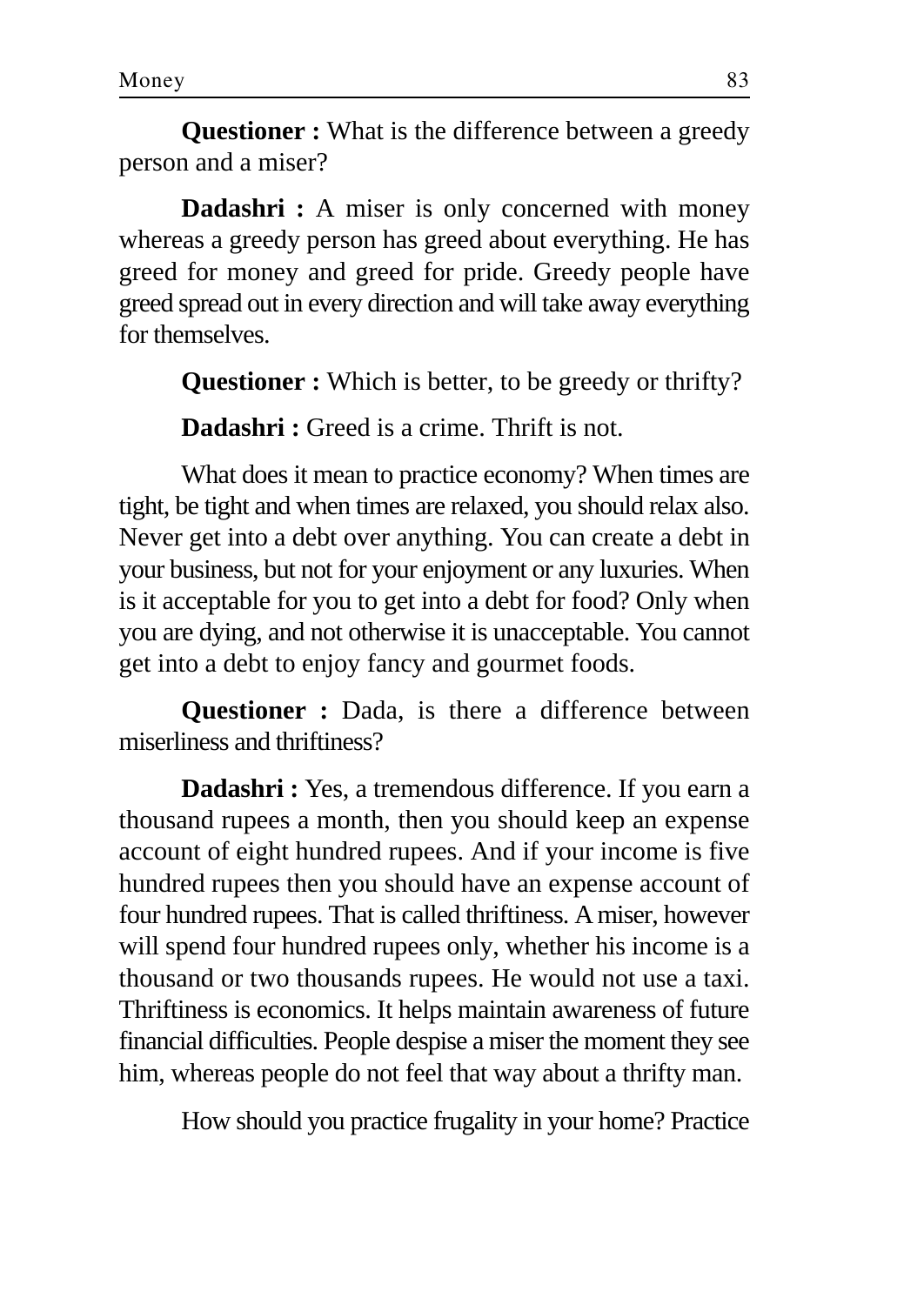it in such a way that it does not appear bad to others. Frugality should never enter your kitchen. You should practice generous frugality. If frugality were to enter into your kitchen, then your mind will become ruined when you have guests and you have to feed them. If a person were very extravagant, I would tell him to practice noble frugality.

You do not have to have an ongoing inner intent for earning money. Let your efforts continue. What happens when you keep having a desire for money? If I pull the money towards me, other people fall short in their allocated quota. This means that I am snatching away their quota and there will be nothing left for them. So accept whatever quota has been allocated to you naturally. The meaning of greed is to take away what belongs to others. What need is there for you to have and harbor an ongoing intent to earn and accumulate money? Do you have a desire to die? Death is inevitable and so is money that is going to come to you as your share. People will stop committing sins with just this one sentence of mine.

The conduct that results from greed is what leads a human into an animal life form.

You are a good person and if you do not allow yourself to be conned, then who will? Greedy and unworthy people can never be conned. They will con everyone. The noble person is the one who knowingly allows himself to be cheated. The one who welcomes you with profuse greetings is in fact making a pre payment to you before cheating you.

That is why it has been written about the Gnani as one who will allow himself to be cheated by the greedy. This is because my sole desire is moksha. I have not come here to accumulate wealth. And I also know the ultimate reason for a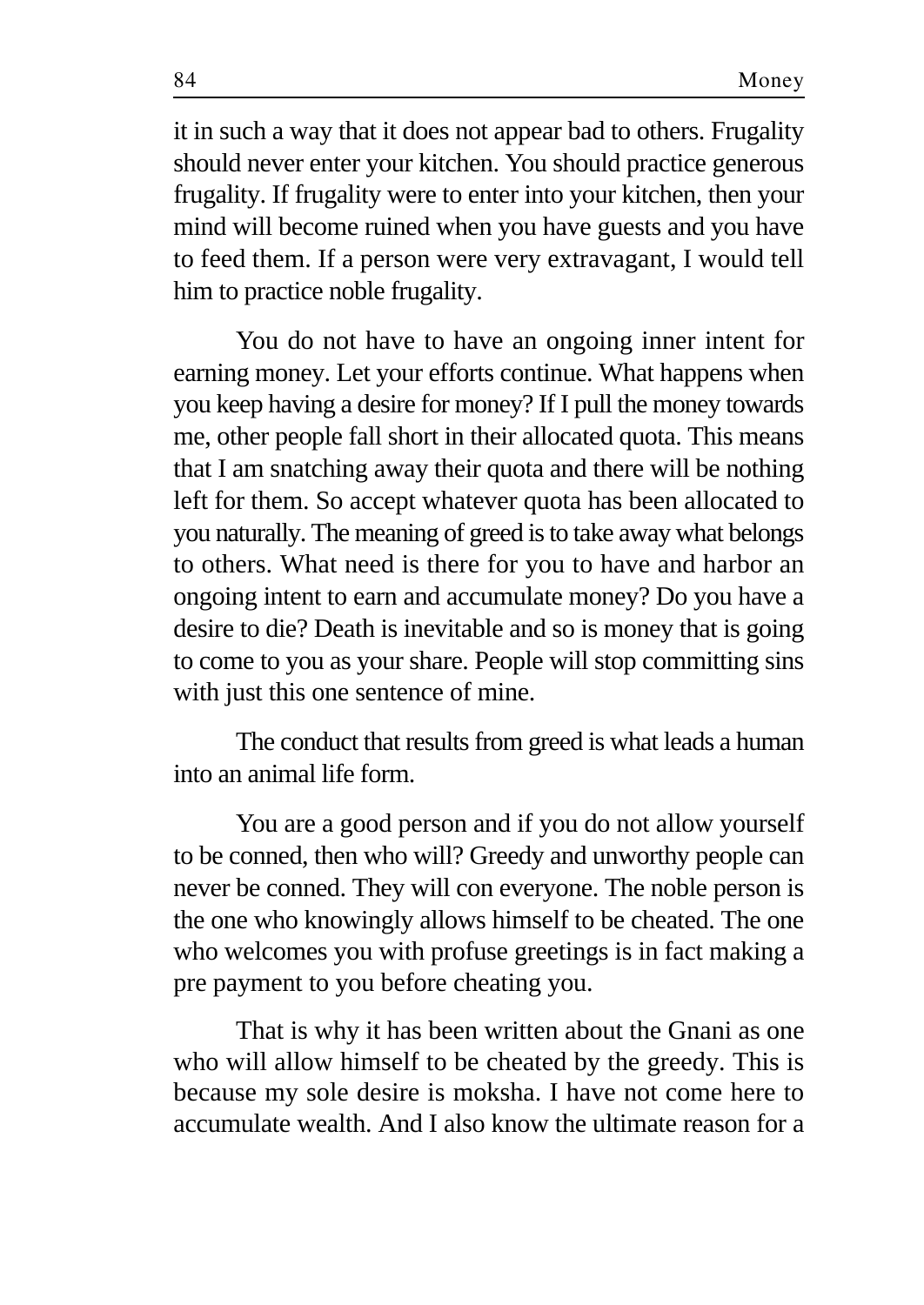person being cheated and for a person to cheat someone. I know about this, and therefore it does not matter.

I have not been conned because of my naivety. I am fully aware when people are cheating me. I deliberately allow them to do so. Foolish are those who get cheated because of their naivety. Do you think that I am naïve? Those who deliberately allow themselves to be cheated, would you call them naive?

My business partner Kantibhai once told me that people took advantage of my naive nature. I told him that because he is calling me naive means that he himself is naive. I deliberately allow other people to cheat me. He then told me that he would never make such a comment again.

I understand what the other person's intentions are like, I am aware of what his intellect is like so I let the poor fellow go. I have come here in order to become free form all kashayas. I allow myself to be cheated in order to prevent kashayas and that is why I let them do it again and again. Is there not fun in deliberately allowing yourself to be cheated? There are not many people who knowingly allow themselves to be cheated.

From a young age, I had maintained the principle of deliberately allowing people to cheat me. It is not possible, whatsoever, for people to make a fool of me and take advantage of me.

What happens when you knowingly allow people to cheat you? Your brain becomes very powerful. Not even the top judges have such a brain.

Shrimad Rajchandra has said that one should serve a Gnani with his mind, body and wealth. Someone asked him what use would a Gnani have for wealth; a Gnani has no need for anything in this world. The answer to this is that giving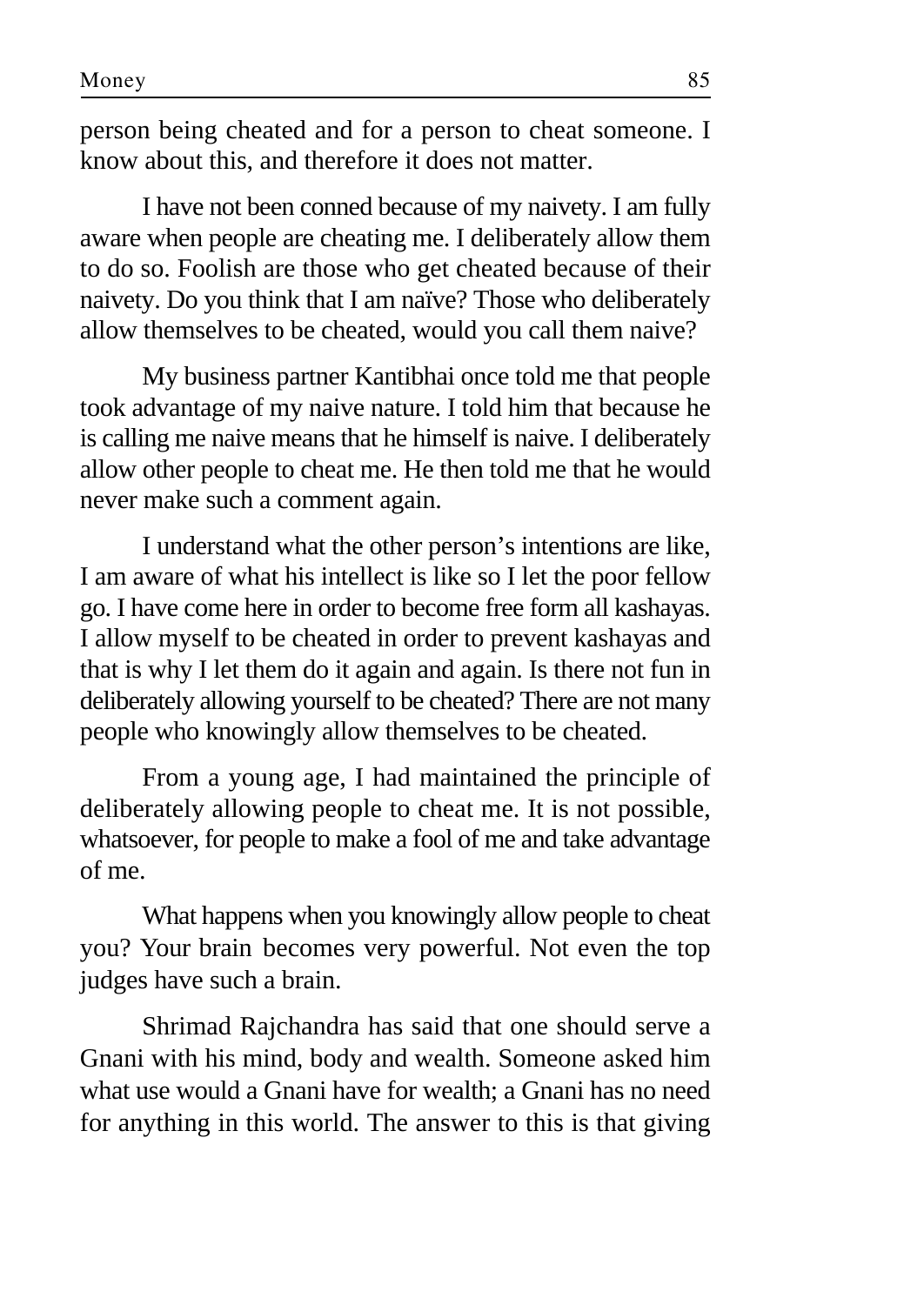money where the Gnani directs makes one free from the Gordian knot of greed. Otherwise the greedy person's chit hovers around money life after life.

A man once asked me to get rid of his greed. He said that he had a big tuber of greed within him. I told him greed is not something that you can get rid of. I told him his greed would break naturally when he incurs a big loss. Then he will say he wants nothing to do with money! The tuber of greed will be destroyed through incurring a major loss.

This knot of greed will loosen when a loss is incurred. When a person incurs a big loss, his greed will vanish in a hurry. All other tubers, inner junk of negativity will vanish, but not the one of greed. There are two gurus for a greedy person: a trickster and a loss. If a greedy person incurs a loss, the loss will demolish his tuber of greed very quickly. The other guru for the greedy is the swindler and the con artist. They will promise the moon to a greedy person who becomes easily tempted and before you know it, all his money is gone.

People ask me when they will be able to experience the bliss of the Self in all its glory. I tell them a person can only experience this bliss when he becomes free from all desires. All tubers of greed have to go. The one who has a tuber of greed experiences no happiness whatsoever. So give away everything, whatever you give is yours.

Happy are those who spend whatever money comes their way. Those who spend their money on the right path will be happy. That money will build up a credit in their karmic account. Otherwise it is bound to go into the gutter. Where is it headed? It is all headed into the gutters. Where does all the money in the city of Bombay go? Into the gutters, vast amounts are going into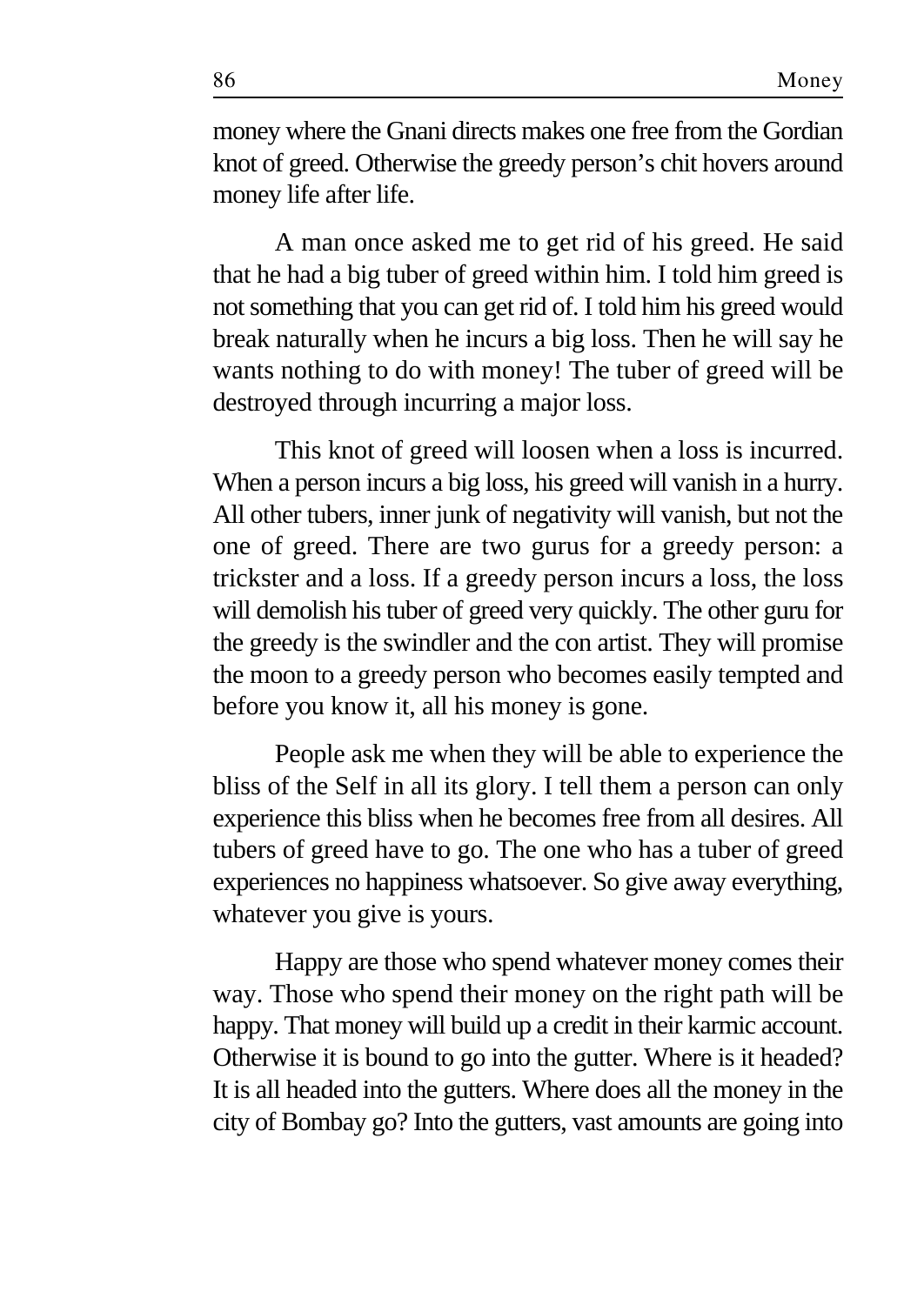the gutter. Money spent towards a good cause will come with you but not any other kind.

Money will not remain where there is contempt and gossip. When people are contemptuous or engaged in bad mouthing others, wealth will not come their way.

When will this country of ours become wealthy? When will it become happy and prosperous? This will happen when both contempt and slander are put to rest. If these two stop, the land will prosper with boundless new money and wealth.

# **[6] SUBTLE UNDERSTANDING OF GREED**

**Questioner :** There are certain faults that last for many lives; they bind a person to take birth over and over again. Which faults are these?

**Dadashri** : Greed! Greed stays with a person for many lives. A greedy person becomes greedy in every life because he likes greed.

**Questioner :** A person has millions of rupees and yet he is unable to give towards good causes, what is the reason for this?

**Dadashri :** How can one become free from the bondage he has created? No one can become free. He remains bound. He cannot even eat and enjoy himself. For whom does he hoard his money? In his past life he lingered around his buried wealth as a snake, guarding it: 'My wealth, my wealth.'

Only the person who shares his wealth with others knows how to live life. Whatever he gets he gives freely to others! That is called living life. You must not squander away your wealth in madness. Spend it wisely. Madness is squandering it on alcohol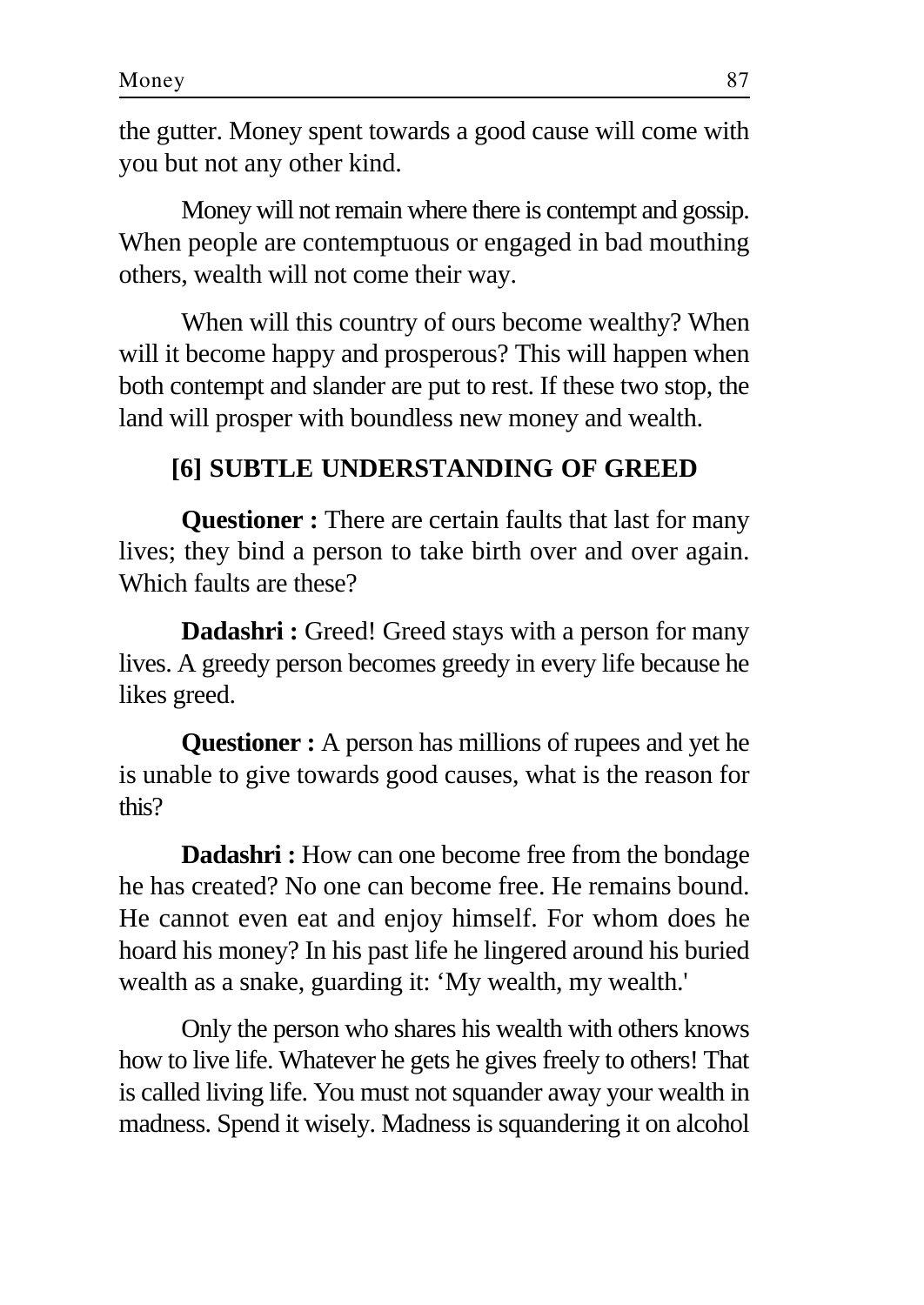and other addictions. Nothing positive comes out of this. Give freely; just like this man here, does he not give freely? That is the result of the highest kind of merit karma*.* It will result in binding of the highest kind of merit karma.

**Dadashri :** What is merit karma of the highest order? It is when a person gives happiness to others without any expectations of anything in return.

**Questioner :** How can we take money to the next life with us?

**Dadashri :** There is only one way. When you give happiness and peace to those who are not related to you, it will come with you. The only benefit you get by giving peace and happiness to those related to you is that you will be clearing your karmic account with them, but you will not reap rewards that will go with you to your next life. Another solution is that if you were to ask someone like me, then I would tell you to give money that will facilitate the spread of the knowledge of the Self, so that others may benefit. You can give towards printing of books, which will impart this knowledge so that those who read these books will be guided towards the right path. I will give the suggestion if people ask me, but otherwise I do not have any personal interest in this.

A person may believe: If I collect and save up this much money, it will give me happiness and I will never be unhappy again. But in the process of collecting it and keeping it safe, his greed is perpetuated. He becomes greedy himself. You are to practice frugality, you are to practice economy and spend money wisely, but you are not to practice greed.

How does greed enter and take hold from within? Where does this process start? Greed is not present in a person when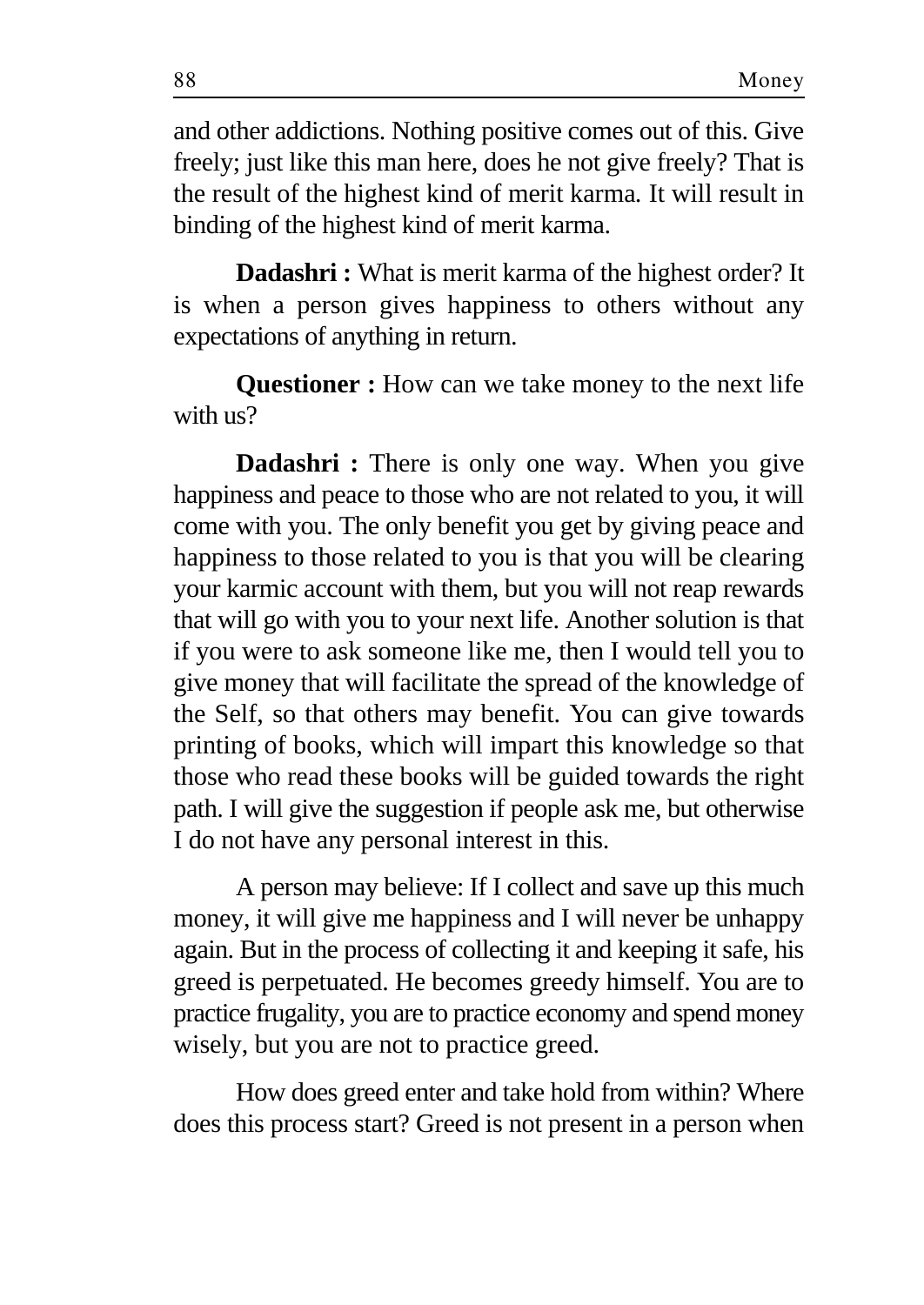he has no money. But when he gets ninety-nine rupees, greed enters when he wants to turn his savings into an even hundred by adding a rupee. He thinks that he will not spend anything towards the household today and add one more rupee to this balance. This is called the 'shove of ninety-nine'! When a person gets this shove his greed will not be contained even when his hundred rupees turn into five million. This greed only breaks when a Gnani jolts him!

From the moment he wakes up, a greedy person keeps practicing his greed; his entire day is spent consumed in greed. The vegetables are too expensive, he will say. His greed manifests even when he needs a hair cut; its only been twenty-one days since my last hair cut, it will not matter if I wait till the month is over. Do you understand? His tuber of greed keeps showing him such cues for saving money and he thus keeps perpetuating his kashayas. Of all the inner enemies, greed and deceit are very difficult to get rid of.

A greedy person will not spend whatever little change he has in his pocket. He will not spend to travel in a rickshaw even though he has difficulty walking. I told such a person not to do this. I told him to start spending ten rupees at a time for rickshaw rides. He told me that he is not able to spend that way; he cannot even enjoy his meals in peace when he has to part with his money. He told me that he knew feeling this way was very wrong but what could he do, he was helpless. His prakruti, his nature was holding him back, so I told him that he should take some loose change with him and drop a little at a time on the road as he is walking along. He did this one-day and then he stopped.

If a person were to do this a few times over, his mind would realize that it no longer has any control and the person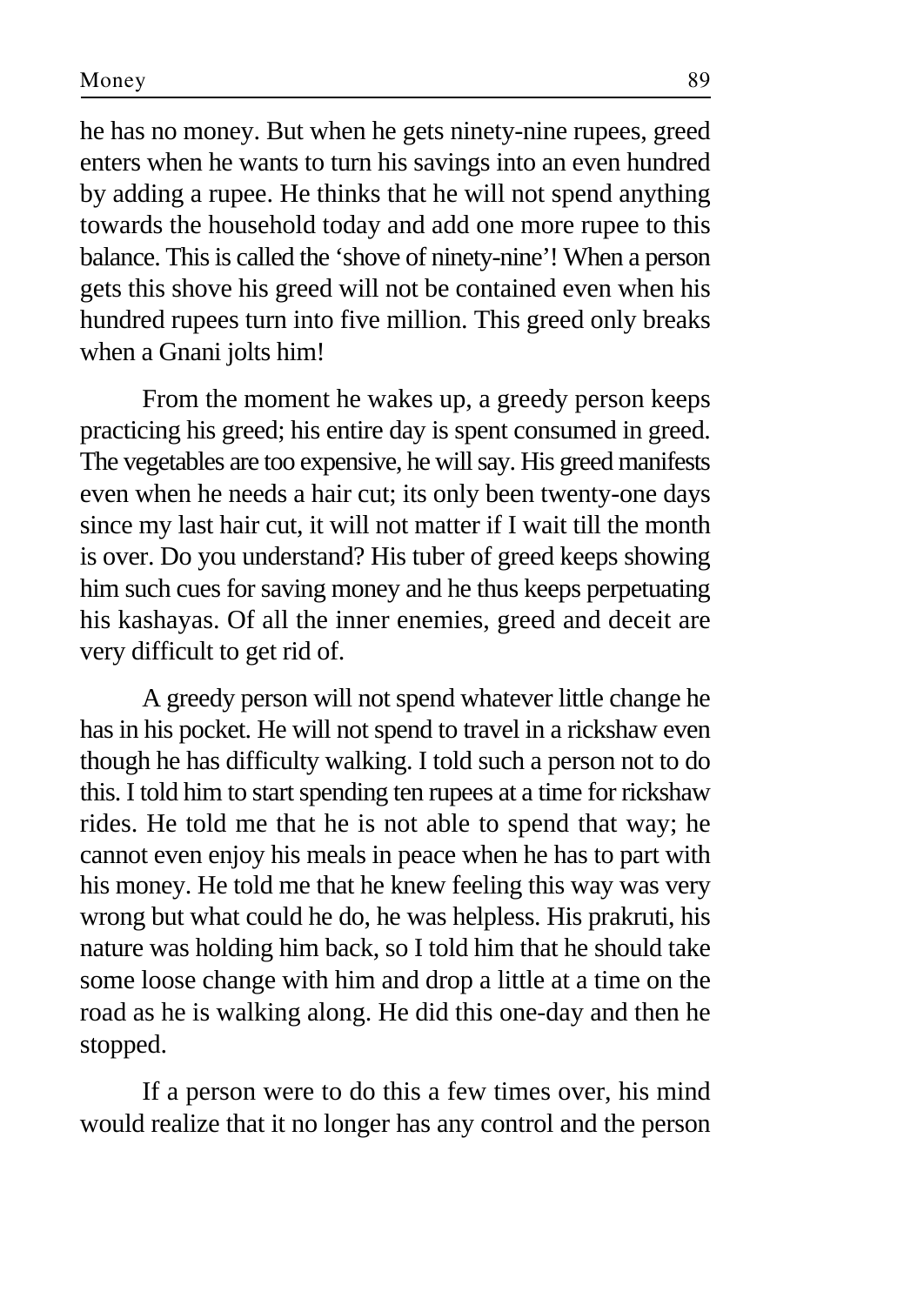does not listen to it anymore. So it would stop; in this way the mind and everything else will turn around. You have to act contrary to the mind; you have to shake it up a little. If people in your household get out of control, you have to shake them up a little, in the same way if your mind gets out of control; you have to shake it a little.

What do we mean by a tuber of greed? A person has a constant awareness of how much and where his money is. So much is in the bank, so much is with such and such person, so much is held up in this project – this remains constant in his awareness. He will never have the awareness of 'I am pure Soul'. His awareness and preoccupation with money must be broken; his awareness must be engaged in his real Self.

The intrinsic characteristic of a greedy person is that he will not be influenced by anything. He cannot be 'colored' (influenced) by anything, he remains unaffected by anything. He remains 'yellow', whether you dip him in red color or green color. If a person is greedy, all you need to understand is that he will not be colored by anything.

Those without greed will be easily colored. When the greedy person laughs, everyone will think he is colored and is in with the rest of the crowd. Not so. The greedy person will listen to everything I say, he will even say that this Gnan is very good and that he feels very happy just listening to it but from within nothing touches him. Others forget all about their worldly life and possessions in this satsang but not the greedy one. He will not forget his greed; he is thinking if I leave now and if that other person also leaves, I will go with him in his car so I can save five rupees. Other people forget everything; they don't even think about saving money in fares. They become entranced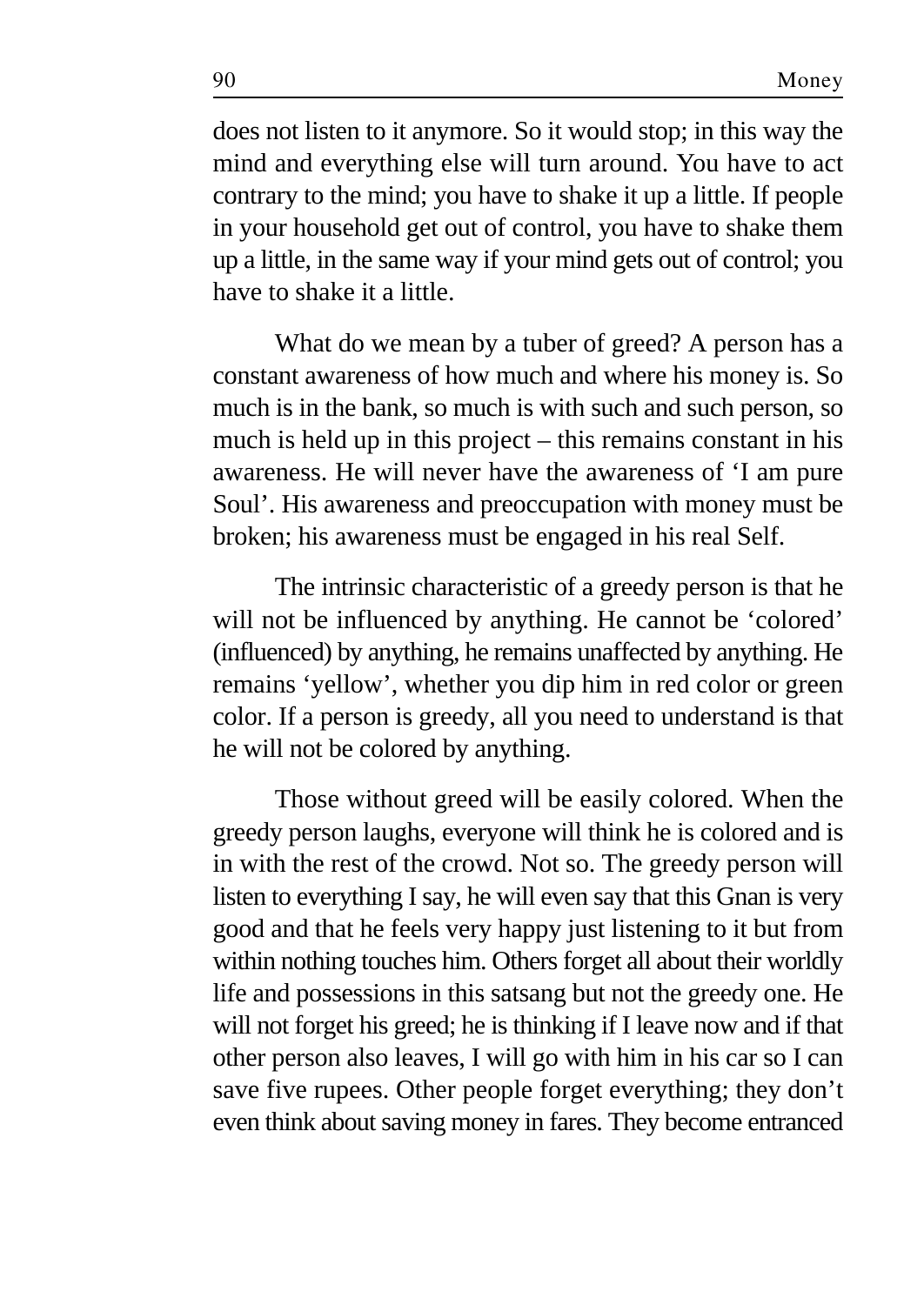in the satsang but the greedy one will not forget anything; that is called not being colored. Do you understand? Have you not heard people say 'I am completely colored in the colors of Dada'? The greedy person will never be colored with Dada, no matter how much you dip him in colors.

A person may feel like donating some money but it is the tuber of greed that will not let him do so.

**Questioner :** Sometimes the circumstances are such that a person wants to give and yet he is not able to.

**Dadashri :** That is a different matter altogether. In those situations you have the awareness of the circumstances. But it is not like that. You will be able to give once you make the decision to do so.

**Questioner :** Yes but despite having the money, one does not give.

**Dadashri :** A person will not be able to give even if he has the money. He is simply not able to. His greed will not allow him to give. If his greed breaks then he will be liberated. It is not that easy.

**Questioner :** But every one has the ability to give a certain amount!

**Dadashri :** No, it is not so, because of greed. A person with greed may have a million but he will find it extremely difficult to part with even four pennies. He will become ill. And when he reads in the scriptures that one should serve a Gnani Purush with one's body, mind and wealth, he develops a fever by thinking, 'Why do they write such things?'

There are two definite ways to break greed. One is when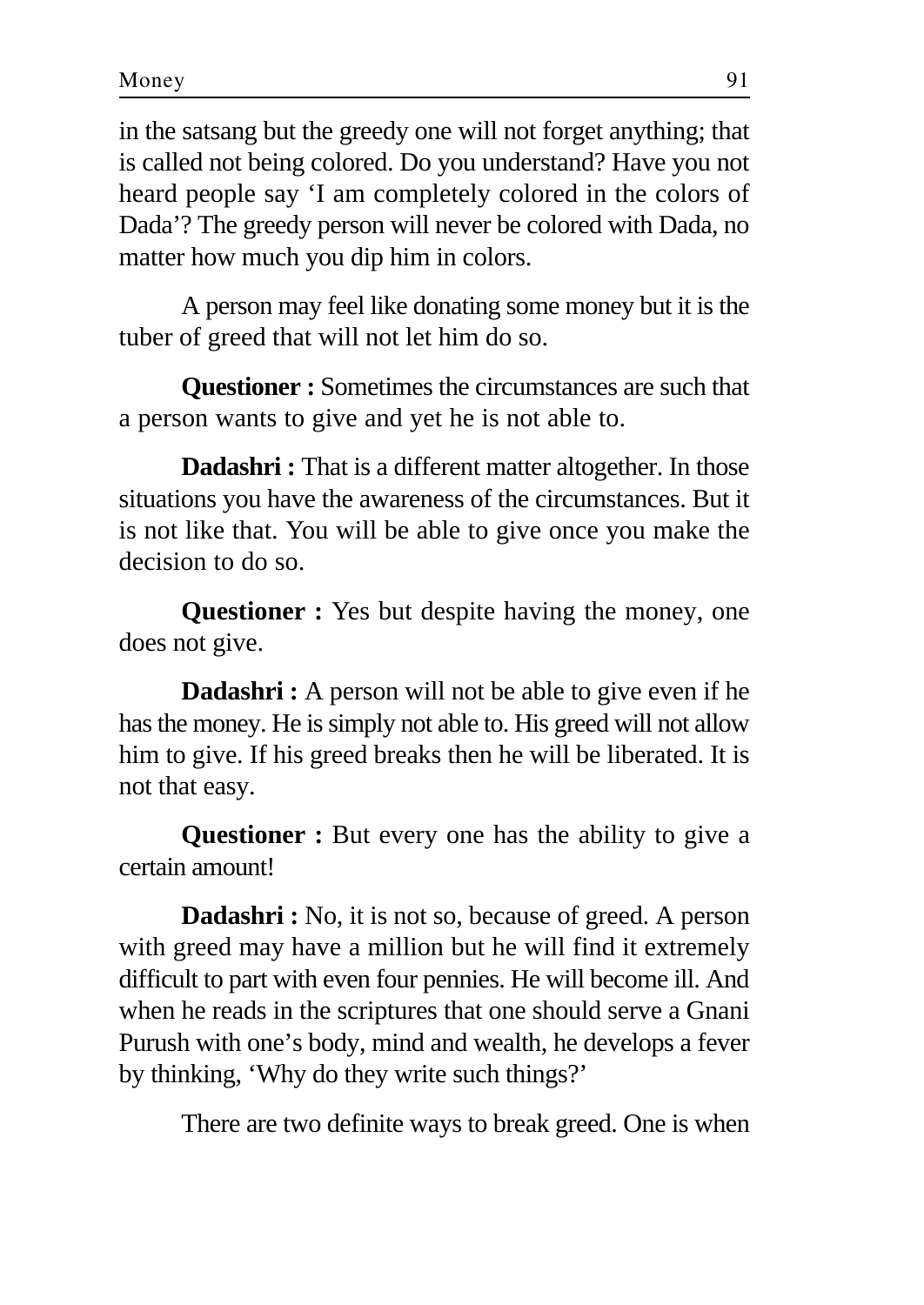a Gnani Purush breaks it through the power of his speech. And the other is when a greedy person incurs a heavy loss; at that time he will say that 'I am not going to do anything anymore. I will make do with what I have.' I have to tell so many people that their greed will break when a loss comes their way and not otherwise. It will not break even by what I say. Such is the intensity of this tuber.

Heavy losses have broken the tuber of greed in people. A better way is through the instructions, Agnas of the Gnani. But who can improve and help the one who is not ready to abide by a Gnani's instructions?

The tuber of greed will dissolve only if one remains in this satsang, because unless one comes into satsang, he will not even be aware of his greed. If a person stays in the environment of satsang, he can see purity taking hold in the relative self, Chandulal. In satsang this happens because the Self remains separate. We can observe everything unperturbed, and that is why we are able to see all our faults. By not being in the satsang we become the tuber and it is impossible to see any faults. That is why Krupadudev has said: 'If I cannot see my own faults, then what other solution is there?'

Our lives should be spent for the benefit of others. Just as this candle. Does it burn for it's own light? Does it not burn for others? Does it not burn for the benefit of others? In the same way if people were to live for the benefit of others, there is an automatic gain for them in it. Death is inevitable regardless of whether you do for others or not, so why not do for others, because you will inevitably benefit from doing so. If you make others miserable, your misery is in it for sure. You can do whatever you want to.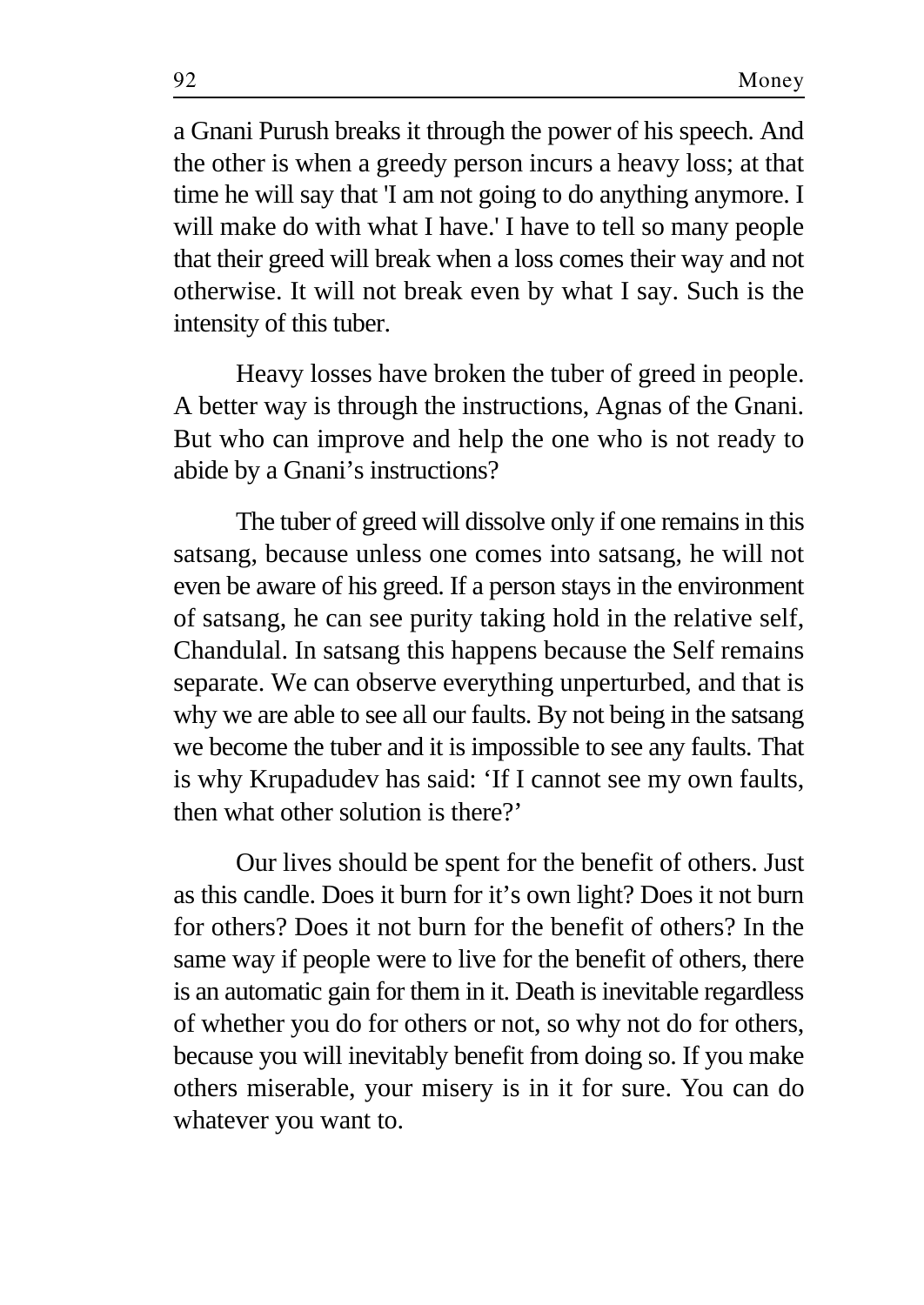Whatever you do to know and attain your real Self is the main production and because of this main production, the byproduction will automatically be there and whatever you need for your worldly life, will come to you. I only keep one kind of production: 'May the entire world attain permanent peace and many attain liberation'. This is my main production and because of this I continue to get the resultant by-production. The tea and snacks I get served are different from what you get served. Why is that? It is because my production is of a higher quality. In the same way if your production were of a higher quality, your by-production would also be of a higher quality.

All we have to do now is just change our goal, nothing else. We have to decide on our goal and keep that goal in mind, nothing else. Money should not remain in our awareness.

**Questioner :** What is the right use of money?

**Dadashri :** When you use it for others or for the Lord.

**Questioner :** What should we do if money does not last?

**Dadashri :** Money is something that will not last. But change the way it is used. If it is flowing in the wrong path, change the path so that it flows on the path of religion. How ever much of your money flows on the right path that much is true money. Money will last only after God arrives in your home, how else will it remain?

If your money flows on the wrong path, then put a control over it. If it is flowing on the right path, then decontrol it.

A man is giving some money to a poor person and another person with a lot of intellect tells him: 'Wait! Why are you giving money to this man?' The man gives the money anyway and the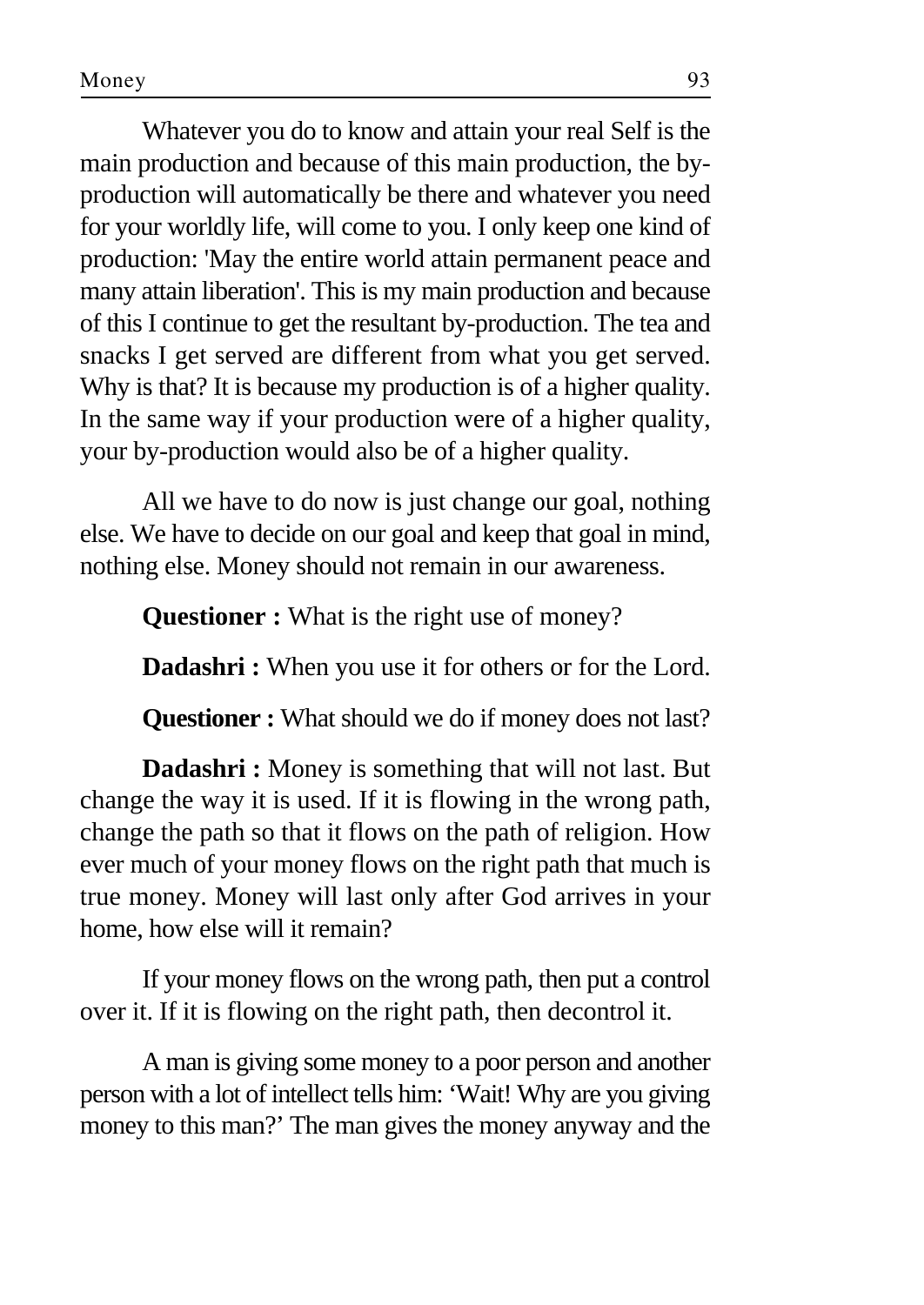poor person takes it, but just by making the comment, the intellectual person created an obstacle for himself whereby when he is unhappy and needy, he will not find anyone to help him.

### **[7] THE FLOW OF CHARITY**

From now on you can erase everything through repentance and you should make a decision not to make comments like, 'Money should not be given to others in charity'. If you inadvertently happen to do so, then you should ask for forgiveness and it will be erased. This is like changing the contents of a letter before you mail it. Once the letter is mailed, it is too late, so change the contents before it is too late. Before you had commented that it was wrong to give money in charity and now you are erasing that comment by saying it is good to give to charity, so your previous belief gets erased.

Only your religion and spirituality will help you at the time of need, so let your money flow in the path of religion.

What is the nature of money? It is restless and mobile. It will come but one day it will go away. So spend your money for the good of others. Whenever you are faced with bad circumstances the only thing that will help you is what you have given to others. So you must have this understanding ahead of time. Surely money should be spent on the right path?

There are four kinds of charities: They are food, medicine, knowledge, and freedom from fear.

For charity of knowledge, you may print books that will guide people on a good path and bring salvation for them. When you give such knowledge, you will reincarnate in a higher life form or you may even go to moksha, attain liberation.

The Lord has placed emphasis on the charity of knowledge,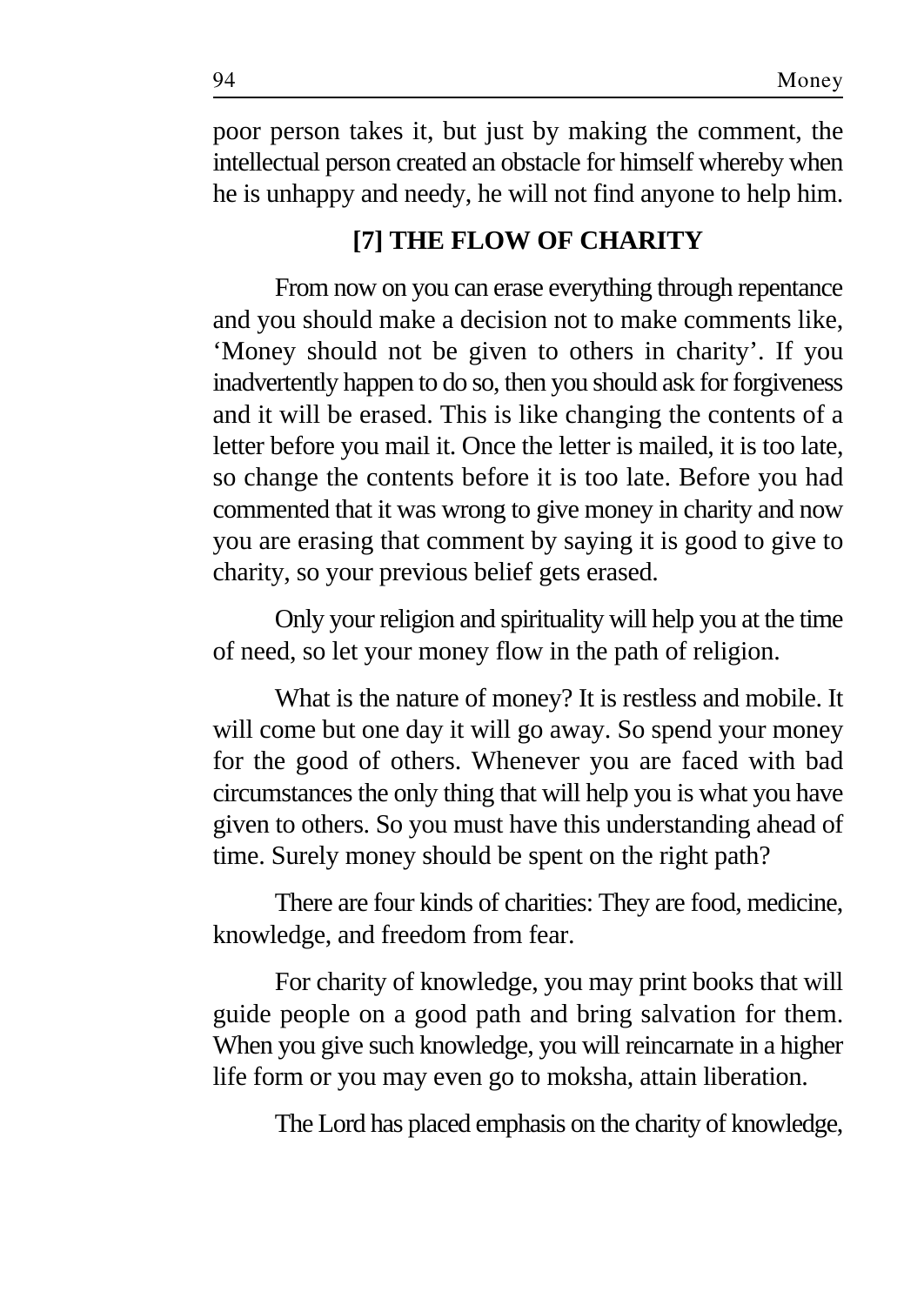and where no money is required He has talked about abhayadaan, freedom from all fear. Where there is a transaction of money, He has talked about charity of knowledge and where a person does not have a lot of money; He has talked about charity of food and medicine.

The fourth is abhayadaan; this is where your conduct will not cause any living being to feel any fear.

**Questioner :** In this day and age, a person will give illicit money towards the path of religion. Will he bind any merit karma?

**Dadashri :** Of course he will! Did he not part with that much money? Did he not sacrifice that much money? But it is his intent behind doing so that will dictate his merit karma. The fact that he gave the money is not the only thing that is taken into consideration; the fact that he sacrificed the money is indisputable. The plus and minus are determined by where the money came from, what was his intention behind giving and then whatever is left over, is his. His intention is that instead of the government taking it away, why not give towards this cause?

**Questioner :** Is it not considered violence (himsa) to hoard money?

**Dadashri :** Of course it is violence. To hoard is to commit violence because that money cannot help others – can it?

**Questioner :** In the scriptures to give with some expectations in return is not recognized as a charitable act. The scriptures also do not look down upon this intent of charity.

**Dadashri :** It is best if you do not keep any expectations. To keep expectations renders the karma groundless and without any essence of purity. What I am saying is that even if you give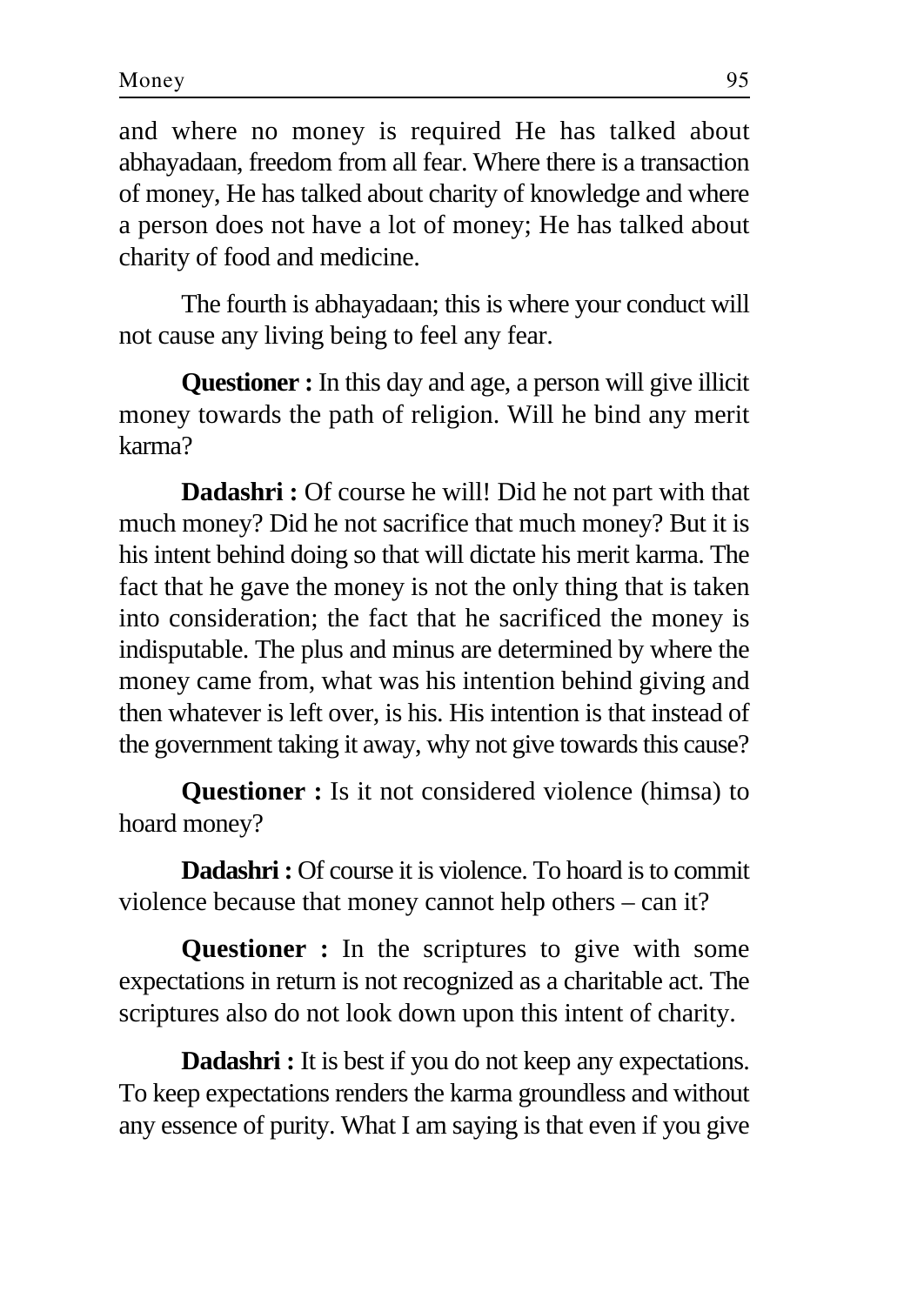five rupees, give without any expectations.

If there is a man who donates one hundred thousand rupees to charity and wants his donation commemorated with a plaque and another man who gives one rupee but he gives anonymously, then the donation of the latter is of much greater value. The amount of donation is irrelevant. By having plaques displayed, people zero out their 'balance sheet'; whatever they give in donation, they exchange with a reward of a plaque and recognition. The one who donated even one rupee keeps his balance because he gives anonymously.

**Questioner :** What should I do if a lot of money comes my way, more than my needs, due to my merit karma?

**Dadashri :** Then spend it. Do not keep much for your children. You can spend the money to educate them, to teach them and once everything is done and they become employed, then you should not keep much money. Keep some aside in the bank, some ten or twenty thousand which you can give to them should they come across some difficulty. But you should not tell them that you have set this money aside for them, otherwise they will encounter difficulty even when they are not supposed to.

A man once asked me: 'Should we not give anything to the children?' I told him that he should give to his children whatever his father gave to him. We should give it all to the children and the remaining difference is ours and we should spend it on a charity of our preference.

**Questioner :** As a lawyer I can share this with you Dada. The law mandates that whatever property one inherits, he must pass it on to his children and whatever he makes on his own he is free to spend according to his will.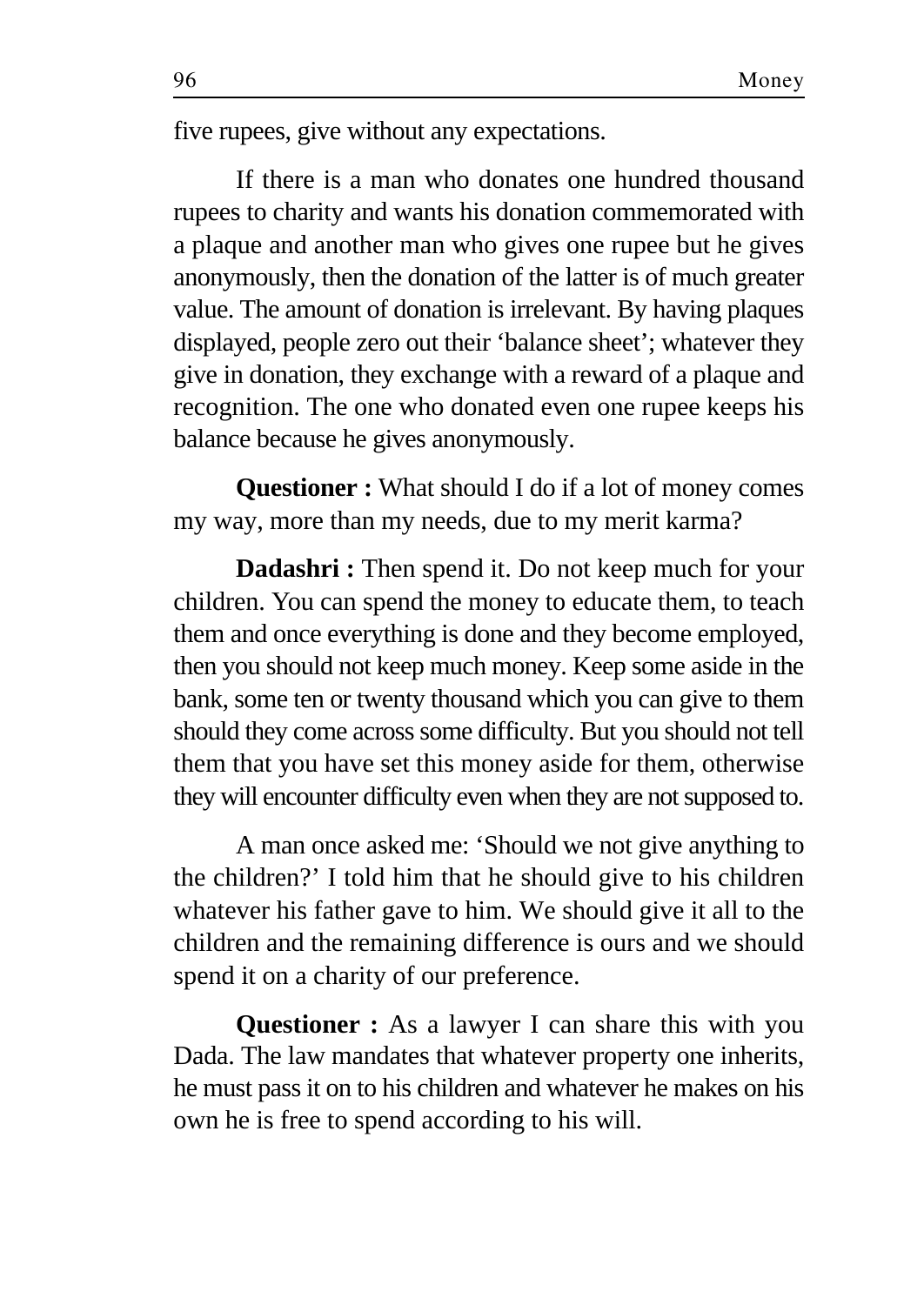**Dadashri :** Yes he can do whatever he wants to. He must do it himself with his own hands. The path of liberation dictates that a person should keep his own wealth separate. If he were to spend it by giving to charity, he will carry forward the benefits of this act. Even after taking this Gnan, you still have one or two more lives to come and there you will need your merit karma. Even when we go out of town, we carry some food with us, so will we not need something for the next life?

**Questioner :** What should we do in this life in order to gain some merit karma for the next life?

**Dadashri :** Donate one fifth of your income in this life towards the temple of the Lord. Spend one fifth to make other people happy. This much 'overdraft' will definitely reach there. What you are enjoying in this life is the 'overdrafts' you created from your past life. The merit karma of this life will carry forward to your next. Your current earnings will be of benefit to you in the time ahead.

#### **[8] MONEY AND RELIGION**

On the path of liberation, there are two things that cannot exist: Thoughts about women and thoughts about money. There is no religion where there are thoughts about women or money. It is because of people's attachment for these two that this world continues to perpetuate. So a person is mistaken if he is looking for religion or spirituality where these two exist. Having said this, how many spiritual centers run without money today?

A third requirement for the path of liberation is : Right vision. Do not waste your time where there are dealings with money and women. Choose your guru carefully. If he has any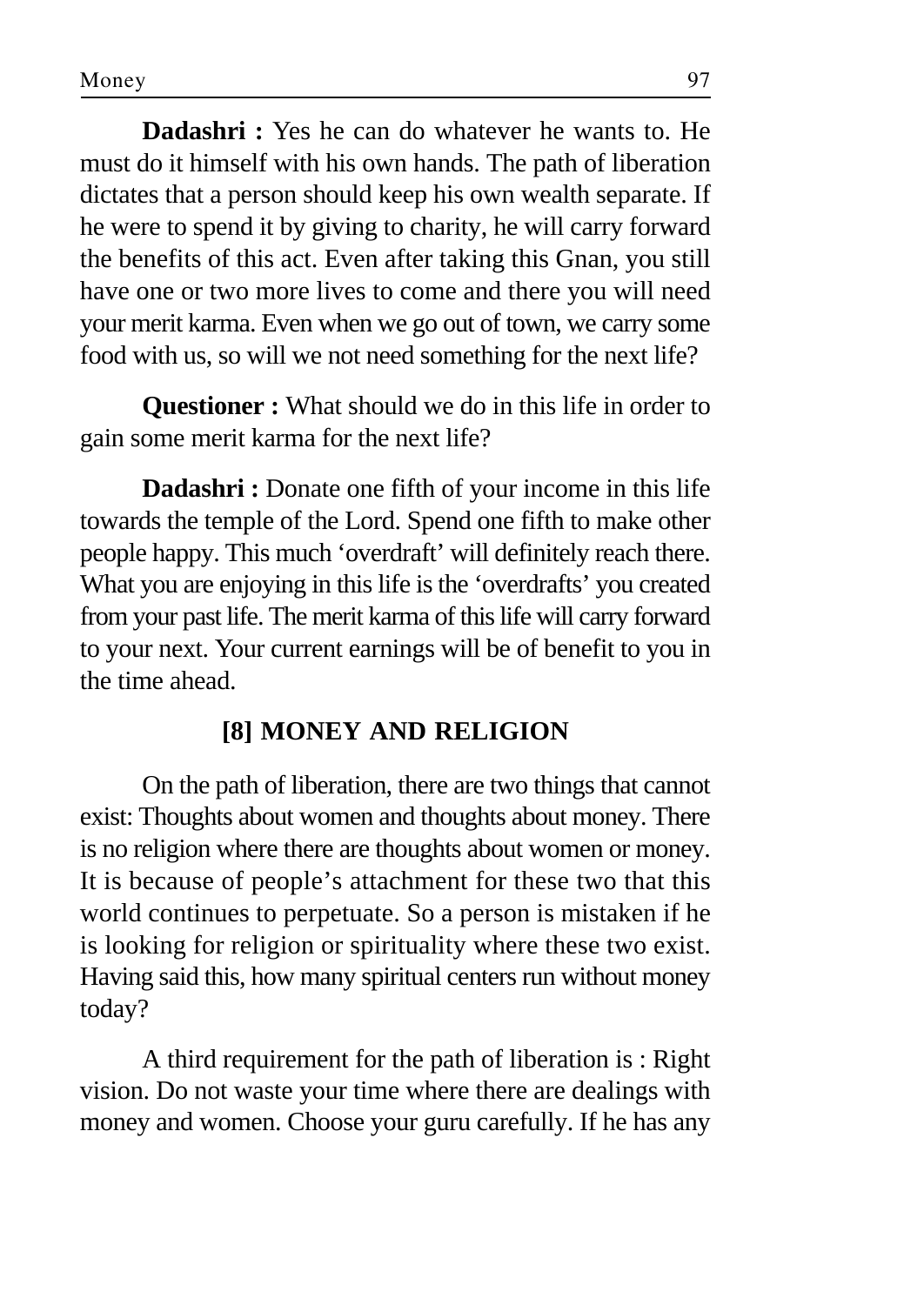impurity, any interest or need for money or woman, do not make him your guru.

 The one for whom any neediness for any worldly thing is completely gone, is the one who is worthy of every spiritual sutras, gifts of this world. But first all traces of any beggary, desire or need in a person must go – only then! There are so many types of inner needs and desires: the need for money, the need for fame, the need for sex, the need for disciples, the need to build temples; every need of any kind is nothing but beggary. But how can anyone's needs, be quenched here?

In relation to these matters of worldly gurus, a man once asked me whether it is the customer or the vendor that is at fault. I told him, 'Of course it is the customer! The shop keeper can open up any business he wants to, but should the customer not be able to discriminate?'

A true spiritual teacher (sant purush) will not take any money. People seek a spiritual teacher because they are unhappy and suffering and top of that the teacher swindles them of their money! It is because of these kind of so called 'sant purush' that this country of India is in ruins. A true sant purush is the one who gives his happiness to others, not take happiness from others.

This association of Dada's workers is pure. I wear my own clothes; I wear my own dhoti. I have bought my clothes with the money that I myself have earned and that is why I go around looking a little scruffy. If the association were to buy my clothes, then today you can even buy dhotis for four hundred rupees can you not? Not only do I not accept anything from the association, but neither does Niruben. Niruben stays with me and takes care of me. She also wears her own clothes,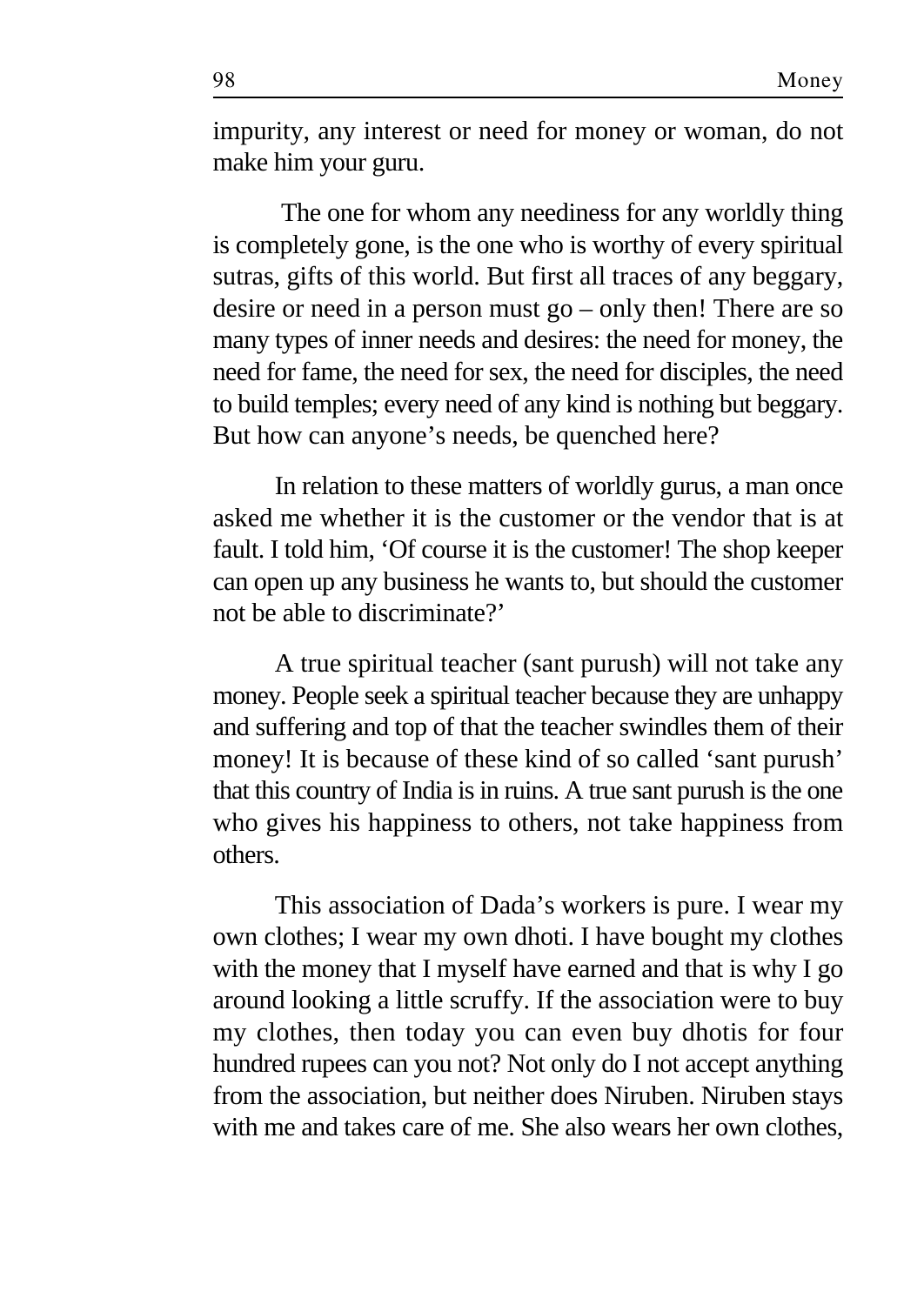which she buys herself.

Whatever purity you have, this world is yours by that much. You are the owner of this world by as much purity you have within you. I have not been the owner of this body for the past twenty-six years and that is why I have complete purity. So become pure. Pure!

Purity means that there is not a single worldly thing that one has a need for. Such a person is free of any beggary.

If you were to feel remorse even now, you will be able to destroy your sins. Meditate solely on your remorse and repentance. What should you repent for? Repent for the money you have cheated people out of. Remember each and everyone of them, recall their faces, recall your sins: wherever you have acted immorally or have been adulterous, wherever you have viewed others with lust, these sins can be destroyed if you try to wash them out even now.

When can you help others achieve salvation? It is when you yourself become pure – absolutely pure. Purity will attract the whole world. Anything pure will create attraction. Impurity fractures the world. So there is a need to acquire purity.

#### **Jai Sat Chit Anand**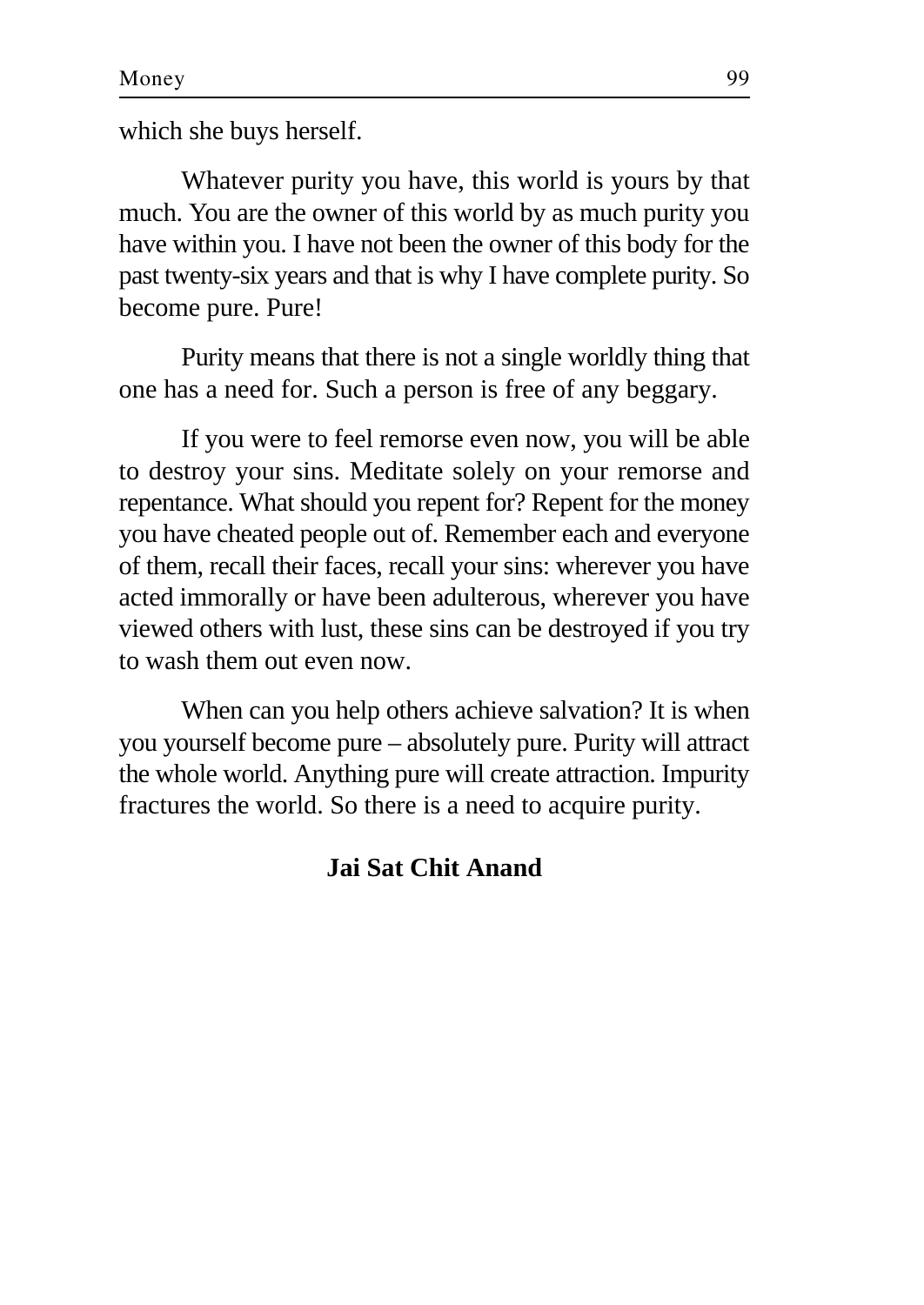## **Prayer to Pure Self**

Oh Pure Soul within me You reside within all living beings, just as you reside in me.My real form is the same as you. My real form is 'Shuddhatma'- pure Soul.Oh Lord, pure Soul! With utmost devotion and oneness, I offer my salutations to you.

I confess to you, all mistakes \* that I have committed in my ignorant state. I am sincerely and deeply repentant for these mistakes and ask for your forgiveness. Dear Lord! Please forgive me, forgive me, forgive me. And grant me the strength never to repeat such mistakes.

Dear Lord, my Pure Soul ! Please bless us all with such grace that this feeling of separation from you terminates and that we attain oneness with you. May we remain as one with you all the time.

(\*Recall the past mistakes that you have committed)

## **Pratikraman : Process of Divine Apology**

With Dada Bhagwan as my witness, I offer my salutations to the Pure Soul who is totally separate from the mind, speech, and body of  $*$ 

I recall my mistakes (aalochana) \*\*

I apologize for these mistakes (pratikraman)

I affirm not to repeat these mistakes again (Pratyakhyaan)

Dearest Dada Bhagwan ! Grant me the strength to act in accordance with this firm resolution.

\* name of the person hurt by you.

\*\* recall the mistakes you committed with this person.

♣ ♣ ♣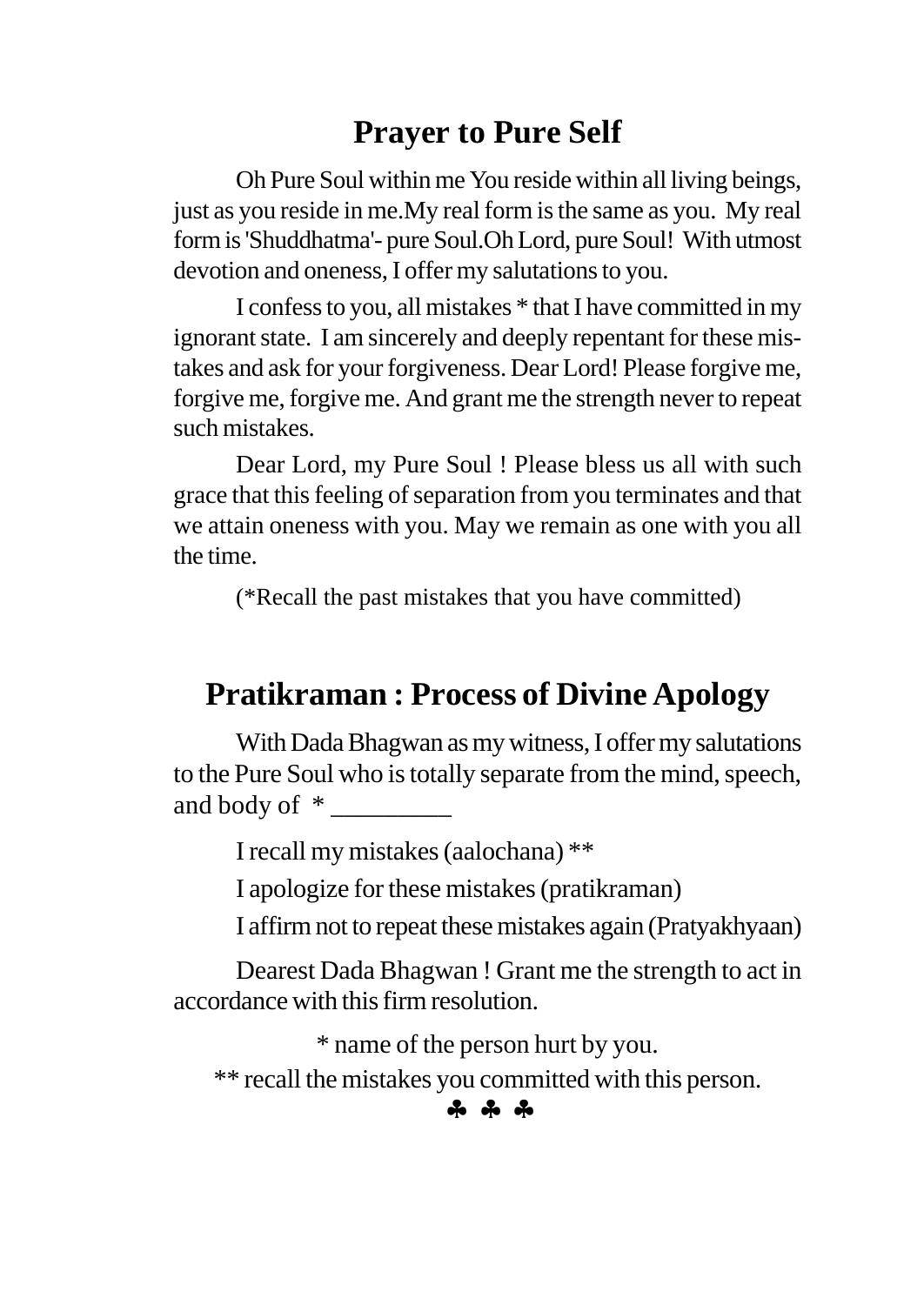# **Persons to Contact**

### **Pujya Dr. Niruben Amin & Aaptputra Deepakbhai Desai**

| Adalaj         |                | : Trimandir Sankul, Simandhar City, Ahmedabad-Kalol<br>Highway, Adalaj, Dist.: Gandhinagar - 382421                                           |
|----------------|----------------|-----------------------------------------------------------------------------------------------------------------------------------------------|
|                |                | Tel: $(079)$ 2397 4100, Email: info@dadabhagwan.org                                                                                           |
|                |                | Ahmedabad: "Dada Darshan", 5, Mamtapark Society, B/h. Navgujarat<br>College, Usmanpura, Ahmedabad- 380 014.<br>Tel.: (079) 27540408, 27543979 |
| <b>Mumbai</b>  |                | : B/904, Navinasha Apt., Dadasaheb Falke Road,<br>Dadar (C.R.), Mumbai - 400014.<br>Tel: (022) 24137616                                       |
| Vadodara       |                | : Yogiraj Patel, Tel.: (0265) 2644465                                                                                                         |
| <b>Surat</b>   |                | : Vithalbhai Patel, Tel: (0261) 2544964                                                                                                       |
| Rajkot         |                | : Atulbhai Maldhari, Tel.: (0281) 2468830                                                                                                     |
| Godhra         |                | Ghanshyam Varia, Tel.: 94260-14003                                                                                                            |
| <b>Chennai</b> |                | : Ajitbhai C. Patel, Tel: (044) 28261243, 28261369                                                                                            |
| U.S.A.         |                | : Dada Bhagwan Vignan Institute : Dr. Bachu Amin,<br>100, SW Redbud Lane, Topeka, Kansas 66606<br>Tel: +1 785 271 0869, Email: bamin@cox.net  |
|                |                | Dr. Shirish Patel, 2659, Raven Circle, Corona, CA 92882<br>Tel.:+1 951 734 4715, Email:shirishpatel@sbcglobal.net                             |
| U.K.           |                | : Maganbhai Patel, 2, Winifred Terrace, Enfield, Great<br>Cambridge Road, London, Middlesex, ENI 1HH                                          |
|                |                | Tel: $+44$ (0)20 8245 1751                                                                                                                    |
|                |                | Ramesh Patel, 636, Kenton Road, Harrow.<br>Middlesex HA3 9NR. Tel.: +44 (0)20 8204 0746<br>Email: dadabhagwan_uk@yahoo.com                    |
| Canada         |                | : Bipin Purohit, 151, Trillium Road, Montreal,<br>Quebec H9B 1T3. Tel.: +1 514 421 0522                                                       |
| Website        | $\ddot{\cdot}$ | www.dadabhagwan.org, www.dadashri.org                                                                                                         |